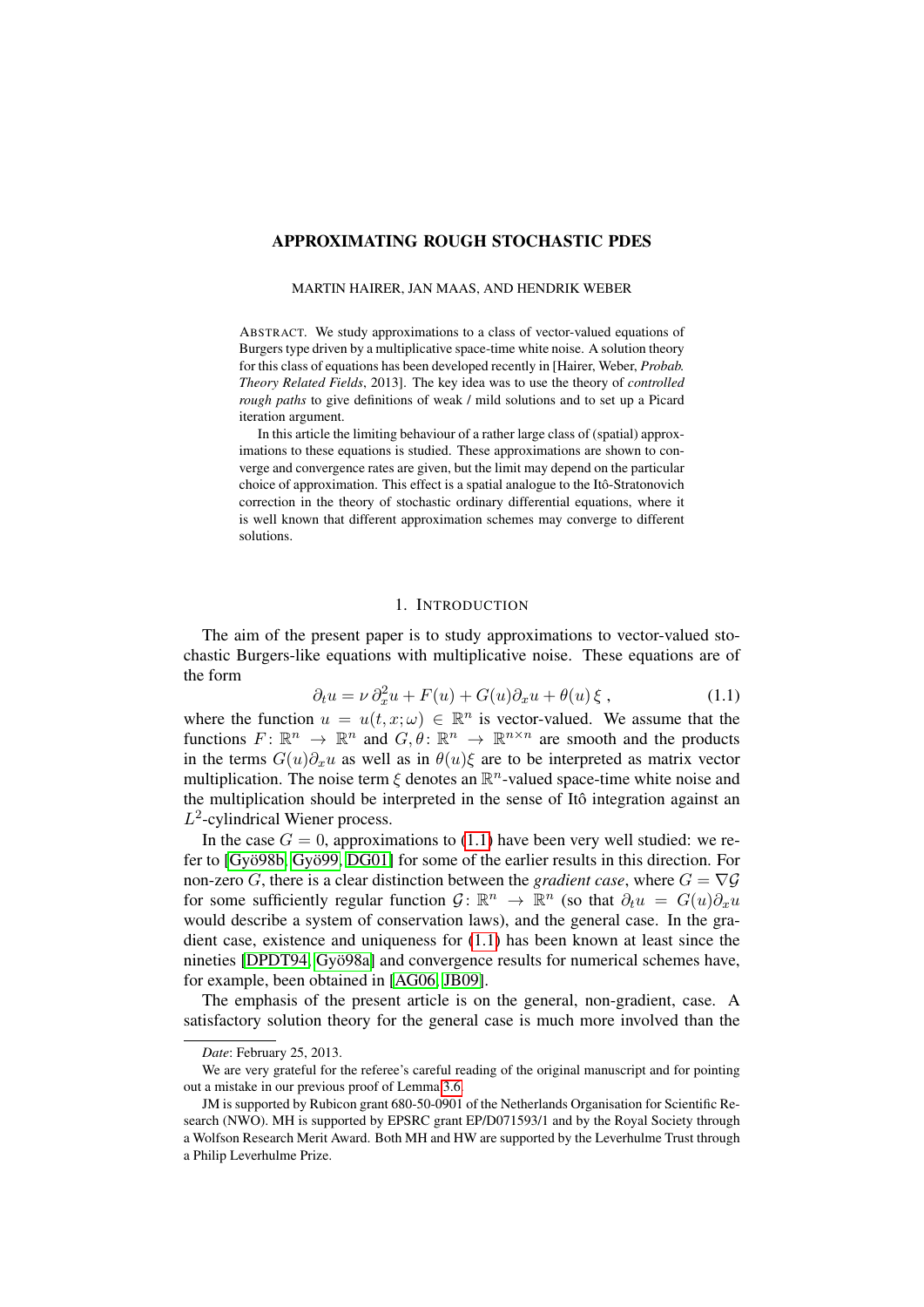gradient case and has been given only very recently [\[Hai12,](#page-78-2) [HW13\]](#page-78-3). The difficulty in treating [\(1.1\)](#page-0-0) lies in the lack of spatial regularity of its solutions. In fact, it follows from the results in [\[HW13\]](#page-78-3) that solutions to [\(1.1\)](#page-0-0) take values in  $\mathcal{C}^{\alpha}$  for any  $\alpha < \frac{1}{2}$  but not for  $\alpha = \frac{1}{2}$  $\frac{1}{2}$ . Unfortunately, it turns out that the pairing

<span id="page-1-0"></span>
$$
\mathcal{C}^{\alpha} \times \mathcal{C}^{\alpha} \ni (u, v) \mapsto u \, \partial_x v \tag{1.2}
$$

is well-defined if and only if  $\alpha > \frac{1}{2}$ . Even worse: there exists no "reasonable" Banach space  $B$  containing the solutions to the linearised version of  $(1.1)$  and such that [\(1.2\)](#page-1-0) extends to a continuous bilinear map from  $\mathcal{B} \times \mathcal{B}$  into the space of Schwartz distributions, see for example [\[Lyo91\]](#page-78-4) and [\[LCL07\]](#page-78-5). As a consequence, it is not clear at all a priori how to interpret the term  $G(u)\partial_x u$  in [\(1.1\)](#page-0-0) and the classical approach to the construction of mild solutions fails.

In all of the above mentioned references on the gradient case, this issue is resolved by exploiting the conservation law structure of the nonlinearity. This means that the chain rule is *postulated* and the nonlinearity is rewritten as

<span id="page-1-3"></span><span id="page-1-2"></span>
$$
G(u(t,x)) \partial_x u(t,x) = \partial_x \mathcal{G}(u(t,x)), \qquad (1.3)
$$

which makes sense as a distribution as soon as  $u$  is continuous. The approximation schemes studied e.g. in [\[AG06,](#page-77-4) [JB09\]](#page-78-1) respect this conservation law structure by considering natural approximations of  $\partial_{x}G$ . For example, it is not difficult to show that if  $u_{\varepsilon}$  solves

$$
\partial_t u_{\varepsilon} = \nu \, \partial_x^2 u_{\varepsilon} + F(u_{\varepsilon}) + \frac{1}{\varepsilon} \Big( \mathcal{G} \big( u_{\varepsilon}(t, x + \varepsilon) \big) - \mathcal{G} \big( u_{\varepsilon}(t, x) \big) \Big) + \theta(u_{\varepsilon}) \, \xi \;, \tag{1.4}
$$

then  $u_{\varepsilon}$  converges to u for  $\varepsilon \downarrow 0$ . Similarly, full finite difference / element approximations also converge.

In the *non-gradient* case, i.e. when such a function  $G$  does not exist, this approach does not work. The key idea developed in [\[Hai12,](#page-78-2) [HW13\]](#page-78-3) to overcome this difficulty is the following: in order to define the product  $G(u(t, x)) \partial_x u(t, x)$  as a distribution, it has to be tested against a smooth test function  $\varphi$ . This expression takes the form

<span id="page-1-1"></span>
$$
\int_{-\pi}^{\pi} \varphi(x) G(u(t,x)) \partial_x u(t,x) dx = \int_{-\pi}^{\pi} \varphi(x) G(u(t,x)) d_x u(t,x). \quad (1.5)
$$

The fact that we expect  $u$  to behave like a Brownian motion as a function of the space variable  $x$  suggests that one should interpret this expression as a kind of stochastic integral. In particular, a stochastic integration theory is needed to capture stochastic cancellations. It turns out that the theory of *controlled rough paths* [\[Lyo98,](#page-78-6) [LQ02,](#page-78-7) [LCL07,](#page-78-5) [Gub04,](#page-77-5) [FV10,](#page-77-6) [GT10\]](#page-77-7) provides a suitable way to deal with spatial stochastic integrals like [\(1.5\)](#page-1-1). Using this idea, a concept of solutions is given in [\[Hai12,](#page-78-2) [HW13\]](#page-78-3). These solutions exist and are unique up to a choice of *iterated integral* which corresponds to the choice of the integral of u against itself. This is a situation analogous to the choice between Itô and Stratonovich integral that is familiar from the classical theory of SDEs.

Even in the gradient case, effects of this non-uniqueness can be observed. A posteriori, this is not surprising: after some reflection, it clearly appears that postulating the chain rule [\(1.3\)](#page-1-2) is a rather bold step to take! Indeed, we have just seen that the expression [\(1.5\)](#page-1-1) is akin to a stochastic integral, and we know very well that the usual chain rule only holds if such an integral is interpreted in the Stratonovich sense, while it fails if it is interpreted in the Itô sense. In  $[HM12]$  approximations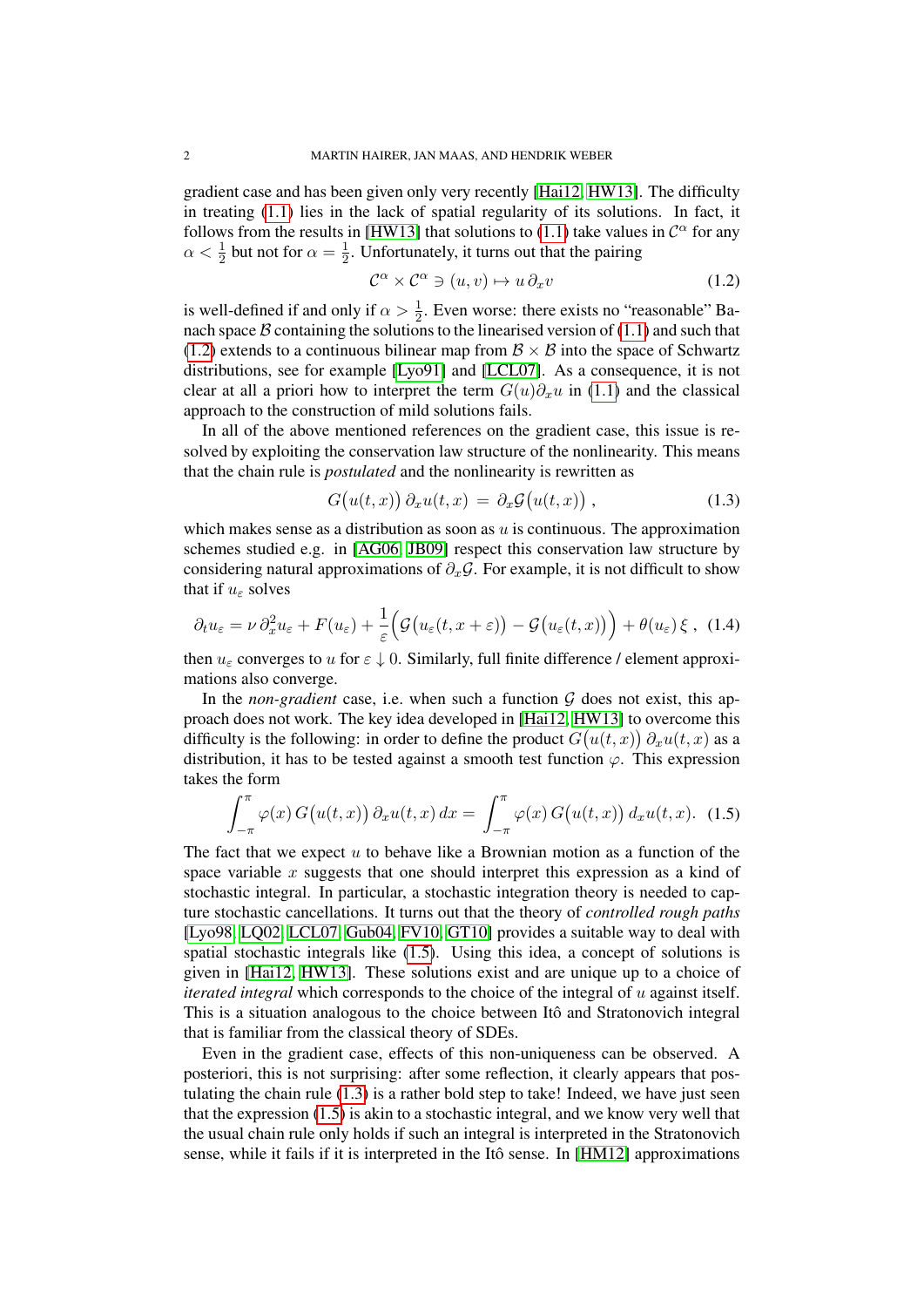to [\(1.1\)](#page-0-0) are studied in the special case  $G = \nabla \mathcal{G}$  when the noise is additive, i.e. if  $\theta(u) = 1$ . For a whole class of different natural approximation schemes, convergence to a stochastic process  $\bar{u}$  is shown. The main difference with previous works is that in [\[HM12\]](#page-78-8), natural discretisations of  $G(u) \partial<sub>x</sub>u$  instead of natural discretisations of  $\partial_{x}G(u)$  are considered. A typical example of the type of discretisation for the nonlinearity considered there is

<span id="page-2-0"></span>
$$
G(u(t,x))\frac{1}{\varepsilon}(u(t,x+\varepsilon)-u(t,x)).
$$
\n(1.6)

In general, the limiting process  $\bar{u} = \lim_{\varepsilon \to 0} u_{\varepsilon}$  turns out *not* to be a solution of [\(1.1\)](#page-0-0) in the classical sense. Instead, it solves a similar equation with an additional reaction term. This extra term depends on the specific choice of approximation and it can be calculated explicitly. As noted in [\[HM12\]](#page-78-8), this additional term is exactly the correction that appears when changing to a different stochastic integral.

In the present work, these approximation results are extended to the *non-gradient* case with *multiplicative* noise. We study a wide class of approximations (essentially the same as in [\[HM12\]](#page-78-8) but with slightly different technical assumptions) and extend the convergence result to the general case. Unsurprisingly, the techniques we use are quite different from [\[HM12\]](#page-78-8), since the notion of solution for the limiting object is completely different. We make full use of the machinery developed in [\[Hai12,](#page-78-2) [HW13\]](#page-78-3) and we develop a method to include approximations to rough integrals. In particular, we do obtain an explicit rate of convergence of the order  $\varepsilon^{\frac{1}{6}-\kappa}$  for  $\kappa$  arbitrarily small.

There are several motivations for this work: Equation [\(1.1\)](#page-0-0) appears, for example, in the path sampling algorithm introduced in [\[HSV07\]](#page-78-9) (see also [\[Hai12\]](#page-78-2)). So far, the fact that the limit depends on the specific choice of approximation scheme had been shown only in the gradient case with additive noise. In this work we complete the picture by showing that the same effect can be observed in the general case and we obtain an expression for the correction term that arises.

Another main motivation is to illustrate how the rough path machinery can be used to obtain concrete approximation results, including convergence rates. This is particularly interesting, as similar techniques were recently used in [\[Hai13\]](#page-78-10) to give a solution theory for the KPZ equation [\[KPZ86\]](#page-78-11)

$$
\partial_t h = \partial_x^2 h + \lambda (\partial_x h)^2 - \infty + \xi ,
$$

where  $\xi$  denotes space-time white noise and " $\infty$ " denotes an "infinite constant" that needs to be subtracted in order to make sense of the diverging term  $(\partial_x h)^2$ . This equation is a popular model for surface growth (see e.g. [\[Cor11\]](#page-77-8) and the references therein). It is conjectured that a large class of microscopic surface growth models (e.g. the lattice KPZ equation [\[SS09\]](#page-78-12) and variations on the weakly asymmetric simple exclusion process  $[GJ10, Ass11]$  $[GJ10, Ass11]$ , converge to h in suitable scaling limits, but so far this has only been shown for the weakly asymmetric simple exclusion process [\[BG97\]](#page-77-11).

The present article provides a case study illustrating how one can obtain approximation results for a class of equations exhibiting similar features to those of the KPZ equation (see [\[Hai13,](#page-78-10) Section 4]). In this sense, the present work is really a "proof of concept" that lays the foundations for further analytical investigations into the universality of the KPZ equation. Notice that although the KPZ equation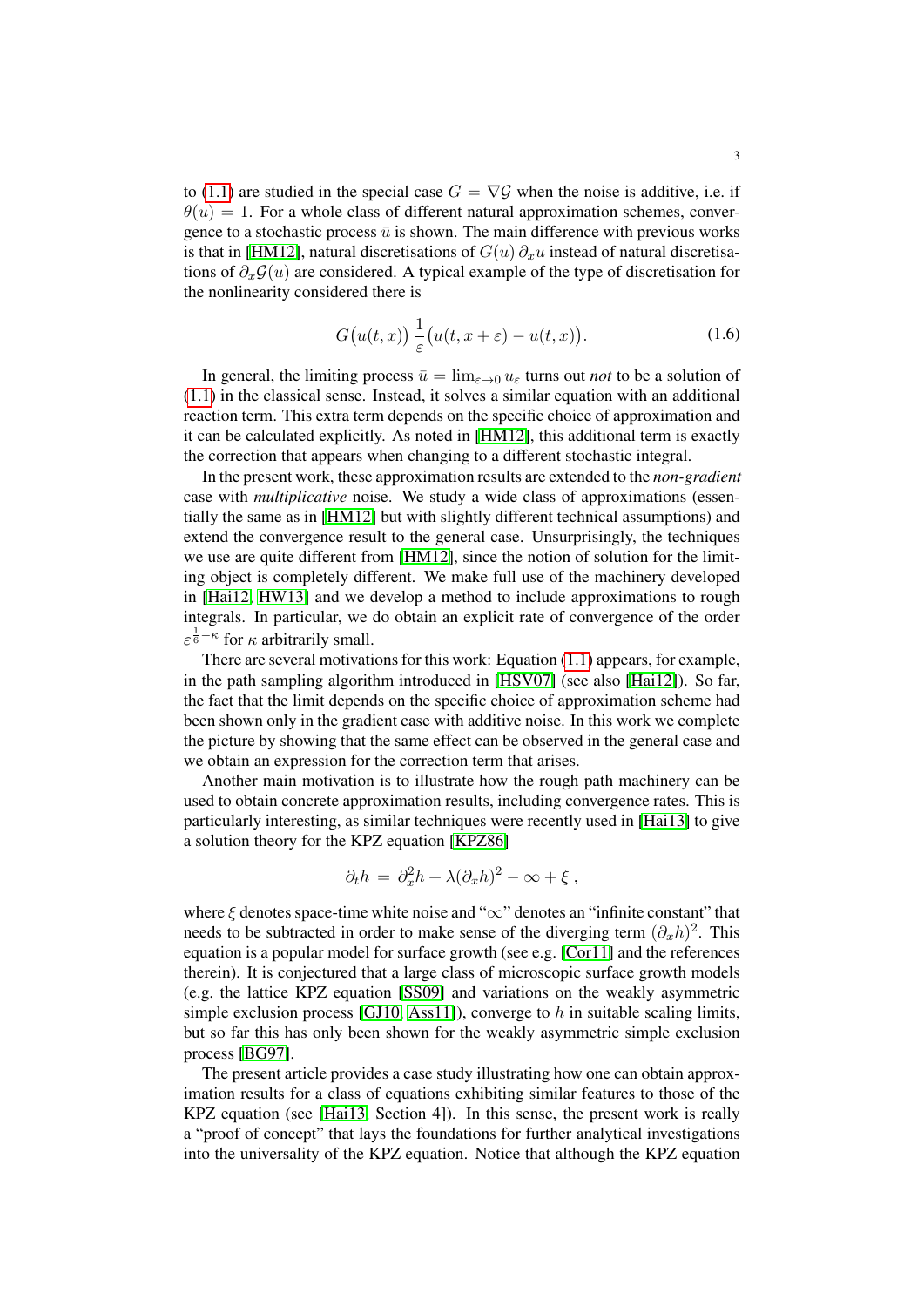has additive noise, the construction in [\[Hai13\]](#page-78-10) yields an equation that is very close to the case of multiplicative noise treated here.

1.1. **Framework and main result.** For  $\varepsilon > 0$  we consider a class of approximating stochastic PDEs given by

$$
du_{\varepsilon} = \left(\nu\Delta_{\varepsilon}u_{\varepsilon} + F(u_{\varepsilon}) + G(u_{\varepsilon})D_{\varepsilon}u_{\varepsilon}\right)dt + \theta(u_{\varepsilon})H_{\varepsilon}dW
$$
  

$$
u_{\varepsilon}(0) = u_{\varepsilon}^{0}.
$$
 (1.7)

Here, as usual, we have replaced the formal  $\xi$  with the stochastic differential of a cylindrical Brownian motion W on  $L^2$ . The integral against  $dW$  should furthermore be interpreted in the Itô sense. For simplicity, we assume that  $x$  takes values in  $[-\pi, \pi]$  and we endow [\(1.7\)](#page-3-0) with periodic boundary conditions. We do not expect our results to significantly depend on this choice. Throughout the paper we will assume that  $F \in \mathcal{C}^1, G \in \mathcal{C}^3$ , and  $\theta \in \mathcal{C}^2$ .

The operators  $\Delta_{\varepsilon}$ ,  $D_{\varepsilon}$ , and  $H_{\varepsilon}$  appearing in [\(1.7\)](#page-3-0) are Fourier multipliers providing approximations to  $\partial_x^2$ ,  $\partial_x$  and the identity respectively. In terms of their action in Fourier space, they are given by

<span id="page-3-3"></span><span id="page-3-0"></span>
$$
\widehat{\Delta_{\varepsilon}u}(k) = -k^2 f(\varepsilon k)\widehat{u}(k) , \qquad (1.8a)
$$

<span id="page-3-5"></span><span id="page-3-4"></span>
$$
\widehat{D_{\varepsilon}u}(k) = ikg(\varepsilon k)\widehat{u}(k) , \qquad (1.8b)
$$

$$
\widehat{H_{\varepsilon}W}(k) = h(\varepsilon k)\widehat{W}(k) .
$$
 (1.8c)

Throughout the paper we will make some standing assumptions on the cut-off functions  $f$ , q and  $h$ .

<span id="page-3-1"></span>**Assumption 1.1.** *The function*  $f : \mathbb{R} \to (0, +\infty]$  *is even, satisfies*  $f(0) = 1$ *, and is continuously differentiable on an interval* [−δ, δ] *around* 0*. Furthermore, there exists*  $c_f \in (0, 1)$  *such that*  $f(k) \geq c_f$  *for all*  $k > 0$ *.* 

Besides this weak regularity assumption of  $f$  near the origin, we also need a global bound on its oscillations. In order to state this bound, we introduce the family of functions

$$
b_t(k) = \exp(-k^2 f(k)t).
$$

With this notation at hand, we assume that

<span id="page-3-2"></span>**Assumption 1.2.** *The functions*  $b_t$  *are uniformly bounded in the bounded variation norm:*

$$
\sup_{t>0} |b_t|_{\rm BV} < \infty.
$$

We make the following assumption on the approximation of the spatial derivative.

Assumption 1.3. *There exists a signed Borel measure* µ *such that*

$$
\int_{\mathbb{R}} e^{ikx} \mu(dx) = ik \, g(k) \, ,
$$

*and such that*

$$
\mu(\mathbb{R}) = 0, \quad |\mu|(\mathbb{R}) < \infty, \quad \int_{\mathbb{R}} x \,\mu(dx) = 1, \quad \int_{\mathbb{R}} |x|^{\frac{5}{2}} \, |\mu|(dx) < \infty \quad (1.9)
$$

In particular, we have  $(D_\varepsilon u)(x) := \frac{1}{\varepsilon} \int_{\mathbb{R}} u(x + \varepsilon y) \mu(dy)$ , where we identify  $u: [-\pi, \pi] \to \mathbb{R}$  *with its periodic extension on all of*  $\mathbb{R}$ *.*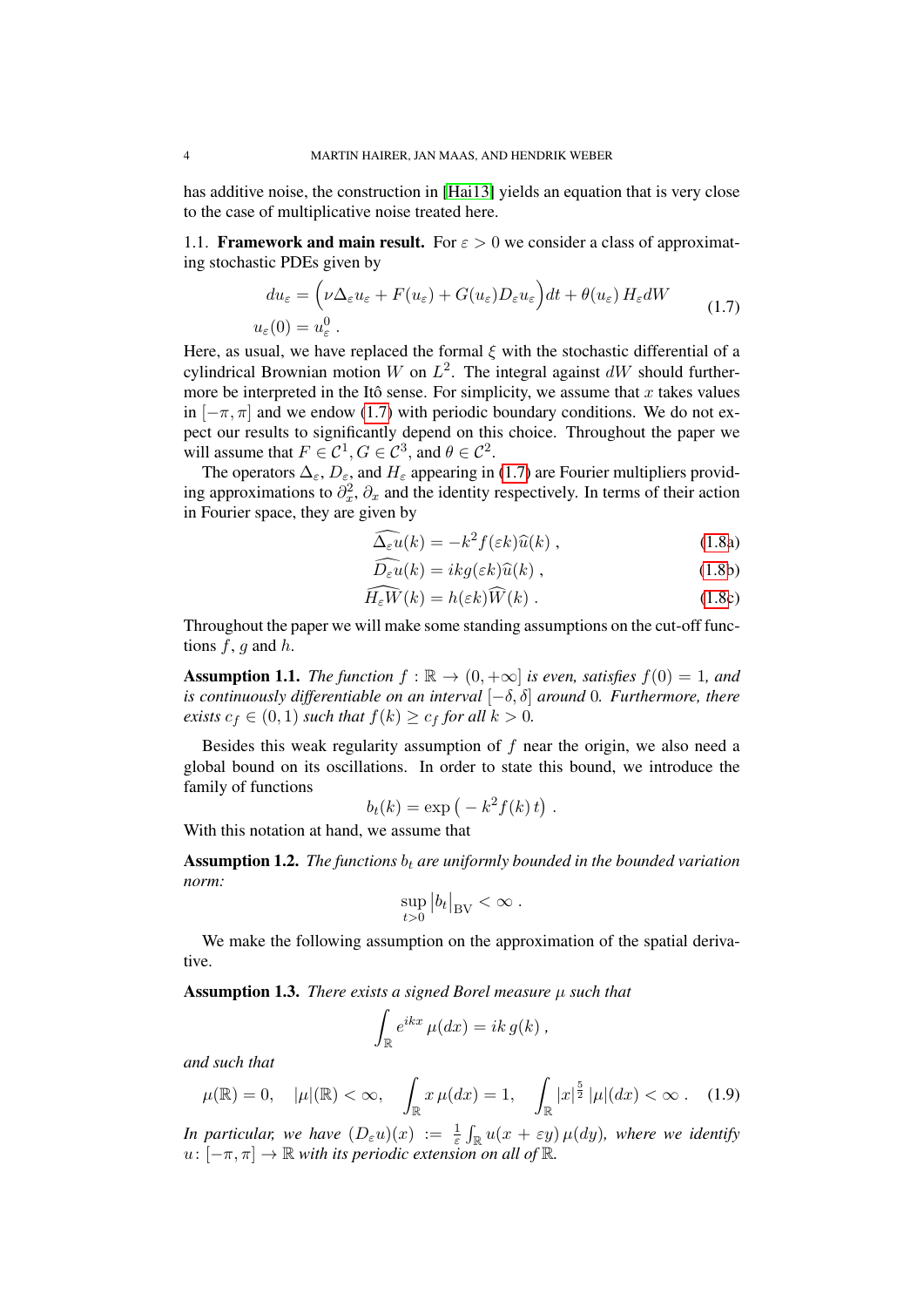Note that the case  $D_{\varepsilon}u(x) = \frac{1}{\varepsilon}(u(x+\varepsilon)-u(x))$  mentioned in [\(1.4\)](#page-1-3) and [\(1.6\)](#page-2-0) is included as special case  $\mu = \delta_1 - \delta_0$ . Finally, we make the following assumption on the approximation of the noise.

<span id="page-4-3"></span>Assumption 1.4. *The function* h *is even, bounded and so that* h <sup>2</sup>/f *is of bounded variation. Furthermore,* h *is twice differentiable at the origin with* h(0) = 1 *and*  $h'(0) = 0.$ 

Note that the assumptions on q and h are identical to those imposed in [\[HM12\]](#page-78-8). Regarding the function  $f$ , Assumption [1.1](#page-3-1) is actually weaker than the corresponding assumption in [\[HM12\]](#page-78-8). However, we require the additional Assumption [1.2.](#page-3-2) This assumption is not too restrictive and in particular all the examples discussed in [\[HM12\]](#page-78-8) satisfy it. See Remark [1.9](#page-5-0) below for the main reason why this additional assumption is required. Note that the assumptions on  $f$  do not imply that the approximated heat semigroup  $S_{\varepsilon}(t) := e^{t\Delta_{\varepsilon}}$  is continuous at 0 in the space of continuous functions. This is natural in the context of numerical approximations, since these would always involve the projection onto a finite-dimensional subspace. See Subsections [2.2](#page-11-0) and [2.3](#page-13-0) below for a more detailed discussion of this point.

Let  $\bar{u}$  be the solution of the equation

$$
d\bar{u} = \left(\nu \partial_x^2 \bar{u} + \overline{F}(\bar{u}) + G(\bar{u})\partial_x \bar{u}\right)dt + \theta(\bar{u})dW,
$$
  
\n
$$
\bar{u}(0) = u^0.
$$
\n(1.10)

In this equation, the vector valued function  $\bar{F}$  is given by

<span id="page-4-2"></span><span id="page-4-1"></span><span id="page-4-0"></span>
$$
\overline{F}^i := (F^i - \Lambda \theta_k^j \partial_j G^i_l \theta_k^l) , \qquad (1.11)
$$

where we follow the convention to sum over repeated indices. The correction constant  $\Lambda$  can be calculated explicitly as

$$
\Lambda := \frac{1}{2\pi\nu} \int_{\mathbb{R}_+} \int_{\mathbb{R}} \frac{(1 - \cos(yt))h^2(t)}{t^2 f(t)} \,\mu(dy) \, dt \,. \tag{1.12}
$$

Note that a straightforward calculation shows that  $\Lambda$  is indeed well-defined, as a consequence of the fact that  $h^2 \leq f$  by assumption and that  $|\mu|$  has a finite second moments. The constant  $\Lambda$  is identical to the constant appearing in [\[HM12\]](#page-78-8). There, it has been calculated for several natural approximation schemes including the case where only the nonlinearity is discretised, as well as a finite difference and a Galerkin discretisation.

Note that in the non-gradient case  $G \neq \nabla \mathcal{G}$ , [\(1.10\)](#page-4-0) has to be interpreted as in [\[HW13\]](#page-78-3). Actually, there a slightly different equation is considered – the equa-tion studied in [\[HW13\]](#page-78-3) does not include the reaction term  $\overline{F}$  and more importantly, global boundedness of  $G, \theta$  as well as its derivatives up to order three is assumed to guarantee global existence. Treating the additional reaction term  $\overline{F}$  is a straightforward modification that does not pose any problem for this approach. In the present paper, we also drop the assumption on the boundedness of F, G and  $\theta$ , so we allow for explosion in finite time. We will deal with this by working up to a suitable stopping time. More precisely, for any  $K > 0$  we define the stopping times

$$
\tau_K^*:=\inf\big\{t\colon |\bar u(t)|_{\mathcal{C}^0}\geq K\big\},
$$

where  $|\cdot|_{\mathcal{C}^0}$  denotes the supremum norm. The explosion time of  $\bar{u}$  is then defined to be  $\tau^* = \lim_{K \to \infty} \tau_K^*$ .

The main result of this article is the following theorem.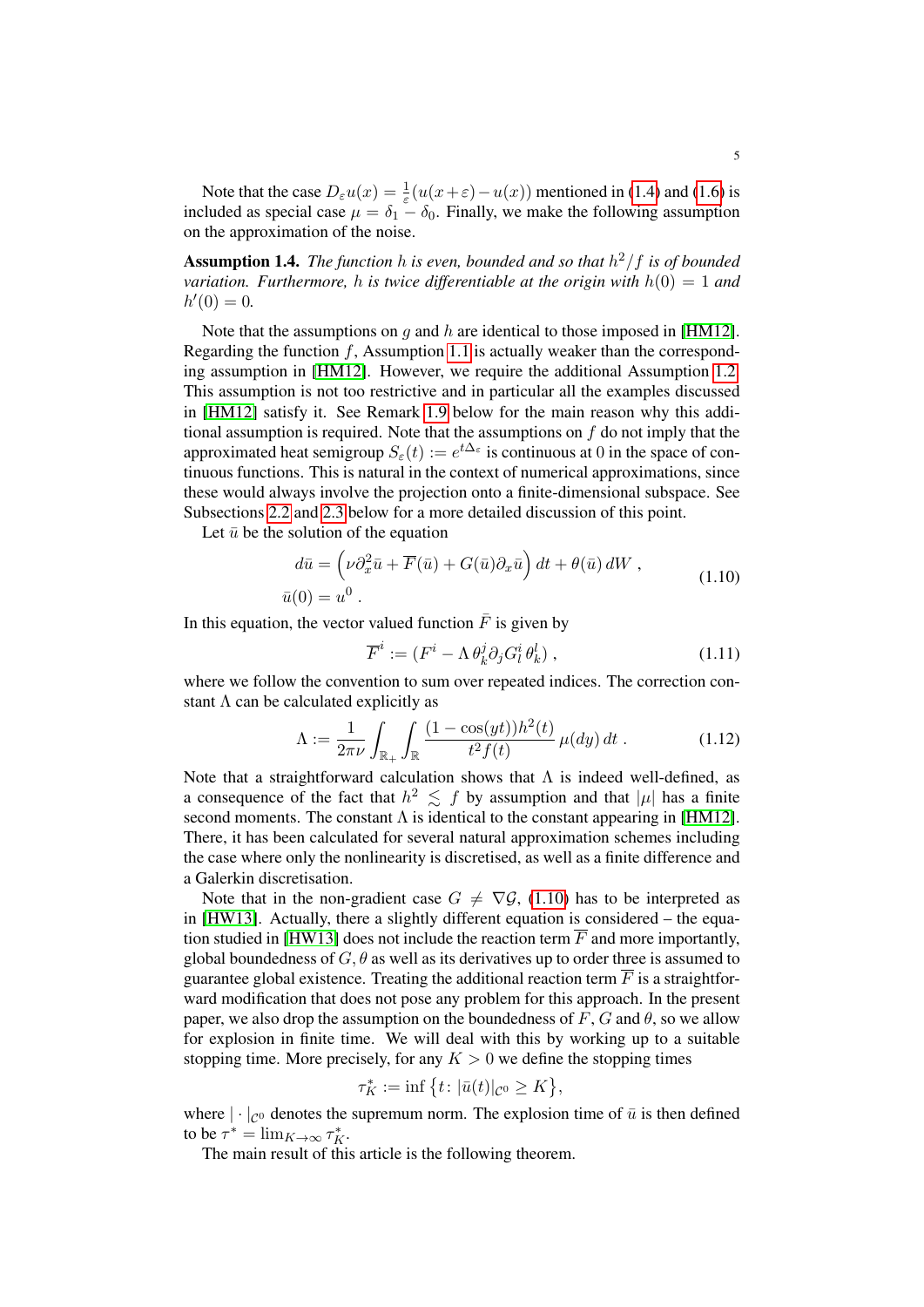<span id="page-5-1"></span>**Theorem 1.5.** Let  $\alpha_{\star} = \frac{1}{2} - \kappa$  for some  $\kappa > 0$ . Then, for every  $\kappa$  small enough, *there exists a*  $\gamma > 0$  *with*  $\lim_{\kappa \to 0} \gamma(\kappa) = \frac{1}{6}$  *such that the following is true.* 

 $L$ et  $|u^0|_{\mathcal{C}^{\alpha_*}}<\infty$  and  $\sup_{\varepsilon\leq 1}|u^0_\varepsilon|_{\mathcal{C}^{\alpha_*}}<\infty$  and denote by  $u_\varepsilon$  and  $\bar u$  the solutions to [\(1.7\)](#page-3-0) and [\(1.10\)](#page-4-0). If the initial data  $u_{\varepsilon}^0$  and  $u^0$  satisfy additionally

$$
|u_{\varepsilon}^0 - u^0|_{\mathcal{C}^{1/3}} \lesssim \varepsilon^{\gamma},
$$

*then there exists a sequence of stopping times*  $\tau_{\varepsilon}$  *satisfying*  $\lim_{\varepsilon \to 0} \tau_{\varepsilon} = \tau^*$  *in probability, and such that for any*  $\tilde{\gamma} < \gamma$ 

$$
\lim_{\varepsilon \to 0} \mathbb{P}\Big( \sup_{0 \le t \le \tau_{\varepsilon}} |u_{\varepsilon}(t) - \bar{u}(t)|_{\mathcal{C}^{0}} > \varepsilon^{\tilde{\gamma}} \Big) = 0.
$$

*Remark* 1.6*.* As pointed out below in Section [2](#page-7-0) and in Appendix [A](#page-72-0) the construction of the integral  $\int \varphi G(u) du$  involves in principle the choice of *iterated integrals* of a certain Gaussian process, but there turns out to exist a canonical choice X. The solution theory developed in [\[HW13\]](#page-78-3) still works if we replace X by

$$
\tilde{\mathbf{X}}(s; x, y) := \mathbf{X}(s; x, y) - \Lambda(y - x) \operatorname{Id} ,
$$

but it yields a *different* solution. In [\[HW13\]](#page-78-3) it was shown that this solution then coincides with  $\bar{u}$ . One can then also interpret this as stating that the approximations u<sup>ε</sup> converge to solutions of the *correct* equation [\(1.1\)](#page-0-0), but where a *different* stochastic integral is used to interpret the nonlinearity involving G.

*Remark* 1.7*.* In the additive noise case our rate of convergence is not optimal. Actually, at least in the case where the noise is additive and one only discretises the derivative, our argument in Sections [4](#page-43-0) and [5](#page-54-0) would give a better rate. We believe that in that case a slight improvement of our calculations would yield a rate of almost  $\varepsilon^{1/2}$ . We suspect this to be the true rate of convergence in that case.

In the multiplicative case we do not expect the convergence to be very quick and our rate could be close to optimal. Actually, in  $[HV11]$  approximations to  $(1.1)$ were studied numerically. In the case of additive noise the convergence which is the content of Theorem [1.5](#page-5-1) could be observed, but not in the case of multiplicative noise. It might however be possible to improve the rate of convergence by considering weak (in the probabilistic sense) convergence, as was observed in [\[TT90\]](#page-78-14) and recently exploited in the approximation to  $(1.1)$  when  $G = 0$  [\[Deb11\]](#page-77-12).

Note also that the rate  $\frac{1}{6}$  obtained here seems unrelated to the "order barrier" mentioned in [\[DG01\]](#page-77-1).

*Remark* 1.8. The condition that the initial conditions are bounded in  $C^{\alpha_{\star}}$  and converge in a larger space  $C^{\frac{1}{3}}$  may seem slightly bulky. We choose to state the result in this way to obtain the optimal rate of convergence. Note that if  $u^0$  has the regularity of Brownian motion and  $u_{\varepsilon}^0$  is a piecewise linearisation, then these conditions are satisfied. We also refer to Remark [2.1](#page-10-0) for a more detailed discussion about the initial condition.

<span id="page-5-0"></span>*Remark* 1.9*.* A crucial technical difference between the present article and [\[HM12\]](#page-78-8) comes from the fact that for most of the argument we work in Hölder spaces instead of Sobolev spaces. This is necessary to apply the theory of controlled rough paths. Some arguments become easier in Holder spaces because Gaussian random ¨ fields tend to have the same degree of Hölder regularity as Sobolev regularity. The sample paths of Brownian motion, for example, take values in every Sobolev space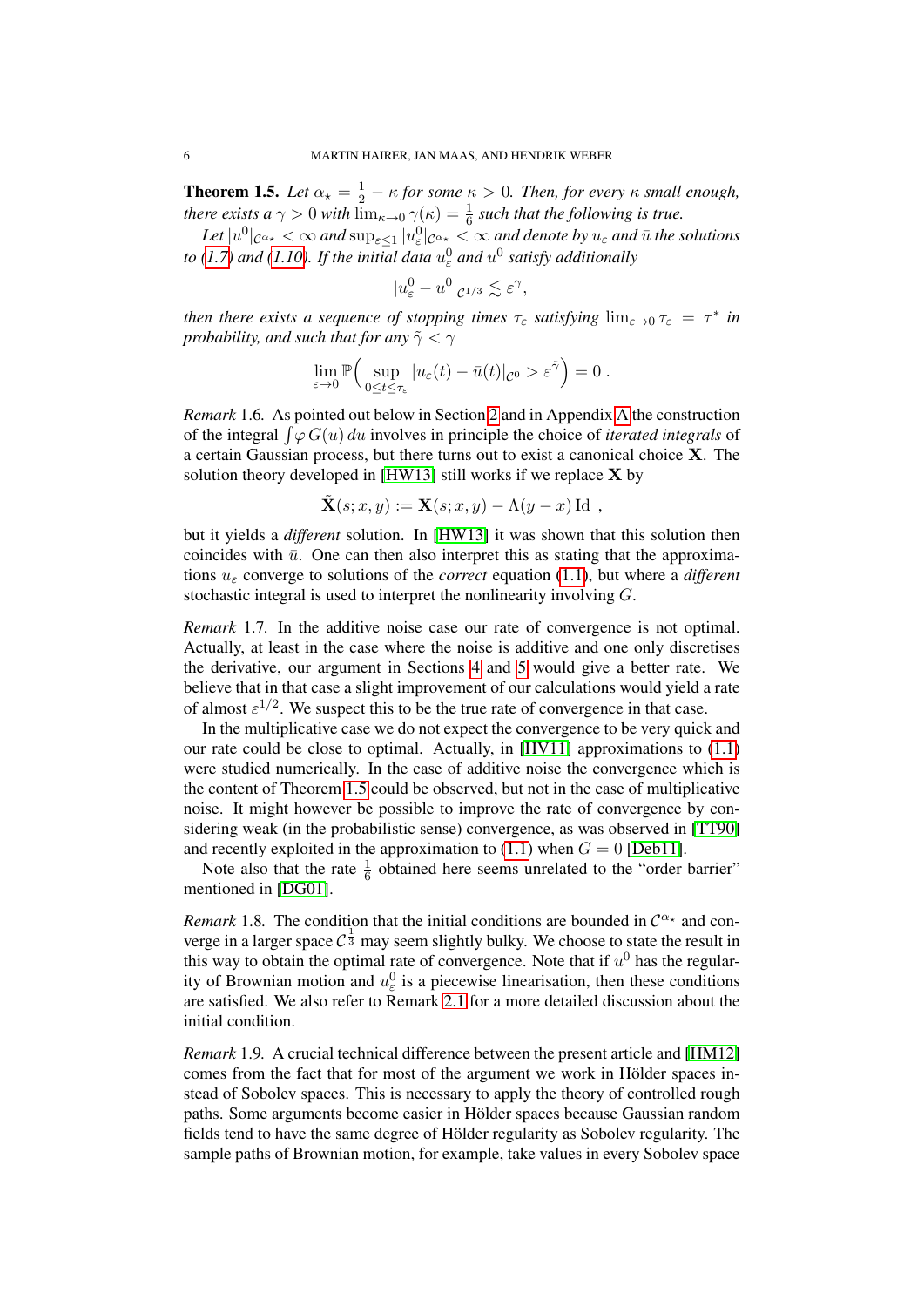$H^s$  for  $s < \frac{1}{2}$  but in no  $H^s$  for  $s \geq \frac{1}{2}$  $\frac{1}{2}$ . It also takes values in  $\mathcal{C}^{\alpha}$  for the same values of  $\alpha$  which is a much stronger statement. (Sobolev embedding would not even yield continuous sample paths!) Using this additional information, we can skip the messy *high frequency cut-off* needed in the proof in [\[HM12\]](#page-78-8). The price to pay is that it is more difficult to get bounds on the approximated heat semigroup. As the approximations are given in Fourier coordinates, bounds in  $L^2$ -based Sobolev spaces are trivial to obtain, but the derivation in Hölder spaces requires some work. For example, we need the additional Assumption [1.2](#page-3-2) to ensure that the approximations of the heat semigroup are well-behaved not only in Sobolev but also in Hölder spaces.

*Remark* 1.10. It is always possible to reduce ourselves to the case  $\nu = 1$  by performing a simple time change. For the sake of conciseness, we therefore make this choice throughout the remainder of this article.

1.2. **Structure of the paper.** We start Section [2](#page-7-0) with a short reminder of the solution theory from [\[HW13\]](#page-78-3). Then we introduce the main quantities needed for the proof of Theorem [1.5](#page-5-1) and state the bounds on these. Finally, at the end of this section we give the proof of our main result. In the remaining sections we give the proofs for the bounds stated in Section [2.](#page-7-0) In Section [3](#page-21-0) we provide a priori bounds on the main quantities involved. In Section [4](#page-43-0) the convergence of the *extra term* is proved. In Section [5](#page-54-0) the convergence of the term involving the spatial rough integrals is shown. The Sections [3](#page-21-0) – [5](#page-54-0) form the core of our argument. In Section [6](#page-61-0) we prove some auxiliary regularity results. Finally, in Appendix [A](#page-72-0) we recall some basic notions of rough path theory used in this work and in Appendix [B](#page-73-0) we give a higher-dimensional extension of the classical Garsia-Rodemich-Rumsey Lemma.

1.3. Norms and notation. Throughout the paper we will use a whole zoo of different Hölder type norms and for later reference we provide a list here. For a normed vector space V we denote by  $\mathcal{C}^0(V)$  the space of continuous functions from  $[-\pi, \pi]$  to V and by  $\mathcal{B}^0(V)$  the space of continuous functions from  $[-\pi, \pi]^2$ to V vanishing on the diagonal (i.e. for  $R \in \mathcal{B}^0(V)$  we have  $R(x, x) = 0$  for all  $x \in [-\pi, \pi]$ . We will often omit the reference to the space V when it is clear from the context and simply write  $C^0$  and  $B^0$  instead.

For a given parameter  $\alpha \in (0, 1)$  we define Hölder-type semi-norms:

$$
|X|_{\alpha} = \sup_{x \neq y} \frac{|X(x) - X(y)|}{|x - y|^{\alpha}} \quad \text{and} \quad |R|_{\alpha} = \sup_{x \neq y} \frac{|R(x, y)|}{|x - y|^{\alpha}}, \tag{1.13}
$$

and denote by  $\mathcal{C}^{\alpha}$  resp.  $\mathcal{B}^{\alpha}$  the set of functions for which these semi-norms are finite. The space  $C^{\alpha}$  endowed with  $|\cdot|_{C^{\alpha}} = |\cdot|_{C}^{0} + |\cdot|_{\alpha}$  is a Banach space. Here  $|\cdot|_{\mathcal{C}^0}$  denotes the supremum norm. The space  $\mathcal{B}^{\alpha}(V)$  is a Banach space endowed with  $|\cdot|_{\alpha}$  alone. As usual, for  $\alpha \geq 1$ , we will denote by  $\mathcal{C}^{\alpha}$  the space of  $[\alpha]$  times continuously differentiable functions whose  $\alpha$  th derivative is  $\alpha - |\alpha|$  Hölder continuous.

For a function  $u : [0, T] \times [-\pi, \pi] \to \mathbb{R}^n$  or  $u : [0, T] \times [-\pi, \pi] \to \mathbb{R}^{n \times n}$  and for any  $\alpha_1, \alpha_2 \in (0, 1)$  and  $t_1 < t_2 \leq T$  we denote by

<span id="page-6-0"></span>
$$
||u||_{\mathcal{C}_{[t_1,t_2]}^{\alpha_1,\alpha_2}} := \sup_{\substack{s_1,s_2 \in [t_1,t_2] \\ x,y \in [-\pi,\pi]}} \frac{|u(s_1,x) - u(s_2,y)|}{|s_1 - s_2|^{\alpha_1} + |x - y|^{\alpha_2}} + \sup_{\substack{s \in [t_1,t_2] \\ x \in [-\pi,\pi]}} |u(s,x)| \tag{1.14}
$$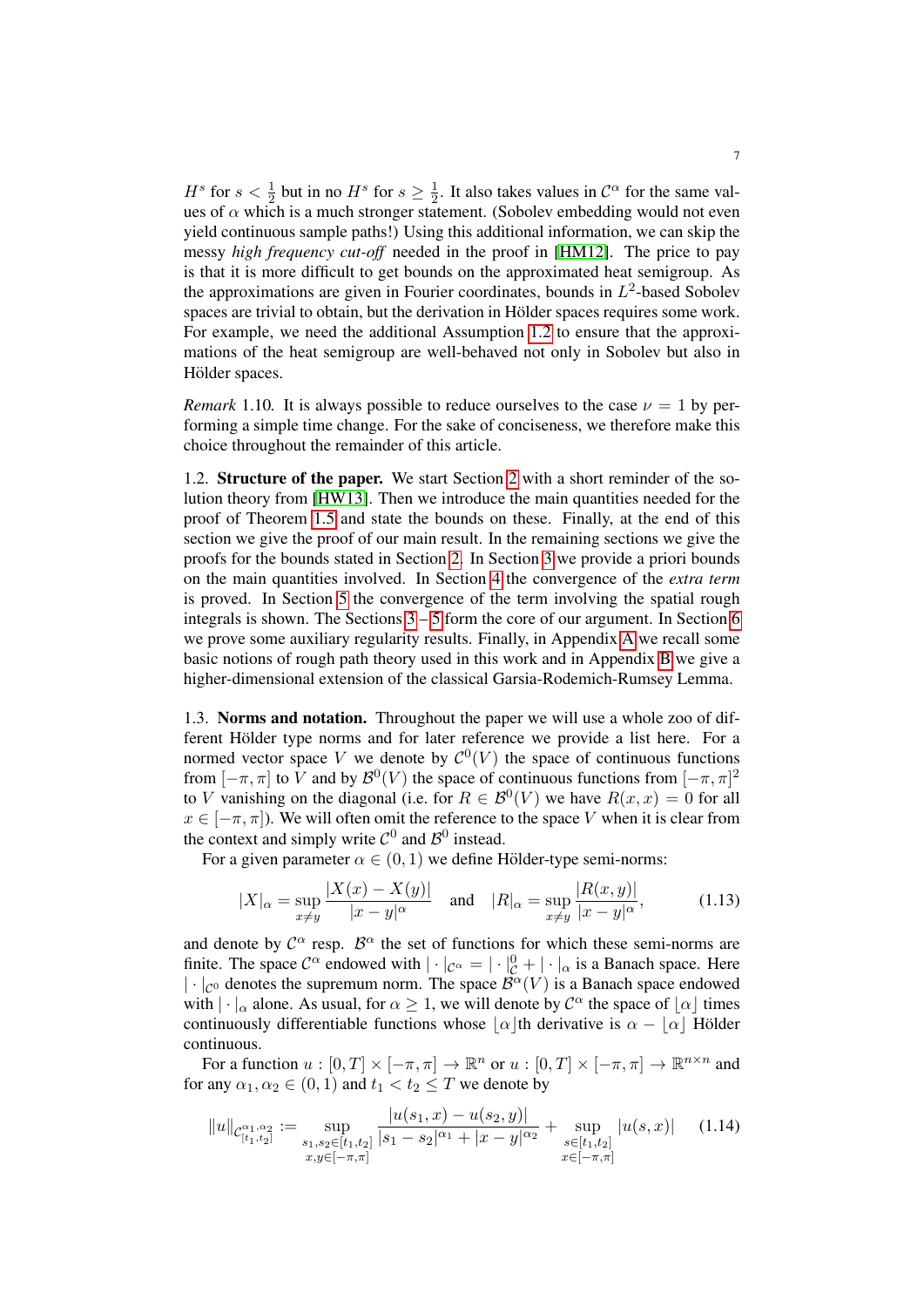the inhomogeneous  $\alpha_1, \alpha_2$ -Hölder norm of u. In most cases we will have  $t_1 = 0$ and then we simply write

<span id="page-7-2"></span><span id="page-7-1"></span>
$$
||u||_{\mathcal{C}_t^{\alpha_1,\alpha_2}} := ||u||_{\mathcal{C}_{[0,t]}^{\alpha_1,\alpha_2}}.
$$
\n(1.15)

If we are only interested in the spatial regularity, we write for  $\gamma \in (0, 1)$ 

$$
||u||_{\mathcal{C}^{\gamma}_{[t_1,t_2]}} := \sup_{\substack{s \in [t_1,t_2] \\ x,y \in [-\pi,\pi]}} \frac{|u(s,x) - u(s,y)|}{|x-y|^{\gamma}} + \sup_{\substack{s \in [t_1,t_2] \\ x \in [-\pi,\pi]}} |u(s,x)|, \quad (1.16)
$$

and if  $t_1 = 0$  we use  $||u||_{\mathcal{C}_t^{\gamma}} := ||u||_{\mathcal{C}_{[0,t]}^{\gamma}}$ . We simply write

$$
||u||_{\mathcal{C}^0_{[t_1,t_2]}} := \sup_{s \in [t_1,t_2]} \sup_{x \in [-\pi,\pi]} |u(s,x)| \tag{1.17}
$$

and  $C_t^0 := C_{[0,t]}^0$  for the supremum norm. We will also need a similar norm, for functions that depend on two space variables and that vanish on the diagonal. For  $R: [0, T] \times [-\pi, \pi]^2 \to \mathbb{R}^n$  or  $R: [0, T] \times [-\pi, \pi]^2 \to \mathbb{R}^{n \times n}$  we write

$$
||R||_{\mathcal{B}_{[t_1,t_2]}^{\gamma}} := \sup_{s \in [t_1,t_2]} \sup_{x \neq y \in [-\pi,\pi]} \frac{|R(s;x,y)|}{|x-y|^{\gamma}}.
$$
 (1.18)

Finally, we will sometimes have to allow for blowup of a function near time  $t_1 \geq 0$ . This can be captured by

$$
||R||_{\mathcal{B}_{[t_1,t_2],\beta}^{\gamma}} := \sup_{s \in (t_1,t_2]} (s-t_1)^{\beta} \sup_{x,y \in [-\pi,\pi]} \frac{|R(s;x,y)|}{|x-y|^{\gamma}}, \quad (1.19)
$$

for some  $\beta \in [0, 1]$ . As above, if  $t_1 = 0$  we write

$$
||R||_{\mathcal{B}^{\gamma}_{t,\beta}} := ||R||_{\mathcal{B}^{\gamma}_{[0,t],\beta}}.
$$
\n(1.20)

We will write  $\mathcal{C}_{[t_1, t_2]}^{\alpha_1, \alpha_2}$  $\frac{\alpha_1,\alpha_2}{[t_1,t_2]},\mathcal{C}^\gamma_{[t]}$  $[\begin{matrix} \gamma\ t_1,t_2 \end{matrix}], \mathcal{C}^0_{[t_1,t_2]}, \mathcal{B}^{\gamma}_{[t_1,t_3]}$  $\int_{[t_1,t_2]}^{\gamma}$  and  $\mathcal{B}_{[t_1,t_2],\beta}^{\gamma}$  for the spaces of functions for which these norms are finite.

We will avoid the use of indices as much as possible and only use them if expressions would get ambiguous otherwise. When we do use indices, we always use the convention of summation over repeated indices. We will write  $A^+=\frac{1}{2}$  $\frac{1}{2}(A+A^*)$ and  $A^{-} = \frac{1}{2}$  $\frac{1}{2}(A - A^*)$  for the symmetric and anti-symmetric part of a matrix A. The Hilbert-Schmidt norm of a matrix  $A$  will simply be denoted by  $|A|$ .

Finally, we will use the notation  $x \lesssim y$  to indicate that there exists a constant C that does not depend on the relevant quantities so that  $x \leq C y$ . Similarly,  $x \approx y$ means that  $C^{-1}x \le y \le Cx$ .

## 2. OUTLINE AND PROOF OF THE MAIN RESULT

<span id="page-7-0"></span>We start this section by presenting an outline of the construction of solutions to [\(1.1\)](#page-0-0) in Subsection [2.1.](#page-8-0) In Subsection [2.2](#page-11-0) we discuss how the quantities involved behave under approximations. The proofs of the bounds announced in this subsection form the core of this article and will be presented in the subsequent sections. Finally, in Subsection [2.3](#page-13-0) these bounds will be summarised to give a proof of Theorem [1.5.](#page-5-1)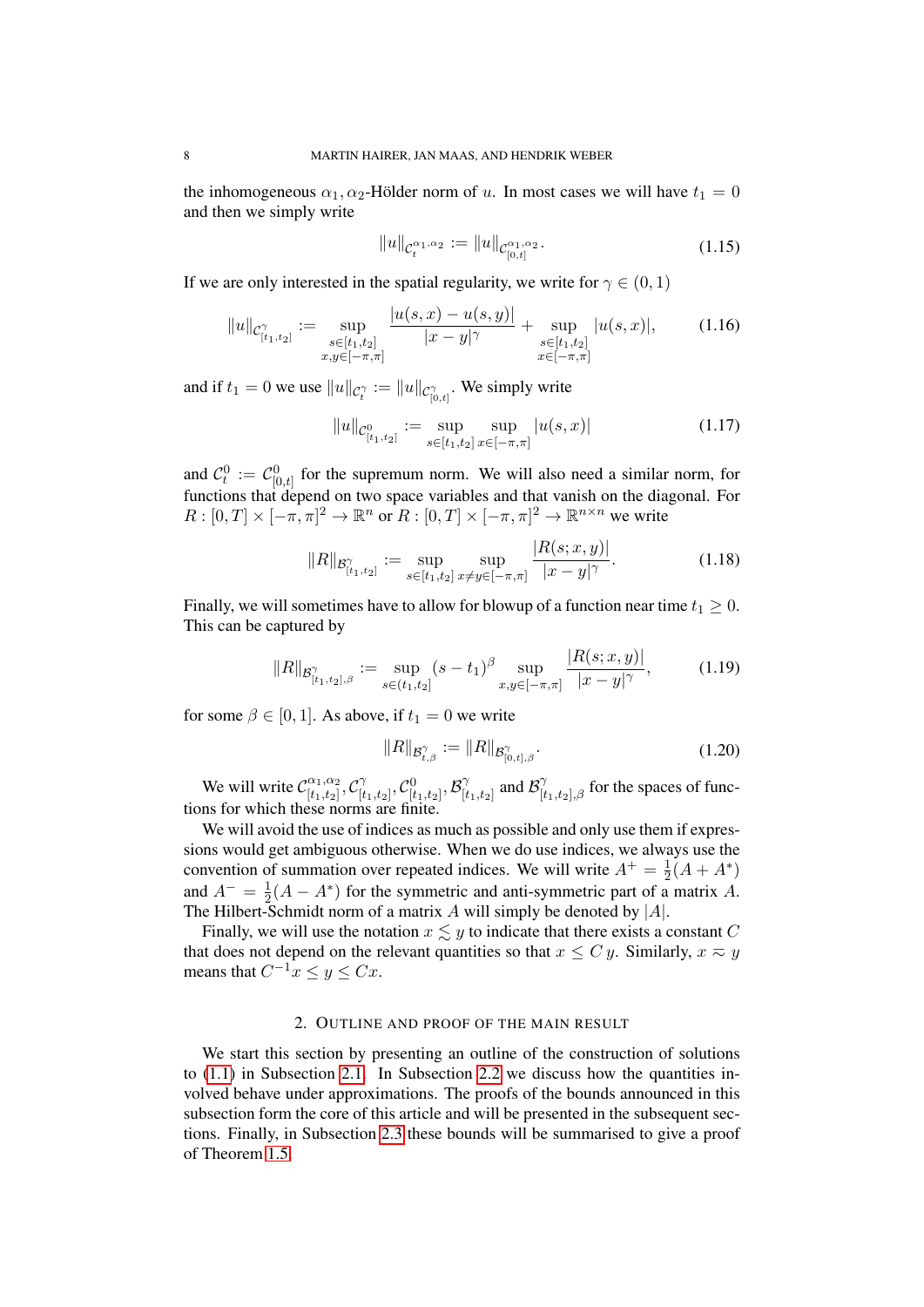<span id="page-8-0"></span>2.1. Construction of solutions to rough Burgers-like equations. In this section we give an outline of the construction of local solutions to [\(1.1\)](#page-0-0). The construction given here differs slightly from the construction presented in [\[HW13\]](#page-78-3), as this will hopefully make the proof of the main result in Subsection [2.3](#page-13-0) more transparent. We comment on the differences below in Remark [2.2](#page-10-1) and Remark [2.3.](#page-10-2) We refer the reader to Appendix [A](#page-72-0) for the necessary notions of rough path theory. For the moment, we assume that  $\alpha$  is an arbitrary exponent in  $(\frac{1}{3})$  $\frac{1}{3}, \frac{1}{2}$  $(\frac{1}{2})$ ; it will be fixed later in Subsection [2.3.](#page-13-0)

Let us start by fixing some notation. Throughout the paper we will write

<span id="page-8-3"></span>
$$
S(t) = e^{t\Delta}
$$

for the semigroup generated by  $\Delta$ . Recall that the operator  $S(t)$  acts on functions as convolution (on the torus) with the heat kernel

$$
p_t(x) = \frac{1}{\sqrt{2\pi}} \sum_{k \in \mathbb{Z}} e^{-tk^2} e^{ikx}.
$$
 (2.1)

For adapted  $L^2[-\pi, \pi]$  valued processes  $\theta$  and F we will frequently write

$$
\Psi^{\theta}(t) := \int_0^t S(t-s) \, \theta(s) \, dW(s) \quad \text{and} \quad \Phi^F(t) := \int_0^t S(t-s) \, F(s) \, ds.
$$

Then with this notation the *mild* formulation of [\(1.1\)](#page-0-0) reads

$$
u(t) = S(t) u^{0} + \Psi^{\theta(u)}(t) + \Phi^{F(u)}(t) + \int_{0}^{t} S(t - s) G(u(s)) \partial_{x} u(s) ds , (2.2)
$$

where the symbol  $\int$  denotes a *rough integral* which we will define below.

The terms  $S(t)u^0$  and the reaction term  $\Phi^{F(u)}$  do not cause any major difficulty, so we will concentrate for the moment on the two terms

$$
\Psi^{\theta(u)}(t) = \int_0^t S(t-s) \,\theta(u(s)) \, dW(s) \quad \text{and} \quad \int_0^t S(t-s) \, G(u(s)) \, \partial_x u(s) \, ds.
$$

As pointed out in the introduction, we will use the theory of controlled rough paths to interpret the term involving  $G$ . We introduce the auxiliary function

<span id="page-8-1"></span>
$$
Z(t,x) := \int_{-\pi}^{x} G(u(t,y)) \, d_y u(t,y), \tag{2.3}
$$

and write

$$
\Xi^u(t) := \int_0^t S(t-s)\partial_x Z(s) ds = \int_0^t \partial_x (S(t-s)Z(s)) ds.
$$

We argue below that for every t the rough integral in equation [\(2.3\)](#page-8-1) defines  $x \mapsto$  $Z(t, x)$  as an  $\alpha$ -Hölder function. Hence the spatial derivative is well defined in the sense of distributions. The last equality follows because  $\partial_x$  commutes with  $S(t - s)$ . Equivalently, assuming that we know how to define the rough integral in [\(2.3\)](#page-8-1), the last identity can be taken as the definition of  $\Xi^u$ .

In order to define the spatial integral on the right-hand side of  $(2.3)$  as a rough integral, for every  $s \in (0, t)$  we must specify a reference path  $X(s)$ . These reference paths must meet the following requirements:

• For every  $s$  it must be possible to construct the iterated integrals

<span id="page-8-2"></span>
$$
\mathbf{X}(s;x,y) =: \int_x^y \left( X(s,z) - X(s,x) \right) \otimes d_z X(s,z). \tag{2.4}
$$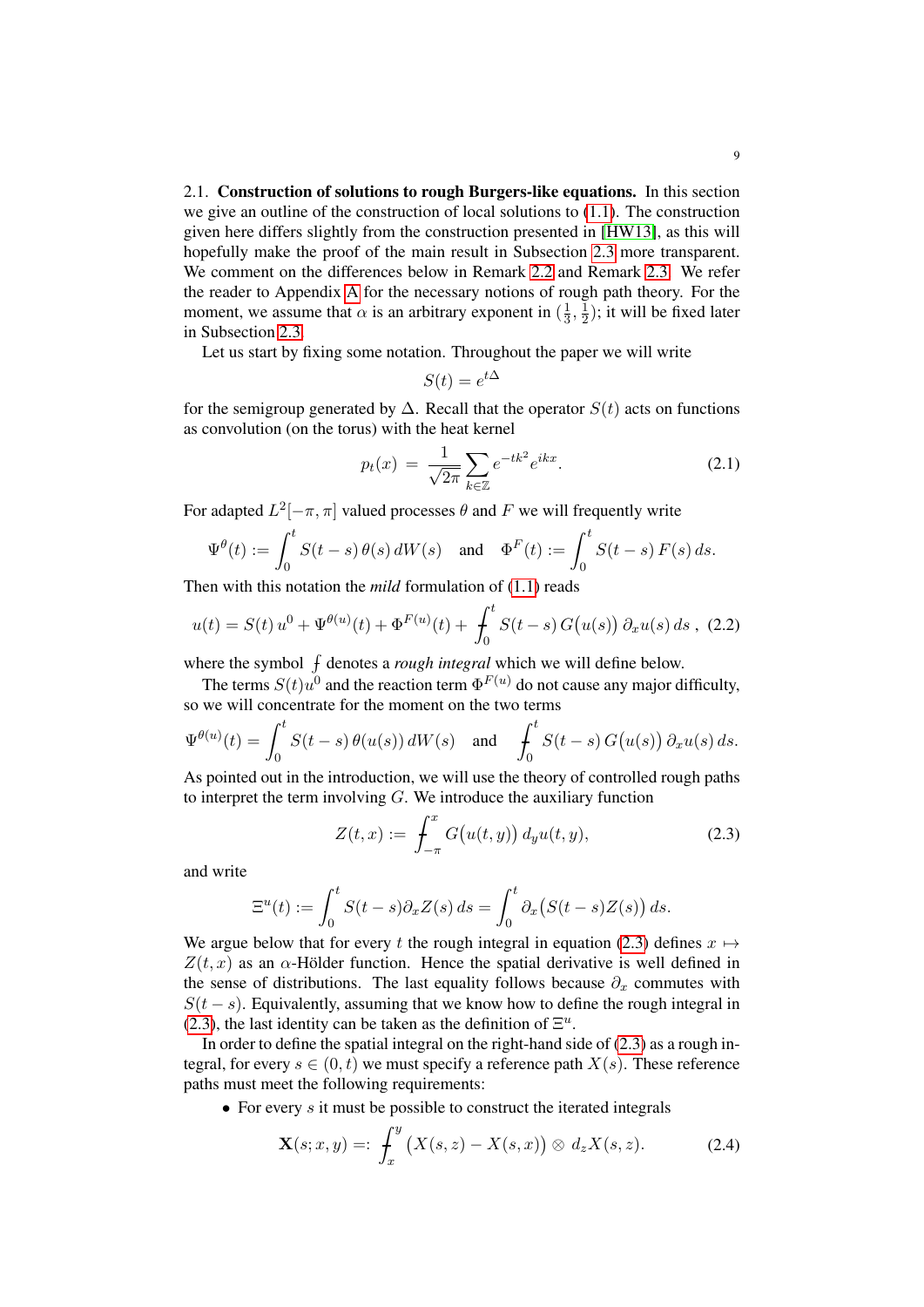Note here that the right hand side is *defined* by the values of X. Regarding X itself, we require it to satisfy a number of algebraic and analytic properties that are natural in view of its interpretation as an "integral".

• For every s the random function  $x \mapsto u(s, x)$  must be controlled by  $X(s)$ , in the sense that we need to be able find a derivative process  $u'(s, x)$  such that

$$
u(s,y) - u(s,x) = u'(s,x)\big(X(s,y) - X(s,x)\big) + \mathcal{R}_u(s;x,y),\tag{2.5}
$$

where the remainder  $\mathcal{R}_u$  vanishes sufficiently fast as  $|y - x| \to 0$ .

Such reference paths are provided by the stationary, zero mean solution to the linear stochastic heat equation

<span id="page-9-0"></span>
$$
\partial_t X = \partial_x^2 X + \Pi \xi.
$$

Here  $\Pi$  denotes the orthogonal projection in  $L^2$  onto the space of functions with zero mean. Actually, the construction of  $X$  is rather straightforward. The point is that  $X$  is a Gaussian process with explicitly known covariance structure so that known existence results (see  $[$  FV10]) apply. The process  $X$  is constructed by evaluating  $(2.4)$  for a sequence of approximations to X and checking that the sequence of approximate iterated integrals converges in the right sense. The crucial ingredient for this calculation is provided by Nelson's estimate (Lemma [B.4\)](#page-77-13) that yields the equivalence of all moments in a given Wiener chaos.

When checking [\(2.5\)](#page-9-0) it is sufficient to look at the term  $\Psi^{\theta(u)}$ . Actually, the terms  $S(t)$   $u^0$  and  $\Phi^{F(u)}$  will be  $\mathcal{C}^1$  in space, so they can be included in the remainder  $R^u$ and we need not worry about them. The same turns out to be true for the term  $\Xi^u$ discussed in [\(2.3\)](#page-8-1).

For  $\Psi^{\theta(u)}$  we can write

$$
\Psi^{\theta(u)}(t,y) - \Psi^{\theta(u)}(t,x) = \theta(t,x) \big( X(t,y) - X(t,x) \big) + R^{\theta(u)}(t;x,y).
$$

It is shown in [\[HW13,](#page-78-3) Proposition 4.8] that the term  $R^{\theta(u)}$  does indeed have the necessary  $2\alpha$ -regularity near the diagonal as soon as

$$
\mathbb{E}\left(\sup_{\substack{s,t\in[0,\tau]\\x,y\in[-\pi,\pi]}}\frac{|u(s,x)-u(t,y)|}{|s-t|^{\alpha/2}+|x-y|^{\alpha}}+\sup_{\substack{t\in[0,\tau]\\x\in[-\pi,\pi]}}|u(t,x)|\right)^{p}
$$
(2.6)

is finite for a suitable stopping time  $\tau$  and large enough p. This is precisely the regularity we expect for u. With these observations at hand we are ready to set up a fixed point argument to solve [\(2.2\)](#page-8-3).

Then for some  $p \ge 2$  we denote by  $A_p$  the space of triples

$$
(u, u', \mathcal{R}_u) \in L^p(\mathcal{C}_T^{\alpha/2, \alpha}) \times L^p(\mathcal{C}_T^{\alpha}) \times L^p(\mathcal{B}_{T, \alpha/2}^{2\alpha})
$$

that satisfy the following conditions:

- The processes  $t \mapsto u(t), t \mapsto u'(t), t \mapsto \mathcal{R}_u(t)$  are adapted.
- Almost surely, for every  $t \in [0,T]$  the triple  $u(t,\cdot), u'(t,\cdot), \mathcal{R}_u(t,\cdot)$  is controlled by  $X(t, \cdot)$ . To be more precise, we assume that [\(2.5\)](#page-9-0) holds almost surely for all  $s, x, y$ .

Here the  $L^p$  refers to  $p$ -th stochastic moments.

It is easy to check that  $\mathcal{A}_p$  is a closed linear subspace of  $L^p(\mathcal{C}_T^{\alpha/2,\alpha})$  $L^{\alpha/2,\alpha})\times L^p\big(\mathcal{C}^\alpha_T\big)\times$  $L^p(\mathcal{B}_{T,\alpha/2}^{2\alpha})$ . Then for such a triple  $(u, u', \mathcal{R}_u)$  and for any stopping time  $\tau \leq T$  it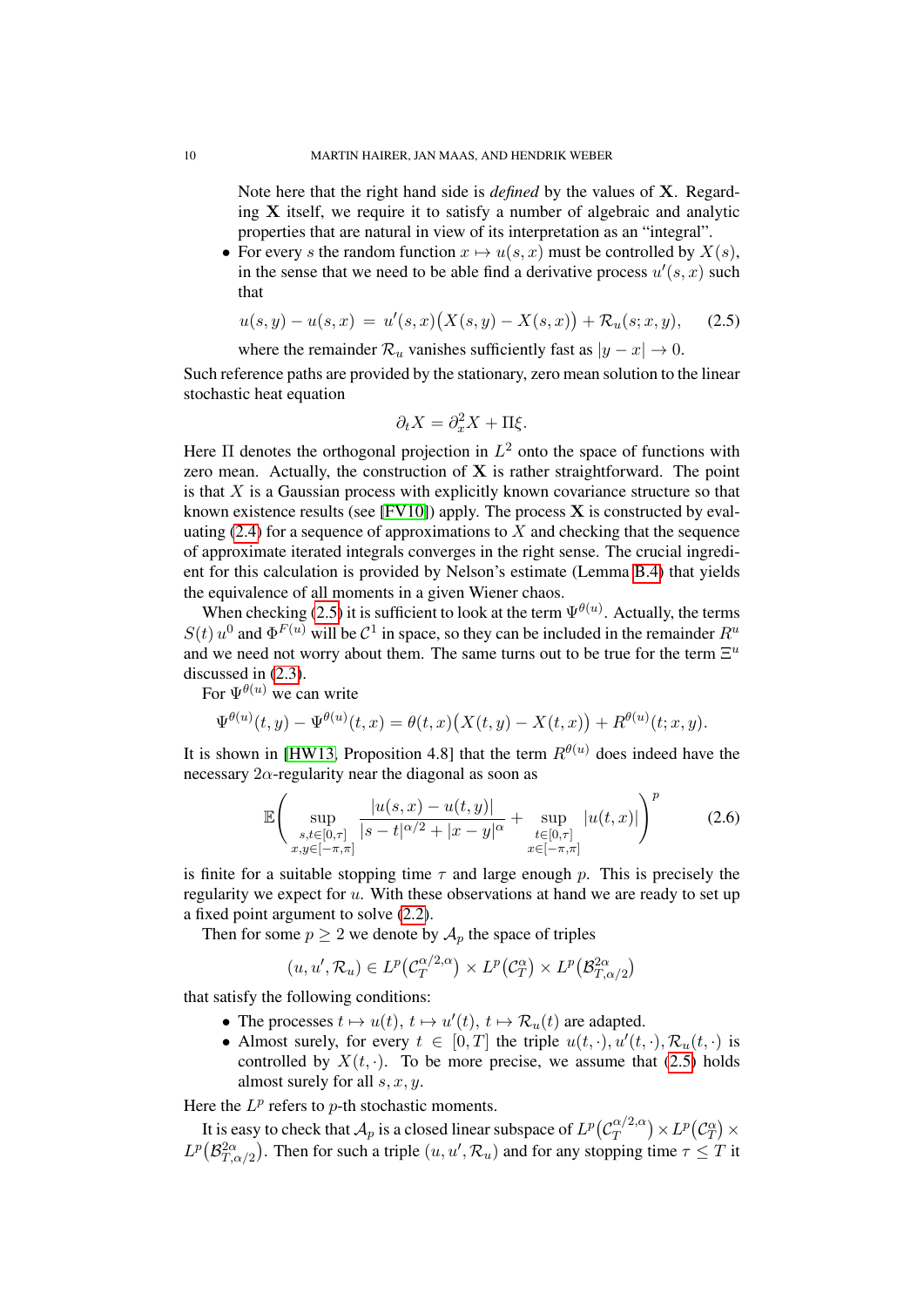makes sense to define

$$
\mathcal{M} : (u, u', \mathcal{R}_u) \mapsto (\tilde{u}, \tilde{u}', \mathcal{R}_{\tilde{u}}),
$$

where

$$
\tilde{u}(t) := \left(S u^0 + \Psi^{\theta(u)} + \Phi^{F(u)} + \Xi^u\right)(t \wedge \tau),
$$
  
\n
$$
\tilde{u}'(t) := \theta\big(u(t \wedge \tau)\big),
$$
  
\n
$$
\mathcal{R}_{\tilde{u}}(t) := \delta\left(S u^0 + \Phi^{F(u)} + \Xi^u\right)(t \wedge \tau) + \left(\delta \Psi^{\theta(u)} - \theta(u)\delta X\right)(t \wedge \tau).
$$
\n(2.7)

Here the difference operator  $\delta$  is defined as

<span id="page-10-3"></span>
$$
\delta u(s; x, y) := u(s, y) - u(s, x). \tag{2.8}
$$

Using the bounds mentioned above, we can show that, for  $u^0 \in C^{\alpha}$  and under suitable assumptions on  $\tau$ ,  $\kappa$  and  $p$ , the operator M is a contraction from a ball in  $\mathcal{A}_p$  into itself.

As usual one can obtain solutions on a longer time interval by iterating this procedure. For fixed choice of the iterated integral process  $X$ , these solutions are unique.

<span id="page-10-0"></span>*Remark* 2.1. The reason for allowing the remainder  $\mathcal{R}_{\tilde{u}}$  to blow up like  $t^{-\alpha/2}$  near zero lies in the initial condition  $u^0 \in \mathcal{C}^{\alpha}$ . Actually, the regularising property of the heat semigroup implies that we have

$$
\sup_{t\leq 1} t^{\alpha/2} |S(t)u^0|_{\mathcal{C}^{2\alpha}} \lesssim |u^0|_{\mathcal{C}^{\alpha}}.
$$

We need this bound to control the contribution of the initial condition to the remainder term.

This issue would be avoided completely if we could assume that  $u^0 \in C^{2\alpha}$ . The problem is that even under this stronger assumption on the initial condition, after positive time the solutions  $u(t)$  would only attain values in  $\mathcal{C}^{\alpha}$  for any  $\alpha < \frac{1}{2}$ . This would make it impossible to iterate this construction to get solutions on a longer time interval.

<span id="page-10-1"></span>*Remark* 2.2*.* The construction in [\[HW13\]](#page-78-3) is slightly different as it is split up into an *inner* fixed point argument to deal with the term involving G and an *outer* fixed point argument to conclude. This corresponds to a semi-implicit Picard iteration

$$
u_{n+1}(t) = S(t) u^{0} + \int_{0}^{t} S(t-s) \theta(u_{n}(s)) dW(s)
$$
  
+ 
$$
\int_{0}^{t} S(t-s) F(u_{n}(s)) ds + \int_{0}^{t} S(t-s) G(u_{n+1}(s)) \partial_{x} u_{n+1}(s) ds.
$$

The advantage of this approach is that it separates more clearly the deterministic part from the probabilistic part of the construction. The price to pay is that some stopping arguments get more involved. In terms of the bounds needed, both constructions are essentially equivalent.

<span id="page-10-2"></span>*Remark* 2.3*.* Another difference between the construction presented here and the one in [\[HW13\]](#page-78-3) concerns the treatment of the term  $\Xi^u$ . In [HW13] the term  $Z$ defined above in [\(2.3\)](#page-8-1) is not defined, but  $\Xi^u$  is defined directly as

$$
\Xi^u(t) := \int_0^t \int_{-\pi}^{\pi} p_{t-s}(\cdot - y) G(u(s, y)) dy u(s, y) ds.
$$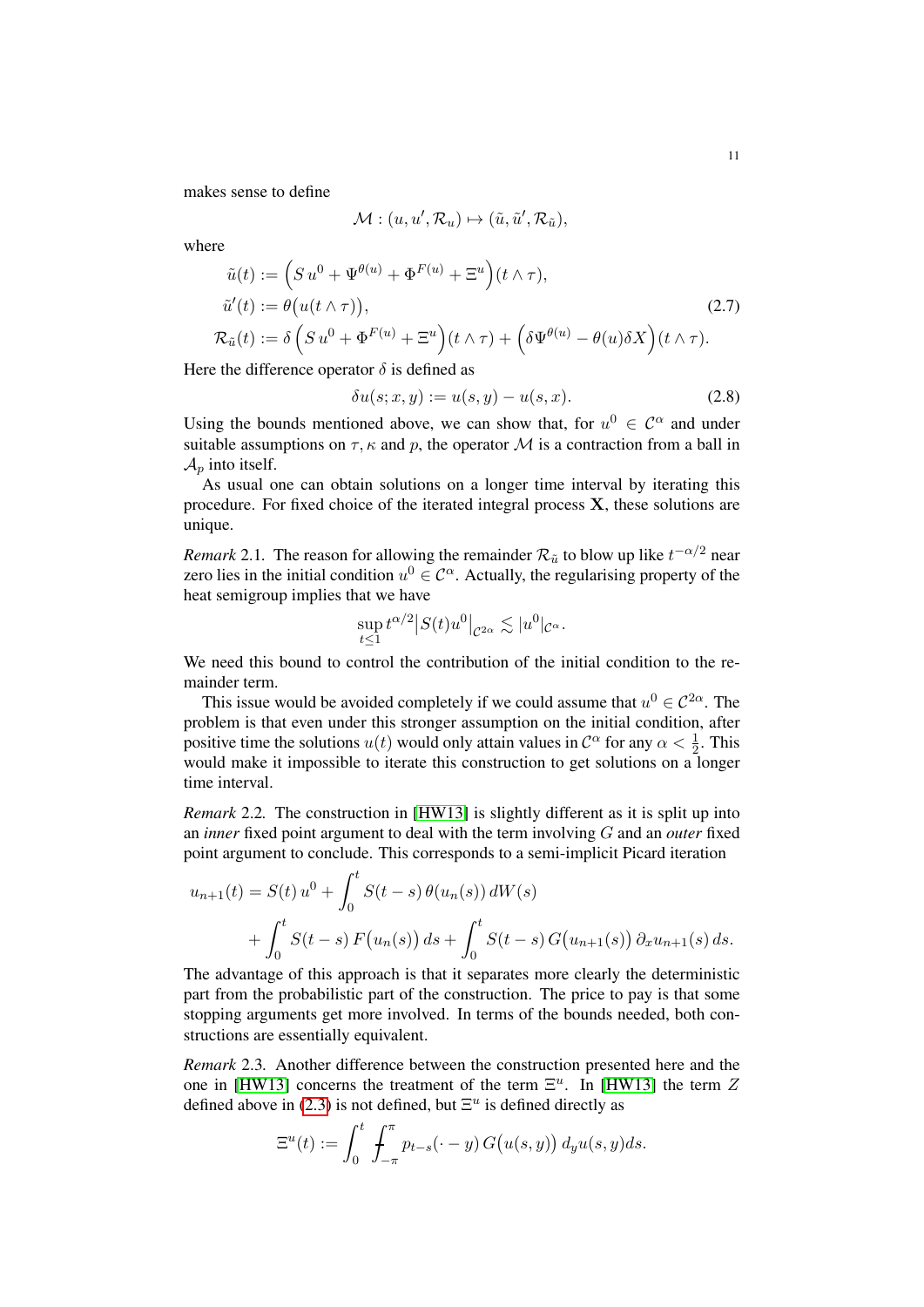Then the  $\mathcal{C}^1$ -regularity is shown using the scaling behaviour of the heat kernel  $p_{t-s}$ . In the current context we prefer the new approach (suggested to us by the referee) because it allows to separate the rough path bounds from the bounds involving the heat semigroup, which makes the argument more transparent.

<span id="page-11-0"></span>2.2. Outline: Behaviour of the main quantities under approximation. In order to prove Theorem [1.5,](#page-5-1) we will go through the construction we just described and see how the terms behave under approximation.

For  $\varepsilon > 0$  we denote by  $S_{\varepsilon}(t) = e^{t\Delta_{\varepsilon}}$  the semigroup generated by the approxi-mate Laplacian defined in [\(1.8a\)](#page-3-3). Similarly to  $S(t)$ , it is given by convolution (on the torus) with a heat kernel

<span id="page-11-2"></span><span id="page-11-1"></span>
$$
p_t^{\varepsilon}(x) = \frac{1}{\sqrt{2\pi}} \sum_{k \in \mathbb{Z}} e^{-tk^2 f(\varepsilon k)} e^{ikx}.
$$
 (2.9)

As above, for any adapted  $L^2[-\pi, \pi]$  valued processes  $\theta$  and F we will write

$$
\Psi_{\varepsilon}^{\theta}(t) = \int_0^t S_{\varepsilon}(t-s) \, \theta(s) \, H_{\varepsilon} \, dW(s) \quad \text{and} \quad \Phi_{\varepsilon}^F(t) = \int_0^t S_{\varepsilon}(t-s) \, F(s) \, ds.
$$

Using this notation the mild version of the approximation [\(1.7\)](#page-3-0) takes the form

$$
u_{\varepsilon}(t) = S_{\varepsilon}(t) u_{\varepsilon}^{0} + \Psi_{\varepsilon}^{\theta(u_{\varepsilon})}(t) + \Phi_{\varepsilon}^{F(u_{\varepsilon})}(t)
$$
  
+ 
$$
\int_{0}^{t} S_{\varepsilon}(t-s) G(u_{\varepsilon}(s)) D_{\varepsilon}u_{\varepsilon}(s) ds.
$$
 (2.10)

Note that for fixed  $\epsilon > 0$ , we do not need rough path theory to solve this fixed point problem. The existence of local solutions can for example be shown through a fixed point argument in  $C_T^0$ . For positive  $\varepsilon$  the approximate derivative operator  $D_\varepsilon$ is actually continuous on the space of continuous functions, but the operator norm blows up as  $\varepsilon$  goes to zero. Therefore, it will be useful to introduce approximate reference rough paths  $(X_{\varepsilon}, \mathbf{X}_{\varepsilon})$  and interpret the term involving G on the righthand side of [\(2.10\)](#page-11-1) as an approximation to a rough integral. This allows us to obtain uniform control as  $\varepsilon \to 0$ .

Similarly to before, we choose as  $X_{\varepsilon}$  the stationary, zero mean solution of the approximated stochastic heat equation

$$
dX_{\varepsilon} = \Delta_{\varepsilon} X_{\varepsilon} dt + \Pi H_{\varepsilon} dW(t) .
$$

This will be used as a reference rough path for the approximate solution. Here, as above,  $\Pi$  denotes the orthogonal projection on  $L^2$  onto the functions with zero mean. If we extend the cylindrical Brownian motion  $W$  to negative times we get

$$
X_{\varepsilon}(t) = \int_{-\infty}^{t} S_{\varepsilon}(t-s) \, \Pi H_{\varepsilon} \, dW(s).
$$

Our first task then consists of checking that for every s the process  $X_{\varepsilon}(s)$  can indeed be lifted to a rough path  $(X_\varepsilon(s), \mathbf{X}_\varepsilon(s))$ , and that for a given adapted process θ the approximate stochastic convolutions  $\Psi_{\varepsilon}^{\theta}$  are indeed controlled by  $X_{\varepsilon}$ . This is established in Section [3.](#page-21-0) To be more precise, we will give bounds on the Hölder regularity of  $\Psi^{\theta}$  in Lemma [3.1.](#page-23-0) The behaviour of  $(X_{\varepsilon}, \mathbf{X}_{\varepsilon})$  as a rough path is discussed in Lemma [3.3.](#page-27-0) Finally, in Lemma [3.6](#page-33-0) the regularity of the remainder

$$
R_{\varepsilon}^{\theta}(t; x, y) = \left(\Psi_{\varepsilon}^{\theta}(t, y) - \Psi_{\varepsilon}^{\theta}(t, x)\right) - \theta(t, x)\big(X_{\varepsilon}(t, y) - X_{\varepsilon}(t, x)\big) \tag{2.11}
$$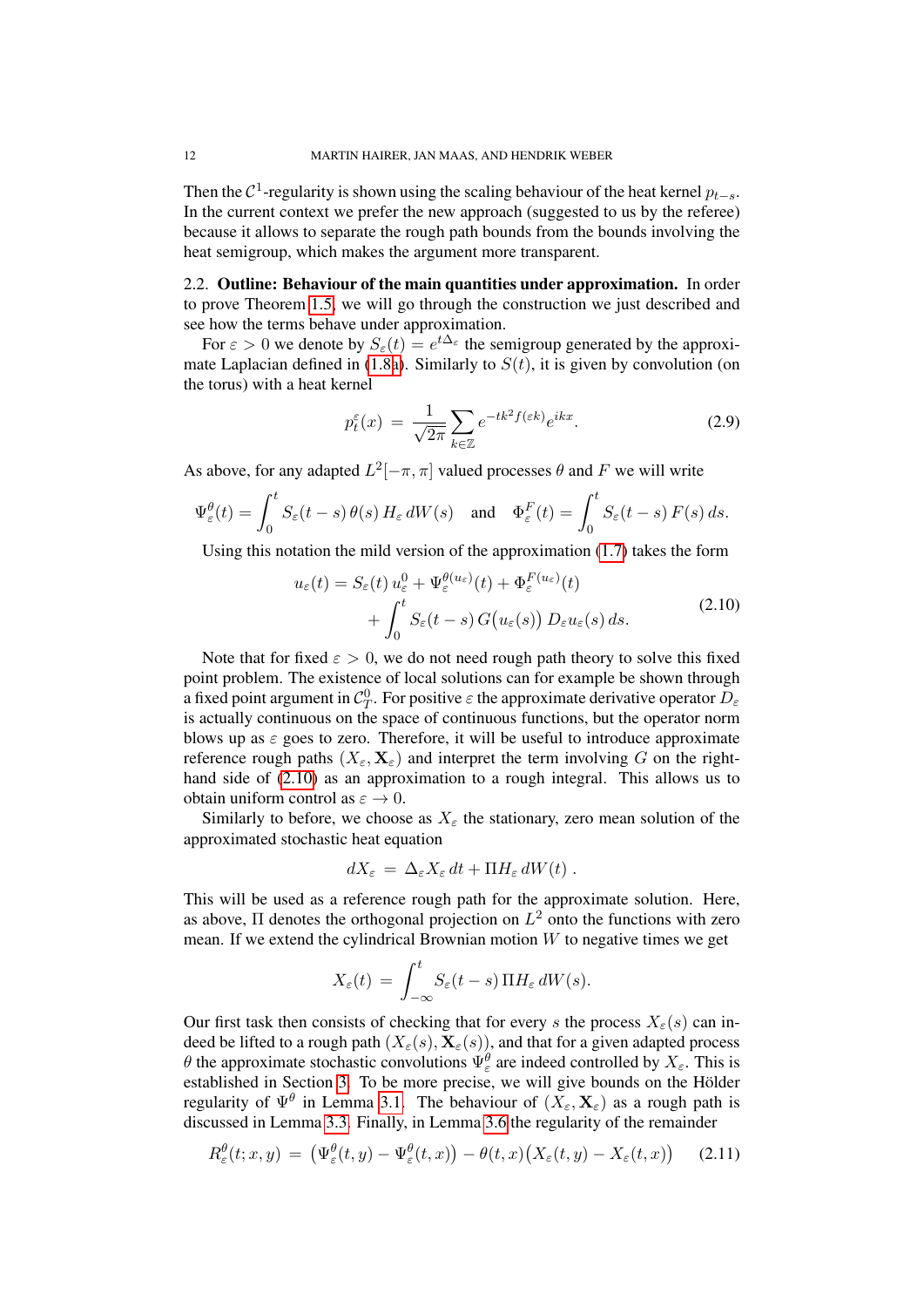is treated. For all of these quantities we can show convergence as  $\varepsilon$  goes to zero towards the corresponding terms for the limiting equation.

Let us point out that, while the derivations of the a priori bounds on  $\Psi_{\varepsilon}^{\theta}$  and on  $(X_{\varepsilon}, \mathbf{X}_{\varepsilon})$  are rather straightforward, the result for the remainder  $R_{\varepsilon}^{\theta}$  requires more thought. The necessary spatial  $2\alpha$ -regularity is shown with a bootstrap argument.

Once we have established that  $\Psi_{\varepsilon}^{\theta}$  is well behaved, it remains to check the behaviour of the term

$$
\int_{-\pi}^{x} G\big(u_{\varepsilon}(s,y)\big) D_{\varepsilon} u_{\varepsilon}(s,y) \, dy \tag{2.12}
$$

when  $\varepsilon \downarrow 0$ . One might hope that for small  $\varepsilon$  the integral behaves like an approximation to the rough integral

<span id="page-12-1"></span><span id="page-12-0"></span>
$$
\int_{-\pi}^{x} G(u_{\varepsilon}(s, y)) d_{y} u_{\varepsilon}(s, y).
$$
\n(2.13)

Unfortunately, this is not always true. As pointed out in Appendix [A,](#page-72-0) rough integrals are limits of second order Riemann sums like [\(A.5\)](#page-72-1). Since the contribution of the second order term may not be negligible in the limit, one cannot hope to prove that the first order expression in the second line of [\(2.12\)](#page-12-0) approximates the rough integral [\(2.13\)](#page-12-1) in general. In order to enforce this convergence, we simply add the "missing" second order term to the right-hand side of  $(2.12)$ .

Therefore, we set

$$
Z_{\varepsilon}(t,x) := \int_{-\pi}^{x} G(u_{\varepsilon}(s,y)) D_{\varepsilon} u_{\varepsilon}(s,y) dy + \int_{-\pi}^{x} DG(u_{\varepsilon}(s,y)) u'_{\varepsilon}(s,y) D_{\varepsilon} \mathbf{X}_{\varepsilon}(s,y) u'_{\varepsilon}(s,y) dy,
$$
\n(2.14)

where

<span id="page-12-3"></span><span id="page-12-2"></span>
$$
D_{\varepsilon} \mathbf{X}_{\varepsilon} (s; y) = \frac{1}{\varepsilon} \int_{\mathbb{R}} \mathbf{X}_{\varepsilon} (s; y, y + \varepsilon z) \, \mu(dz) \;,
$$

and  $u'_{\varepsilon}$  is a *rough path derivative* of  $u_{\varepsilon}$  with respect to  $X_{\varepsilon}$ . We then define

$$
\Xi_{\varepsilon}^{u_{\varepsilon}}(t) := \int_0^t S_{\varepsilon}(t-s) \partial_x Z_{\varepsilon}(s) ds = \int_0^t \partial_x S_{\varepsilon}(t-s) Z_{\varepsilon}(s) ds. \tag{2.15}
$$

We will denote the extra term appearing on the right-hand side of  $(2.15)$  by

$$
\Upsilon_{\varepsilon}^{u_{\varepsilon}}(t,\cdot) := \int_{0}^{t} \int_{-\pi}^{\pi} p_{t-s}^{\varepsilon}(\cdot - y) \, DG(u_{\varepsilon}(s, y)) \times u_{\varepsilon}'(s, y) \, u_{\varepsilon}'(s, y) \, dy \, ds. \tag{2.16}
$$

Actually, here we have hidden a bit of non-trivial linear algebra in the notation. The expression defining  $\Upsilon_{\varepsilon}^{u_{\varepsilon}}$  is trilinear and it is not obvious which term is paired with which. At this level, this does not matter and we will give a precise definition in [\(5.5\)](#page-55-0) below.

In Section [5](#page-54-0) we establish that, under suitable assumptions,  $\Xi_{\varepsilon}^{u_{\varepsilon}}$  approximates  $\Xi^u$ provided that the quantity

$$
\mathcal{D}_{\varepsilon} = \|X - X_{\varepsilon}\|_{\mathcal{C}_{T}^{\alpha}} + \|\mathbf{X} - \mathbf{X}_{\varepsilon}\|_{\mathcal{B}_{T}^{2\alpha}} + \|u - u_{\varepsilon}\|_{\mathcal{C}_{T}^{\alpha}} + \|u' - u'_{\varepsilon}\|_{\mathcal{C}_{[\varepsilon^{2},T]}^{\alpha}}
$$

$$
+ \|R_{u} - R_{u_{\varepsilon}}\|_{\mathcal{B}_{[\varepsilon^{2},T],\alpha}^{2\alpha}}
$$

is small.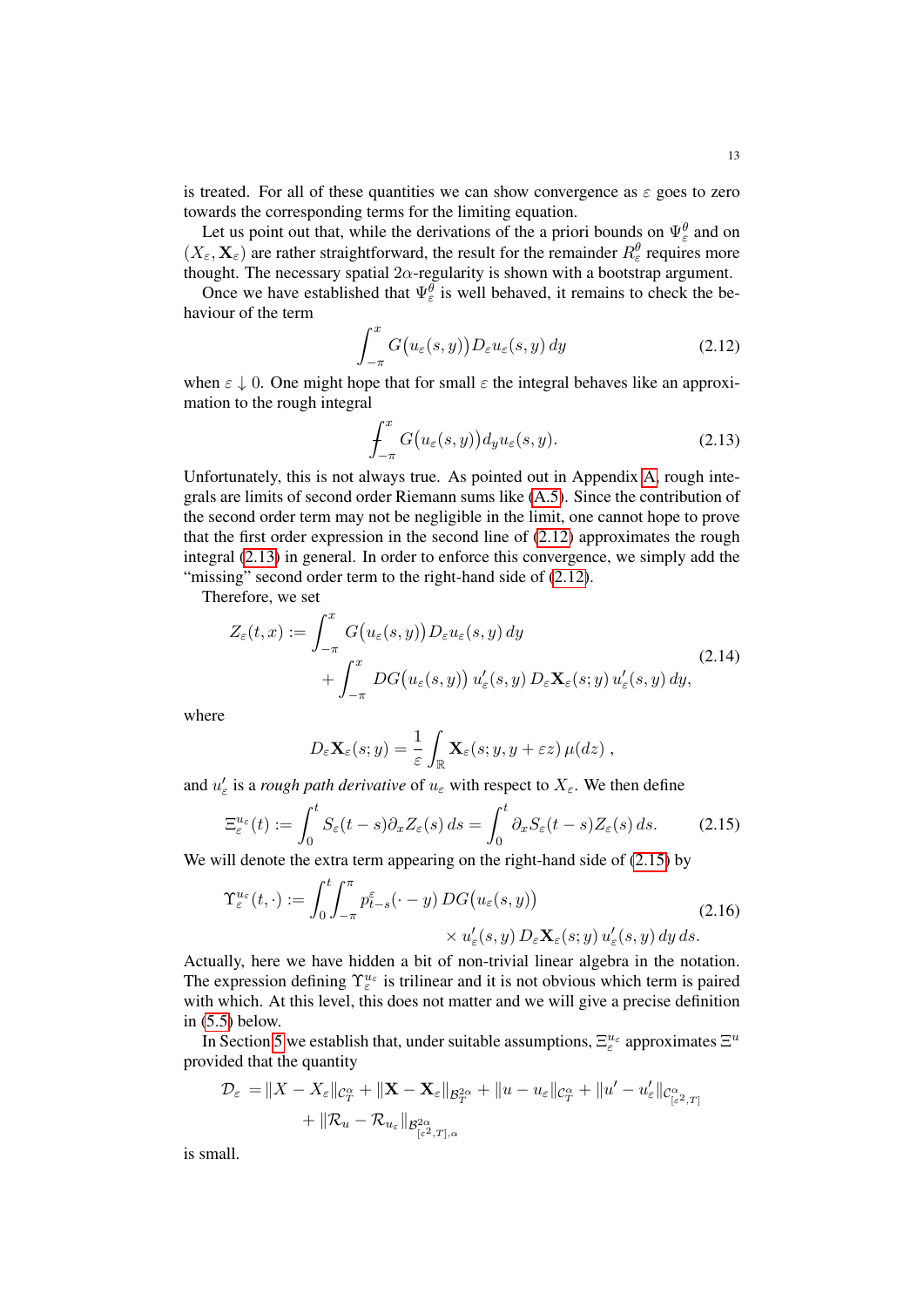Throughout the calculations we will need uniform in  $\varepsilon$  smoothing properties of the approximate heat semigroup  $S_{\varepsilon}$ . These are established in Section [6.](#page-61-0) A key ingredient is Lemma [6.3,](#page-65-0) a version of the Marcinkiewicz multiplier theorem.

By adding a rough path derivative and a remainder we can then interpret  $u_{\epsilon}$  as solution to the fixed point problem for the operator

<span id="page-13-1"></span>
$$
(u_\varepsilon,u'_\varepsilon,\mathcal{R}_{u_\varepsilon})\mapsto \mathcal{M}_\varepsilon(u_\varepsilon,u'_\varepsilon,\mathcal{R}_{u_\varepsilon})=(\tilde u_\varepsilon,\tilde u'_\varepsilon,\mathcal{R}_{\tilde u_\varepsilon})
$$

where

$$
\tilde{u}_{\varepsilon}(t) := \left( S_{\varepsilon} u_{\varepsilon}^{0} + \Psi_{\varepsilon}^{\theta(u_{\varepsilon})} + \Phi_{\varepsilon}^{F(u_{\varepsilon})} - \Upsilon_{\varepsilon}^{u_{\varepsilon}} + \Xi_{\varepsilon}^{u_{\varepsilon}} \right) (t \wedge \tau) \qquad (2.17)
$$
\n
$$
\tilde{u}_{\varepsilon}'(t) := \theta \big( u_{\varepsilon}(t \wedge \tau) \big),
$$
\n
$$
\mathcal{R}_{\tilde{u}_{\varepsilon}}(t) := \delta \left( S_{\varepsilon} u_{\varepsilon}^{0} + \Phi_{\varepsilon}^{F(u_{\varepsilon})} - \Upsilon_{\varepsilon}^{u_{\varepsilon}} + \Xi_{\varepsilon}^{u_{\varepsilon}} \right) (t \wedge \tau)
$$
\n
$$
+ \left( \delta \Psi_{\varepsilon}^{\theta(u_{\varepsilon})} - \theta(u_{\varepsilon}) \delta X_{\varepsilon} \right) (t \wedge \tau),
$$

for a suitable stopping time  $\tau$  (which also depends on  $\varepsilon$ ). Here the difference operator  $\delta$  is defined as in [\(2.8\)](#page-10-3).

As expected, the term  $\Upsilon_{\varepsilon}^{u_{\varepsilon}}$  will be responsible for the emergence of an extra term in the limit. This term will be treated in Section [4,](#page-43-0) where the convergence of the term  $D_{\varepsilon} \mathbf{X}_{\varepsilon}$  will be discussed.

It turns out that for  $\varepsilon$  small enough this term behaves like  $\Lambda$  Id, where  $\Lambda$  is the constant introduced above in [\(1.12\)](#page-4-1). Note that the a priori knowledge of the regularity of  $\mathbf{X}_{\varepsilon}$  would not even imply that the quantity  $\Upsilon_{\varepsilon}^{u_{\varepsilon}}$  remains bounded, so that the proof of its convergence requires to exploit stochastic cancellations. The relevant bound is given in Proposition [4.1.](#page-43-1) There, convergence in any stochastic  $L^p$  space with respect to the Sobolev norm  $H^{-\eta}$ , for  $\eta > 0$  is proved. In the next subsection we will be able to establish convergence of the triple  $(u_\varepsilon, u'_\varepsilon, \mathcal{R}_{u_\varepsilon})$ .

<span id="page-13-0"></span>2.3. Proof of the main result. Now we are ready to finish the proof of our main result, Theorem [1.5,](#page-5-1) assuming the results from Sections  $3 - 6$ .

Similar to [\(2.16\)](#page-12-3) we define

$$
\Upsilon^{\bar{u}}(t) := \Lambda \int_0^t S(t - s) \big( DG(\bar{u}(s)) \bar{u}'(s) \bar{u}'(s) \big) ds \tag{2.18}
$$

where the indices are to be interpreted as in  $(1.11)$ . Then the mild form of  $(1.10)$ can be written as

$$
\bar{u}(t) := S(t) u^0 + \Psi^{\theta(\bar{u})}(t) + \Phi^{F(\bar{u})}(t) - \Upsilon^{\bar{u}}(t) + \Xi_{\varepsilon}^{\bar{u}}(t),
$$
\n
$$
\bar{u}'(t) := \theta(\bar{u}(t)),
$$
\n
$$
\mathcal{R}_{\bar{u}}(t) := \delta \Big( S u^0 + \Phi^{F(\bar{u})} - \Upsilon^{\bar{u}} + \Xi_{\varepsilon}^{\bar{u}} \Big)(t) + \Big( \delta \Psi^{\theta(\bar{u})} - \theta(\bar{u}) \delta X \Big)(t).
$$
\n(2.19)

Furthermore, for  $t < \tau_{\varepsilon}^*$  the process  $u_{\varepsilon}$  solves the fixed point problem for the operator  $\mathcal{M}_{\varepsilon}$  defined in [\(2.17\)](#page-13-1). Recall that  $\tau^*$  denotes the explosion time of  $\bar{u}$ . Similarly, here  $\tau_{\varepsilon}^*$  denotes the explosion time for  $u_{\varepsilon}$ . Note that the extra term  $\Upsilon^{\bar{u}}$  corresponds to a reaction term and poses no additional problems for the wellposedness of the equation.

In order to optimize the convergence rate we have to work with three different Hölder exponents

<span id="page-13-2"></span>
$$
\alpha_\star > \alpha \geq \tilde{\alpha} \ .
$$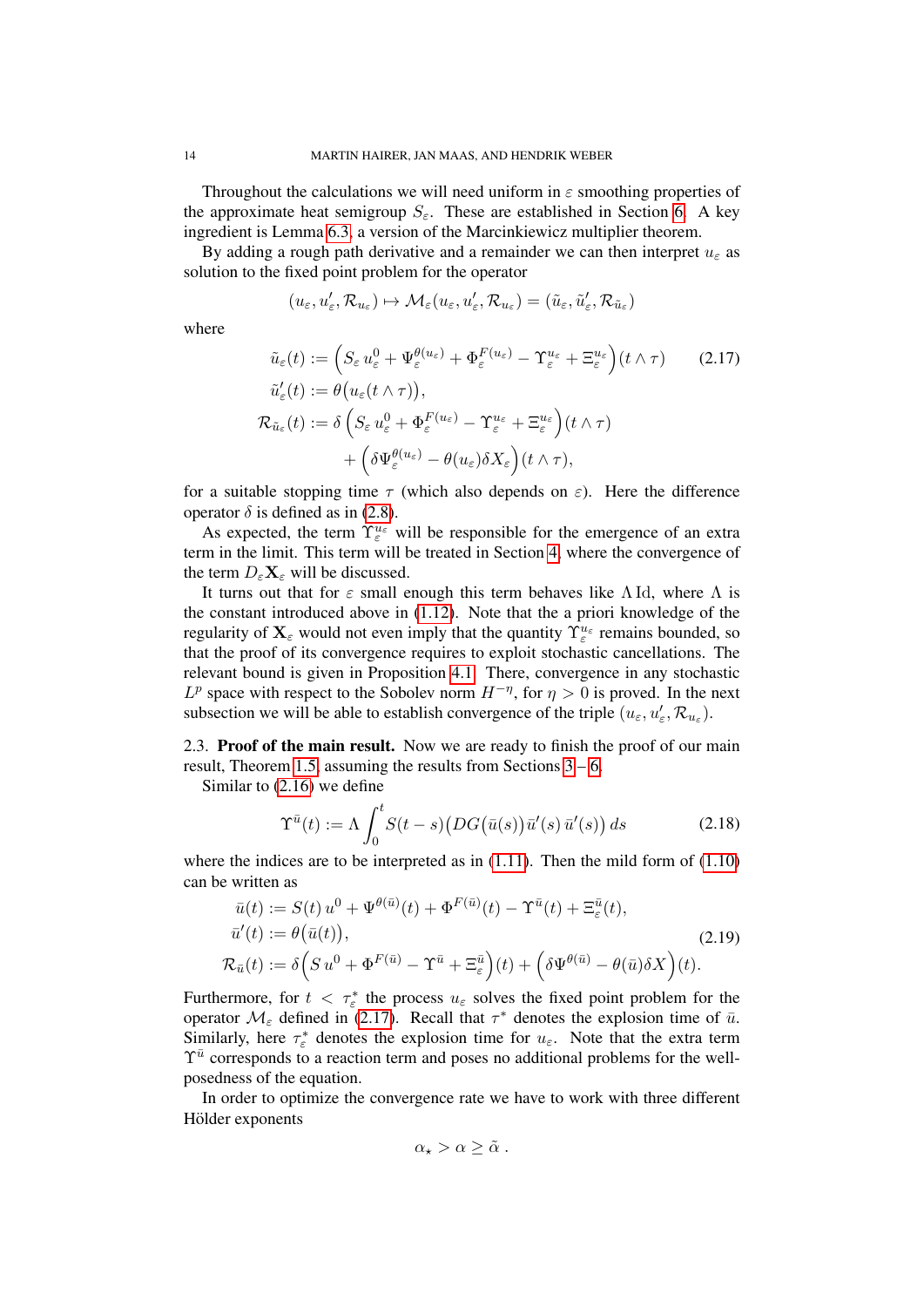More precisely for a  $0 < \kappa < \frac{1}{12}$  we set  $\alpha_{\star} = \frac{1}{2} - \kappa$ . We then fix  $\alpha = \alpha_{\star} - \kappa$  to be a bit smaller and  $\tilde{\alpha} \in (\frac{1}{3})$  $\frac{1}{3}$ ,  $\alpha$  arbitrary. Note that the regularising property of the heat semigroup implies that

$$
t^{\frac{\alpha}{2}}\big|S(t)u^{0}\big|_{2\alpha} \lesssim |u^{0} |_{\alpha} \qquad \text{ and } \qquad t^{\frac{\alpha}{2}}\big|S_\varepsilon(t)u^{0}_\varepsilon\big|_{2\alpha} \lesssim |u^{0}_\varepsilon |_{\alpha_\star}.
$$

In the case of the heat semigroup  $S$ , this is a standard regularity result. For the approximated semigroup  $S_{\varepsilon}$  the regularisation is shown in Corollary [6.6.](#page-69-0)

We will measure the regularity of  $\bar{u}$ ,  $u_{\varepsilon}$ ,  $\mathcal{R}_{\bar{u}}$ , and  $\mathcal{R}_{u_{\varepsilon}}$  with norms indexed by  $\alpha$ and  $\tilde{\alpha}$ . For most terms, the rate of convergence becomes better when measured in a norm of lower regularity, see for example Lemma [3.1](#page-23-0) or Lemma [3.3](#page-27-0) below. In those situations, we use the norms indexed by  $\tilde{\alpha}$ . But in some estimates it is useful to use a priori knowledge on the regularity of  $u$  that is close to optimal – this is when we use  $\alpha$ . We will use  $\alpha_{\star}$  to measure the regularity of the initial condition and the regularity of X and  $X_{\varepsilon}$ . It is useful to have a little bit more regularity available for these quantities.

First we introduce the following stopping times. Recall the definitions of the norms  $\|\cdot\|_{C_t^{\alpha/2,\alpha}}, \|\cdot\|_{C_t^{\alpha}}$  from [\(1.15\)](#page-7-1) and [\(1.16\)](#page-7-2). Then for any  $K > 0$  we define:

$$
\sigma_K^X := \inf \left\{ t \ge 0 : \|X\|_{\mathcal{C}_t^{\alpha_\star/2, \alpha_\star}} \ge K \quad \text{or} \quad \|X\|_{\mathcal{B}_t^{2\alpha}} \ge K \right\},\tag{2.20a}
$$

$$
\sigma_K^u := \inf \left\{ t \ge 0 : \left\| \bar{u} \right\|_{\mathcal{C}_t^{\alpha/2, \alpha}} \ge K \right\},\tag{2.20b}
$$

$$
\sigma_K^R := \inf \left\{ t \ge 0 \colon |\mathcal{R}_{\bar{u}}(t)|_{2\alpha} \ge K t^{-\frac{\alpha}{2}} \quad \text{or} \quad |\mathcal{R}_{\bar{u}}(t)|_{2\tilde{\alpha}} \ge K t^{-\frac{\tilde{\alpha}}{2}} \right\}. \tag{2.20c}
$$

Here we follow the convention to set the stopping times to be  $T$  if the sets are empty. It follows from the bounds in Sections  $3 - 5$  $3 - 5$  that for suitable initial conditions  $u^0$  these stopping times are almost surely positive. Remark that for  $t \leq \sigma_K^u$ we have

$$
\|\bar{u}'\|_{\mathcal{C}_t^{\alpha}} = \|\theta(\bar{u})\|_{\mathcal{C}_t^{\alpha}} \le \sup_{-K \le |u| \le K} |\theta(u)| + \sup_{-K \le |u| \le K} |D\theta(u)|K. \tag{2.21}
$$

Then we set

<span id="page-14-0"></span>
$$
\sigma_K = \sigma_K^X \wedge \sigma_K^u \wedge \sigma_K^R.
$$

In order to have a priori bounds on the corresponding  $\varepsilon$ -quantities, we fix yet another parameter  $\eta = \alpha - \kappa$ , and introduce the stopping times

$$
\varrho_{\varepsilon}^{X} := \inf \left\{ t \ge 0 : \|X - X_{\varepsilon}\|_{\mathcal{C}_{t}^{\alpha_{\star}/2, \alpha_{\star}}} \ge 1, \text{ or } \|\mathbf{X} - \mathbf{X}_{\varepsilon}\|_{\mathcal{B}_{t}^{2\alpha}} \ge 1, \right\}
$$
  
or 
$$
\|X - X_{\varepsilon}\|_{\mathcal{C}_{t}^{0}} \ge \varepsilon^{\alpha_{\star}}, \text{ or } |X_{\varepsilon}|_{\mathcal{D}^{\alpha_{\star}, \varepsilon}} \ge K,
$$
  
or 
$$
\left| D_{\varepsilon} \mathbf{X}_{\varepsilon}(t) - \Lambda \operatorname{Id} \right|_{H^{-\eta}} \ge 1 \right\},
$$
(2.22a)

$$
\varrho_{\varepsilon}^{u} := \inf \left\{ t \ge 0 : \left\| \bar{u} - u_{\varepsilon} \right\|_{\mathcal{C}_{t}^{\alpha}} \ge 1 \right\} \wedge \inf \left\{ t > \varepsilon^{2} : \left\| \bar{u} - u_{\varepsilon} \right\|_{\mathcal{C}_{[\varepsilon^{2}, t]}^{\alpha/2, \alpha}} \ge 1 \right\} (2.22b)
$$
\n
$$
\varrho_{\varepsilon}^{R} := \inf \left\{ t > \varepsilon^{2} : |\mathcal{R}_{\bar{u}}(t) - \mathcal{R}_{u_{\varepsilon}}(t)|_{2\alpha} \ge (t - \varepsilon^{2})^{-\frac{\alpha}{2}}
$$
\n
$$
\text{or } |\mathcal{R}_{\bar{u}}(t) - \mathcal{R}_{u_{\varepsilon}}(t)|_{2\alpha} \ge (t - \varepsilon^{2})^{-\frac{\alpha}{2}} \right\},\tag{2.22c}
$$

where again, we set the stopping times equal to  $T$  if the sets are empty. Here the norm  $\mathcal{D}^{\alpha_{\star},\epsilon}$  is defined in [\(3.51\)](#page-31-0) below. In [\(2.22c\)](#page-3-4) the quantity  $\mathcal{R}_{u_{\epsilon}}$  is defined as in [\(2.17\)](#page-13-1). Again the bounds proved below in Sections  $3 - 5$  $3 - 5$  show that these stopping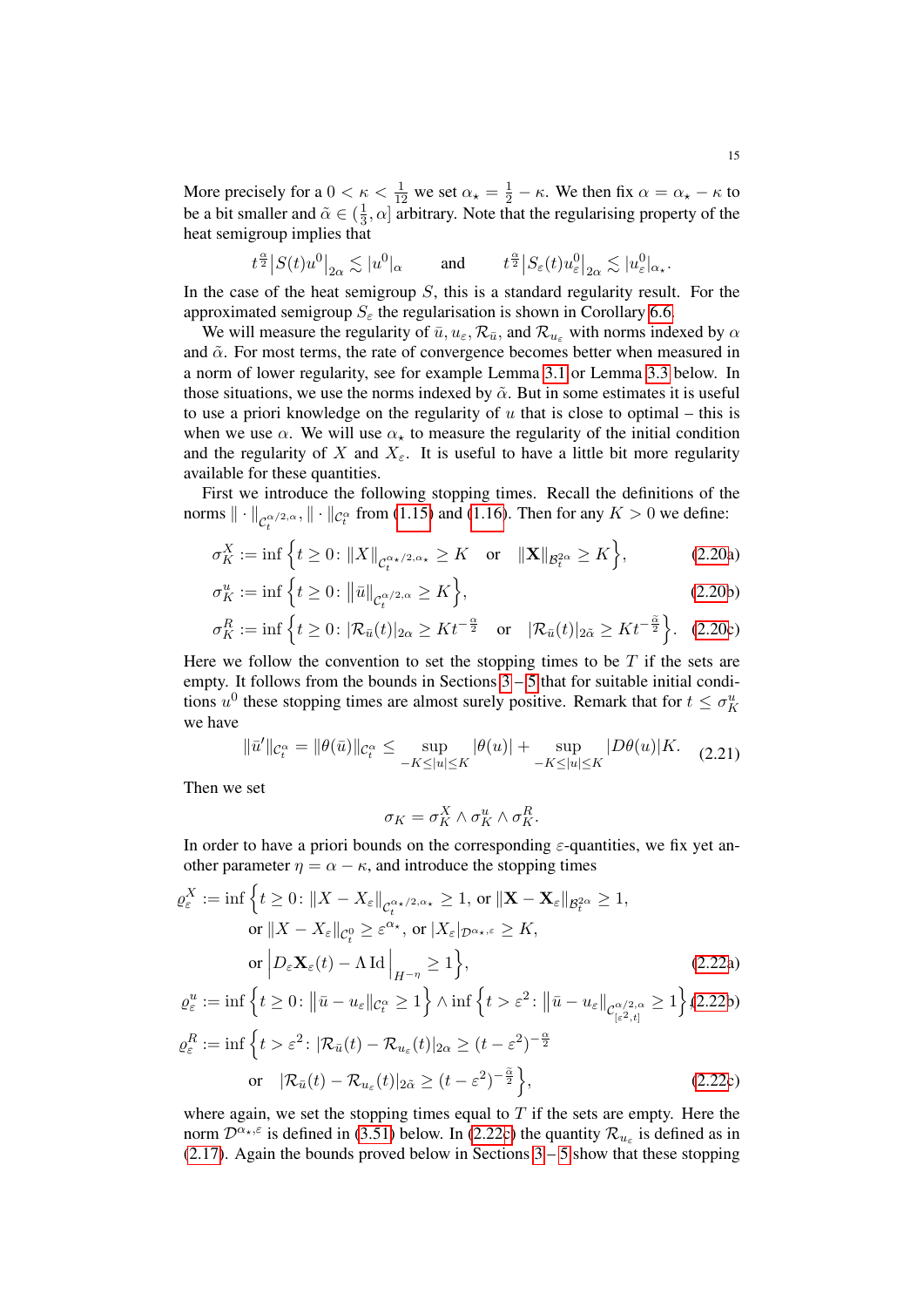times are almost surely positive. Note in particular that Lemma [3.3](#page-27-0) implies that for any  $t > 0$  the probability of  $\{\|X - X_{\varepsilon}\|_{\mathcal{C}^0_t} \geq \varepsilon^{\alpha_\star}\}\)$  goes to zero.

Finally, define

$$
\varrho_{K,\varepsilon}=\sigma_K\wedge\varrho^X_\varepsilon\wedge\varrho^u_\varepsilon\wedge\varrho^R_\varepsilon\;.
$$

It is clear from the definition that if  $\varrho_{K,\varepsilon} > 0$  and for  $0 \le t \le \varrho_{K,\varepsilon}$  we have deterministic bounds on

$$
\begin{aligned}\n\|X_{\varepsilon}\|_{\mathcal{C}_{t}^{\alpha_{\star}/2,\alpha_{\star}}}, & \|\mathbf{X}_{\varepsilon}\|_{\mathcal{B}_{t}^{2\alpha}}, & \left|D_{\varepsilon}\mathbf{X}_{\varepsilon}(t)\right|_{H^{-\eta}}, & \left\|u_{\varepsilon}\right\|_{\mathcal{C}_{t}^{\alpha}}, & \left\|u_{\varepsilon}\right\|_{\mathcal{C}_{\left[\varepsilon^{2},t\right]}^{\alpha/2,\alpha}}, \\
\|u_{\varepsilon}'\|_{\mathcal{C}_{t}^{\alpha}} &= \|\theta(u_{\varepsilon})\|_{\mathcal{C}_{t}^{\alpha}}, & \left|\mathcal{R}_{u_{\varepsilon}}|_{\mathcal{B}_{\left[\varepsilon^{2},t\right],\alpha}^{\alpha}}\right. &\n\end{aligned}
$$

From now on, to reduce the number of indices, we will write

$$
t_{\varepsilon}:=t\wedge \varrho_{K,\varepsilon}.
$$

Most of the rest of this subsection will be devoted to the proof of the following theorem which will then be shown to imply our main result, Theorem [1.5.](#page-5-1)

<span id="page-15-0"></span>**Theorem 2.4.** Let the exponents  $\alpha_{\star}, \alpha, \tilde{\alpha}$  and  $\kappa$  be as stated at the beginning of *this subsection. Suppose that the initial conditions satisfy*

$$
\left|u^{0}\right|_{\mathcal{C}^{\alpha_{\star}}}
$$

*for some large constant* K*. Then there exists a constant*

$$
\gamma = \gamma(\tilde{\alpha}, \kappa) > 0,
$$

*such that for any terminal time*  $T > 0$  *and for any*  $p \ge 1$ *, we have* 

$$
\mathbb{E}\Big[\|\bar{u}-u_{\varepsilon}\|_{\mathcal{C}_{T_{\varepsilon}}^{\tilde{\alpha}}}^p+\|\bar{u}-u_{\varepsilon}\|_{\mathcal{C}_{[\varepsilon^2,T_{\varepsilon}]}^{\tilde{\alpha}/2,\tilde{\alpha}}}^p+\|\mathcal{R}_{\bar{u}}-\mathcal{R}_{u_{\varepsilon}}\|_{\mathcal{B}_{[\varepsilon^2,T_{\varepsilon}],\tilde{\alpha}/2}^{p_2}}^p\Big]\Big]
$$
(2.23)  

$$
\lesssim |u^0-u_{\varepsilon}^0|_{\mathcal{C}^{\tilde{\alpha}}}^p+\varepsilon^{p\gamma}.
$$

*Furthermore, for every fixed*  $\tilde{\alpha}$ *, the constant*  $\gamma(\tilde{\alpha}, \kappa)$  *can be chosen arbitrarily close to*  $\frac{1}{2}$  –  $\tilde{\alpha}$  *by taking*  $\kappa > 0$  *sufficiently small.* 

*Proof of Theorem [2.4.](#page-15-0)* We start by introducing some  $\hat{K} > K$  to be fixed later. We will also only use the fact that the initial conditions satisfy the bound

$$
\left|u^0\right|_{\mathcal{C}^{\alpha_\star}} < \widehat{K} \quad \text{and} \quad \left|u^0_\varepsilon\right|_{\mathcal{C}^{\alpha_\star}} < \widehat{K} \; .
$$

This will be useful later on.

The functions  $F, G, \theta$  will only be evaluated for u with  $|u| \leq K + 1$ . All the quantities of interest will remain unchanged if we change  $F, G$  and  $\theta$  outside a ball. Therefore, from now on we can and will make the additional assumption that

$$
\left|F\right|_{\mathcal{C}^1}<\infty\,,\quad \left|G\right|_{\mathcal{C}^3}<\infty\,,\quad \left|\theta\right|_{\mathcal{C}^2}<\infty\,.
$$

For any  $\tilde{\alpha} \in (\frac{1}{3})$  $\frac{1}{3}$ ,  $\alpha$  we will derive a bound on the quantity

$$
\mathcal{E}^{\tilde{\alpha}}(t):=\left(\mathbb{E}\|\bar{u}-u_{\varepsilon}\|_{\mathcal{C}_{t_{\varepsilon}}^{\tilde{\alpha}}}\right)^{\frac{1}{p}}+\left(\mathbb{E}\|\bar{u}-u_{\varepsilon}\|_{\mathcal{C}_{[\varepsilon^{2},t_{\varepsilon}]}^{\tilde{\alpha}/2,\tilde{\alpha}}}\right)^{\frac{1}{p}}\\+\left(\mathbb{E}\|\mathcal{R}_{\bar{u}}-\mathcal{R}_{u_{\varepsilon}}\|_{\mathcal{B}_{[\varepsilon^{2},t_{\varepsilon}],\tilde{\alpha}/2}^p}\right)^{\frac{1}{p}}.
$$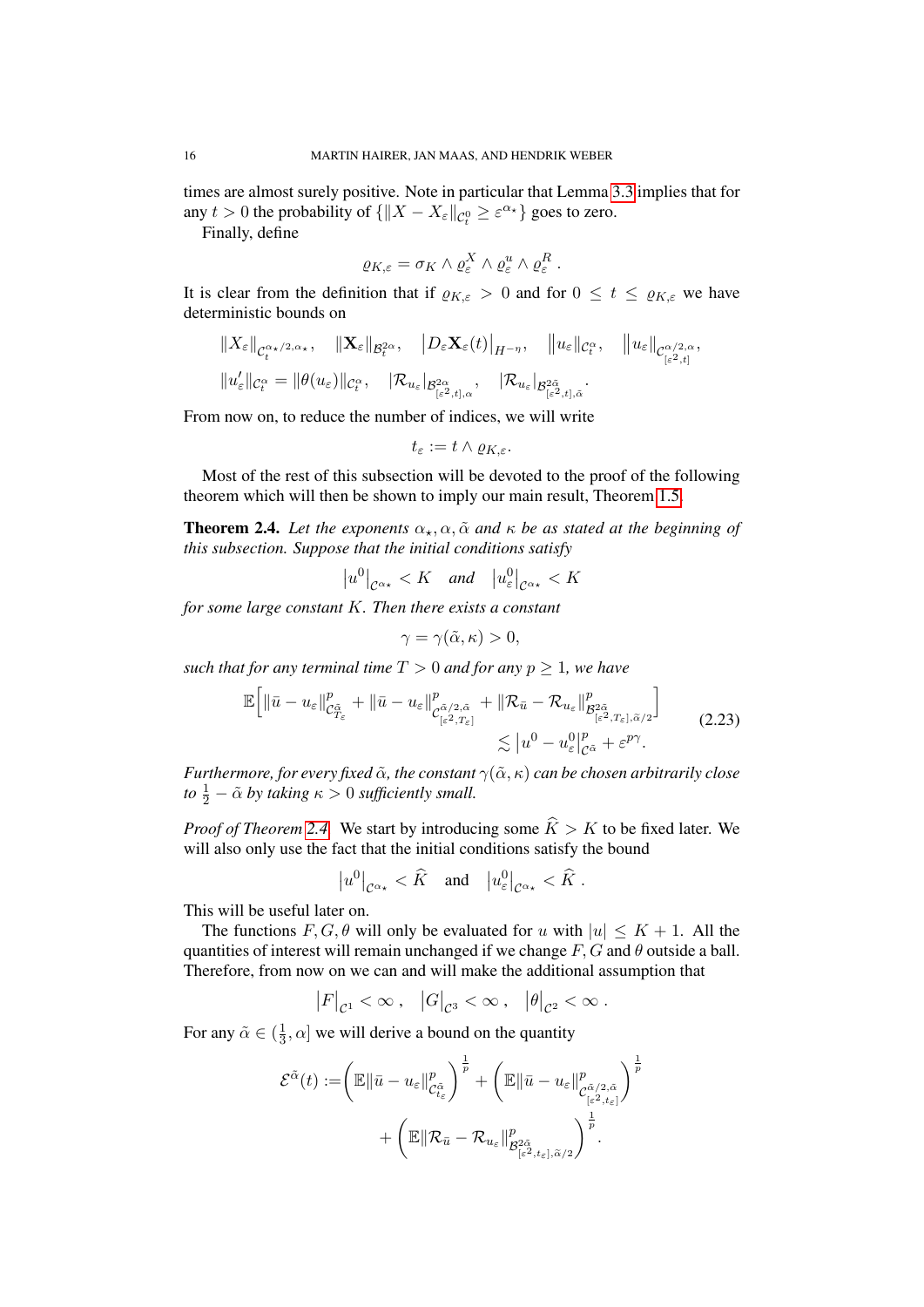Using the equations [\(2.19\)](#page-13-2) and [\(2.17\)](#page-13-1) that  $\bar{u}$  and  $u_{\varepsilon}$  satisfy, we get the bound

<span id="page-16-0"></span>
$$
\mathcal{E}^{\tilde{\alpha}}(t) \lesssim \sum_{i=1}^{5} I_i^{\tilde{\alpha}}(t),\tag{2.24}
$$

where

$$
I_1^{\tilde{\alpha}}(t) := ||S(\cdot)u^0 - S_{\varepsilon}(\cdot)u_{\varepsilon}^0||_{\mathcal{C}_{[\varepsilon^2,t]}^{\tilde{\alpha}/2,\tilde{\alpha}}} + ||S(\cdot)u^0 - S_{\varepsilon}(\cdot)u_{\varepsilon}^0||_{\mathcal{C}_{t}^{\tilde{\alpha}}} + \sup_{0 < s \le t} s^{\frac{\tilde{\alpha}}{2}} |S(s)u^0 - S_{\varepsilon}(s)u_{\varepsilon}^0|_{\mathcal{C}^{2\tilde{\alpha}}},
$$
\n(2.25a)

$$
I_2^{\tilde{\alpha}}(t) := \left(\mathbb{E} \left\| \Psi^{\theta(\bar{u})} - \Psi^{\theta(u_{\varepsilon})}_{\varepsilon} \right\|_{\mathcal{C}_{t_{\varepsilon}}^{\tilde{\alpha}/2, \tilde{\alpha}}}^p \right)^{\frac{1}{p}} + \left(\mathbb{E} \left\| R^{\theta(\bar{u})} - R^{\theta(u_{\varepsilon})}_{\varepsilon} \right\|_{\mathcal{B}_{[\varepsilon^2, t_{\varepsilon}], \tilde{\alpha}/2}}^p \right)^{\frac{1}{p}},
$$
(2.25b)  

$$
I_{\tilde{\alpha}}^{\tilde{\alpha}}(t) := \left( \mathbb{E} \left\| \Phi^{F(\bar{u})} - \Phi^{F(u_{\varepsilon})} \right\|_{\varepsilon}^p \right)^{\frac{1}{p}},
$$

$$
I_3^{\tilde{\alpha}}(t) := \left(\mathbb{E} \left\| \Phi^{F(\bar{u})} - \Phi_{\varepsilon}^{F(u_{\varepsilon})} \right\|_{\mathcal{C}_{t_{\varepsilon}}^{\tilde{\alpha}/2, \tilde{\alpha}}}^p \right)^{\bar{p}} + \left(\mathbb{E} \left( \sup_{0 < s \le t_{\varepsilon}} s^{\frac{\tilde{\alpha}}{2}} \left| \Phi^{F(\bar{u})}(s) - \Phi_{\varepsilon}^{F(u_{\varepsilon})}(s) \right|_{\mathcal{C}^{2\tilde{\alpha}}} \right)^p \right)^{\frac{1}{p}}, \quad (2.25c)
$$
\n
$$
I_{\tilde{\alpha}}^{\tilde{\alpha}}(t) := \left( \mathbb{E} \left\| \Upsilon^{\bar{u}} - \Upsilon^{u_{\varepsilon}} \right\|_{\mathcal{C}_{\tilde{\alpha}}}^p \right)^{\frac{1}{p}}
$$

$$
I_4^{\tilde{\alpha}}(t) := \left(\mathbb{E} \left\| \Upsilon^{\bar{u}} - \Upsilon_{\varepsilon}^{u_{\varepsilon}} \right\|_{\mathcal{C}_{t_{\varepsilon}}^{\tilde{\alpha}/2, \tilde{\alpha}}}^p \right)^{\bar{p}} + \left(\mathbb{E} \left( \sup_{0 < s \le t_{\varepsilon}} s^{\frac{\tilde{\alpha}}{2}} \left| \Upsilon^{\bar{u}}(s) - \Upsilon_{\varepsilon}^{u_{\varepsilon}}(s) \right|_{\mathcal{C}^{2\tilde{\alpha}}} \right)^p \right)^{\frac{1}{p}}, \qquad (2.25d) I_5^{\tilde{\alpha}}(t) := \left(\mathbb{E} \left\| \Xi^{\bar{u}} - \Xi_{\varepsilon}^{u_{\varepsilon}} \right\|_{\mathcal{C}_{t_{\varepsilon}}^{\tilde{\alpha}}}^p \right)^{\frac{1}{p}} + \left(\mathbb{E} \left\| \Xi^{\bar{u}} - \Xi_{\varepsilon}^{u_{\varepsilon}} \right\|_{\mathcal{C}_{\left[\varepsilon^2, t_{\varepsilon}\right]}^p \right)^{\frac{1}{p}}
$$

<span id="page-16-1"></span>
$$
+\left(\mathbb{E}\Big(\sup_{0
$$

Actually, in  $I_1^{\tilde{\alpha}} - I_5^{\tilde{\alpha}}$  we give slightly more information than needed. Note in particular, that in  $I_3^{\tilde{\alpha}}$ ,  $I_4^{\tilde{\alpha}}$ , and  $I_5^{\tilde{\alpha}}$  we only allow for blowup at 0, not at  $\varepsilon^2$ . This bound is stronger.

We start by giving a bound on  $I_1^{\tilde{\alpha}}$ . For every  $t > \varepsilon^2$  we get for any  $\lambda_1 < \alpha_{\star} - \tilde{\alpha}$ that

$$
\|S(\cdot)u^{0} - S_{\varepsilon}(\cdot)u_{\varepsilon}^{0}\|_{\mathcal{C}_{[\varepsilon^{2},t]}^{\tilde{\alpha}/2,\tilde{\alpha}}}
$$
\n
$$
\leq \|S(\cdot)\left(u^{0} - u_{\varepsilon}^{0}\right)\|_{\mathcal{C}_{t}^{\tilde{\alpha}/2,\tilde{\alpha}}} + \|(S(\cdot) - S_{\varepsilon}(\cdot))u_{\varepsilon}^{0}\|_{\mathcal{C}_{[\varepsilon^{2},t]}^{\tilde{\alpha}/2,\tilde{\alpha}}} \qquad (2.26)
$$
\n
$$
\lesssim |u^{0} - u_{\varepsilon}^{0}|_{\mathcal{C}^{\tilde{\alpha}}} + |u_{\varepsilon}^{0}|_{\mathcal{C}^{\alpha,\varepsilon}}\varepsilon^{\lambda_{1}}.
$$

Here we have used the fact that the heat semigroup is a contraction from  $\mathcal{C}^{\alpha}$  to  $\mathcal{C}^{\alpha}$ as well as the time continuity of the heat semigroup in the first term. In the second term we have used Corollary [6.6,](#page-69-0) which provides uniform bounds on the spatial regularisation due to the approximated heat semigroup. We use Lemma [6.7](#page-69-1) to get the temporal regularity.

The remaining terms in [\(2.25a\)](#page-3-3),

$$
\left\|S(\cdot)u^{0} - S_{\varepsilon}(\cdot)u_{\varepsilon}^{0}\right\|_{\mathcal{C}_{t}^{\tilde{\alpha}}} \quad \text{and} \quad \sup_{0 < s \leq t} s^{\frac{\tilde{\alpha}}{2}}\left|S(s)u^{0} - S_{\varepsilon}(s)u_{\varepsilon}^{0}\right|_{\mathcal{C}^{2\tilde{\alpha}}}, \quad (2.27)
$$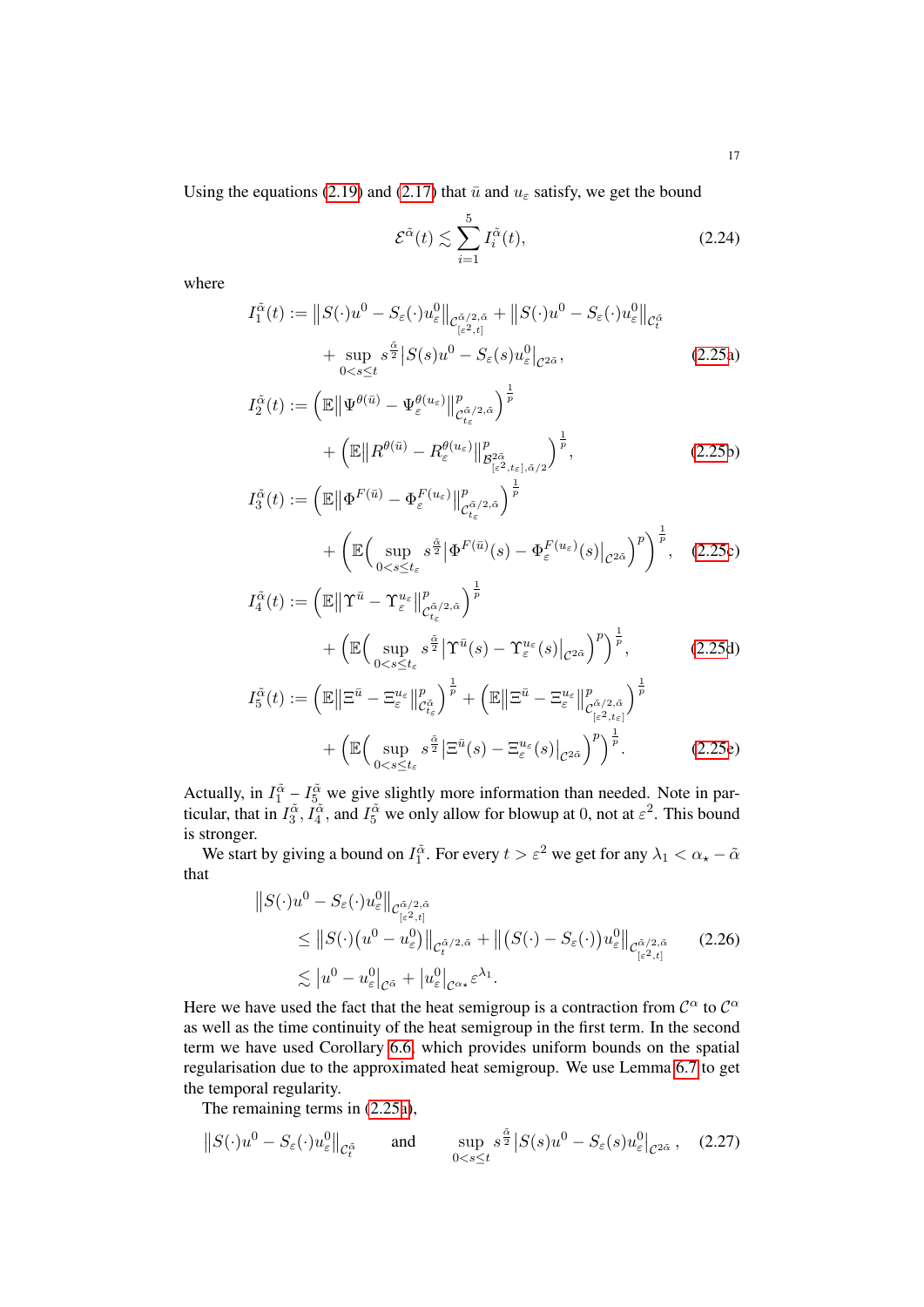can be bounded by the same quantity. Here we use that both Lemmas [6.5](#page-66-0) and [6.6](#page-69-0) regarding the spatial regularity hold for arbitrary times. Hence, using the boundedness of  $|u_{\varepsilon}|_{\mathcal{C}^{\alpha_{\star}}}$  we can conclude that

<span id="page-17-1"></span>
$$
I_1^{\tilde{\alpha}}(t) \lesssim |u^0 - u_{\varepsilon}^0|_{\mathcal{C}^{\tilde{\alpha}}} + \varepsilon^{\lambda_1}.
$$
 (2.28)

This is the only part in the argument, where we will use the boundedness of  $u_{\varepsilon}^{0}$ Fins is the only part in the argument, where we will use the boundedness of  $u_{\varepsilon}$  or  $u^0$  in the  $\mathcal{C}^{\alpha*}$ -norm. Note that the implicit constants are uniform for all  $u^0, u_{\varepsilon}^0$ satisfying  $|u^0|_{\mathcal{C}^{\alpha_*}} \leq \widehat{K}$  and  $|u^0_{\varepsilon}|_{\mathcal{C}^{\alpha_*}} \leq \widehat{K}$ .

The bounds on  $I_2^{\alpha}$  are derived in Section [3.](#page-21-0) More specifically, for

$$
p > \frac{6}{1 - 2\tilde{\alpha}}
$$
 and  $\lambda_1 = 1 - 2\tilde{\alpha} - \frac{6}{p}$ 

we get using Corollary [3.2](#page-23-1)

<span id="page-17-2"></span>
$$
\begin{split}\n\left(\mathbb{E}\left\|\Psi^{\theta(\bar{u})}-\Psi^{\theta(u_{\varepsilon})}\right\|_{\mathcal{C}_{t_{\varepsilon}}^{\tilde{\alpha}/2,\tilde{\alpha}}^{2}}^{p}\right)^{\frac{1}{p}} \\
&\leq \left(\mathbb{E}\left\|\Psi^{\theta(\bar{u})}-\Psi^{\theta(u_{\varepsilon})}\right\|_{\mathcal{C}_{t_{\varepsilon}}^{\tilde{\alpha}/2,\tilde{\alpha}}^{2}}^{p}\right)^{\frac{1}{p}}+\left(\mathbb{E}\left\|\Psi^{\theta(u_{\varepsilon})}-\Psi^{\theta(u_{\varepsilon})}\right\|_{\mathcal{C}_{t_{\varepsilon}}^{\tilde{\alpha}/2,\tilde{\alpha}}^{2}}^{p}\right)^{\frac{1}{p}} \\
&\lesssim t^{\frac{\lambda_{1}}{4}}\left(\mathbb{E}\left\|\theta(\bar{u})-\theta(u_{\varepsilon})\right\|_{\mathcal{C}_{t_{\varepsilon}}^{0}}^{p}\right)^{\frac{1}{p}}+ \varepsilon^{\lambda_{1}\alpha}\mathbb{E}\left(\left\|\theta(u_{\varepsilon})\right\|_{\mathcal{C}_{t_{\varepsilon}}^{0}}^{p}\right)^{\frac{1}{p}} \\
&\lesssim t^{\frac{\lambda_{1}}{4}}\left(\mathbb{E}\left\|\bar{u}-u_{\varepsilon}\right\|_{\mathcal{C}_{t_{\varepsilon}}^{0}}^{p}\right)^{\frac{1}{p}}+ \varepsilon^{\lambda_{1}\alpha}\left(\mathbb{E}\left(1+\left\|u_{\varepsilon}\right\|_{\mathcal{C}_{t_{\varepsilon}}^{\alpha}}^{p}\right)\right)^{\frac{1}{p}} \\
&\lesssim t^{\frac{\lambda_{1}}{4}}\mathcal{E}^{\tilde{\alpha}}(t)+\varepsilon^{\lambda_{1}\alpha}(K+1).\n\end{split}
$$
\n(2.29)

In passing from the second to the third line, we have used [\(3.14\)](#page-23-2) and [\(3.15\)](#page-23-3) as well as the linearity of the map  $\theta \mapsto \Psi^{\theta}$ . When passing from the third to the fourth line, we have used the fact that the  $C^1$ -norm of  $\theta$  is bounded by a deterministic constant depending on K.

In particular, by choosing p large enough and  $\kappa$  small enough, the rate  $\lambda_1 \alpha$  can be increased arbitrarily close to  $\frac{1}{2} - \tilde{\alpha}$ .

In order to get a bound on the second quantity in  $I_2^{\tilde{\alpha}}$  we write

$$
\left(\mathbb{E} \left\| R^{\theta(\bar{u})} - R^{\theta(u_{\varepsilon})}_{\varepsilon} \right\|_{\mathcal{B}^{2\tilde{\alpha}}_{[\varepsilon^{2},t_{\varepsilon}],\tilde{\alpha}/2}}^{p} \right)^{\frac{1}{p}} \tag{2.30}
$$
\n
$$
\leq \left( \mathbb{E} \left\| R^{\theta(\bar{u})} - R^{\theta(\bar{u})}_{\varepsilon} \right\|_{\mathcal{B}^{2\tilde{\alpha}}_{[\varepsilon^{2},t_{\varepsilon}],\tilde{\alpha}/2}}^{p} \right)^{\frac{1}{p}} + \left( \mathbb{E} \left\| R^{\theta(\bar{u})}_{\varepsilon} - R^{\theta(u_{\varepsilon})}_{\varepsilon} \right\|_{\mathcal{B}^{2\tilde{\alpha}}_{[\varepsilon^{2},t_{\varepsilon}],\tilde{\alpha}/2}}^{p} \right)^{\frac{1}{p}},
$$

where we use the notations  $R^{\theta}$  and  $R^{\theta}_{\varepsilon}$  from Section [3.](#page-21-0)

The first term on the right hand side of [\(2.30\)](#page-17-0) can be bounded directly using Corollary [3.7.](#page-40-0) Actually, using the time regularity of  $\theta(u)$  for all times in  $[0, \rho_{K,\varepsilon}]$ we even get a bound without blowup. Then for any

<span id="page-17-0"></span>
$$
\lambda_2 < \alpha \frac{\alpha + \alpha_\star - 2\widetilde{\alpha}}{\alpha + \alpha_\star}
$$

and for  $p$  large enough we obtain

$$
\left(\mathbb{E} \left\|R^{\theta(\bar{u})} - R^{\theta(\bar{u})}_{\varepsilon} \right\|_{\mathcal{B}^{2\tilde{\alpha}}_{\{\varepsilon^2, t_{\varepsilon}\},\tilde{\alpha}/2}}^p \right)^{\frac{1}{p}} \lesssim \varepsilon^{\lambda_2} \left( \left[\mathbb{E} \left\|\theta(\bar{u})\right\|_{\mathcal{C}^{\alpha/2,\alpha}_{\{\varepsilon^2, t_{\varepsilon}\}}}^p \right]^{\frac{1}{p}} + \left[\mathbb{E} \left\|\theta(\bar{u})\right\|_{\mathcal{C}^{\alpha}_{t_{\varepsilon}}}^p \right]^{\frac{1}{p}} \right) \lesssim \varepsilon^{\lambda_2}.
$$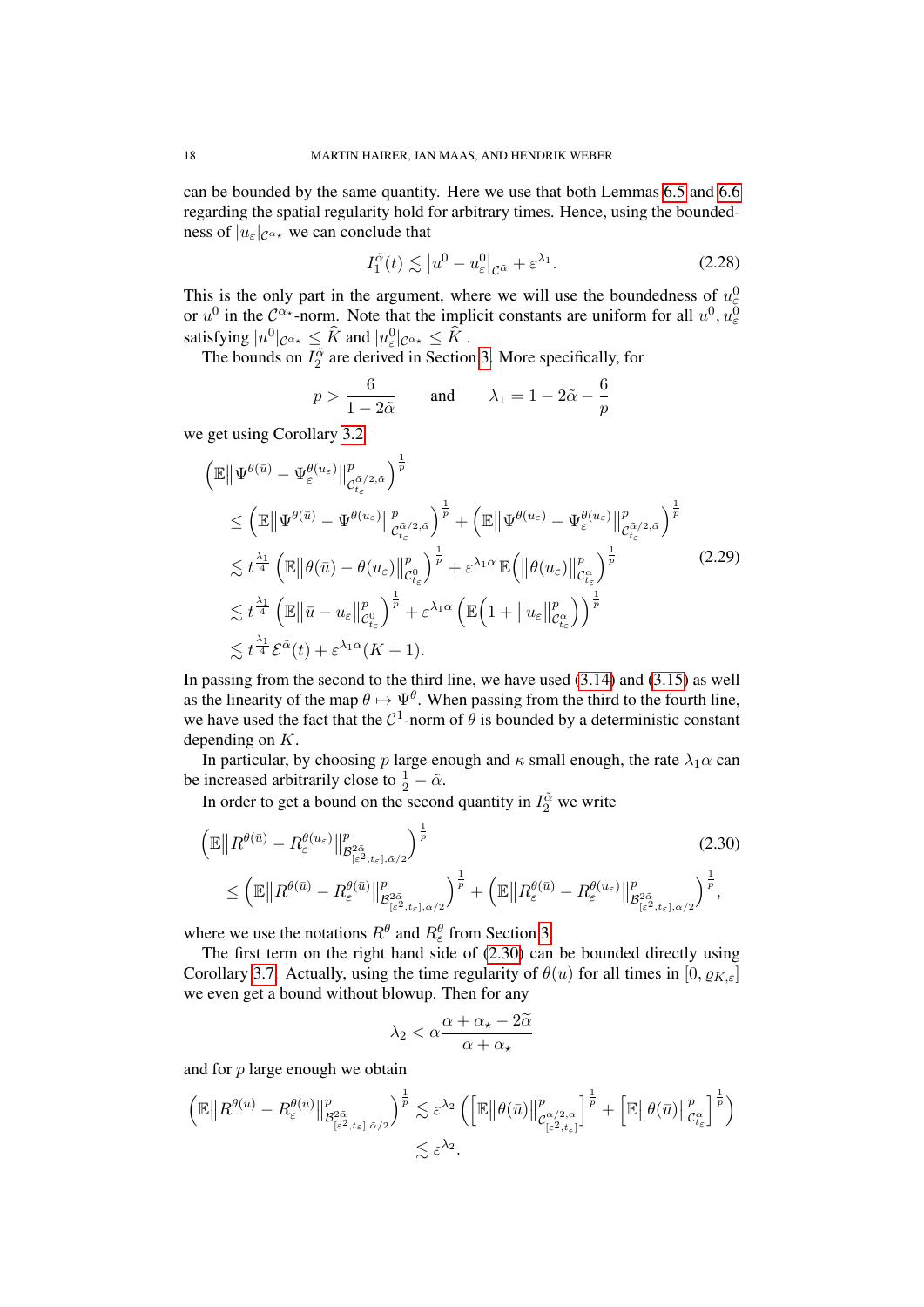Here we have used the fact that the stopping time  $\rho_{K,\varepsilon}$  is almost surely smaller than the stopping time  $\rho_{\varepsilon,K}^X$  defined in [\(3.53\)](#page-33-1) and than  $\rho_{\infty}^X$  defined in [\(3.76\)](#page-39-0). Note that as above by choosing  $\kappa$  small enough (and p large enough, which is already implicit in the expression for  $\lambda_2$ ), the rate  $\lambda_2$  can be increased arbitrarily close to  $rac{1}{2} - \tilde{\alpha}$ .

For the remaining term in [\(2.30\)](#page-17-0), using [\(3.78\)](#page-40-1) we get for any  $\lambda_3 < \frac{1}{2}$  $rac{1}{2}(\alpha_{\star}-\tilde{\alpha})$ and for p large enough that

$$
\begin{split} &\left(\mathbb{E}\big\|R_{\varepsilon}^{\theta(\bar{u})}-R_{\varepsilon}^{\theta(u_{\varepsilon})}\big\|_{\mathcal{B}_{[\varepsilon^{2},\tau],\tilde{\alpha}/2}^{2\tilde{\alpha}}}\right)^{\frac{1}{p}}\\ &\lesssim t^{\lambda_{3}}\Big(\Big(\mathbb{E}\,\|\theta(\bar{u})-\theta(u_{\varepsilon})\|_{\mathcal{C}_{[\varepsilon^{2},\tau]}^{\rho}}^{p}\Big)^{\frac{1}{p}}+\Big(\mathbb{E}\,\|\theta(\bar{u})-\theta(u_{\varepsilon})\|_{\mathcal{C}_{\tau}^{0}}^{p}\Big)^{\frac{1}{p}}\Big)\\ &\lesssim t^{\lambda_{3}}\mathcal{E}^{\tilde{\alpha}}(t). \end{split}
$$

The bounds on  $I_3^{\tilde{\alpha}}$  and  $I_4^{\tilde{\alpha}}$  are provided in Section [4.](#page-43-0) Using Proposition [4.4](#page-49-0) twice we get

$$
I_3^{\tilde{\alpha}}(t) = \left(\mathbb{E} \left\| \Phi^{F(\bar{u})} - \Phi_{\varepsilon}^{F(u_{\varepsilon})} \right\|_{\mathcal{C}_{t_{\varepsilon}}^{\tilde{\alpha}/2,\tilde{\alpha}}}^p \right)^{\frac{1}{p}} + \left(\mathbb{E} \left( \sup_{0 < s \le t_{\varepsilon}} s^{\frac{\tilde{\alpha}}{2}} \left| \Phi^{F(\bar{u})}(s) - \Phi_{\varepsilon}^{F(u_{\varepsilon})}(s) \right|_{\mathcal{C}^{2\tilde{\alpha}}} \right)^p \right)^{\frac{1}{p}} < \frac{1}{\tilde{\alpha}} t^{1-\frac{\tilde{\alpha}}{2}} \left( \mathbb{E} \left\| \bar{u} - u_{\varepsilon} \right\|_{\mathcal{C}_{t_{\varepsilon}}^{\tilde{\alpha}}}^p \right)^{\frac{1}{p}} + \varepsilon^{1-\frac{\tilde{\alpha}}{2}}.
$$
\n
$$
(2.31)
$$

Here we have used that, as a consequence of our definitions, the norms  $\|\bar{u}\|_{\mathcal{C}^{\alpha}}$  and  $||u_{\varepsilon}||_{\mathcal{C}^{\alpha}}$  are bounded by K before the stopping time  $\varrho_{K,\varepsilon}$ .

Then using Proposition [4.6](#page-51-0) and Proposition [4.1](#page-43-1) we get

$$
I_4^{\tilde{\alpha}}(t) = \left(\mathbb{E} \left\| \Upsilon^{\bar{u}} - \Upsilon_{\varepsilon}^{u_{\varepsilon}} \right\|_{\mathcal{C}_{t_{\varepsilon}}^{\tilde{\alpha}/2, \tilde{\alpha}}}^p \right)^{\frac{1}{p}} + \left(\mathbb{E} \left( \sup_{0 < s \le t_{\varepsilon}} s^{\frac{\tilde{\alpha}}{2}} \left| \Upsilon^{\bar{u}} - \Upsilon_{\varepsilon}^{u_{\varepsilon}} \right|_{\mathcal{C}^{2\tilde{\alpha}}} \right)^p \right)^{\frac{1}{p}}
$$
\n
$$
\lesssim \varepsilon^{1 - \frac{\tilde{\alpha}}{2}} + \left( \mathbb{E} \sup_{t \in [0, T]} \left| D_{\varepsilon} \mathbf{X}_{\varepsilon}(t, \cdot) - \Lambda \operatorname{Id} \right|_{H^{-\eta}}^p \right)^{\frac{1}{p}}
$$
\n
$$
+ t^{1 - \frac{\tilde{\alpha}}{2}} \left( \left[ \mathbb{E} \left\| \bar{u} - u_{\varepsilon} \right\|_{\mathcal{C}_{t_{\varepsilon}}^{\tilde{\alpha}}}^p \right]^{\frac{1}{p}} + \left[ \mathbb{E} \left\| \theta(\bar{u}) - \theta(u_{\varepsilon}) \right\|_{\mathcal{C}_{t_{\varepsilon}}^{\tilde{\alpha}}}^p \right]^{\frac{1}{p}} \right)
$$
\n
$$
\lesssim \varepsilon^{\eta - \kappa} + t^{1 - \frac{\tilde{\alpha}}{2}} \mathcal{E}^{\tilde{\alpha}}(t).
$$

We use Proposition [5.1](#page-55-1) and Proposition [5.2,](#page-55-2) the main results of Section [5,](#page-54-0) to bound  $I_5^{\tilde{\alpha}}$ . We get

$$
\left(\mathbb{E}\left\|\Xi^{\bar{u}}-\Xi_{\varepsilon}^{u_{\varepsilon}}\right\|_{\mathcal{C}_{\left[\varepsilon^{2},t_{\varepsilon}\right]}^{\tilde{\alpha}/2,\tilde{\alpha}}}\right)^{\frac{1}{p}}+\left(\mathbb{E}\left\|\Xi^{\bar{u}}-\Xi_{\varepsilon}^{u_{\varepsilon}}\right\|_{\mathcal{C}_{t_{\varepsilon}}^{\tilde{\alpha}}}\right)^{\frac{1}{p}}\lesssim\left(\mathbb{E}\mathcal{D}_{\varepsilon}^{p}\right)^{\frac{1}{p}}t^{\frac{1-2\tilde{\alpha}-\kappa}{2}}+\varepsilon^{3\alpha-1}.\tag{2.32}
$$

Using Proposition [5.1](#page-55-1) again for  $\gamma = 2\tilde{\alpha}$ , we get a similar bound for the remaining term:

<span id="page-18-1"></span><span id="page-18-0"></span>
$$
\left[\mathbb{E}\Big(\sup_{0\n(2.33)
$$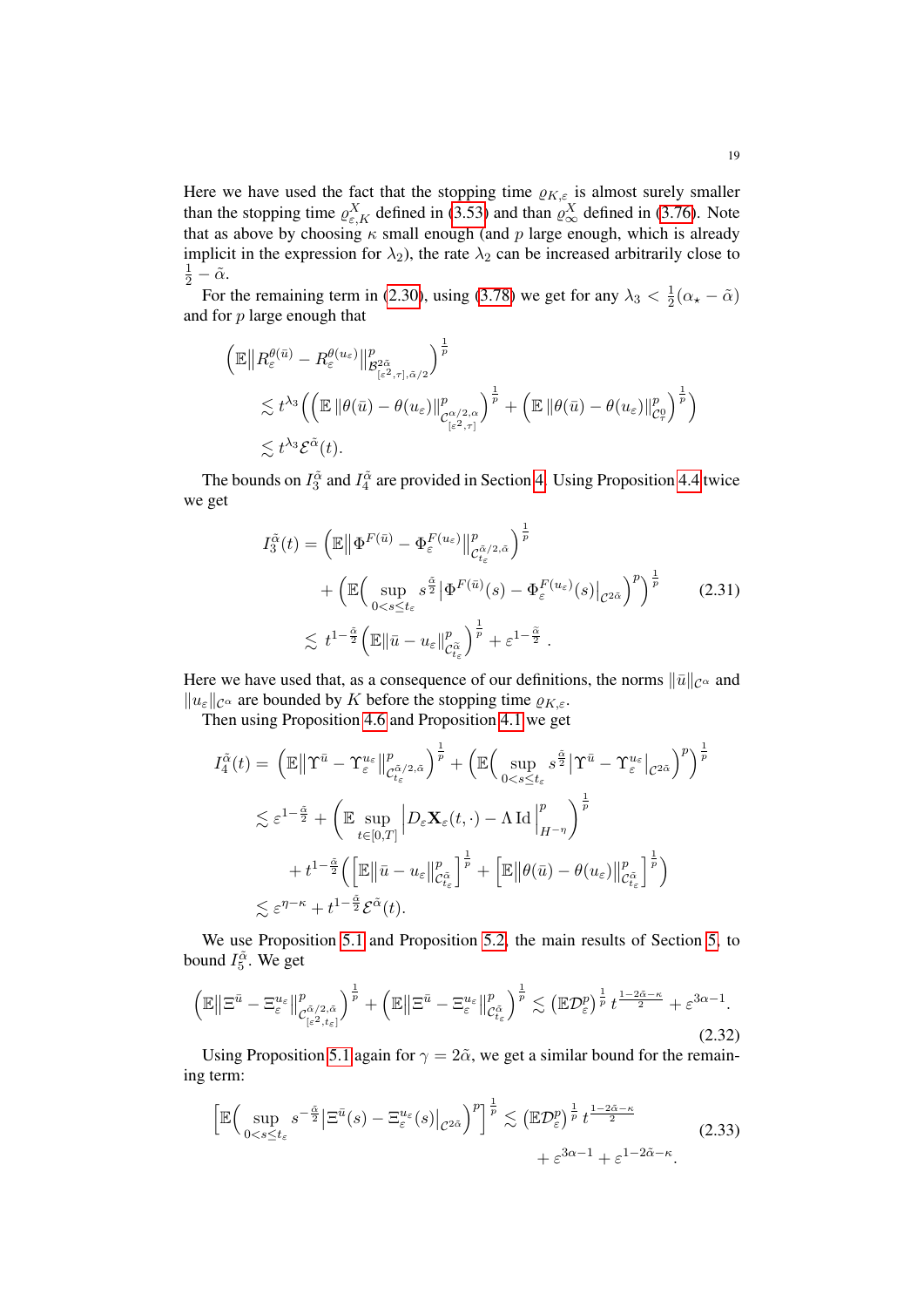Note that we have used again that, thanks to the stopping time  $\varrho_{K,\varepsilon}$ , all the relevant norms are bounded almost surely. In particular, the constants that are suppressed in the  $\leq$  notation do depend on K. As above, in [\(2.32\)](#page-18-0) and [\(2.33\)](#page-18-1) we have used the notation

$$
\mathcal{D}_{\varepsilon} = \|X - X_{\varepsilon}\|_{\mathcal{C}_{T}^{\tilde{\alpha}}} + \|\mathbf{X} - \mathbf{X}_{\varepsilon}\|_{\mathcal{B}_{T}^{2\tilde{\alpha}}} + \|\bar{u} - u_{\varepsilon}\|_{\mathcal{C}_{t_{\varepsilon}}^{\tilde{\alpha}}} + \|\theta(\bar{u}) - \theta(u_{\varepsilon})\|_{\mathcal{C}_{[\varepsilon^{2}, t_{\varepsilon}]}^{\tilde{\alpha}}} + \|\mathcal{R}_{\bar{u}} - \mathcal{R}_{u_{\varepsilon}}\|_{\mathcal{B}_{[\varepsilon^{2}, t_{\varepsilon}], \tilde{\alpha}/2}^{2\tilde{\alpha}}}.
$$

The quantity  $\mathbb{E}[\mathcal{D}_{\varepsilon}^p]^{\frac{1}{p}}$  can be bounded by

$$
\begin{split} \left(\mathbb{E}\mathcal{D}_{\varepsilon}^{p}\right)^{\frac{1}{p}} &\lesssim \left(\mathbb{E}\|X - X_{\varepsilon}\|_{\mathcal{C}_{t}^{\tilde{\alpha}}}^{p}\right)^{\frac{1}{p}} + \left(\mathbb{E}\|\mathbf{X} - \mathbf{X}_{\varepsilon}\|_{\mathcal{B}_{t}^{2\tilde{\alpha}}}^{p}\right)^{\frac{1}{p}} + \left(\mathbb{E}\|\bar{u} - u_{\varepsilon}\|_{\mathcal{C}_{t_{\varepsilon}}}^{p}\right)^{\frac{1}{p}} \\ &+ \left(\mathbb{E}\|\mathcal{R}_{\bar{u}} - \mathcal{R}_{u_{\varepsilon}}\|_{\mathcal{B}_{\left[\varepsilon^{2}, t_{\varepsilon}\right], \tilde{\alpha}/2}^{p}\right)^{\frac{1}{p}} \right) \\ &\lesssim \left(\mathbb{E}\|X - X_{\varepsilon}\|_{\mathcal{C}_{t}^{\tilde{\alpha}}}^{p}\right)^{\frac{1}{p}} + \left(\mathbb{E}\|\mathbf{X} - \mathbf{X}_{\varepsilon}\|_{\mathcal{B}_{t}^{2\tilde{\alpha}}}^{p}\right)^{\frac{1}{p}} + \mathcal{E}^{\tilde{\alpha}}(t). \end{split} \tag{2.34}
$$

Here, we have used the fact that  $\bar{u}' = \theta(\bar{u})$  and  $u'_{\varepsilon} = \theta(u_{\varepsilon})$  as well as the bound

$$
\|\theta(\bar{u})-\theta(u_{\varepsilon})\|_{\mathcal{C}_{[\varepsilon^2,t_{\varepsilon}]}^{\alpha}}\leq \|\theta|_{\mathcal{C}^{1}}\|\bar{u}-u_{\varepsilon}\|_{\mathcal{C}_{t_{\varepsilon}}^{\alpha}}+\|\theta|_{\mathcal{C}^{2}}\|\bar{u}\|_{\mathcal{C}_{t_{\varepsilon}}^{\alpha}}\|\bar{u}-u_{\varepsilon}\|_{\mathcal{C}_{t_{\varepsilon}}^{0}}.
$$

For the second-order information  $X_{\varepsilon}$  and X of our rough paths, Corollary [3.4](#page-27-1) implies that for  $\lambda_4 < 1 - 2\tilde{\alpha}$  we get

$$
\left(\mathbb{E}\|X_{\varepsilon}-X\|_{\mathcal{C}_{t}^{\alpha/2,\alpha}}^{p}\right)^{\frac{1}{p}}\lesssim \varepsilon^{\frac{\lambda_{4}}{2}}\quad \text{and}\quad\left(\mathbb{E}\|\mathbf{X}_{\varepsilon}-\mathbf{X}\|_{\mathcal{B}_{t}^{2\tilde{\alpha}}}^{p}\right)^{1/p}\lesssim \varepsilon^{\frac{\lambda_{4}}{2}}. \quad (2.35)
$$

So finally, combining the estimates [\(2.24\)](#page-16-0), [\(2.25\)](#page-16-0), [\(2.28\)](#page-17-1), [\(2.29\)](#page-17-2), [\(2.30\)](#page-17-0), [\(2.32\)](#page-18-0), [\(2.33\)](#page-18-1) and [\(2.35\)](#page-19-0), we obtain

<span id="page-19-1"></span><span id="page-19-0"></span>
$$
\mathcal{E}^{\tilde{\alpha}}(t) \lesssim t^{\tilde{\gamma}} \mathcal{E}^{\tilde{\alpha}}(t) + \varepsilon^{\gamma} + \left| u^{0} - u^{0} \right|_{\mathcal{C}^{\tilde{\alpha}}}.
$$
\n(2.36)

Here the exponents  $\tilde{\gamma}, \gamma > 0$  are the minima of the corresponding exponents in the above calculations. Note that  $\gamma$  depends on  $\kappa$  and  $p$ . and we have  $\gamma = \gamma(p, \tilde{\alpha}, \kappa)$ increases to  $\frac{1}{2} - \tilde{\alpha}$  as  $p \uparrow \infty$  and  $\kappa \downarrow 0$ .

By choosing  $t = t_*$  small enough we can absorb the first term on the right-hand side of [\(2.36\)](#page-19-1) into the left-hand side. Then we get for some constant  $C_*,$ 

$$
\sup_{0 \le s \le t_*} \mathcal{E}^{\tilde{\alpha}}(s) \le C_* \varepsilon^{\gamma} + C_* |u^0 - u_{\varepsilon}^0|_{\mathcal{C}^{\tilde{\alpha}}}.
$$
\n(2.37)

Note that the specific values of  $t_*$  and  $C_*$  only depend on K and  $\widehat{K}$ .

We now iterate this argument taking  $\bar{u}(t_*)$  and  $u_{\varepsilon}(t_*)$  as new initial data. The definition of the stopping times  $\sigma_K^u$  and  $\sigma_\varepsilon^u$  in [\(2.20b\)](#page-3-5) and [\(2.22b\)](#page-3-5) ensure that for  $t < \varrho_{K,\varepsilon}$  we have the bounds  $|\bar{u}(t)|_{\mathcal{C}^{\alpha}} \leq K$  and  $|u_{\varepsilon}(t)|_{\mathcal{C}^{\alpha}} \leq K$ , but in order to be able to iterate the argument we need a bound in the slightly stronger  $\mathcal{C}^{\alpha_{\star}}$ -norm. For this, we make use of the following trick: we know already that  $\bar{u}(t)$  is a controlled rough path and that, for any pair  $x, y$ , we have the bound

$$
\delta \bar{u}(t;x,y) = \theta(\bar{u}(t,x)) \, \delta X(t;x,y) + \mathcal{R}_{\bar{u}}(t;x,y).
$$

Using this decomposition, we can conclude that in order to prove boundedness of  $\bar{u}(t)$  in  $\mathcal{C}^{\alpha_{\star}}$ , it is sufficient to have bounds on  $\theta(\bar{u}(t))$  in  $\mathcal{C}^0$ , on X in  $\mathcal{C}^{\alpha_{\star}}$  as well as on  $\mathcal{R}_{u_{\varepsilon}}(t)$  in  $\mathcal{B}^{\alpha_{\star}}$ . These norms are all bounded by deterministic constants due to the definition of the stopping time. Hence we can conclude that for  $t \leq$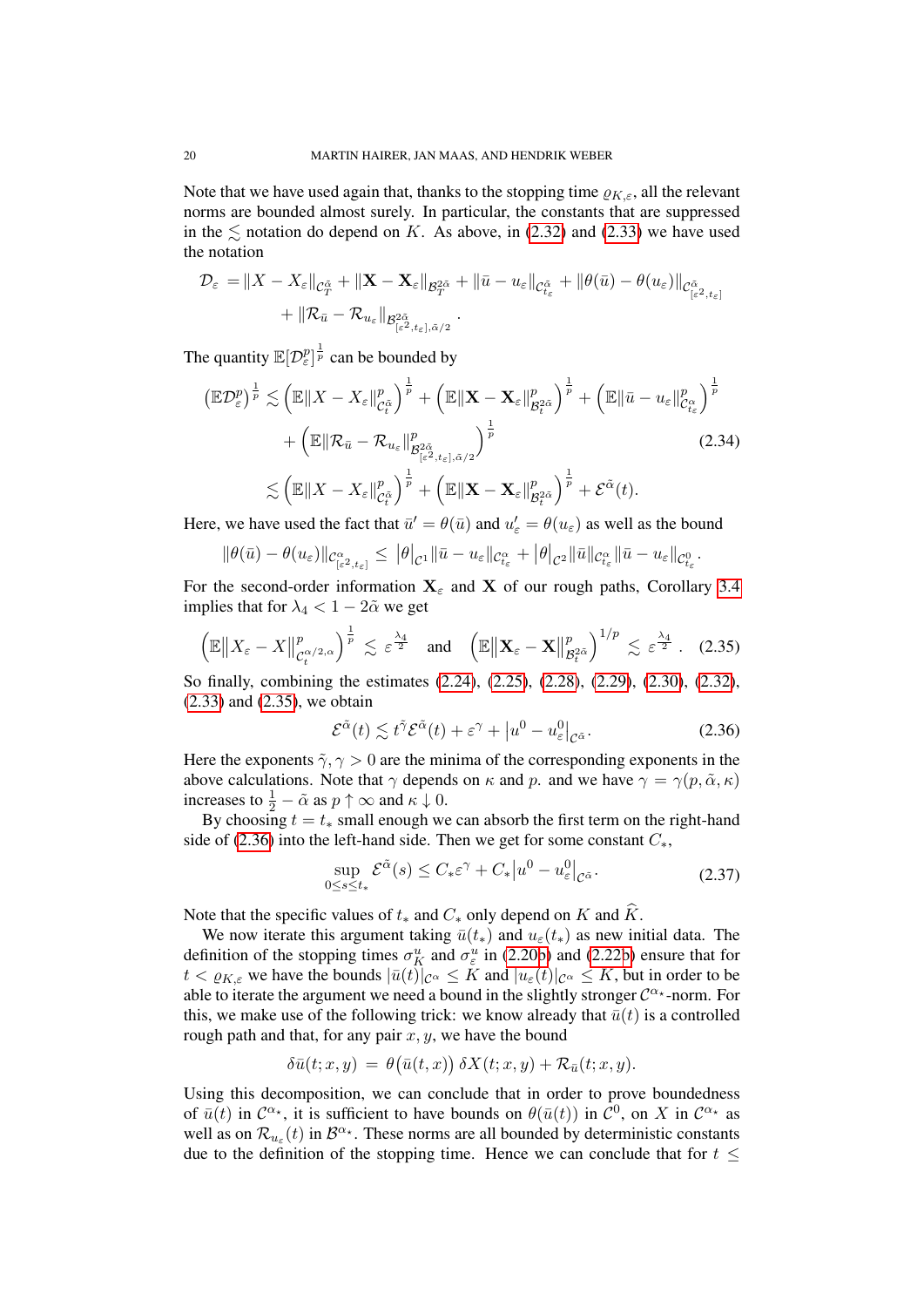$\varrho_{\varepsilon,K}$  we have  $|u_{\varepsilon}(t_*)|\mathcal{C}^{\alpha_{\star}} \leq \sup_{|u| \leq K+1} |\theta(u)|K+K$ . Now if we choose  $\widehat{K} =$  $\sup_{|u| \le K+1} |\theta(u)| K + K$  we can restart the process at  $t_*$  and obtain the estimate

$$
\left(\mathbb{E}\left\|\bar{u}-u_{\varepsilon}\right\|_{\mathcal{C}_{[t_{*}+\varepsilon^{2},2t_{*}\wedge\varrho_{K,\varepsilon}]}^{\rho}\right)^{1/p}+\left(\mathbb{E}\left\|\bar{u}-u_{\varepsilon}\right\|_{\mathcal{C}_{[t_{*},2t_{*}\wedge\varrho_{K,\varepsilon}]}^{\tilde{\alpha}}}\right)^{1/p} \n+\left(\mathbb{E}\left\|\mathcal{R}_{\bar{u}}-\mathcal{R}_{u_{\varepsilon}}\right\|_{\mathcal{B}_{[t_{*}+\varepsilon^{2},2t_{*}\wedge\varrho_{K,\varepsilon}],\tilde{\alpha}/2}^{\rho}\right)^{1/p} \n\leq C_{*}\varepsilon^{\gamma}+C_{*}\left(\mathbb{E}\left|\bar{u}(t_{*}\wedge\varrho_{K,\varepsilon})-u_{\varepsilon}(t_{*}\wedge\varrho_{K,\varepsilon})\right|_{\mathcal{C}^{\tilde{\alpha}}}^{\rho}\right)^{1/p} \n\leq (C_{*}+C_{*}^{2})\varepsilon^{\gamma}+C_{*}^{2}|u^{0}-u_{\varepsilon}^{0}|_{\mathcal{C}^{\tilde{\alpha}}},
$$

which can then be iterated recursively. Note that the values of  $C_*$  and  $t_*$  remain constant throughout the recursion (because they only depend on K and  $\widehat{K}$ ) so that the final time  $T$  is reached within a finite number of steps.

The bound one obtains in this way not yet the desired result because of the weight  $(s - kt_*)^{\tilde{\alpha}}$  for  $k = 1, 2, \dots$  Note that in the definition of  $\mathcal{E}^{\tilde{\alpha}}$  the  $\mathcal{B}^{2\tilde{\alpha}}$ norm of  $\mathcal{R}_{\bar{u}}$  may only blow up at  $\varepsilon^2$  but not at every multiple time  $kt_* + \varepsilon^2$ . For  $\varepsilon$  small enough this issue can be avoided if we additionally restart the process at times  $\frac{2k+1}{2}t_*$ , and then for every s take the better of the two bounds obtained in this way.  $\Box$ 

*Proof of Theorem [1.5.](#page-5-1)* In order to conclude Theorem [1.5](#page-5-1) it is sufficient to show that we have

<span id="page-20-2"></span><span id="page-20-0"></span>
$$
\lim_{K \uparrow \infty} \lim_{\varepsilon \downarrow 0} \mathbb{P} \Big[ \sup_{0 \le s \le \tau_K^*} \left\| \bar{u} - u_\varepsilon \right\|_{\mathcal{C}^0} \ge \varepsilon^{\tilde{\gamma}} \Big] = 0. \tag{2.38}
$$

Indeed, then the sequence  $\tau_{\varepsilon}$  can be chosen as a suitable diagonal sequence.

Recall the definitions of the stopping times  $\rho_{K,\varepsilon}$  and  $\sigma_K$  in [\(2.20\)](#page-13-2) and [\(2.22\)](#page-14-0). In order to see [2.38](#page-20-0) we write for any  $\bar{K} > K$ 

$$
\mathbb{P}\Big[\sup_{0\leq s\leq\tau_K^*} \|\bar{u}-u_{\varepsilon}\|_{\mathcal{C}^0} \geq \varepsilon^\gamma\Big] \leq \mathbb{P}\Big[\sup_{0\leq s\leq \varrho_{K,\varepsilon}^*} \|\bar{u}-u_{\varepsilon}\|_{\mathcal{C}^0} \geq \varepsilon^{\tilde{\gamma}}\Big] \qquad (2.39)
$$

$$
+ \mathbb{P}\Big[\varrho_{\bar{K},\varepsilon} < \sigma_{\bar{K}}\Big] + \mathbb{P}\Big[\sigma_{\bar{K}} < \tau_K\Big].
$$

Theorem [2.4](#page-15-0) above and Chebyshev's inequality directly imply that the first term goes to zero. In order to obtain the optimal rate, we choose  $\tilde{\alpha}$  to be as small as possible, i.e. just a bit larger than  $\frac{1}{3}$ . In particular, by choosing  $\kappa$  small enough we can increase  $\gamma$  up to arbitrarily close to  $\frac{1}{6}$ .

<span id="page-20-1"></span>According to the definition of the stopping times we have

$$
\mathbb{P}\Big[\varrho_{\bar{K},\varepsilon} < \sigma_{\bar{K}}\Big] \n= \mathbb{P}\Big[\|X - X_{\varepsilon}\|_{\mathcal{C}_{\varrho_{\bar{K},\varepsilon}}^{\alpha_{\star}/2,\alpha_{\star}}} \ge 1, \text{ or } \|\mathbf{X} - \mathbf{X}_{\varepsilon}\|_{\mathcal{B}_{\varrho_{\bar{K},\varepsilon}}^{\alpha_{\alpha}}} \ge 1, \qquad (2.40)
$$
\n
$$
\text{or } \sup_{0 \le t \le \varrho_{\bar{K},\varepsilon}} \left|X(t) - X_{\varepsilon}(t)\right|_{\mathcal{C}^{0}} \ge \varepsilon^{\alpha_{\star}}, \text{ or } \sup_{0 \le t \le \varrho_{\bar{K},\varepsilon}} |X_{\varepsilon}(t)|_{\mathcal{D}^{\alpha_{\star},\varepsilon}} \ge \bar{K},
$$
\n
$$
\text{or } \sup_{0 \le t \le \varrho_{\bar{K},\varepsilon}} \left|D_{\varepsilon}\mathbf{X}_{\varepsilon}(t) - \Lambda \operatorname{Id}\right|_{H^{-\eta}} \ge 1, \text{ or } \left\|\bar{u} - u_{\varepsilon}\right\|_{\mathcal{C}_{[\varepsilon^{2},\varrho_{\bar{K},\varepsilon}]}^{\alpha/2,\alpha}} \ge 1,
$$
\n
$$
\text{or } \left\|\bar{u} - u_{\varepsilon}\right\|_{\mathcal{C}_{\varrho_{\bar{K},\varepsilon}}^{\alpha}} \ge 1, \text{ or } \sup_{\varepsilon^{2} < t \le \varrho_{\bar{K},\varepsilon}} (t - \varepsilon^{2})^{\frac{\alpha}{2}} |\mathcal{R}_{\bar{u}}(t) - \mathcal{R}_{u_{\varepsilon}}(t)|_{2\alpha} \ge 1,
$$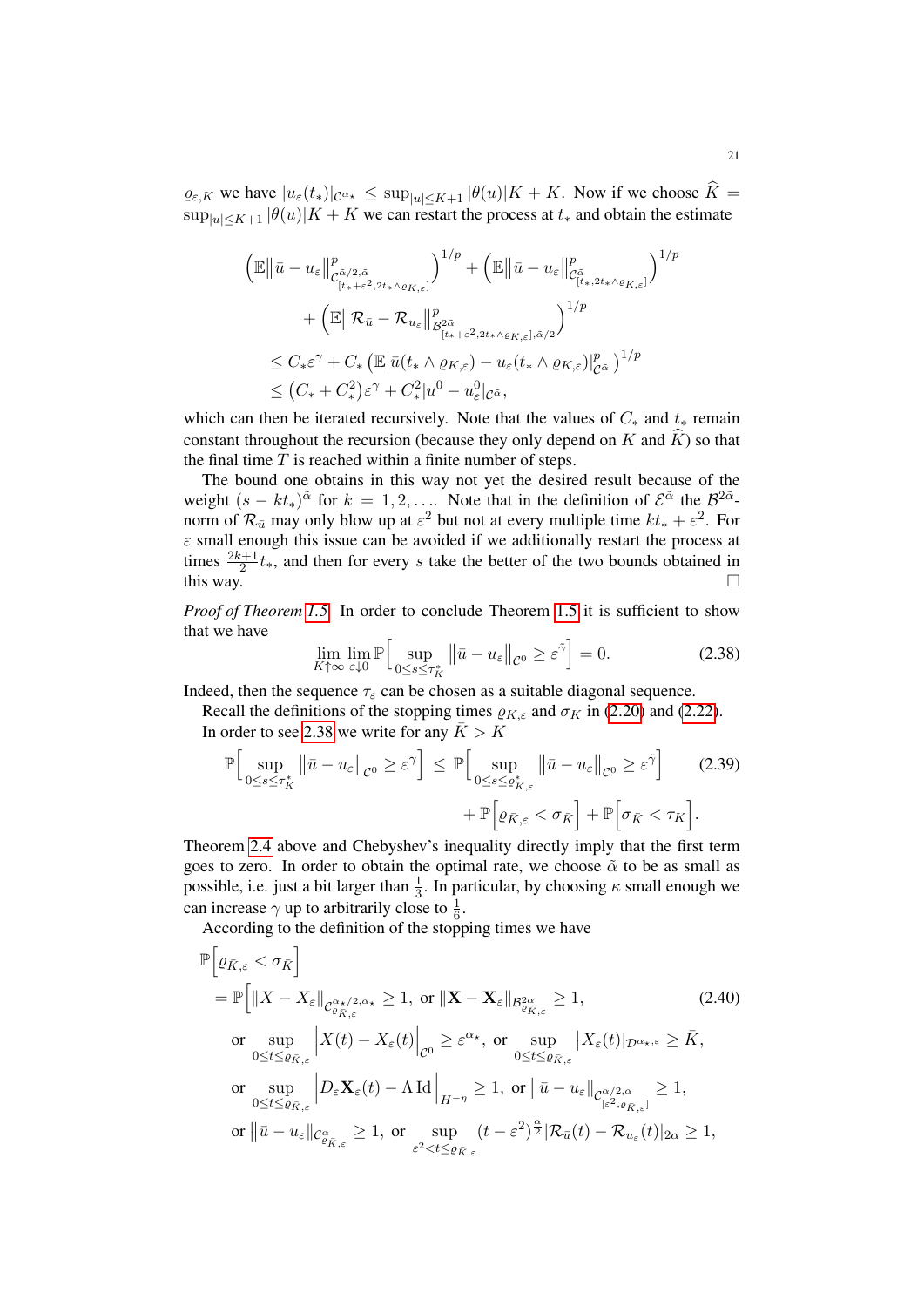$$
\underset{0
$$

We have already provided all the bounds that imply that for any  $\bar{K}$  this probability goes to zero. In fact, the bounds for  $X - X_\varepsilon$ ,  $|\mathbf{X} - \mathbf{X}_\varepsilon|_{\mathcal{B}_t^{2\alpha}}$  and  $\big|D_\varepsilon \mathbf{X}_\varepsilon(t) - \Lambda \operatorname{Id} \big|_{H^{-\eta}}$ are independent of  $\bar{K}$  and given in Corollary [3.4,](#page-27-1) Lemma [3.5](#page-32-0) and Proposition [4.1.](#page-43-1)

The bounds for the remaining terms in [\(2.40\)](#page-20-1) follow from applying Theorem [2.4](#page-15-0) again, once with  $\tilde{\alpha} = \alpha$  and once for arbitrary  $\tilde{\alpha}$ . Note that it is crucial for this argument, that we allow for the choice  $\tilde{\alpha} = \alpha$ . In this case the convergence is very slow, but this does not matter.

Finally, we write for the last term on the right-hand side of [\(2.39\)](#page-20-2) that

$$
\mathbb{P}\Big[\sigma_{\bar{K}} < \tau_K\Big] = \mathbb{P}\Big[\|X\|_{\mathcal{C}_{\tau_K}^{\alpha_{\star}/2, \alpha_{\star}}} \geq \bar{K}, \text{ or } \|\mathbf{X}\|_{\mathcal{B}_{\tau_K}^{2\alpha}} \geq \bar{K}, \text{ or } \|\bar{u}\|_{\mathcal{C}_{\tau_K}^{\alpha/2, \alpha}} \geq \bar{K},
$$
\nor

\n
$$
\sup_{0 < t \leq \tau_K} t^{\frac{\beta}{2}} |\mathcal{R}_{\bar{u}}(t)|_{2\alpha} \geq \bar{K}, \text{ or } \sup_{0 < t \leq \tau_K} t^{\frac{\tilde{\alpha}}{2}} |\mathcal{R}_{\bar{u}}(t)|_{2\tilde{\alpha}} \geq \bar{K}\Big].
$$

It follows from the bounds in Corollary [3.4](#page-27-1) that the probability of  $||X||_{\mathcal{C}_{\tau_K}^{\alpha_{\star}/2,\alpha_{\star}}} \ge$  $\bar{K}$  and the probability of  $||\mathbf{X}||_{\mathcal{B}^{2\alpha}} \geq \bar{K}$  go to zero as  $\bar{K}$  goes to  $\infty$ . The same statement about the probabilities involving  $\bar{u}$  and  $\mathcal{R}_{\bar{u}}$  follows from the global wellposedness of the equation with bounded g and  $\theta$ . The details of this calculation can be found in the proof of Theorem 3.5 in [\[HW13\]](#page-78-3) and will be omitted here.

This finishes the proof of our main result, Theorem [1.5.](#page-5-1)  $\Box$ 

<span id="page-21-1"></span>

## 3. THE STOCHASTIC CONVOLUTION

<span id="page-21-0"></span>In this section we provide the necessary bounds on the stochastic convolutions  $\Psi^{\theta(u)}$  and  $\Psi^{\theta(\bar{u})}_{\varepsilon}$ . We will adopt a slightly more general framework than the one adopted in Section [2.](#page-7-0) Actually, we will fix an adapted  $L^2[-\pi, \pi]$ -valued proces  $(\theta(t))_{t>0}$  and consider the stochastic convolutions with the heat semigroup, i.e.

$$
\Psi_{\varepsilon}^{\theta}(t) = \int_0^t S_{\varepsilon}(t-s) \, \theta(s) \, H_{\varepsilon} \, dW(s) \quad \text{ and } \quad \Psi^{\theta}(t) = \int_0^t S(t-s) \, \theta(s) \, dW(s).
$$

As in Section [2,](#page-7-0) the Gaussian case  $\theta \equiv 1$  will play a special role. We write

$$
X_{\varepsilon}(t) = \int_{-\infty}^{t} S_{\varepsilon}(t-s) \, \Pi H_{\varepsilon} \, dW(s) \quad \text{and} \quad X(t) = \int_{-\infty}^{t} S(t-s) \, \Pi dW(s).
$$

Here we have extended the cylindrical Brownian motion  $W$  to negative times in order to ensure that X and  $X_{\varepsilon}$  are stationary.

It will be useful to consider the Fourier expansion of  $X_{\varepsilon}$  given by

$$
X_{\varepsilon}(t,x) = \frac{1}{\sqrt{2\pi}} \sum_{k \in \mathbb{Z}^{\star}} \int_{-\infty}^{t} e^{ikx} e^{-k^2 f(\varepsilon k)(t-s)} h(\varepsilon k) dw_k(s)
$$
  
= 
$$
\sum_{k \in \mathbb{Z}^{\star}} q_{\varepsilon}^k \xi_{\varepsilon}^k(t) e^{ikx}.
$$
 (3.1)

Here the  $w_k$  are  $\mathbb{C}^n$ -valued two-sided Brownian motions (i.e. real and imaginary part of every component are independent real-valued Brownian motions so that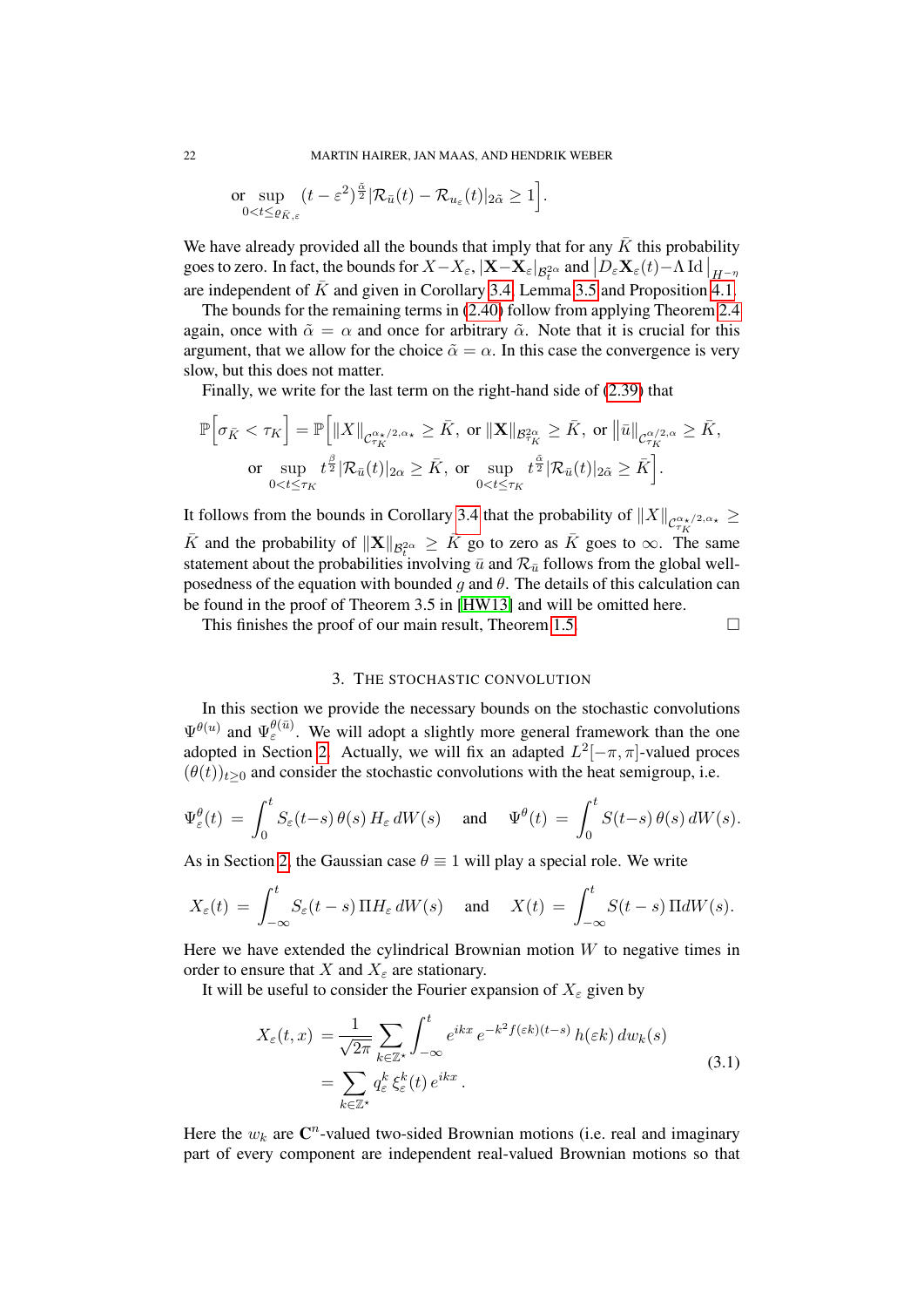$\mathbb{E}|w_k^i(t)|^2 = |t|$ , which are independent up to the constraint  $w_k = \bar{w}_{-k}$  that ensures that  $X_{\varepsilon}$  is real-valued. Furthermore, we use the notation

<span id="page-22-3"></span>
$$
q_{\varepsilon}^{k} = \frac{h(\varepsilon k)}{|k| \sqrt{4\pi f(\varepsilon k)}}
$$
(3.2)

and the  $\xi_{\varepsilon}^k$  are centred stationary  $\mathbb{C}^n$ -valued Gaussian processes, independent up to  $\xi_{\varepsilon}^k = \bar{\xi}_{\varepsilon}^{-k}$ , so that for any  $t > 0$ ,

$$
\mathbb{E}\big(\xi_{\varepsilon}^k(0)\otimes\xi_{\varepsilon}^{-k}(t)\big) = \mathcal{K}_k^t \operatorname{Id},\tag{3.3}
$$

where

<span id="page-22-5"></span><span id="page-22-4"></span><span id="page-22-1"></span><span id="page-22-0"></span>
$$
\mathcal{K}_k^t = e^{-f(\varepsilon k)k^2t}.\tag{3.4}
$$

The series decomposition [\(3.1\)](#page-21-1) can be used to define the iterated integral

$$
\mathbf{X}_{\varepsilon}(t;x,y) = \int_{x}^{y} \big(X_{\varepsilon}(t,z) - X_{\varepsilon}(t,x)\big) \otimes d_{z} X_{\varepsilon}(t,z). \tag{3.5}
$$

In fact, for fixed  $t, x, y$  this integral can simply be defined as the limit in  $L^2(\Omega)$  as  $N \to \infty$  of the double series

$$
\mathbf{X}_{\varepsilon}^{N}(t;x,y) = \sum_{0<|k|,|l|\leq N} \xi_{\varepsilon}^{k}(t) \otimes \xi_{\varepsilon}^{l}(t) q_{\varepsilon}^{k} q_{\varepsilon}^{l} \int_{x}^{y} (e^{ikz} - e^{ikx}) \, il \, e^{ilz} \, dz
$$
\n
$$
= \sum_{0<|k|,|l|\leq N} \xi_{\varepsilon}^{k}(t) \otimes \xi_{\varepsilon}^{l}(t) \, e^{i(k+l)x} q_{\varepsilon}^{k} q_{\varepsilon}^{l} I_{k,l}(y-x), \tag{3.6}
$$

where

$$
I_{k,l}(y) = \begin{cases} \frac{l}{k+l} \left( e^{i(k+l)y} - 1 \right) - \left( e^{ily} - 1 \right) & \text{for } k \neq -l, \\ ily - \left( e^{ily} - 1 \right) & \text{for } k = -l. \end{cases}
$$
(3.7)

The regularity properties of  $X_\varepsilon$  are discussed in Lemma [3.3.](#page-27-0) Note however, that the regularity of  $X_{\varepsilon}$  is not sufficient to give a pathwise argument for the existence of [\(3.5\)](#page-22-0). Also the series does not converge absolutely in  $L^2(\Omega)$  so that the symmetric choice of approximation matters. We will make use of some cancellation in Lemma [3.3.](#page-27-0) Let us point out that the iterated integrals  $X_{\varepsilon}$  satisfy the consistency relation [\(A.3\)](#page-72-2), and that for the symmetric part  $X_{\varepsilon}^+ := \frac{1}{2} (X_{\varepsilon} + X_{\varepsilon}^*)$  we have

<span id="page-22-2"></span>
$$
\mathbf{X}_{\varepsilon}^{+}(t;x,y) = \frac{1}{2}\big(X_{\varepsilon}(t,y) - X_{\varepsilon}(t,x)\big) \otimes \big(X_{\varepsilon}(t,y) - X_{\varepsilon}(t,x)\big). \tag{3.8}
$$

These relations can easily be checked for any  $N$  and then follow by passing to the limit. The regularity results given in Lemma [3.3](#page-27-0) will then imply that for every  $t$ the pair  $(X_{\varepsilon}(t, \cdot), \mathbf{X}_{\varepsilon}(t; \cdot, \cdot))$  is indeed a geometric rough path in x in the sense of definition [A.1.](#page-72-3)

A crucial tool to derive the moment estimates for  $X_\epsilon$  will be the equivalence of moments for random variables in a given Wiener chaos, see Lemma [B.4.](#page-77-13) The decomposition [\(3.6\)](#page-22-1) shows that  $X_{\varepsilon}$  is in the second Wiener chaos. Therefore, Nelson's estimate implies that we can estimate all moments of  $X_\epsilon$  in terms of the second moments.

Note that our definition of  $X_\varepsilon$  coincides with the canonical rough path lift of a Gaussian process discussed in [\[FV10,](#page-77-6) Ch. 15] and also used in [\[Hai11,](#page-78-15) [HW13\]](#page-78-3). We prefer to work with the Fourier decomposition as it gives a direct way to prove moment bounds and avoids the notion of 2-dimensional variation of the covariance,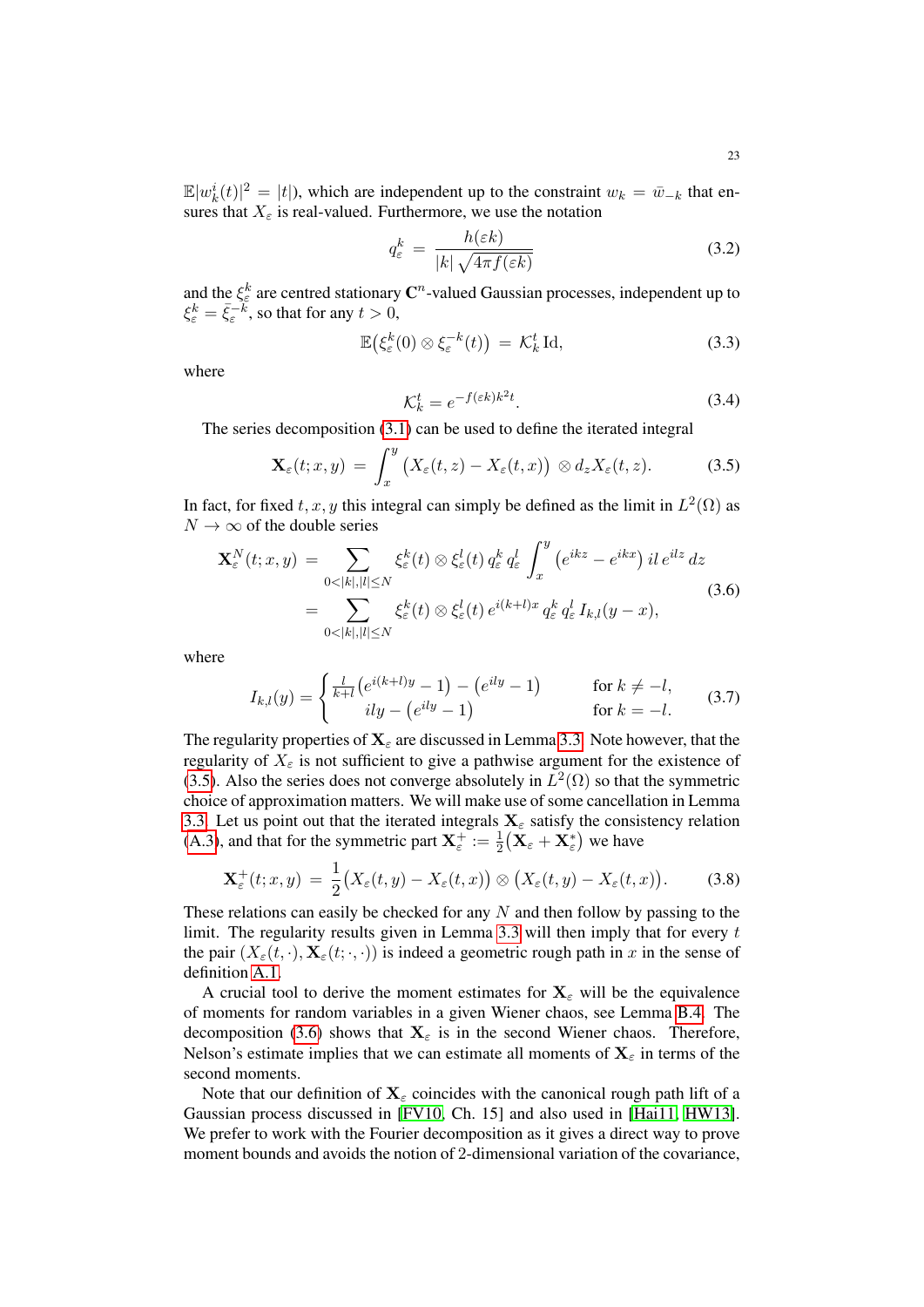which seems a bit cumbersome in the present context. (See however [\[FGGR12\]](#page-77-14) for related calculations involving the two dimensional variation.)

A key step in the construction of solutions to [\(1.1\)](#page-0-0) in [\[HW13\]](#page-78-3) was to show that the process  $\Psi^{\theta}(t,\cdot)$  is controlled by  $X(t,\cdot)$  as soon as  $\theta$  has a certain regularity. Its derivative process is then given by  $\theta(t, \cdot)$ .

We will prove a similar statement for  $\Psi_{\varepsilon}^{\theta}$  and derive bounds that are uniform in  $\varepsilon$ . For a given  $\theta$  denote by  $R_{\varepsilon}^{\theta}$  the remainder in the rough path decomposition of  $\Psi_{\varepsilon}^{\theta}$  with respect to  $X_{\varepsilon}$ , i.e.

$$
R_{\varepsilon}^{\theta}(t; x, y) = \left(\Psi_{\varepsilon}^{\theta}(t, y) - \Psi_{\varepsilon}^{\theta}(t, x)\right) - \theta(t, x)\big(X_{\varepsilon}(t, y) - X_{\varepsilon}(t, x)\big) \tag{3.9}
$$

and

$$
R^{\theta}(t; x, y) = (\Psi^{\theta}(t, y) - \Psi^{\theta}(t, x)) - \theta(t, x) (X(t, y) - X(t, x)).
$$
 (3.10)

The bounds on the spatial regularity of  $R_{\varepsilon}^{\theta}$  are provided in Lemma [3.6.](#page-33-0) A key tool to derive these a priori bounds is provided by a higher-dimensional version of the Garsia-Rodemich-Rumsey Lemma that can be found in Lemma [B.2.](#page-73-1)

For the bound on  $\Psi_{\varepsilon}^{\theta}$  we will impose a regularity assumption on  $\theta$ . For any stopping time  $\tau$  recall the definition of the parabolic  $\alpha$ -Hölder norm in [\(1.15\)](#page-7-1).

<span id="page-23-0"></span>**Lemma 3.1.** Let 
$$
\alpha \in (\frac{1}{3}, \frac{1}{2})
$$
. Let  $\alpha_1, \alpha_2 > 0$  and  $p \ge 2$  satisfy\n
$$
\alpha_1 < \frac{\lambda_1}{4} - \frac{1}{p}, \quad \alpha_2 < \frac{\lambda_2}{2} - \frac{1}{p}
$$

p (3.11)

*for some*  $\lambda_1, \lambda_2 > 0$  *with*  $\lambda_1 + \lambda_2 \leq 1$ *. Then for any stopping time*  $\tau \leq T$ 

<span id="page-23-6"></span><span id="page-23-5"></span><span id="page-23-4"></span>
$$
\mathbb{E} \left\| \Psi_{\varepsilon}^{\theta} \right\|_{\mathcal{C}_{\tau}^{\alpha_1}(\mathcal{C}^{\alpha_2})}^p \lesssim \mathbb{E} \left\| \theta \right\|_{\mathcal{C}_{\tau}}^p. \tag{3.12}
$$

*and*

$$
\mathbb{E}\left\|\Psi^{\theta}_{\varepsilon}-\Psi^{\theta}\right\|_{\mathcal{C}_{\tau}^{\alpha_{1}}(\mathcal{C}^{\alpha_{2}})}^{p} \lesssim \varepsilon^{(1-\lambda_{1}-\lambda_{2})\alpha p} \mathbb{E}\|\theta\|_{\mathcal{C}_{\tau}^{\alpha}}^{p}.
$$
 (3.13)

In our application of this lemma we shall need a small power of  $T$  appearing in the right-hand side. This additional factor can be easily obtained by observing that as  $\Psi_{\varepsilon}^{\theta}(0) = 0$  we have for any  $0 < \kappa < \alpha_1$ 

$$
\left\|\Psi^{\theta}_{\varepsilon}\right\|_{\mathcal{C}^{\alpha_1-\kappa}_{\tau}(\mathcal{C}^{\alpha_2})} \leq T^{\kappa} \left\|\Psi^{\theta}_{\varepsilon}\right\|_{\mathcal{C}^{\alpha_1}_{\tau}(\mathcal{C}^{\alpha_2})}.
$$

Furthermore, we prefer to work with the space-time Hölder norms introduced in  $(1.15)$ , instead of working in spaces of functions that are Hölder in time taking values in a Hölder space. To this end we observe that

$$
\|\Psi_\varepsilon^\theta\|_{\mathcal{C}^{\alpha/2,\alpha}_\tau}\leq \|\Psi_\varepsilon^\theta\|_{\mathcal{C}^{\alpha/2}_\tau(\mathcal{C}^0)}+\|\Psi_\varepsilon^\theta\|_{\mathcal{C}^0_\tau(\mathcal{C}^\alpha)}.
$$

In view of these remarks, the following result is an easy consequence of Lemma [3.1.](#page-23-0)

<span id="page-23-1"></span>**Corollary 3.2.** *Let*  $\alpha, \tilde{\alpha} \in (\frac{1}{3})$  $\frac{1}{3}, \frac{1}{2}$  $\frac{1}{2}$ ). Suppose that p satisfies

<span id="page-23-3"></span><span id="page-23-2"></span>
$$
p > \frac{6}{1 - 2\tilde{\alpha}}.
$$

*Then for*  $\lambda = 1 - 2\tilde{\alpha} - \frac{6}{n}$  $\frac{6}{p}$  and for any stopping time  $\tau \leq T$  we have

$$
\mathbb{E} \|\Psi^{\theta}_{\varepsilon}\|_{\mathcal{C}^{\tilde{\alpha}}_{\tau}/2,\tilde{\alpha}}^{p} \lesssim T^{\lambda p/4} \mathbb{E} \|\theta\|_{\mathcal{C}^{0}_{\tau}}^{p} \tag{3.14}
$$

*and*

$$
\mathbb{E} \|\Psi_{\varepsilon}^{\theta} - \Psi^{\theta}\|_{\mathcal{C}_{\tau}^{\tilde{\alpha}/2, \tilde{\alpha}}}^{p} \lesssim \varepsilon^{\lambda p \alpha} \mathbb{E} \|\theta\|_{\mathcal{C}_{\tau}^{\alpha}}^{p}.
$$
 (3.15)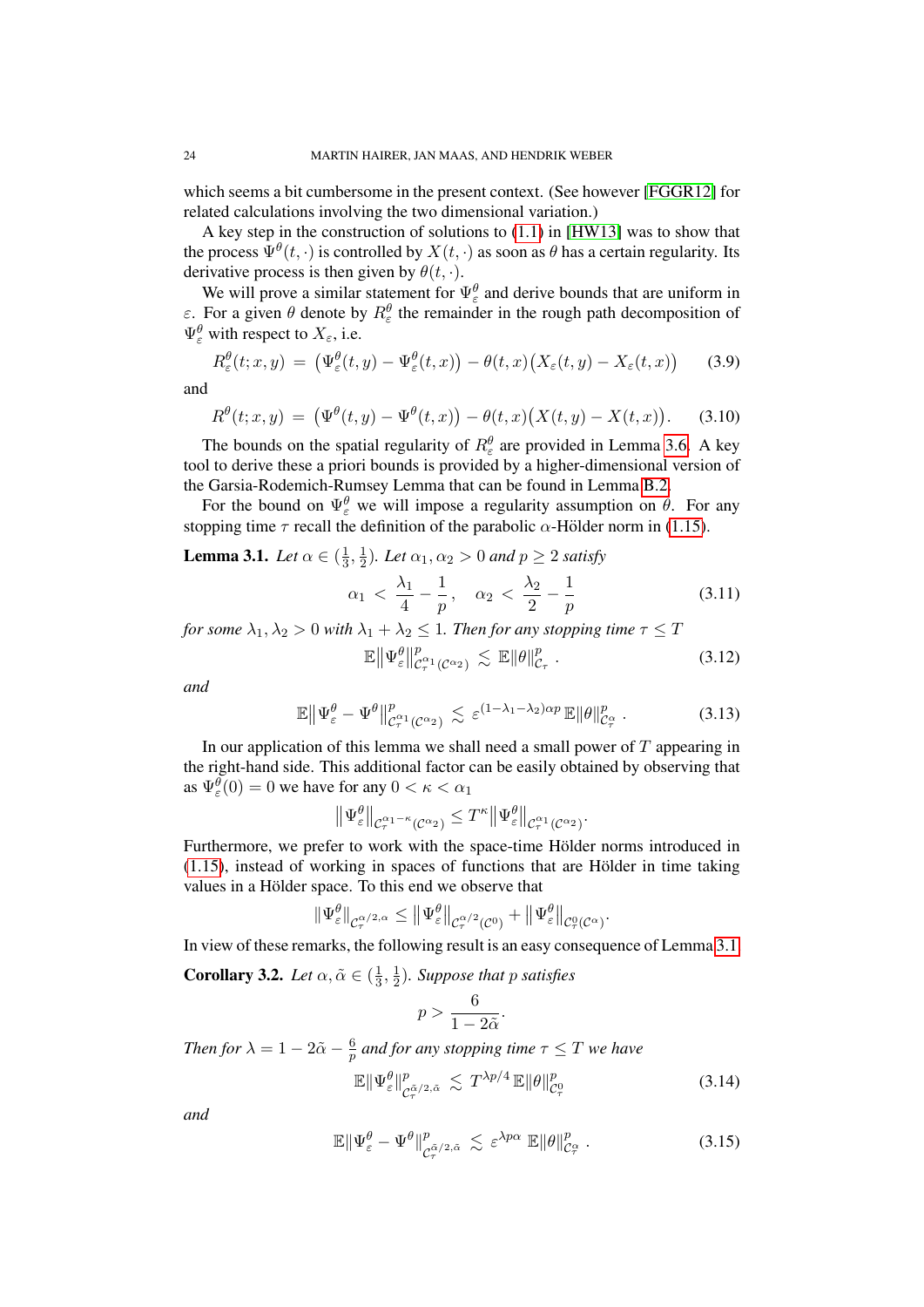*Proof of Lemma [3.1.](#page-23-0)* We start by reducing the derivation of [\(3.12\)](#page-23-4) and [\(3.13\)](#page-23-5) to the case where  $\tau = T$ . In fact, for general  $\tau$  we can define

$$
\tilde{\theta}(t) := \theta(t \wedge \tau)
$$
 and  $\tilde{\Psi}_{\varepsilon}^{\theta} := \int_0^t S_{\varepsilon}(t-s) \, \tilde{\theta}(s) \, H_{\varepsilon} \, dW_s.$ 

Observing that  $\tilde{\Psi}_{\varepsilon}^{\theta} = \Psi_{\varepsilon}^{\theta}$  for  $t \leq \tau$  we almost surely have the estimates

$$
\|\Psi^{\theta}_{\varepsilon}\|_{\mathcal{C}^{\alpha_1}_\tau(\mathcal{C}^{\alpha_2})} \le \|\tilde{\Psi}^{\theta}_{\varepsilon}\|_{\mathcal{C}^{\alpha_1}_T(\mathcal{C}^{\alpha_2})} \quad \text{and} \quad \|\Psi^{\theta}_{\varepsilon} - \Psi^{\theta}\|_{\mathcal{C}^{\alpha_1}_\tau(\mathcal{C}^{\alpha_2})} \le \|\tilde{\Psi}^{\theta}_{\varepsilon} - \tilde{\Psi}^{\theta}\|_{\mathcal{C}^{\alpha_1}_T(\mathcal{C}^{\alpha_2})}.
$$

On the other hand we also have the almost sure identities

$$
\|\tilde{\theta}\|_{\mathcal{C}^0_T} = \|\theta\|_{\mathcal{C}^0_\tau} \qquad \text{and} \qquad \|\tilde{\theta}\|_{\mathcal{C}^0_T} = \|\theta\|_{\mathcal{C}^\alpha_\tau}.
$$

Hence the estimates [\(3.12\)](#page-23-4) and [\(3.13\)](#page-23-5) for general  $\tau$  follow as soon as we have established them for  $\tau = T$ . We will make this assumption for the rest of the proof.

Lemma [B.2](#page-73-1) applied to  $F = \Psi_{\varepsilon}^{\theta}$  will imply the desired bound [\(3.12\)](#page-23-4) as soon as we have established the following inequalities

$$
\mathbb{E}\left|\Psi_{\varepsilon}^{\theta}(t_1,x)-\Psi_{\varepsilon}^{\theta}(t_2,x)\right|^{p}\lesssim \mathbb{E}\|\theta\|_{\mathcal{C}_{T}^{0}}^{p}\left(t_1-t_2\right)^{\frac{p}{4}},\tag{3.16a}
$$

$$
\mathbb{E}\left|\Psi_{\varepsilon}^{\theta}(t,x_1)-\Psi_{\varepsilon}^{\theta}(t,x_2)\right|^p \lesssim \mathbb{E}\|\theta\|_{\mathcal{C}_{T}^{0}}^p\left|x_1-x_2\right|^{\frac{p}{2}},\tag{3.16b}
$$

$$
\mathbb{E}\left|\Psi_{\varepsilon}^{\theta}(t,x)\right|^{p} \lesssim \mathbb{E}\|\theta\|_{\mathcal{C}_{T}^{0}}^{p}.
$$
\n(3.16c)

Then Lemma [B.2,](#page-73-1) applied for  $F = \Psi_{\varepsilon}^{\theta} - \Psi^{\theta}$  implies [\(3.13\)](#page-23-5) as soon as we establish in addition that

<span id="page-24-0"></span>
$$
\mathbb{E}\left|\Psi_{\varepsilon}^{\theta}(t,x)-\Psi^{\theta}(t,x)\right|^{p} \lesssim \mathbb{E}\|\theta\|_{C_{T}^{\alpha}}^{p}\,\varepsilon^{\alpha'p} \tag{3.16d}
$$

for any  $\alpha' < \alpha$ . We state [\(3.16a\)](#page-3-3) and [\(3.16b\)](#page-3-5) only for  $\Psi_{\varepsilon}^{\theta}$  noting that  $\Psi^{\theta}$  is included as the special case  $\varepsilon = 0$ .

To see [\(3.16a\)](#page-3-3) we can write for  $t_1 \geq t_2$ ,

$$
\Psi_{\varepsilon}^{\theta}(t_1, x) - \Psi_{\varepsilon}^{\theta}(t_2, x) \n= \int_{0}^{t_2} \int_{-\pi}^{\pi} H_{\varepsilon} \Big( \left( p_{t_1 - s}^{\varepsilon}(x - \cdot) - p_{t_2 - s}^{\varepsilon}(x - \cdot) \right) \theta(s, \cdot) \Big) dW(s) \n+ \int_{t_2}^{t_1} \int_{-\pi}^{\pi} H_{\varepsilon} \left( p_{t_1 - s}^{\varepsilon}(x - \cdot) \theta(s, \cdot) \right) dW(s).
$$

Here we recall the definitions of the heat kernel  $p_t^{\varepsilon}$  in [\(2.9\)](#page-11-2) and the smoothing operator  $H_{\varepsilon}$  in Assumption [1.4.](#page-4-3)

Using the Burkholder-Davis-Gundy inequality [\[KS91,](#page-78-16) Theorem 3.28] we get

$$
\mathbb{E} \left| \Psi_{\varepsilon}^{\theta}(t_1, x) - \Psi_{\varepsilon}^{\theta}(t_2, x) \right|^{p}
$$
\n
$$
\lesssim \mathbb{E} \Big( \int_{0}^{t_2} \int_{-\pi}^{\pi} \left[ H_{\varepsilon} \Big( \big( p_{t_1 - s}^{\varepsilon}(x - \cdot) - p_{t_2 - s}^{\varepsilon}(x - \cdot) \big) \theta(s, \cdot) \Big) (y) \right]^{2} ds dy \Big)^{\frac{p}{2}}
$$
\n
$$
+ \mathbb{E} \Big( \int_{t_2}^{t_1} \int_{-\pi}^{\pi} \left[ H_{\varepsilon} \Big( p_{t_1 - s}^{\varepsilon}(x - \cdot) \theta(s, \cdot) \Big) (y) \right]^{2} ds dy \Big)^{\frac{p}{2}}.
$$
\n(3.17)

Observing that due to the boundedness of  $h$  (see Assumption [1.4\)](#page-4-3) the convolution with  $H_{\varepsilon}$  is uniformly bounded as an operator on  $L^2$  we can bound the first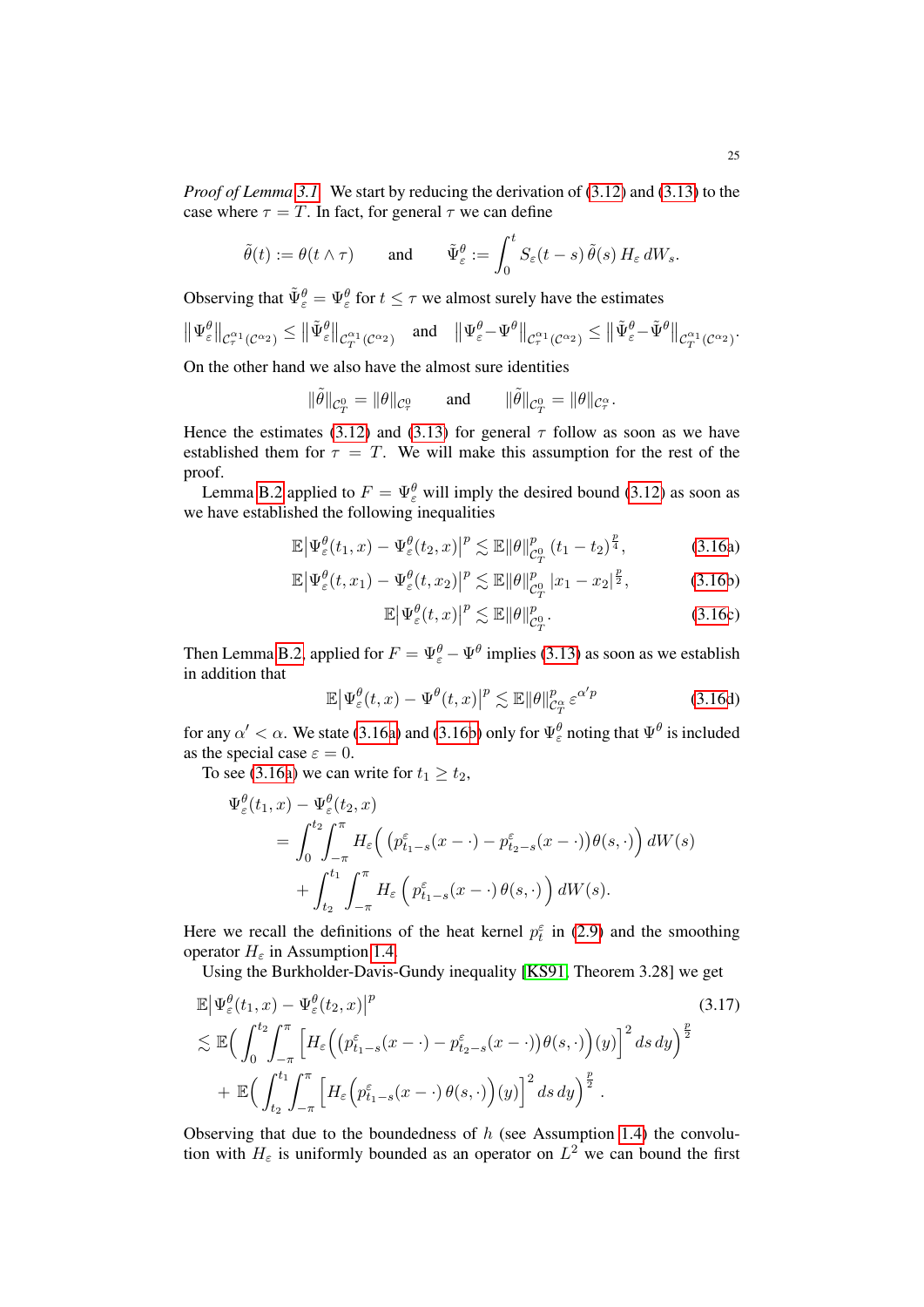expectation on the right-hand side of [\(3.17\)](#page-24-0) by a constant times

$$
\mathbb{E} \|\theta\|_{\mathcal{C}_T^0}^p \left( \int_0^{t_2} \int_{-\pi}^{\pi} \left( p_{t_1-s}^{\varepsilon} (x-y) - p_{t_2-s}^{\varepsilon} (x-y) \right)^2 ds \, dy \right)^{\frac{p}{2}}.
$$
 (3.18)

Using Parseval's identity the double integral in [\(3.18\)](#page-25-0) can be bounded by

<span id="page-25-0"></span>
$$
\sum_{k \in \mathbb{Z}} \left( e^{-k^2 f(\varepsilon k)(t_1 - t_2)} - 1 \right)^2 \int_0^{t_2} e^{-2k^2 f(\varepsilon k)(t_2 - s)} ds
$$
\n
$$
\lesssim \sum_{k \in \mathbb{Z}^*} \left( k^2 f(\varepsilon k)(t_1 - t_2) \wedge 1 \right)^2 \frac{1}{k^2 f(\varepsilon k)}
$$
\n
$$
\lesssim \sum_{k \in \mathbb{Z}^*} (t_1 - t_2) \wedge \frac{1}{k^2 f(\varepsilon k)}
$$
\n
$$
\lesssim \sum_{|k| \le (t_1 - t_2)^{-1/2}} (t_1 - t_2) + \sum_{|k| > (t_1 - t_2)^{-1/2}} \frac{1}{k^2} \lesssim (t_1 - t_2)^{\frac{1}{2}}.
$$
\n(3.19)

Here in the second inequality we have used that  $|a|^2 \leq |a|$  whenever  $|a| \leq 1$ , and in the third inequality we used the assumption that  $f$  is bounded from below (see Assumption [1.1\)](#page-3-1).

The second integral on the right-hand side of [\(3.17\)](#page-24-0) can be bounded in a similar way by

$$
\mathbb{E}\Big(\int_{t_2}^{t_1}\!\!\int_{-\pi}^{\pi}\left(H_{\varepsilon}\big(p^{\varepsilon}_{t_1-s}(x-\cdot)\,\theta(s,\cdot)\big)(y)\right)^2ds\,dy\Big)^{\frac{p}{2}}\lesssim \mathbb{E}\|\theta\|_{\mathcal{C}_{T}^{0}}^p\,\Big(\int_{t_2}^{t_1}\!\!\int_{-\pi}^{\pi}\!p^{\varepsilon}_{t_1-s}(x-y)^2\,ds\,dz\Big)^{\frac{p}{2}}.
$$

To bound the integral we calculate

$$
\int_{t_2}^{t_1} \int_{-\pi}^{\pi} p_{t_1-s}^{\varepsilon} (x-y)^2 ds dy = \sum_{k \in \mathbb{Z}} \int_{t_2}^{t_1} e^{-2k^2 f(\varepsilon k) (t_1 - s)} ds
$$
  

$$
\lesssim \sum_{k \in \mathbb{Z}^*} \frac{k^2 f(\varepsilon k) (t_1 - t_2) \wedge 1}{k^2 f(\varepsilon k)} + (t_1 - t_2)
$$
  

$$
\lesssim (t_1 - t_2)^{\frac{1}{2}}.
$$

This finishes the proof of [\(3.16a\)](#page-3-3).

Using the Burkholder-Davis-Gundy inequality and the uniform  $L^2$ -boundedness of the convolution with  $H_{\varepsilon}$  in the same way as before, the derivation of [\(3.16b\)](#page-3-5) can be reduced to showing that

<span id="page-25-1"></span>
$$
\int_0^t \int_{-\pi}^{\pi} \left( p_{t-s}^{\varepsilon}(x_1 - y) - p_{t-s}^{\varepsilon}(x_2 - y) \right)^2 dy \, ds \lesssim |x_1 - x_2|.
$$
 (3.20)

To prove the latter bound, we estimate

$$
\int_0^t \int_{-\pi}^{\pi} \left( p_{t-s}^{\varepsilon} (x_1 - z) - p_{t-s}^{\varepsilon} (x_2 - z) \right)^2 dy ds
$$
  
= 
$$
\sum_{k \in \mathbb{Z}^*} \left| e^{ik(x_2 - x_1)} - 1 \right|^2 \int_0^t e^{-k^2 f(\varepsilon k)(t - s)} ds
$$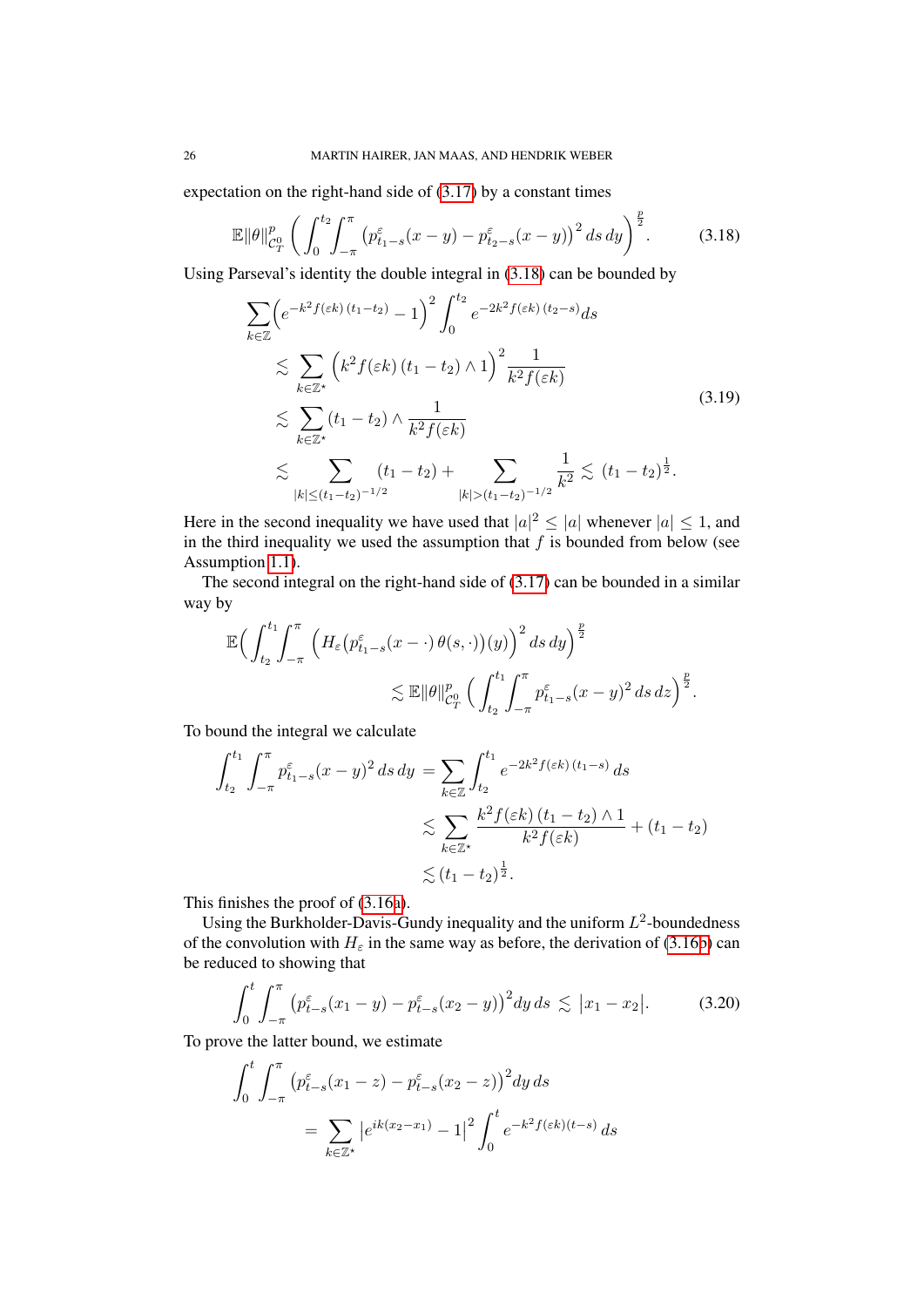<span id="page-26-0"></span>
$$
\lesssim \sum_{k \in \mathbb{Z}^*} (k|x_1 - x_2| \wedge 1)^2 \frac{1}{k^2 f(\varepsilon k)}
$$
  

$$
\lesssim \sum_{k \le |x_1 - x_2|^{-1}} |x_1 - x_2|^2 + \sum_{k > |x_1 - x_2|^{-1}} \frac{1}{k^2} \lesssim |x_1 - x_2|.
$$

This shows [\(3.16b\)](#page-3-5).

The bound [\(3.16c\)](#page-3-4) follows immediataly, by using the Burkholder-Davis-Gundy inequality in the same way as above.

In order to obtain [\(3.16d\)](#page-16-1) we write

$$
\Psi_{\varepsilon}^{\theta}(t,x) - \Psi^{\theta}(t,x)
$$
\n
$$
= \int_{0}^{t} \int_{-\pi}^{\pi} H_{\varepsilon} \left( \left( p_{t-s}^{\varepsilon}(x - \cdot) - p_{t-s}(x - \cdot) \right) \theta(s, \cdot) \right) (y) dW(s, y)
$$
\n
$$
+ \int_{0}^{t} \int_{-\pi}^{\pi} \left( \mathrm{Id} - H_{\varepsilon} \right) \left( p_{t-s}(x, \cdot) \theta(s, \cdot) \right) (y) dW(s, y).
$$
\n(3.21)

The first term on the right-hand side of [\(3.21\)](#page-26-0) can be treated as before. Up to a constant its p-th moment is bounded by

<span id="page-26-1"></span>
$$
\mathbb{E} \|\theta\|_{\mathcal{C}_T^0}^p \left(\sum_{k\in\mathbb{Z}} \int_0^t \left(e^{-(t-s)k^2 f(\varepsilon k)} - e^{-(t-s)k^2}\right)^2 ds\right)^{\frac{p}{2}}.\tag{3.22}
$$

To get a bound on [\(3.22\)](#page-26-1) we write

$$
\sum_{k \in \mathbb{Z}} \int_0^t \left( e^{-(t-s)k^2 f(\varepsilon k)} - e^{-(t-s)k^2} \right)^2 ds
$$
  
= 
$$
\sum_{k \in \mathbb{Z}^*} \int_0^t e^{-2k^2 c_f s} \left( e^{-k^2 (f(\varepsilon k) - c_f) s} - e^{-k^2 (1 - c_f) s} \right)^2 ds
$$
 (3.23)  

$$
\leq \sum_{k \in \mathbb{Z}^*} \int_0^t e^{-2k^2 c_f s} \left( 1 \wedge sk^2 |f(\varepsilon k) - 1| \right)^2 ds.
$$

Recall that the constant  $c_f$  is defined in Assumption [1.1.](#page-3-1) Using Assumption [1.1](#page-3-1) on f once more, one can see that for  $|\varepsilon k| < \delta$  we have

<span id="page-26-3"></span><span id="page-26-2"></span>
$$
1 \wedge sk^2|f(\varepsilon k) - 1| \lesssim 1 \wedge |sk^2 \varepsilon k|.
$$

Hence, up to a constant the sum in [\(3.23\)](#page-26-2) can then be bounded by

$$
\sum_{0<|k|\leq \delta \varepsilon^{-1}} \int_0^t e^{-2k^2 c_f s} s^2 k^4 \left(\varepsilon^2 k^2\right) ds + \sum_{\delta \varepsilon^{-1}<|k|} \int_0^t e^{-2k^2 c_f s} ds \lesssim \varepsilon.
$$

Finally, to treat the second term in [\(3.21\)](#page-26-0) we need to impose a stronger regularity assumption on  $\theta$ . We have the estimate

$$
\left| \theta(s, \cdot) p_{t-s}(x - \cdot) \right|_{H^{\alpha'}} \lesssim \left| \theta(s, \cdot) \right|_{\mathcal{C}^{\alpha}} \left| p_{t-s}(x - \cdot) \right|_{H^{\alpha}} \tag{3.24}
$$

which holds for every  $\alpha' < \alpha$ . In fact, to see [\(3.24\)](#page-26-3) write

$$
\int_{-\pi}^{\pi} \int_{-\pi}^{\pi} \frac{\left|\theta p_{t-s}(x_1) - \theta p_{t-s}(x_2)\right|^2}{|x_1 - x_2|^{2\alpha'+1}} dx_1 dx_2
$$
  

$$
\lesssim \sup_x |\theta(x)|^2 |p_{t-s}|_{H^{\alpha'}}^2 + |\theta|_{C^{\alpha}}^2 \int_{-\pi}^{\pi} \int_{-\pi}^{\pi} \frac{|x_1 - x_2|^{2\alpha} p_{t-s}(x_2)|^2}{|x_1 - x_2|^{2\alpha'+1}} dx_1 dx_2
$$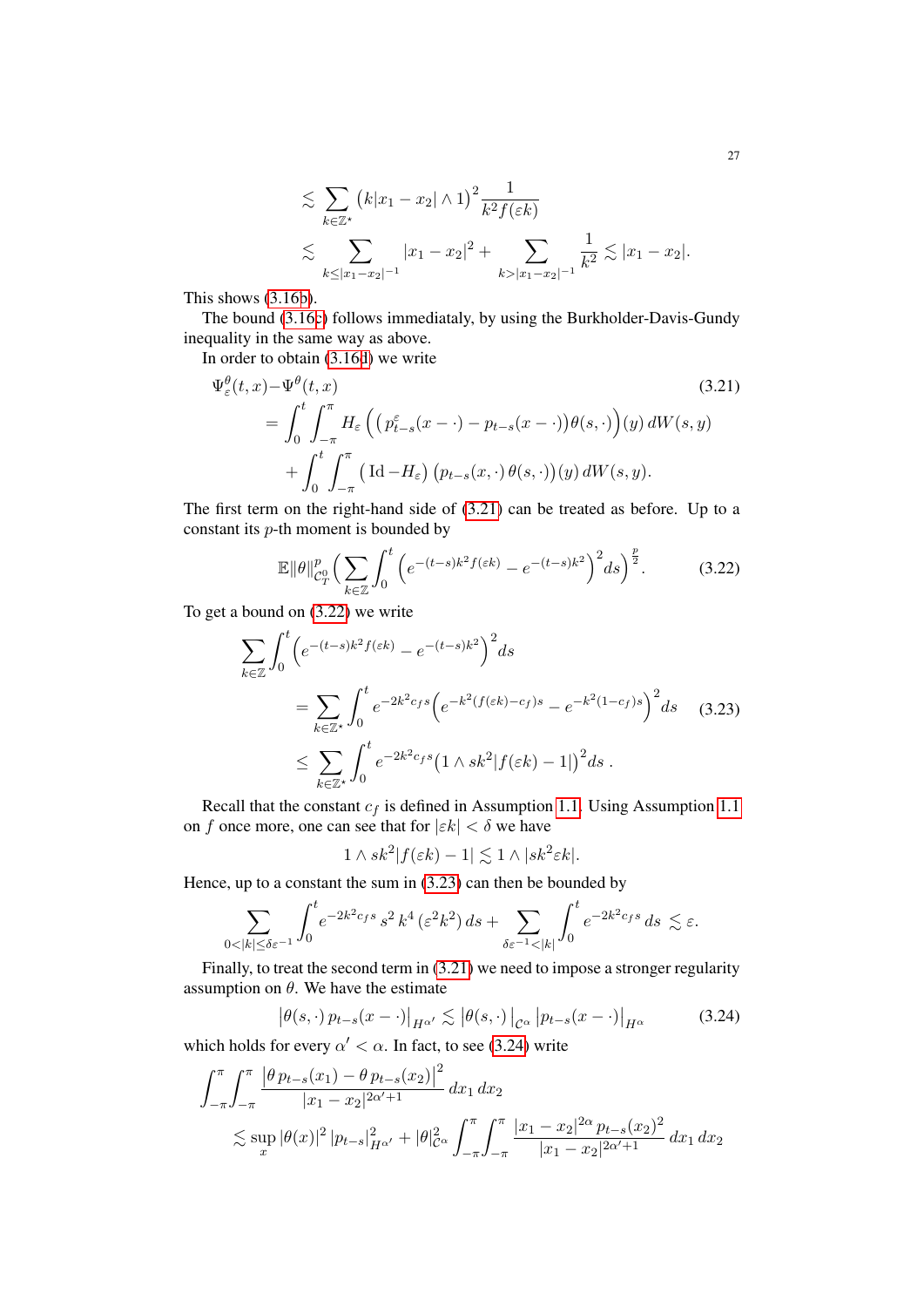$$
\lesssim \sup_x |\theta(x)|^2 |p_{t-s}|^2_{H^{\alpha'}} + |\theta|^2_{\mathcal{C}^{\alpha}} |p_{t-s}|_{L^2}.
$$

Then the Burkholder-Davis-Gundy inequality yields

$$
\mathbb{E}\left|\int_{0}^{t}\int_{-\pi}^{\pi}\left(\left(\mathrm{Id}-H^{\varepsilon}\right)p_{t-s}(x-\cdot)\theta(s,\cdot)\right)(y)\,dW(s,y)\right|^{p}\leq \mathbb{E}\left(\sup_{s\in[0,T]}\left|\theta(s,\cdot)\right|_{\mathcal{C}^{\alpha}}\right)^{p}\left(\int_{0}^{t}\left|p_{t-s}\right|_{H^{\alpha}}^{2}\left|\mathrm{Id}-H^{\varepsilon}\right|_{H^{\alpha'}\to L^{2}}^{2}ds\right)^{\frac{p}{2}}.
$$
\n(3.25)

Now for any  $\alpha \in (0,1)$ 

<span id="page-27-2"></span>
$$
|p_t(x-\cdot)|_{H^{\alpha}}^2 \approx \sum_{k\in\mathbb{Z}} \left(1+|k|^{2\alpha}\right) e^{-2tk^2} \lesssim t^{-\frac{1}{2}-\alpha}.
$$

On the other hand

$$
\left|\hspace{0.3mm} \mathrm{Id} \hspace{0.3mm} - H^\varepsilon \hspace{0.3mm} \right|_{H^{\alpha'}\to L^2} \hspace{0.3mm} \eqsim \hspace{0.3mm} \sup_{k\in\mathbb{Z}} \frac{1-h(\varepsilon|k|)}{1+|k|^{\alpha'}} \leq \varepsilon^{\alpha'} \sup_{r\in\mathbb{R}} \frac{1-h(|r|)}{\varepsilon^{\alpha'}+|r|^{\alpha'}} \lesssim \varepsilon^{\alpha'},
$$

due to Assumption [1.4](#page-4-3) on h. By assumption  $\alpha < \frac{1}{2}$ . Hence the right-hand side of  $(3.25)$  is integrable and we arrive at  $(3.16d)$ . This finishes the proof.

As a next step we give bounds on the approximation of the Gaussian rough path  $(X, \mathbf{X}).$ 

<span id="page-27-0"></span>**Lemma 3.3.** *For any*  $\alpha \in (\frac{1}{3})$  $\frac{1}{3}, \frac{1}{2}$  $\frac{1}{2}$ ], any  $\varepsilon \geq 0$  and any t, the pair  $(X_{\varepsilon}(t, \cdot), \mathbf{X}_{\varepsilon}(t; \cdot))$ *is a geometric* α*-rough path in the sense of Definition [A.1.](#page-72-3)*

*Furthermore, let*  $p \in [1, \infty)$  *and let*  $\alpha_1, \alpha_2 > 0$  *satisfy* 

<span id="page-27-3"></span>
$$
\alpha_1 < \frac{\lambda_1}{4}, \quad \alpha_2 < \frac{\lambda_2}{2} \tag{3.26}
$$

*for some*  $\lambda_1, \lambda_2 > 0$  *with*  $\lambda_1 + \lambda_2 \leq 1$ *. Then we have for any*  $\varepsilon \geq 0$ 

<span id="page-27-6"></span><span id="page-27-5"></span><span id="page-27-4"></span>
$$
\mathbb{E}\left\|X_{\varepsilon}\right\|_{\mathcal{C}_{T}^{\alpha_{1}}(\mathcal{C}^{\alpha_{2}})}^{p} \lesssim 1,\tag{3.27}
$$

$$
\mathbb{E}\|X_{\varepsilon} - X\|_{\mathcal{C}_T^{\alpha_1}(\mathcal{C}^{\alpha_2})}^p \lesssim \varepsilon^{\frac{1}{2}(1-\lambda_1-\lambda_2)p},\tag{3.28}
$$

*and*

$$
\mathbb{E}\|\mathbf{X}_{\varepsilon}\|_{\mathcal{C}_{T}^{\alpha_{1}}(\mathcal{B}^{2\alpha_{2}})}^{p} \lesssim 1,
$$
\n(3.29)

$$
\mathbb{E}\left\|\mathbf{X}_{\varepsilon}-\mathbf{X}\right\|_{\mathcal{C}_{T}^{\alpha_{1}}(\mathcal{B}^{2\alpha_{2}})}^p \lesssim \varepsilon^{\frac{1}{2}(1-\lambda_{1}-\lambda_{2})p}.
$$
\n(3.30)

We will need uniform in time estimates on  $X_\varepsilon$  and we will not make use of the Hölder in time regularity provided by Lemma [3.3.](#page-27-0) Therefore, we will actually use the following version of Lemma [3.3.](#page-27-0)

<span id="page-27-1"></span>**Corollary 3.4.** *Let*  $\alpha \in (\frac{1}{3})$  $\frac{1}{3}, \frac{1}{2}$  $\frac{1}{2}$ ). Suppose that  $\lambda < 1 - 2\alpha$ . Then for any  $p \ge 1$  and T > 0 *we have*

<span id="page-27-7"></span>
$$
\mathbb{E}\|X_{\varepsilon}\|_{\mathcal{C}_{T}^{\alpha/2,\alpha}}^{p} \lesssim T^{\frac{\lambda p}{4}},\tag{3.31}
$$

$$
\mathbb{E}\|X_{\varepsilon}-X\|_{\mathcal{C}_T^{\alpha/2,\alpha}}^p \lesssim \varepsilon^{\frac{\lambda p}{2}}.\tag{3.32}
$$

*Similarly, we get*

$$
\mathbb{E}\|\mathbf{X}_{\varepsilon}\|_{\mathcal{B}_{T}^{2\alpha}}^{p} \lesssim T^{\frac{\lambda p}{4}}\,,\tag{3.33}
$$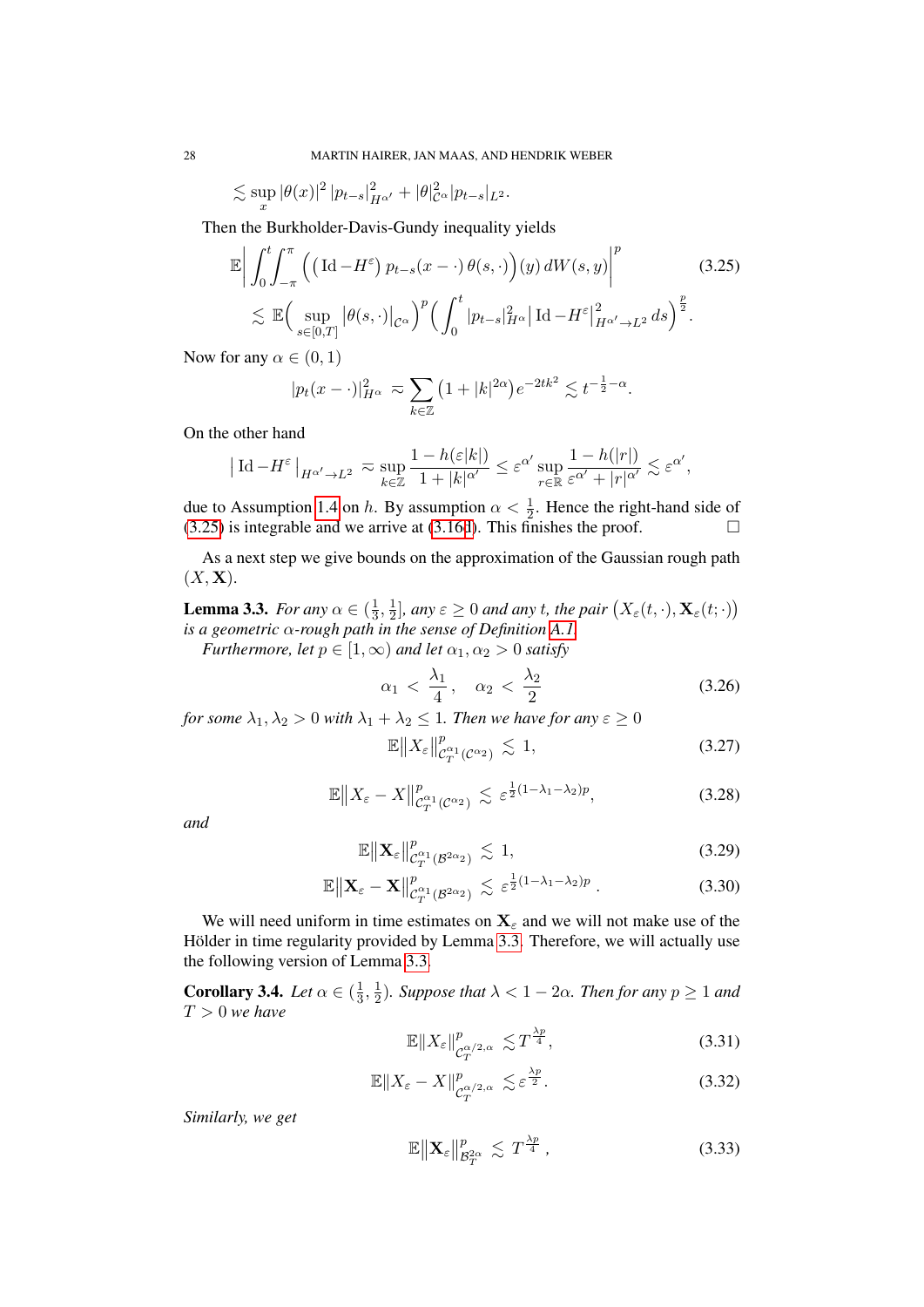$$
\mathbb{E}\left\|\mathbf{X}_{\varepsilon}-\mathbf{X}\right\|_{\mathcal{B}_{T}^{2\alpha}}^{p}\lesssim\varepsilon^{\frac{\lambda p}{2}}.
$$
\n(3.34)

*Proof of Lemma* [3.3.](#page-27-0) By the monotonicity of  $L^p$ -norms, we may assume without loss of generality that [\(3.26\)](#page-27-3) is replaced by [\(3.11\)](#page-23-6). The bounds [\(3.27\)](#page-27-4) and [\(3.28\)](#page-27-5) on  $X_{\varepsilon}$  can be proved as in Lemma [3.1](#page-23-0) for the special case of  $\theta = 1$ . The only difference is that some integrals over  $[0, t]$  have to be replaced by integrals over  $(-\infty, t]$  and the zero Fourier mode has to be removed, but this does not change the bounds. The consistency relation [\(A.3\)](#page-72-2) and the symmetry condition were already observed above (see [\(3.8\)](#page-22-2) and above). Thus it only remains to show [\(3.29\)](#page-27-6) and [\(3.30\)](#page-27-7).

To apply Lemma [B.2](#page-73-1) to the  $X_\varepsilon$  we need to prove the following bounds: For every  $\gamma$  < 1 we have

$$
\mathbb{E}\left|\mathbf{X}_{\varepsilon}(t;x,y)-\mathbf{X}_{\varepsilon}(s;x,y)\right|^{p}\lesssim|t-s|^{\frac{\gamma p}{4}},\tag{3.35}
$$

$$
\mathbb{E}\left|\mathbf{X}_{\varepsilon}(t;x,y)\right|^{p} \lesssim |x-y|^{\gamma p},\tag{3.36}
$$

<span id="page-28-4"></span><span id="page-28-3"></span><span id="page-28-2"></span><span id="page-28-1"></span><span id="page-28-0"></span>
$$
\mathbb{E}\left|\delta\mathbf{X}_{\varepsilon}(t)\right|_{[x,y]}^p \lesssim |x-y|^{\gamma p},\tag{3.37}
$$

$$
\mathbb{E}\big|\mathbf{X}_{\varepsilon}(t;x,y)-\mathbf{X}(t;x,y)\big|^{p}\lesssim \varepsilon^{\frac{\gamma p}{2}}.
$$
 (3.38)

The bound [\(3.37\)](#page-28-0) follows directly from the consistency relation [\(A.3\)](#page-72-2) as for all  $x \leq y$ 

$$
\mathbb{E}\left|\delta\mathbf{X}_{\varepsilon}(t)\right|_{[x,y]}^p = \mathbb{E}\Big(\sup_{x\leq z_1 < z_2 < z_3 \leq y} \left|\delta X_{\varepsilon}(t;z_1,z_2) \otimes \delta X_{\varepsilon}(t,z_2,z_3)\right|\Big)^p \lesssim |x-y|^\gamma \mathbb{E}\left|X_{\varepsilon}(t)\right|_{\frac{\gamma}{2}}^{2p}.
$$
\n(3.39)

Lemma [3.1](#page-23-0) implies that the expectation on the right-hand side of [\(3.39\)](#page-28-1) is finite, which shows [\(3.37\)](#page-28-0).

Due to the equivalence of all moments in the second Wiener chaos (see Lemma [B.4\)](#page-77-13) it is sufficient to prove the bounds in the special case  $p = 2$ . To derive [\(3.36\)](#page-28-2) we write

$$
\mathbf{X}_{\varepsilon}(t;x,y)=\sum_{k,l\in\mathbb{Z}^*}\xi_{\varepsilon}^k(t)\otimes\xi_{\varepsilon}^l(t)\,e^{i(k+l)x}\,q_{\varepsilon}^k\,q_{\varepsilon}^l\,I_{k,l}(y-x)\;.
$$

Recall the definitions [\(3.2\)](#page-22-3) for the  $q_k^{\varepsilon}$ , [\(3.3\)](#page-22-4) for the  $\xi_{\varepsilon}^k(t)$ , and [\(3.7\)](#page-22-5) for the  $I_{k,l}$ . This sum is actually a slight abuse of notation because the sum may not converge absolutely in  $L^2(\Omega)$ . Hence as above in [\(3.6\)](#page-22-1) it should be interpreted as the limit as  $N \to \infty$  of the symmetric approximations where the sum goes over all k, l with absolute value bounded by N.

Then we can write

$$
\mathbb{E} \big| \mathbf{X}_{\varepsilon}(t; x, y) \big|^2 = \sum_{k,l,\bar{k},\bar{l} \in \mathbb{Z}^\star} \mathbb{E} \big[ \operatorname{tr}(\xi_{\varepsilon}^k(t) \otimes \xi_{\varepsilon}^l(t)) (\xi_{\varepsilon}^{-\bar{l}}(t) \otimes \xi_{\varepsilon}^{-\bar{k}}(t)) \big] q_{\varepsilon}^k q_{\varepsilon}^l q_{\varepsilon}^{\bar{k}} q_{\varepsilon}^{\bar{l}} q_{\varepsilon}^k
$$
  
 
$$
\times I_{k,l}(y-x) I_{-\bar{k},-\bar{l}}(y-x) .
$$

For the first term in the sum we get

$$
\mathbb{E}\big[\operatorname{tr}(\xi_{\varepsilon}^k(t)\otimes\xi_{\varepsilon}^l(t))(\xi_{\varepsilon}^{-\overline{l}}(t)\otimes\xi_{\varepsilon}^{-\overline{k}}(t))\big]=n^2\,\delta_{k,\overline{k}}\,\delta_{l,\overline{l}}+n\,\delta_{k,\overline{l}}\,\delta_{l,\overline{k}}+n\,\delta_{k,-l}\,\delta_{\overline{k},-\overline{l}}\;,
$$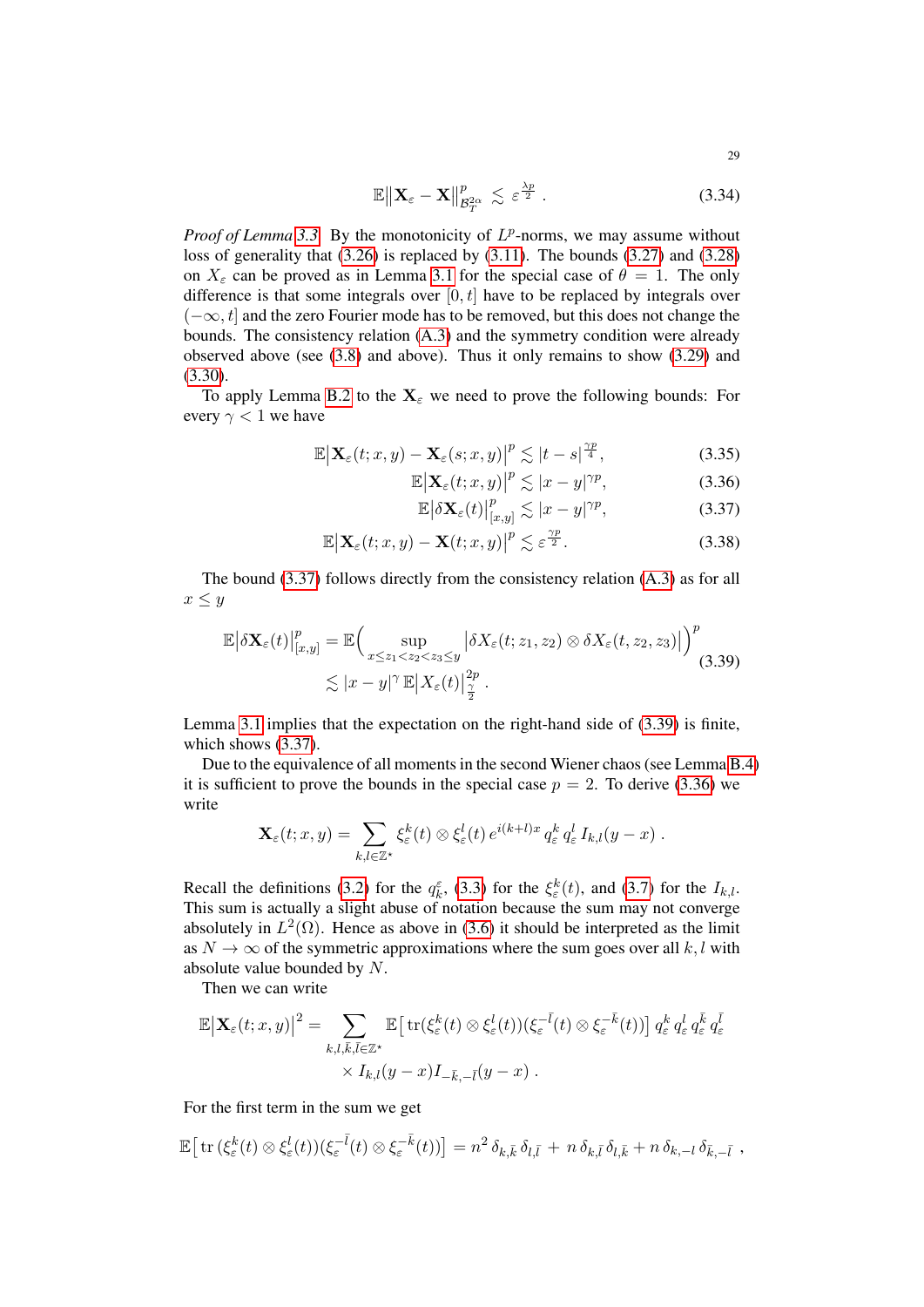and hence we can conclude that

<span id="page-29-0"></span>
$$
\mathbb{E}\left|\mathbf{X}_{\varepsilon}(t;x,y)\right|^{2} = n^{2} \sum_{k,l\in\mathbb{Z}^{\star}} \left(q_{\varepsilon}^{k}\right)^{2} \left(q_{\varepsilon}^{l}\right)^{2} I_{k,l}(y-x)I_{-k,-l}(y-x) + n \sum_{k,l\in\mathbb{Z}^{\star}} \left(q_{\varepsilon}^{k}\right)^{2} \left(q_{\varepsilon}^{l}\right)^{2} I_{k,l}(y-x)I_{-l,-k}(y-x) + n \left(\sum_{k\in\mathbb{Z}^{\star}} \left(q_{\varepsilon}^{k}\right)^{2} I_{k,-k}(y-x)\right)^{2}.
$$
\n(3.40)

We treat the off-diagonal terms first. If  $k \neq -l$  the expression [\(3.7\)](#page-22-5) shows that we have the bound

$$
|I_{k,l}(y)| \leq |kl||y|^2 \wedge \left(\left|\frac{k-l}{k+l}\right|+1\right) \lesssim \left(\left|\frac{k-l}{k+l}\right|+1\right)^{1-\tilde{\gamma}} |kl|^{\tilde{\gamma}} |y|^{2\tilde{\gamma}}
$$

for every  $\tilde{\gamma} \in [0, 1]$ . We plug that into the right hand side of [\(3.40\)](#page-29-0) and we get for the terms involving only  $k \neq -l$ 

$$
n^{2} \Big| \sum_{k \neq -l \in \mathbb{Z}^{\star}} \left( q_{\varepsilon}^{k} \right)^{2} \left( q_{\varepsilon}^{l} \right)^{2} I_{k,l}(y-x) I_{-k,-l}(y-x) \Big|
$$
  
+ 
$$
n \Big| \sum_{k \neq -l \in \mathbb{Z}^{\star}} \left( q_{\varepsilon}^{k} \right)^{2} \left( q_{\varepsilon}^{l} \right)^{2} I_{k,l}(y-x) I_{-l,-k}(y-x) \Big|
$$
  

$$
\lesssim |y|^{4\tilde{\gamma}} \sum_{k \neq -l \in \mathbb{Z}^{\star}} \frac{|kl|^{2\tilde{\gamma}}}{l^{2}k^{2}} \Big( \Big| \frac{k-l}{k+l} \Big| + 1 \Big)^{2-2\tilde{\gamma}}.
$$

The sums appearing in the last line are finite if  $\tilde{\gamma} < \frac{1}{2}$  $\frac{1}{2}$ . In order to treat the diagonal terms for which  $k = -l$  we recall that in this case

<span id="page-29-2"></span><span id="page-29-1"></span>
$$
I_{k,-k}(y) = iky - (e^{iky} - 1).
$$
 (3.41)

Then the diagonal terms in the first two lines of [\(3.40\)](#page-29-0) can be treated directly with the brutal bound  $|I_{k,-k}(y)| \lesssim |ky|$  which yields

$$
n^2 \Big| \sum_{k \in \mathbb{Z}^\star} (q_{\varepsilon}^k)^4 I_{k,-k}(y-x) I_{-k,k}(y-x) \Big|
$$
  
+ 
$$
n \Big| \sum_{k \in \mathbb{Z}^\star} (q_{\varepsilon}^k)^4 I_{k,-k}(y-x)^2 \Big| \lesssim \sum_{k \in \mathbb{Z}^\star} \frac{1}{k^2} |y-x|^2 \lesssim |y-x|^2.
$$

In order to treat the last sum we need to make use of a cancellation. In fact, we can write for any N

$$
\sum_{0 < |k| \le N} (q_{\varepsilon}^{k})^{2} I_{k, -k}(y - x) \tag{3.42}
$$
\n
$$
= \sum_{0 < |k| \le N} (q_{\varepsilon}^{k})^{2} i k(y - x) + \sum_{0 < |k| \le N} (q_{\varepsilon}^{k})^{2} [e^{ik(y - x)} - 1].
$$

Now the summands in the first sum are antisymmetric with respect to changing the sign of  $k$ . Hence this sum vanishes identically for any  $N$  and also in the limit. For the second term we use the easy bound  $|e^{ik(y-x)} - 1| \lesssim |k(y-x)|^{\tilde{\gamma}}$  for any  $\tilde{\gamma} \le 1$ to obtain

$$
\Big(\sum_{k\in\mathbb{Z}^\star}\left(q_\varepsilon^k\right)^2\left(e^{ik(y-x)}-1\right)\Big)^2\lesssim|y-x|^{2\tilde{\gamma}}\Big(\sum_{k\in\mathbb{Z}^\star}|k|^{\tilde{\gamma}-2}\Big)^2.
$$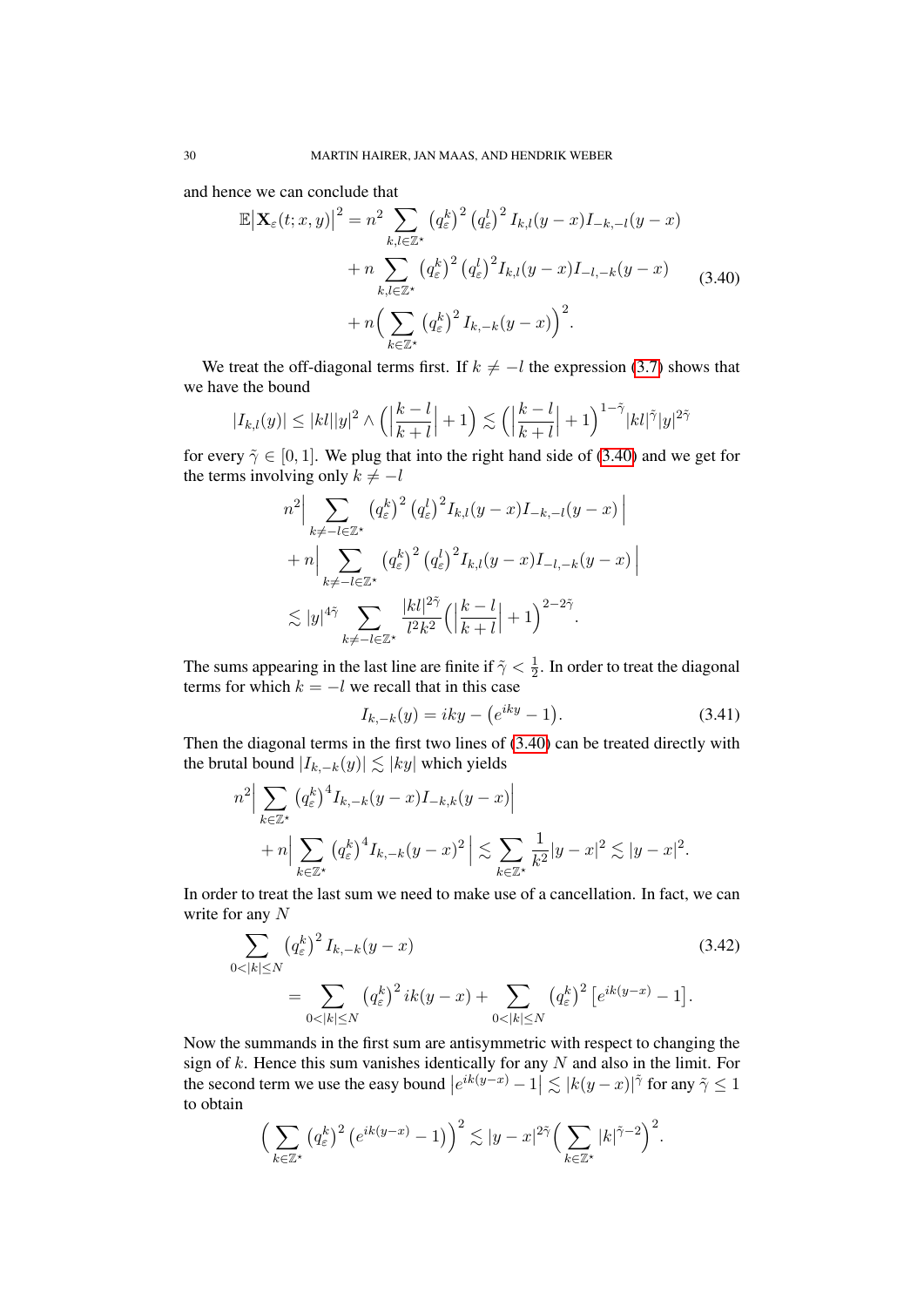The sum converges for any  $\tilde{\gamma}$  < 1. This establishes [\(3.36\)](#page-28-2).

To derive the bound [\(3.35\)](#page-28-3) on the time regularity of  $X_\varepsilon$  we write for  $t > 0$ 

$$
\mathbf{X}_{\varepsilon}(t; x, y) - \mathbf{X}_{\varepsilon}(0; x, y) \tag{3.43}
$$
\n
$$
= \sum_{k,l \in \mathbb{Z}^*} \left[ \xi_{\varepsilon}^k(t) \otimes \xi_{\varepsilon}^l(t) - \xi_{\varepsilon}^k(0) \otimes \xi_{\varepsilon}^l(0) \right] q_{\varepsilon}^k q_{\varepsilon}^l e^{i(k+l)x} I_{k,l}(y-x). \tag{3.43}
$$

We rewrite the term involving the Gaussian random variables as

$$
\xi_{\varepsilon}^{k}(t)\otimes\xi_{\varepsilon}^{l}(t)-\xi_{\varepsilon}^{k}(0)\otimes\xi_{\varepsilon}^{l}(0)=\xi_{\varepsilon}^{k}(t)\otimes\delta_{0,t}\xi_{\varepsilon}^{l}+\delta_{0,t}\xi_{\varepsilon}^{k}\otimes\xi_{\varepsilon}^{l}(0), \quad (3.44)
$$

where  $\delta_{0,t}\xi_{\varepsilon}^l := \xi_{\varepsilon}^l(t) - \xi_{\varepsilon}^l(0)$ . Then using [\(3.3\)](#page-22-4) we get for the first term on the right hand side

$$
\mathbb{E} \operatorname{tr} \left( \xi_{\varepsilon}^{k}(t) \otimes \delta_{0,t} \xi_{\varepsilon}^{l} \right) \left( \delta_{0,t} \xi_{\varepsilon}^{-\bar{l}} \otimes \xi_{\varepsilon}^{-\bar{k}}(t) \right) \n= n^{2} \delta_{k,\bar{k}} \delta_{l,\bar{l}} \left( 2 - 2\mathcal{K}_{l}^{t} \right) + n \delta_{k,\bar{l}} \delta_{l,\bar{k}} \left( 1 - \mathcal{K}_{k}^{t} \right) \left( 1 - \mathcal{K}_{l}^{t} \right) \n+ n \delta_{k,-l} \delta_{\bar{k},-\bar{l}} \left( 1 - \mathcal{K}_{k}^{t} \right) \left( 1 - \mathcal{K}_{\bar{k}}^{t} \right).
$$
\n(3.45)

Then we observe that for any  $k$  we have

<span id="page-30-3"></span><span id="page-30-2"></span><span id="page-30-1"></span><span id="page-30-0"></span>
$$
\left|1 - \mathcal{K}_k^t\right| \lesssim 1 \wedge f(\varepsilon k) k^2(t). \tag{3.46}
$$

Plugging this into [\(3.45\)](#page-30-0) yields

$$
\begin{split} \left| \mathbb{E} \operatorname{tr} \left( \xi_{\varepsilon}^{k}(t) \otimes \delta_{0,t} \xi_{\varepsilon}^{l} \right) \left( \delta_{0,t} \xi_{\varepsilon}^{-\bar{l}} \otimes \xi_{\varepsilon}^{-\bar{k}}(t) \right) \right| \\ &\lesssim \left( \delta_{k,\bar{k}} \delta_{l,\bar{l}} + \delta_{k,\bar{l}} \delta_{l,\bar{k}} \right) \left( 1 \wedge f(\varepsilon l) l^{2} t \right) + \delta_{k,-l} \delta_{\bar{k},-\bar{l}} \left( 1 - \mathcal{K}_{k}^{t} \right) \left( 1 - \mathcal{K}_{\bar{k}}^{t} \right). \end{split} \tag{3.47}
$$

Performing the same calculation for the second term on the right hand side of [\(3.44\)](#page-30-1) we obtain.

$$
\begin{aligned} & \left| \mathbb{E} \operatorname{tr} \left( \delta_{0,t} \xi_{\varepsilon}^{k} \otimes \xi_{\varepsilon}^{l}(0) \right) \left( \xi_{\varepsilon}^{-\bar{l}}(0) \otimes \delta_{0,t} \xi_{\varepsilon}^{-\bar{k}}(t) \right) \right| \\ &\lesssim \left( \delta_{k,\bar{k}} \delta_{l,\bar{l}} + \delta_{k,\bar{l}} \delta_{l,\bar{k}} \right) \left( 1 \wedge f(\varepsilon k) k^{2}(t-s) \right) + \delta_{k,-l} \delta_{\bar{k},-\bar{l}} \left( 1 - \mathcal{K}_{k}^{t} \right) \left( 1 - \mathcal{K}_{\bar{k}}^{t} \right). \end{aligned} \tag{3.48}
$$

We treat the off-diagonal terms for which  $k \neq -l$  first. In this case, as above, we use the simple bound  $|I_{k,l}| \lesssim |(k-l)(k+l)^{-1}|+1$ . Summing over those terms we obtain

$$
\sum_{\substack{k \neq -l \in \mathbb{Z}^\star \\ \overline{k} \neq -\overline{l} \in \mathbb{Z}^\star}} \mathbb{E} \operatorname{tr} \left( \xi_\varepsilon^k(t) \otimes \xi_\varepsilon^l(t) - \xi_\varepsilon^k(0) \otimes \xi_\varepsilon^l(0) \right) \left( \xi_\varepsilon^{-\overline{l}}(t) \otimes \xi_\varepsilon^{-\overline{k}}(t) - \xi_\varepsilon^{-\overline{l}}(0) \otimes \xi_\varepsilon^{-\overline{k}}(0) \right) \times q_\varepsilon^k q_\varepsilon^l q_\varepsilon^{\overline{l}} q_\varepsilon^{\overline{l}} e^{i(k+l)x} e^{i(\overline{k}+\overline{l})x} I_{k,l}(y-x) I_{\overline{k},\overline{l}}(y-x)
$$

<span id="page-30-4"></span>ε ε ε ε . X k,l∈Z? 1 k 2 1 l 2 1 ∧ l 2 t k − l k + l  + 1<sup>2</sup> . |t| 1 2 .

For the diagonal terms  $k = -l$  we make use of the same cancellation as in [\(3.42\)](#page-29-1). More precisely, using [\(3.41\)](#page-29-2) we write

$$
\sum_{k,\bar{k}\in\mathbb{Z}^{\star}} \mathbb{E} \operatorname{tr} \left( \xi_{\varepsilon}^{k}(t) \otimes \xi_{\varepsilon}^{-k}(t) - \xi_{\varepsilon}^{k}(0) \otimes \xi_{\varepsilon}^{-k}(0) \right) \left( \xi_{\varepsilon}^{\bar{k}}(t) \otimes \xi_{\varepsilon}^{-\bar{k}}(t) - \xi_{\varepsilon}^{\bar{k}}(0) \otimes \xi_{\varepsilon}^{-\bar{k}}(0) \right) \times \left( q_{\varepsilon}^{k} \right)^{2} \left( q_{\varepsilon}^{\bar{k}} \right)^{2} I_{k,-k}(y-x) I_{\bar{k},-\bar{k}}(y-x) \n\lesssim \sum_{k,\in\mathbb{Z}^{\star}} \frac{1}{k^{4}} \left( 1 \wedge k^{2} t \right) |ky| + \left( \sum_{k\in\mathbb{Z}^{\star}} \left( 1 - \mathcal{K}_{k}^{t} \right) q_{k}^{2} I_{k,-k} \right)^{2}.
$$
\n(3.49)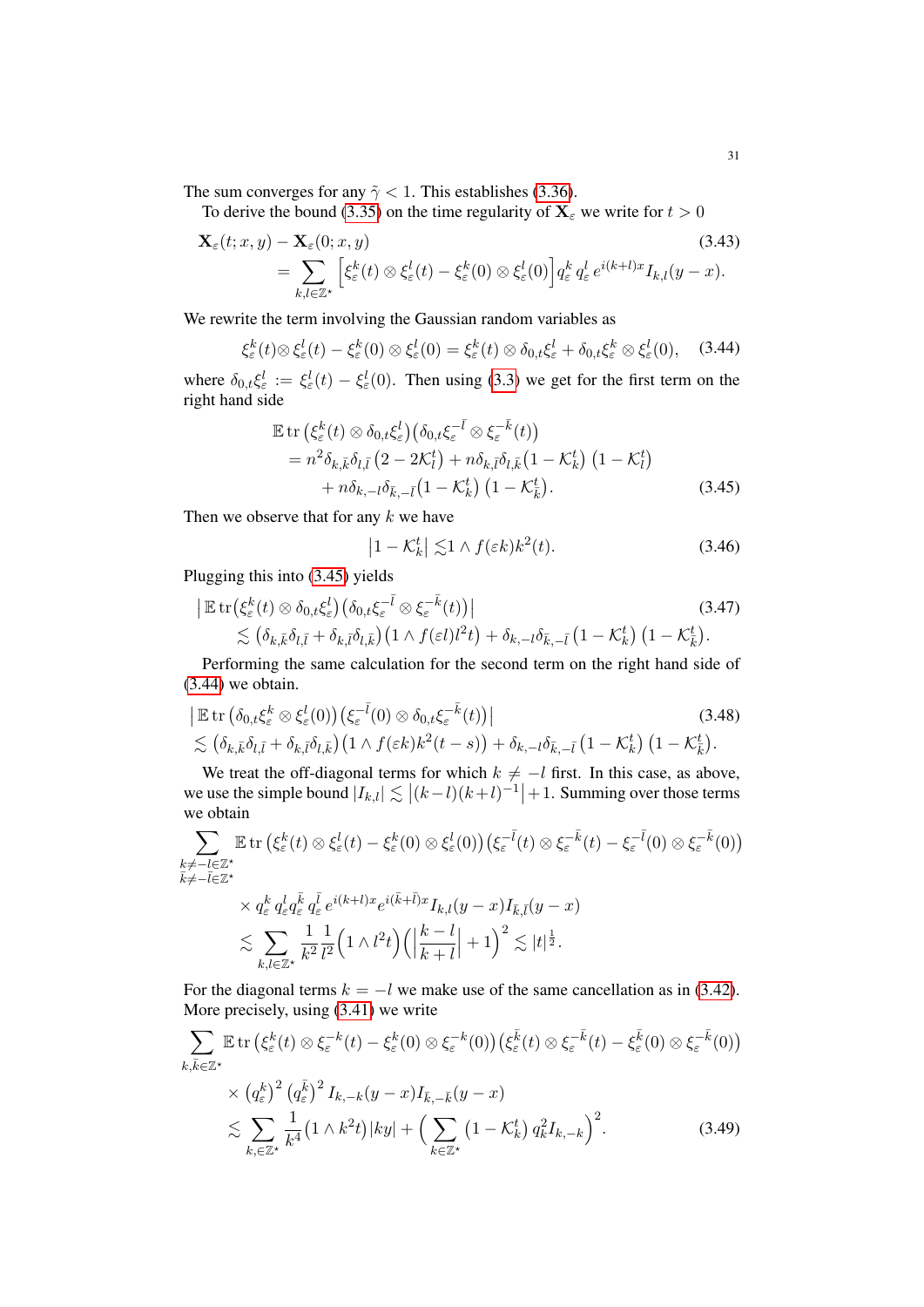Here the first term on the right hand side corresponds to the first terms on the right hand side of [\(3.47\)](#page-30-2) and of [\(3.48\)](#page-30-3). Here we have again made use of the estimate  $I_{k,-k} \leq |ky|$ . To treat the remaining two terms on the right hand side of [\(3.49\)](#page-30-4) we observe in the same way as above in  $(3.42)$  that the terms corresponding to  $iky$  in [\(3.41\)](#page-29-2) cancel. Then bounding the other term by 1 it is easy to see that the whole expression on the right hand side of [\(3.49\)](#page-30-4) is bounded by  $|t|^{\frac{1}{2}}$  up to a constant. This establishes [\(3.35\)](#page-28-3).

In order to derive the bound on the  $\varepsilon$ -differences we write for any t, x, y

$$
\mathbf{X}_{\varepsilon}(t; x, y) - \mathbf{X}(t; x, y)
$$
\n
$$
= \sum_{k,l \in \mathbb{Z}^*} \left[ q_{\varepsilon}^k \xi_{\varepsilon}^k(t) \otimes \left( q_{\varepsilon}^l \xi_{\varepsilon}^l(t) - q_0^l \xi_0^l(t) \right) + \left( q_{\varepsilon}^k \xi_{\varepsilon}^k(t) - q_0^k \xi_0^k(t) \right) \otimes q_0^l \xi_0^l(t) \right] e^{i(k+l)x} I_{k,l}(y-x).
$$
\n(3.50)

Here we have put the subscript 0 to emphasise the limit case  $\varepsilon = 0$ . We set for any  $\varepsilon, \bar{\varepsilon} \geq 0$ 

$$
\mathcal{R}^k_{\varepsilon,\bar{\varepsilon}}:=\mathbb{E}\left(q^k_\varepsilon\xi^k_{\bar{\varepsilon}}(t)q^{-k}_\varepsilon\xi^{-k}_{\bar{\varepsilon}}(t)\right)=\frac{h(\varepsilon k)h(\bar{\varepsilon} k)}{k^2\big(f(\varepsilon k)+f(\bar{\varepsilon} k)\big)},
$$

where we have made use of the definitions [\(3.6\)](#page-22-1) of  $q_{\varepsilon}^k$  and  $\xi_{\varepsilon}^k$ . In particular, using the assumptions [1.1](#page-3-1) and [1.4](#page-4-3) on f and h we get for any k and any  $\varepsilon$ ,  $\bar{\varepsilon} > 0$  that

$$
\left| \mathcal{R}^k_{\varepsilon,\varepsilon} \right| \lesssim |k|^{-2},
$$
  

$$
\left| \mathcal{R}^k_{\varepsilon,\varepsilon} - \mathcal{R}^k_{\varepsilon,\bar{\varepsilon}} \right| \lesssim |k|^{-2} \big( |\varepsilon - \bar{\varepsilon}| |k| \wedge 1 \big),
$$
  

$$
\left| \mathcal{R}^k_{\varepsilon,\varepsilon} + \mathcal{R}^k_{\bar{\varepsilon},\bar{\varepsilon}} - 2\mathcal{R}^k_{\varepsilon,\bar{\varepsilon}} \right| \lesssim |k|^{-2} \big( |\varepsilon - \bar{\varepsilon}| |k| \wedge 1 \big).
$$

Then a calculations which is very similar to the proof for the time regularity shows that one gets

$$
\mathbb{E}\left|\mathbf{X}_{\varepsilon}(t;x,y)-\mathbf{X}(t;x,y)\right|^{2} \n\lesssim \sum_{k,l\in\mathbb{Z}^{\star}}\frac{1}{k^{2}}\frac{1}{l^{2}}\Big(1\wedge|l\varepsilon|\Big)\Big(\Big|\frac{k-l}{k+l}\Big|+1\Big)^{2}+\sum_{k\in\mathbb{Z}^{\star}}\frac{1}{k^{4}}\varepsilon|k||ky| \n+\Big(\sum_{k\in\mathbb{Z}^{\star}}\big(\mathcal{R}^{k}_{\varepsilon,\varepsilon}-\mathcal{R}^{k}_{\varepsilon,0}\big)I_{k,-k}\Big)^{2}+\Big(\sum_{k\in\mathbb{Z}^{\star}}\big(\mathcal{R}^{k}_{\varepsilon,0}-\mathcal{R}^{k}_{0,0}\big)I_{k,-k}\Big)^{2}\lesssim \varepsilon.
$$

This finishes the proof for  $(3.38)$ .

In the proof of Corollary [3.7](#page-40-0) we will need another bound on  $X_{\varepsilon}$ . For the usual heat semigroup  $S(t)$ , a bound on the Hölder norm  $|X|_{\mathcal{C}^{\alpha}}$  is enough to conclude that the map  $t \mapsto S(t)X$  is  $\frac{\alpha}{2}$ -Hölder continuous taking values in  $\mathcal{C}^0$ . Unfortunately, as discussed for example in Lemma [6.7,](#page-69-1) the same statement is not true for the approximate heat semigroup  $S_{\varepsilon}$ . We thus define a norm that ensures this property. For  $X \in \mathcal{C}^0$  we set

$$
|X|_{\mathcal{D}^{\alpha,\varepsilon}} := \sup_{0 \le r_1 < r_2 \le 1} |r_2 - r_1|^{-\frac{\alpha}{2}} |S_{\varepsilon}(r_2)| - S_{\varepsilon}(r_1)| - |X|_{\mathcal{C}^0} \in [0, +\infty]. \tag{3.51}
$$

Note that  $r_1 = 0$  is allowed inside the supremum. For any  $k \in \mathbb{Z}_{\epsilon} = \{k \in \mathbb{Z}^{\star} :$  $f(\varepsilon k) < \infty$ , we then have

$$
|e^{ikx}|_{\mathcal{D}^{\alpha,\varepsilon}} \eqsim |k|^{\alpha} f(\varepsilon k)^{\frac{\alpha}{2}}.
$$

<span id="page-31-0"></span>
$$
\overline{\phantom{0}}
$$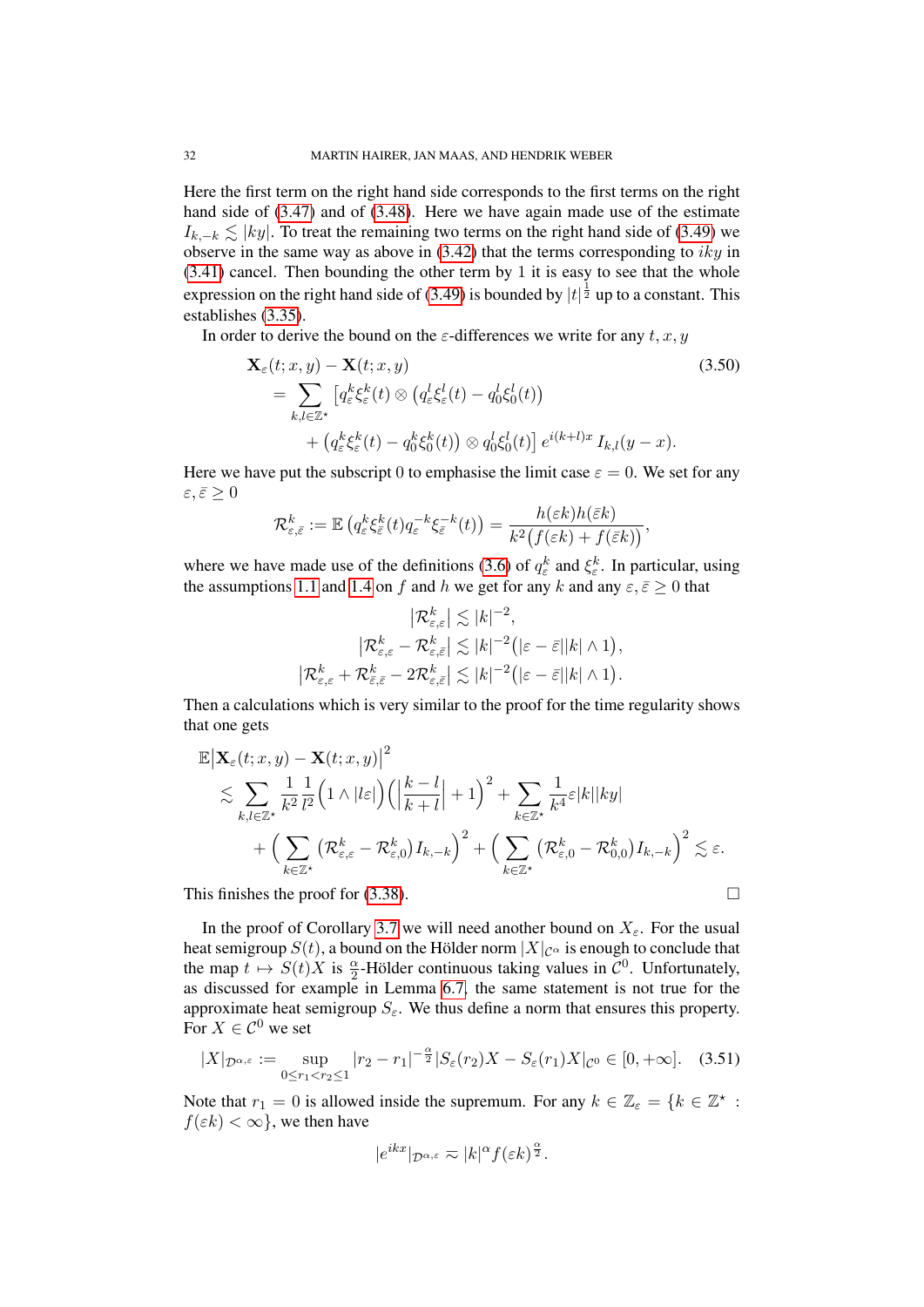We also denote by  $\mathcal{D}^{\alpha,\varepsilon}$  the closure of the vector space generated by  $\{e^{ikx}\}_{k\in\mathbb{Z}_\varepsilon}$  under this norm. Note that this space is finite dimensional (with dimension depending on  $\varepsilon$ ) if f is equal to  $\infty$  outside a compact domain.

We now establish bounds for  $X_{\varepsilon}$  measured with respect to  $|\cdot|_{\mathcal{D}^{\alpha,\varepsilon}}$ .

<span id="page-32-0"></span>**Lemma 3.5.** *For any*  $\varepsilon \geq 0$  *and for any*  $\alpha < \frac{1}{2}$  *the process*  $(X_{\varepsilon}(t))_{0 \leq t \leq T}$  *is continuous with values in*  $D^{\alpha,\epsilon}$ *, and for any*  $p < \infty$ *we have that* 

$$
\mathbb{E}\Big(\sup_{0\leq t\leq T}|X_{\varepsilon}(t)|_{\mathcal{D}^{\alpha,\varepsilon}}^p\Big)\lesssim 1\,,
$$

*uniformly over*  $\varepsilon \in (0, 1]$ *.* 

*Proof.* We fix  $0 \le s_1 < s_2 \le T$  and an  $0 < r_1 < r_2 \le 1$ . Then, using Hölder's inequality we get for any  $0 < \lambda < 1$  and any  $p > 0$  that

$$
\mathbb{E}\Big|\big(S_{\varepsilon}(r_1) - S_{\varepsilon}(r_2)\big)\big(X_{\varepsilon}(s_2) - X_{\varepsilon}(s_1)\big)\Big|_{\mathcal{C}^0}^p
$$
\n
$$
\lesssim \Big[\max_{t \in \{s_1, s_2\}} \mathbb{E}\Big|(S_{\varepsilon}(r_1) - S_{\varepsilon}(r_2))X_{\varepsilon}(t)\Big|_{\mathcal{C}^0}^p\Big]^{\lambda}
$$
\n
$$
\times \Big[\max_{r' \in \{r_1, r_2\}} \mathbb{E}\Big|S_{\varepsilon}(r')\big(X_{\varepsilon}(s_2) - X_{\varepsilon}(s_1)\big)\Big|_{\mathcal{C}^0}^p\Big]^{1-\lambda}.
$$

The second factor can be bounded easily using the regularity of  $X_{\varepsilon}$  (see [\(3.27\)](#page-27-4)) and the fact that  $|S_{\varepsilon}(r)|_{\mathcal{C}^{\kappa}\to\mathcal{C}^{0}} \lesssim 1$  for any  $\kappa > 0$  by Lemma [6.4.](#page-66-1) In this way we obtain for any  $\kappa > 0$  that

$$
\max_{r' \in \{r_1, r_2\}} \mathbb{E} \Big| S_{\varepsilon}(r') \big(X_{\varepsilon}(s_2) - X_{\varepsilon}(s_1)\big)\Big|_{\mathcal{C}^0}^p \lesssim |s_2 - s_1|^{\frac{p}{4} - \kappa}.
$$

To treat the first term, for any  $x \in [-\pi, \pi]$  a straightforward calculation yields

$$
\mathbb{E}\left|\left(S_{\varepsilon}(r_1) - S_{\varepsilon}(r_2)\right)X_{\varepsilon}(t)(x)\right|^2
$$
\n
$$
\lesssim \sum_{k\in\mathbb{Z}_{\varepsilon}} \int_{-\infty}^t \left(e^{-k^2 f(\varepsilon k)(t+r_1-s)} - e^{-k^2 f(\varepsilon k)(t+r_2-s)}\right)^2 ds
$$
\n
$$
\lesssim \sum_{k\in\mathbb{Z}_{\varepsilon}} \left(1 \wedge f(\varepsilon k)k^2 |r_1 - r_2|\right)^2 \frac{1}{k^2 f(\varepsilon k)} \lesssim |r_1 - r_2|^{\frac{1}{2}},
$$

uniformly over  $\varepsilon \in (0, 1]$ . Then an easy argument yields

$$
\mathbb{E}\big|\delta\big((S_{\varepsilon}(r_1)-S_{\varepsilon}(r_2))X_{\varepsilon}(t)\big)(x_1,x_2)\big|^2\lesssim |r_1-r_2|^{\frac{1}{2}}\wedge|x_1-x_2|,
$$

where  $\delta X(x_1, x_2) = X(x_2) - X(x_1)$ . Hence, Kolmogorov's criterion (see e.g. Lemma [B.3](#page-76-0) applied to the Banach space  $\mathbb R$ ) together with the equivalence of Gauss-ian moments (Lemma [B.4\)](#page-77-13) yields that for any  $\kappa > 0$  we have

$$
\mathbb{E}\left|\left(S_{\varepsilon}(r_1)-S_{\varepsilon}(r_2)\right)X_{\varepsilon}(t)\right|_{\mathcal{C}^0}^p\lesssim |r_1-r_2|^{\frac{p}{4}-\kappa}.
$$

Hence, by choosing an appropriate  $\lambda$  (close to 1) and small values of  $\kappa$  we obtain for any  $\alpha < \alpha' < \frac{1}{2}$  $\frac{1}{2}$  and for a small  $\kappa' > 0$  that

$$
\mathbb{E}\Big|\big(S_{\varepsilon}(r_1)-S_{\varepsilon}(r_2)\big)\big(X_{\varepsilon}(s_2)-X_{\varepsilon}(s_1)\big)\Big|_{\mathcal{C}^0}^p\lesssim |r_1-r_2|^{p\frac{\alpha'}{2}}|s_2-s_1|^{p\kappa'},
$$

so that applying Kolmogorov's Criterion once more (in  $r$ ) yields that

$$
\mathbb{E}\big|X_{\varepsilon}(s_2)-X_{\varepsilon}(s_1)\big|_{\mathcal{D}^{\alpha,\varepsilon}}^p\lesssim|s_2-s_1|^{\kappa'}.
$$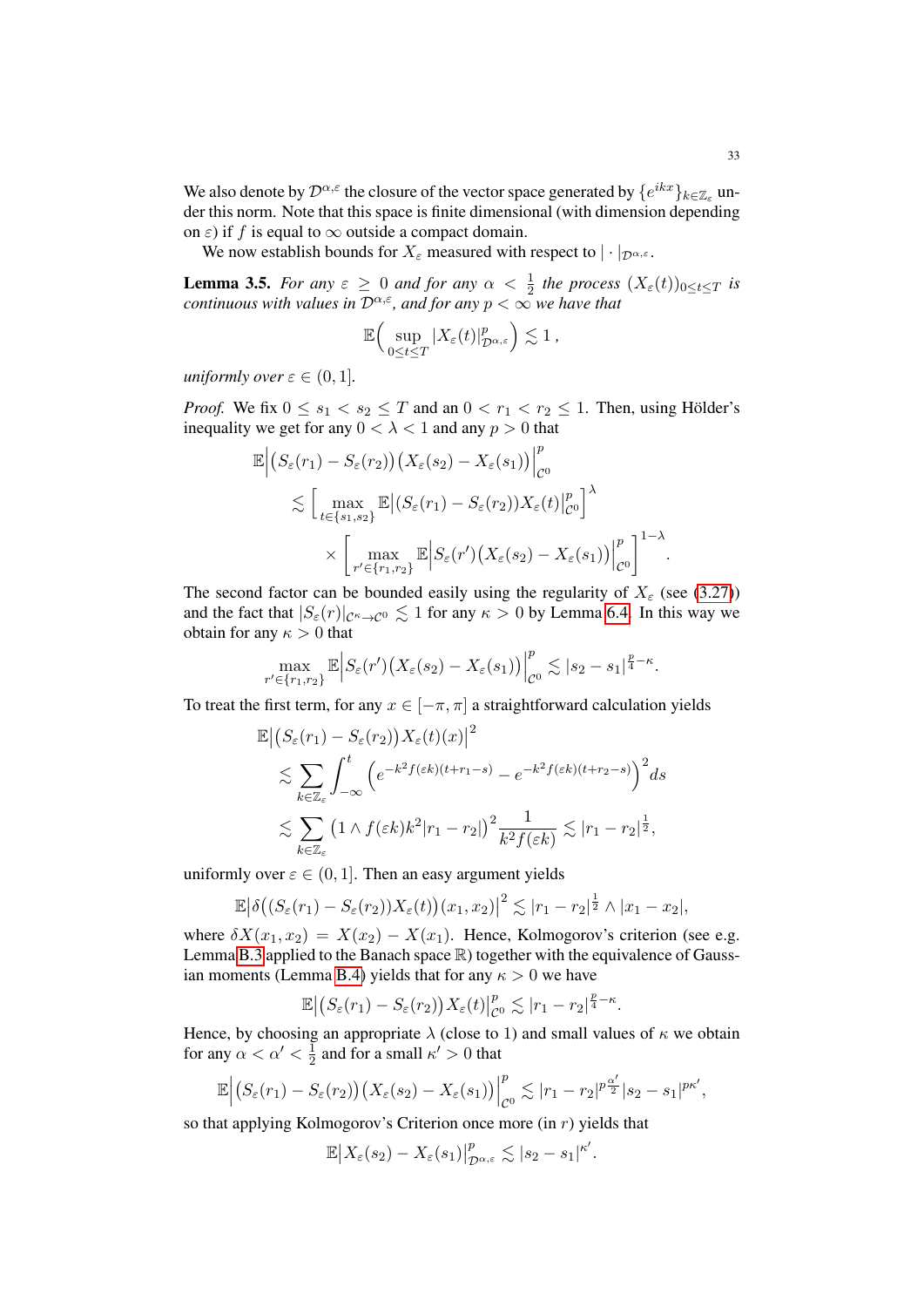Then using the fact that  $X_{\epsilon}(0) = 0$  and applying Kolmogorov's criterion [B.3](#page-76-0) once more we obtain the desired bound.

Finally, we give the necessary bounds on the remainder term  $R_{\varepsilon}^{\theta}$ . The derivation of the uniform bounds requires more work than in the cases of  $\Psi_{\varepsilon}^{\theta}$  or  $(X_{\varepsilon}, \mathbf{X}_{\varepsilon})$ . As in [\[HW13\]](#page-78-3) the regularity of  $\Psi_{\varepsilon}^{\theta}$  follows from the space-time regularity of  $\theta$ . Actually, formally one obtains

$$
R_{\varepsilon}^{\theta}(t; x_1, x_2) = \int_0^t \int_{-\pi}^{\pi} \left( p_{t-s}^{\varepsilon}(x_2 - z) - p_{t-s}^{\varepsilon}(x_1 - z) \right) \left( \theta(s, z) - \theta(t, x_1) \right) dW(s, z) + \delta_{x_1, x_2} S_{\varepsilon}(t) X_{\varepsilon}(0) \tag{3.52}
$$

and a formal application of the Burkholder-Davis-Gundy inequality suggests that the space-time regularity of  $\theta$  can be used to deduce higher spatial regularity for  $R_{\varepsilon}^{\theta}$ . Unfortunately, this reasoning is not correct because the process  $(\theta(s, z) - \theta(t, x_1))$ is not adapted to the filtration generated by W since  $\theta(t, x_1)$  lies "in the future". In particular, the Burkholder-Davis-Gundy inequality cannot be applied directly. This problem is overcome in Lemma [3.6](#page-33-0) with a bootstrap argument.

The lack of time regularity of the process  $u$  near zero also causes a slight inconvenience. Recall that in the application we have in mind we have  $\theta = \theta(u_{\varepsilon})$ . We have seen in Subsections [2.2](#page-11-0) and [2.3](#page-13-0) that in general the process  $u_{\varepsilon}$  need not be time continuous near 0. We only have the necessary "almost  $\frac{1}{4}$ " Hölder regularity for times  $t \ge \varepsilon^2$ . Hence we will only obtain the  $\frac{\alpha}{2}$ -regularity for times  $t \ge \varepsilon$  with a blowup for  $t \downarrow \varepsilon^2$ .

Recall the definition of the parabolic Hölder norms  $\|\cdot\|_{C^{\alpha/2,\alpha}_{[s,t]}}$  and  $\|\cdot\|_{C^{\alpha/2,\alpha}_{t}}$  in [\(1.14\)](#page-6-0) and [\(1.15\)](#page-7-1). Then for any  $K > 0$  and for a  $0 < \alpha_{\star} < \frac{1}{2}$  we introduce the stopping time

$$
\varrho_{\varepsilon,K}^{X,\alpha_\star} = \inf \left\{ t \ge 0 \colon \|X\|_{\mathcal{C}_t^{\alpha_\star/2,\alpha_\star}} \ge K \text{ or } \|X_{\varepsilon} - X\|_{\mathcal{C}_t^{\alpha_\star/2,\alpha_\star}} \ge 1 \right\}.
$$
 (3.53)

Observe (recalling the definitions [\(2.20a\)](#page-3-3) and [\(2.22a\)](#page-3-3)) that  $\varrho_{\varepsilon,K}^{X,\alpha_*} \geq \sigma_K^X \wedge \varrho_{\varepsilon}^X$ almost surely.

We start by showing that  $R_{\varepsilon}^{\theta}$  has the required spatial regularity, uniformly in  $\varepsilon$ .

<span id="page-33-0"></span>**Lemma 3.6.** *Suppose that*  $\alpha, \alpha_{\star} \in (0, \frac{1}{2})$  $\frac{1}{2}$ ). Let  $\tau$  be a stopping time that almost *surely satisfies*

<span id="page-33-2"></span><span id="page-33-1"></span>
$$
0 \le \tau \le \varrho_{\varepsilon,K}^{X,\alpha_{\star}} \wedge T. \tag{3.54}
$$

*For every*  $0 \le t \le T$  *we set* 

$$
\tilde{\theta}(t) := \theta(t \wedge \tau),
$$
\n
$$
\tilde{\Psi}_{\varepsilon}^{\theta}(t) := \int_{0}^{t \wedge \tau} S_{\varepsilon}(t - r) \, \tilde{\theta}(r) \, H_{\varepsilon} dW(r),
$$
\n
$$
\tilde{X}_{\varepsilon}(t) := \mathbf{1}_{\{\tau > 0\}} \int_{-\infty}^{t \wedge \tau} S_{\varepsilon}(t - r) \, \Pi H_{\varepsilon} dW(r),
$$
\n
$$
\tilde{R}_{\varepsilon}^{\theta}(t; x, y) := \delta \tilde{\Psi}_{\varepsilon}^{\theta}(t; x, y) - \tilde{\theta}(t, x) \, \delta \tilde{X}_{\varepsilon}(t; x, y).
$$
\n(3.55)

*Then for any* p *large enough, and for any*

$$
\gamma < \alpha_{\star} + \alpha - \frac{1}{p} - \sqrt{\frac{1}{2p}(1 + \alpha - \alpha_{\star})} \,,\tag{3.56}
$$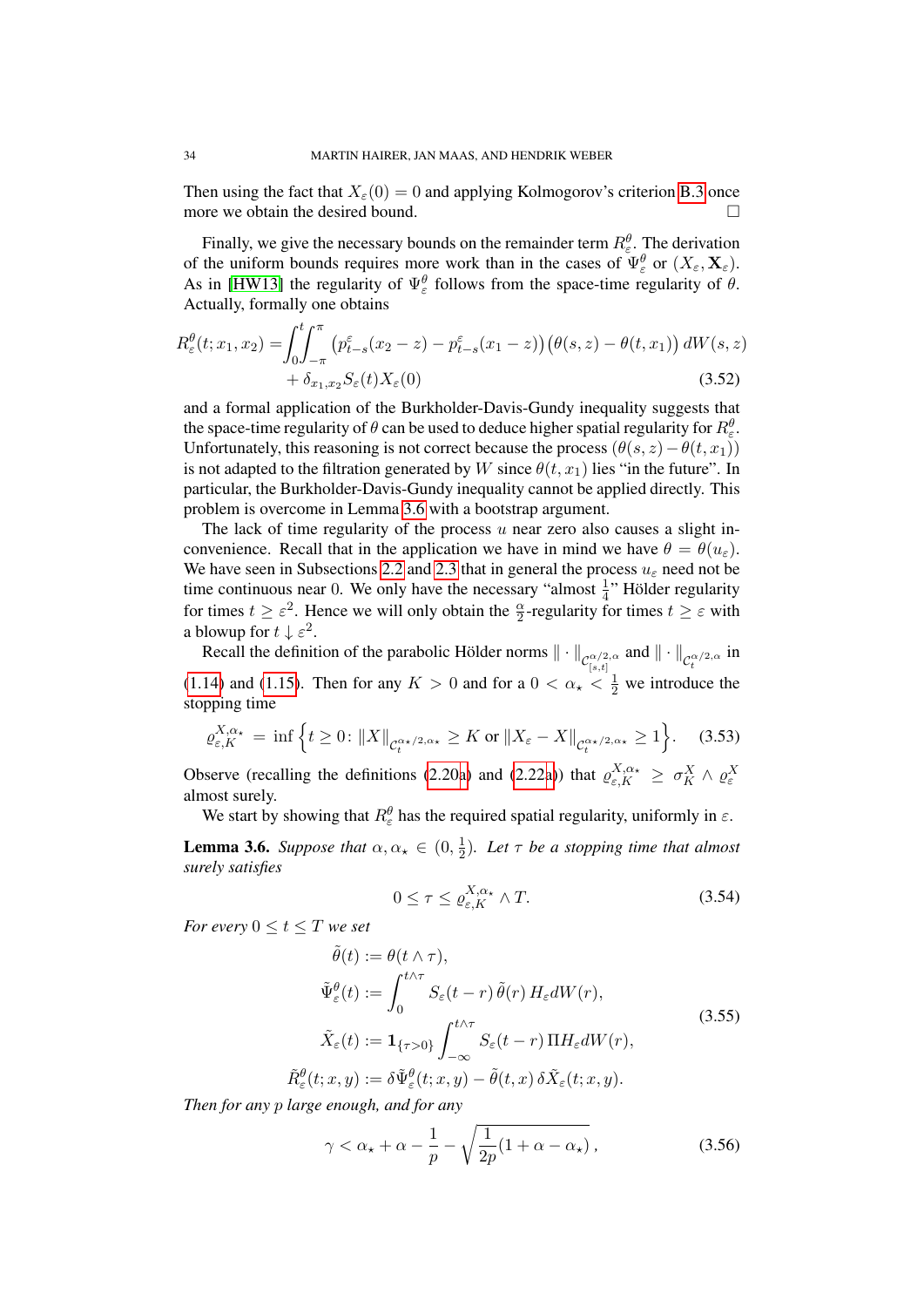*the following bound holds true:*

<span id="page-34-0"></span>
$$
\sup_{\varepsilon^2 < t \le T} (t - \varepsilon^2)^{\alpha p/2} \mathbb{E} \big| \tilde{R}_{\varepsilon}^{\theta}(t) \big|_{\mathcal{B}^{\gamma}}^p \lesssim \mathbb{E} \, \|\theta\|_{\mathcal{C}_{[\varepsilon^2, \tau]}^p}^p + \mathbb{E} \, \|\theta\|_{\mathcal{C}_{\tau}^0}^p. \tag{3.57}
$$

*Proof.* If  $\tau = 0$  the processes  $\tilde{\Psi}_{\varepsilon}^{\theta}(t)$ ,  $\tilde{X}_{\varepsilon}(t)$ , and  $\tilde{R}_{\varepsilon}^{\theta}(t; x, y)$  are zero for all  $t \ge 0$ . Else, for times  $0 \le t \le \tau$  the processes  $\tilde{\theta}, \tilde{\Psi}_{\varepsilon}^{\theta}, \tilde{X}_{\varepsilon}$ , and  $\tilde{R}_{\varepsilon}^{\theta}$  coincide with  $\theta, \Psi_{\varepsilon}^{\theta}, X_{\varepsilon}$ , and  $R_\varepsilon^{\theta}$ . For  $t > \tau$  the processes  $\tilde{\Psi}_\varepsilon^{\theta}$  and  $\tilde{X}_\varepsilon$  satisfy the identities  $\tilde{\Psi}_\varepsilon^{\theta}(t) = \tilde{S}_\varepsilon(t - t)$  $\tau \Psi_{\varepsilon}^{\theta}(\tau)$  and  $\tilde{X}_{\varepsilon}(t) = S_{\varepsilon}(t-\tau)X_{\varepsilon}(\tau)$ . Recalling the regularity properties of the approximated heat semigroup in Corollary [6.6,](#page-69-0) we obtain for any  $\kappa > 0$ ,

$$
\sup_{0\leq s\leq T} |\tilde{\Psi}_{\varepsilon}^{\theta}(s)|_{\mathcal{C}^{\alpha_{\star}-\kappa}} \lesssim \|\Psi_{\varepsilon}^{\theta}\|_{\mathcal{C}_{\tau}^{\alpha_{\star}}} \quad \text{and} \quad \sup_{0\leq s\leq T} |\tilde{X}_{\varepsilon}(s)|_{\mathcal{C}^{\alpha_{\star}-\kappa}} \lesssim \|X_{\varepsilon}\|_{\mathcal{C}_{\tau}^{\alpha_{\star}}}.
$$
\n(3.58)

We will fix such a small  $\kappa$  for the rest of the proof.

In particular, recalling the condition [\(3.54\)](#page-33-2) on the stopping time  $\tau$  we have the almost sure estimate

$$
\sup_{0 \le s \le T} |\tilde{X}_{\varepsilon}(s)|_{\mathcal{C}^{\alpha_{\star}-\kappa}} \lesssim (K+1) \lesssim 1.
$$
 (3.59)

After these preliminary considerations we are now ready to start the derivation of the estimate [\(3.57\)](#page-34-0). We first observe that the definition of  $\tilde{R}_{\varepsilon}^{\theta}$  as well as the regularity results for  $\Psi_{\varepsilon}^{\theta}$  (Lemma [3.1\)](#page-23-0) together with [\(3.58\)](#page-34-1) immediately imply that for any  $p$  satisfying

<span id="page-34-2"></span><span id="page-34-1"></span>
$$
p > \frac{6}{1 - 2\alpha_{\star}} ,
$$

we have

$$
\mathbb{E}\bigg(\sup_{0\leq s\leq T}|\tilde{R}_{\varepsilon}^{\theta}(s)|_{\mathcal{B}^{\alpha_{\star}-\kappa}}\bigg)^{p}\lesssim \mathbb{E}\|\Psi_{\varepsilon}^{\theta}\|_{\mathcal{C}_{\tau}^{\alpha_{\star}}}^{p}+\mathbb{E}\bigg(\|\theta\|_{\mathcal{C}_{\tau}^{0}}\|X_{\varepsilon}\|_{\mathcal{C}_{\tau}^{\alpha_{\star}}}\bigg)^{p}\lesssim \mathbb{E}\|\theta\|_{\mathcal{C}_{\tau}^{0}}^{p},\tag{3.60}
$$

where in the second line we have made use of the deterministic a priori bound  $(3.59)$ .

The idea is to use this (very weak) a priori information on the regularity of  $\tilde{R}_{\varepsilon}^6$ as the starting point for a bootstrap argument. For any  $\varepsilon^2 < s < t \leq T$  and for  $x_1, x_2 \in [-\pi, \pi]$  we define the following three quantities

$$
R_1(s, t; x_1, x_2) := (\tilde{\theta}(t, x_1) - \tilde{\theta}(s, x_1)) \delta \tilde{X}_{\varepsilon}(t; x_1, x_2),
$$
  
\n
$$
R_2(s, t; x_1, x_2) := \delta \left[ \int_{s \wedge \tau}^{t \wedge \tau} S_{\varepsilon}(t - r) \, \tilde{\theta}(r) \, H_{\varepsilon} \, dW(r) \right](x_1, x_2)
$$
  
\n
$$
- \tilde{\theta}(s, x_1) \, \delta \left[ \int_{s \wedge \tau}^{t \wedge \tau} S_{\varepsilon}(t - r) \, H_{\varepsilon} \, dW(r) \right](x_1, x_2),
$$
  
\n
$$
R_3(s, t; x_1, x_2) := \delta \left[ \int_0^{s \wedge \tau} S_{\varepsilon}(t - r) \, \tilde{\theta}(r) \, H_{\varepsilon} \, dW(r) \right](x_1, x_2)
$$
  
\n
$$
- \tilde{\theta}(s, x_1) \delta \left[ \int_{-\infty}^{s \wedge \tau} S_{\varepsilon}(t - r) \, H_{\varepsilon} \, dW(r) \right](x_1, x_2).
$$

Note that for all  $s, t, x_1, x_2$  we have the identity

 $\tilde{R}_{\varepsilon}^{\theta}(t;x_1,x_2) = -R_1(s,t;x_1,x_2) + R_2(s,t;x_1,x_2) + R_3(s,t;x_1,x_2).$ We will now bound the  $R_i$  individually.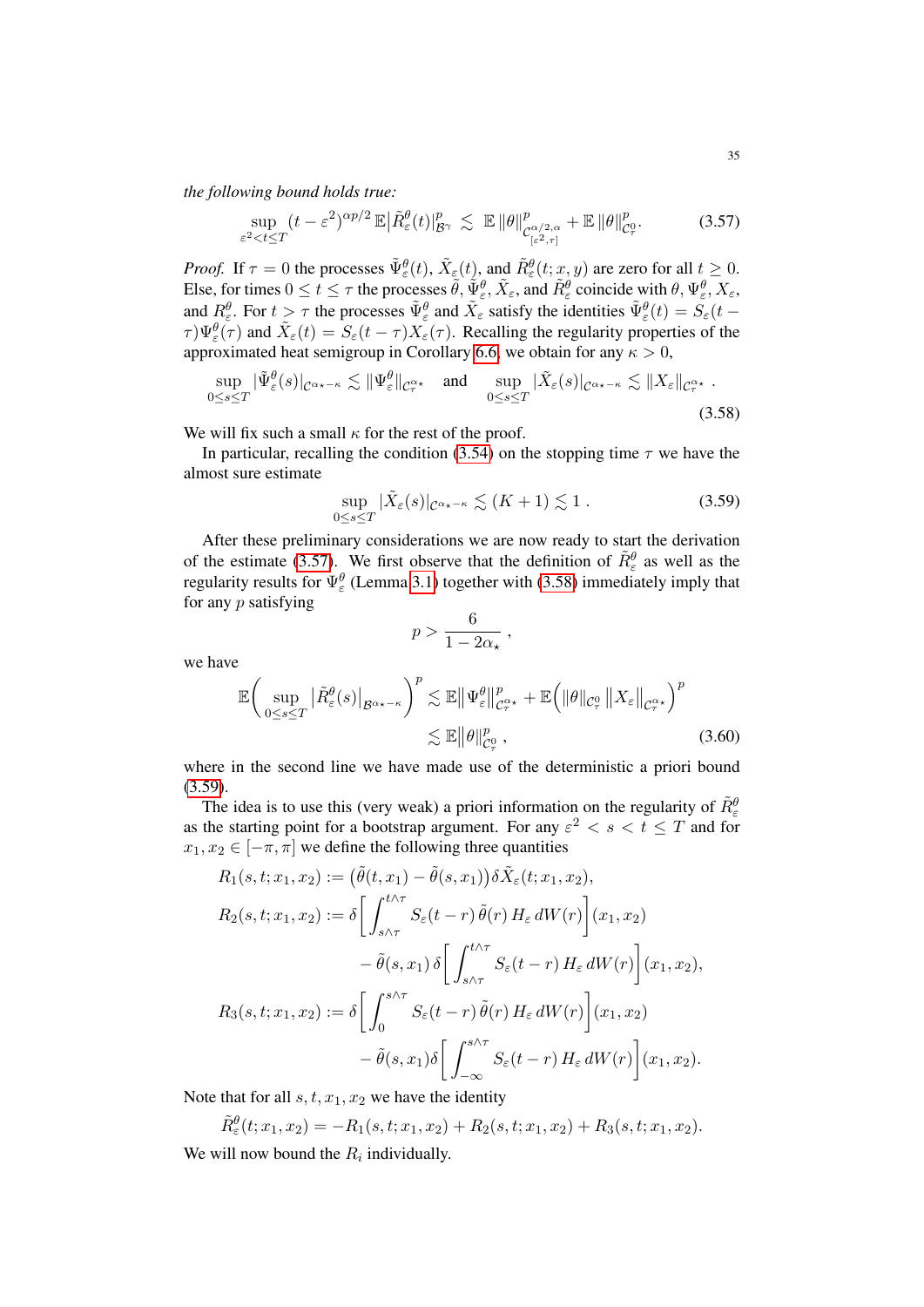A bound on  $R_1$  can be established easily. We get almost surely

$$
\left| R_1(s, t; x_1, x_2) \right| \lesssim \|\theta\|_{\mathcal{C}^{\alpha/2, \alpha}_{[s, \tau]}} |x_1 - x_2|^{\alpha_\star - \kappa} |t - s|^{\frac{\alpha}{2}}, \tag{3.61}
$$

where we have again made use of the deterministic bound [\(3.59\)](#page-34-2) on  $\|\tilde{X}\|_{\mathcal{C}^{\alpha_{\star}-\kappa}_{T}}$ .

To bound  $R_2$ , we rewrite it as

$$
R_2(s,t;x_1,x_2) = \int_{s \wedge \tau}^{t \wedge \tau} \int_{-\pi}^{\pi} \left( p_{t-r}^{\varepsilon}(x_2 - y) - p_{t-r}^{\varepsilon}(x_1 - y) \right) \left( \tilde{\theta}(r, y) - \tilde{\theta}(s, x_1) \right) H_{\varepsilon} dW(r, y).
$$

This time the integrand is adapted, so we can apply the Burkholder-Davis-Gundy inequality. Combining this with the fact that  $H_{\varepsilon}$  is a contraction on  $L^2$ implies for  $p > 1$ 

$$
\mathbb{E}|R_{2}(s,t;x_{1},x_{2})|^{p}
$$
\n
$$
\lesssim \mathbb{E}\Big(\int_{s\wedge\tau}^{t\wedge\tau} \int_{-\pi}^{\pi} \left( p_{t-r}^{\varepsilon}(x_{1}-y) - p_{t-r}^{\varepsilon}(x_{2}-y) \right)^{2} \left( \tilde{\theta}(r,y) - \tilde{\theta}(s,x_{1}) \right)^{2} dy dr \Big)^{\frac{p}{2}}
$$
\n
$$
\lesssim \mathbb{E} \|\theta\|_{\mathcal{C}_{[s,\tau]}^{\alpha/2,\alpha}}^{p} \left( \int_{s}^{t} \int_{-\pi}^{\pi} \left( p_{t-r}^{\varepsilon}(x_{1}-y) - p_{t-r}^{\varepsilon}(x_{2}-y) \right)^{2} \right. \times \left( |s-r|^{\alpha} + |y-x_{1}|^{2\alpha} \right) dy dr \Big)^{\frac{p}{2}}
$$
\n
$$
\lesssim \mathbb{E} \|\theta\|_{\mathcal{C}_{[s,\tau]}^{\alpha/2,\alpha}}^{p} |x_{1}-x_{2}|^{\frac{p}{2}} |t-s|^{\frac{\alpha p}{2}}.
$$
\n(3.62)

Here we used the trivial bound  $|s - r| \leq |t - s|$  for  $r \in [s, t]$  and the bound [\(3.20\)](#page-25-1) for the term involving  $|s - r|$ . The calculations for the term involving  $|y - x_1|$  can be found in Lemma [6.1](#page-61-1) below.

For the third term we write

$$
R_3(s, t; x_1, x_2) = \int_{-\pi}^{\pi} \left( p_{t-s}^{\varepsilon}(x_2 - z) - p_{t-s}^{\varepsilon}(x_1 - z) \right) \tilde{\Psi}_{\varepsilon}^{\theta}(s, z) dz \qquad (3.63)
$$

$$
- \tilde{\theta}(s, x_1) \int_{-\pi}^{\pi} \left( p_{t-s}^{\varepsilon}(x_2 - z) - p_{t-s}^{\varepsilon}(x_1 - z) \right) \tilde{X}_{\varepsilon}(s, z) dz.
$$

We rewrite the first integral as

$$
\int_{-\pi}^{\pi} \left( p_{t-s}^{\varepsilon}(x_2 - z) - p_{t-s}^{\varepsilon}(x_1 - z) \right) \tilde{\Psi}_{\varepsilon}^{\theta}(s, z) dz
$$
\n
$$
= \int_{-\pi}^{\pi} \left( \int_{x_1}^{x_2} (p_{t-s}^{\varepsilon})'(\lambda - z) d\lambda \right) \tilde{\Psi}_{\varepsilon}^{\theta}(s, z) dz \qquad (3.64)
$$
\n
$$
= \int_{-\pi}^{\pi} \int_{x_1}^{x_2} (p_{t-s}^{\varepsilon})'(\lambda - z) \left( \tilde{\Psi}_{\varepsilon}^{\theta}(s, z) - \tilde{\Psi}_{\varepsilon}^{\theta}(s, x_1) \right) d\lambda dz .
$$

Here in the last line we have made use of the identity

$$
\int_{-\pi}^{\pi} (p_{t-s}^{\varepsilon})'(\lambda - z) \tilde{\Psi}_{\varepsilon}^{\theta}(s, x_1) dz = 0,
$$

which holds for every  $\lambda$  due to the periodicity of  $p_t^{\varepsilon}$ .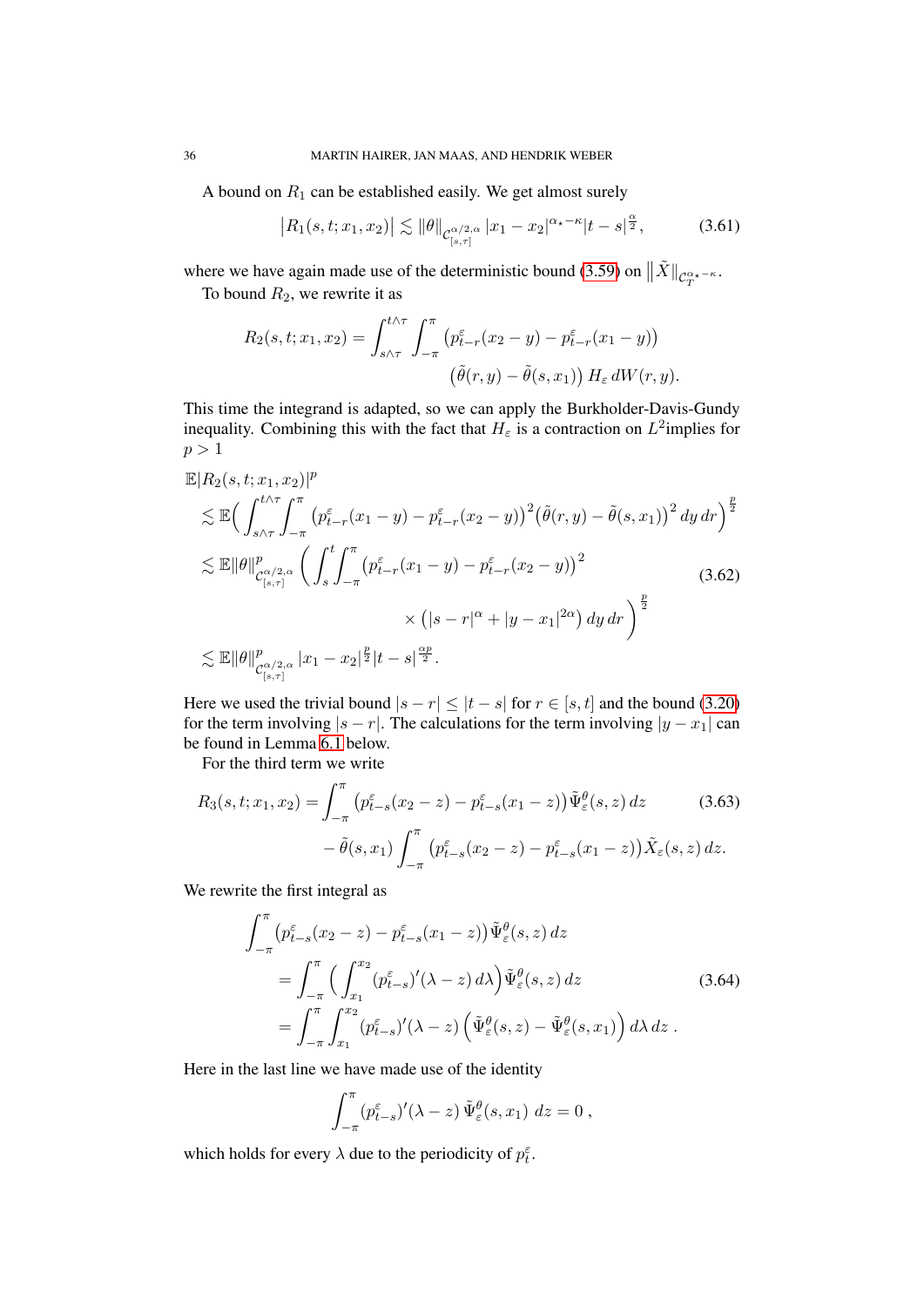We can rewrite the second integral in  $(3.63)$  in the same way. Hence, inserting this back into [\(3.63\)](#page-35-0) we obtain

<span id="page-36-0"></span>
$$
R_3(s,t;x_1,x_2)=-\int_{-\pi}^{\pi}\int_{x_1}^{x_2}(p_{t-s}^{\varepsilon})'(\lambda-z)\,\tilde{R}_{\varepsilon}^{\theta}(s;x_1,z)\,d\lambda\,dz.
$$

In particular, we can conclude that as soon as  $\left|\tilde{R}_{\varepsilon}^{\theta}(s)\right|_{\mathcal{B}^{\gamma}}$  is finite for some  $0 < \gamma <$ 1, we have

$$
\left| R_3(s,t;x_1,x_2) \right| \leq \left| \tilde{R}_{\varepsilon}^{\theta}(s) \right|_{\mathcal{B}^{\gamma}} \int_{-\pi}^{\pi} \int_{x_1}^{x_2} \left| (\tilde{p}_{t-s}^{\varepsilon})'(\lambda - z) \right| |x_1 - z|^{\gamma} d\lambda \, dz \quad (3.65)
$$

For the integral in the last line of [\(3.65\)](#page-36-0) we get

$$
\int_{-\pi}^{\pi} \int_{x_1}^{x_2} |(p_{t-s}^{\varepsilon})'(\lambda - z)| |x_1 - z|^{\gamma} d\lambda dz
$$
\n
$$
\lesssim \int_{-\pi}^{\pi} \int_{x_1}^{x_2} |(p_{t-s}^{\varepsilon})'(\lambda - z)| (|x_1 - \lambda|^{\gamma} + |\lambda - z|^{\gamma}) d\lambda dz \qquad (3.66)
$$
\n
$$
\lesssim |x_1 - x_2|^{1+\gamma} \int_{-\pi}^{\pi} |(p_{t-s}^{\varepsilon})'(z)| dz + |x_1 - x_2| \int_{-\pi}^{\pi} |(p_{t-s}^{\varepsilon})'(z)| |z|^{\gamma} dz.
$$

Plugging the bounds obtained in Lemma [6.1](#page-61-0) into the right-hand side of [\(3.66\)](#page-36-1), we obtain

<span id="page-36-1"></span>
$$
\left| R_3(s,t;x_1,x_2) \right| \leq \left| \tilde{R}_{\varepsilon}^{\theta}(s) \right|_{\mathcal{B}^{\gamma}} \left( |x_1 - x_2|^{1+\gamma} (t-s)^{-\frac{1}{2}} \right| \log(t-s) + |x_1 - x_2| (t-s)^{\frac{-1+\gamma}{2}} \right).
$$

Now for fixed  $x_1, x_2$  and t and  $s > 0$  we can summarise the above calculations as follows. We have

<span id="page-36-2"></span>
$$
\left(\mathbb{E}\left|\tilde{R}_{\varepsilon}^{\theta}(t;x_{1},x_{2})\right|^{p}\right)^{\frac{1}{p}} \lesssim \left(\mathbb{E}\left|R_{1}(s,t;x_{1},x_{2})\right|^{p}\right)^{\frac{1}{p}} + \left(\mathbb{E}\left|R_{2}(s,t;x_{1},x_{2})\right|^{p}\right)^{\frac{1}{p}} + \left(\mathbb{E}\left|R_{3}(s,t;x_{1},x_{2})\right|^{p}\right)^{\frac{1}{p}} \lesssim \left(\mathbb{E}\left\|\theta\right\|_{\mathcal{C}_{[s,\tau]}^{\alpha/2,\alpha}}^{p}\right)^{\frac{1}{p}}|x_{1} - x_{2}|^{\alpha_{\star}-\kappa}|t-s|^{\frac{\alpha}{2}} + \left(\mathbb{E}\left|\tilde{R}_{\varepsilon}^{\theta}(s)\right|_{\mathcal{B}^{\gamma}}^{p}\right)^{\frac{1}{p}} \times \left(|x_{1} - x_{2}|^{1+\gamma}(t-s)^{-\frac{1}{2}}|\log(t-s)| + |x_{1} - x_{2}|(t-s)^{\frac{-1+\gamma}{2}}\right).
$$
\n(3.67)

Recall that the bound [\(3.60\)](#page-34-0) implies that all moments of the norm  $|\tilde{R}_{\varepsilon}^{\theta}(s)|_{\mathcal{B}^{\gamma}}$  are finite if we choose  $\gamma = \alpha_{\star} - \kappa$ . Now we shall use this weak a priori knowledge on the regularity of  $\tilde{R}_{\varepsilon}^{\theta}$  as a starting point for a bootstrap argument based on the estimate [\(3.67\)](#page-36-2). Let us briefly outline the argument before going into details.

We fix a time t and  $x_1, x_2$  and choose the time difference  $|t - s| = \Delta$  as  $|x_1$  $x_2|^{\nu}$ , where  $\nu = \nu(\gamma, \alpha, \alpha)$  is chosen such that the first and the last term on the right hand side of [\(3.67\)](#page-36-2) scale in the same way. Plugging this into [\(3.67\)](#page-36-2) yields an improved bound for  $\tilde{R}_{\varepsilon}^{\theta}$ , which can in turn be used as the right hand side of [\(3.67\)](#page-36-2), etc.

There are two obstacles that have to be overcome. On the one hand, [\(3.67\)](#page-36-2) is only a good estimate if we have control over the space-time regularity of  $\theta$  on [s, t]. As this is only the case for  $s > \varepsilon^2$  we treat the case where  $\Delta$  is too large in a brutal way causing a blowup like  $(t - \varepsilon^2)^{-\alpha/2}$ . On the other hand, [\(3.67\)](#page-36-2) yields an estimate on expectations of  $\tilde{R}^{\theta}_{\varepsilon}(t, x_1, x_2)$  for fixed values of  $t, x_1$  and  $x_2$ . But in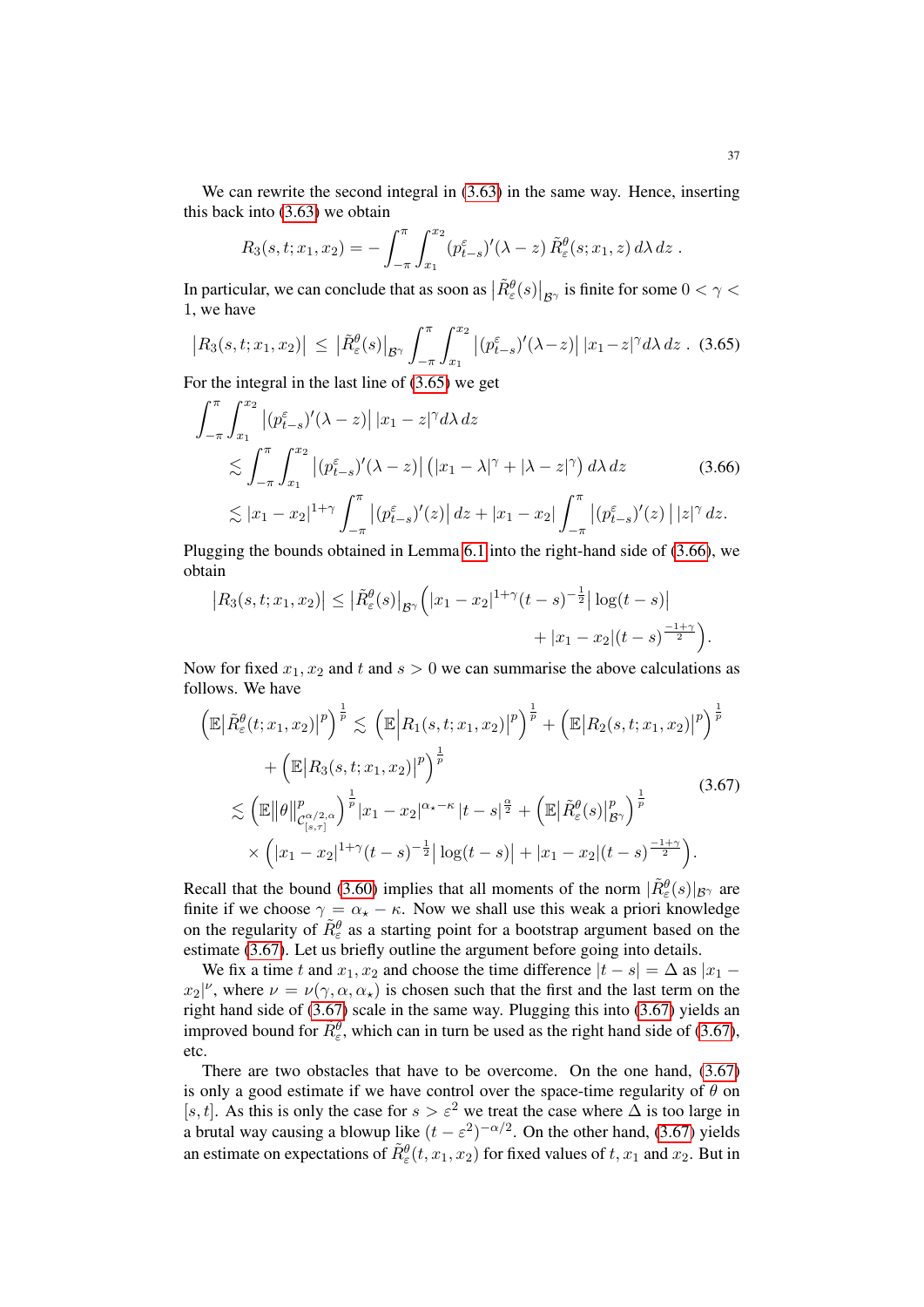order to plug that back into the right hand side of [\(3.67\)](#page-36-2) we need to turn this into an estimate on the expectation of a spatial supremum. We move the supremum under the expectation by an application of Gubinelli's version of the Garsia-Rodemich-Rumsey lemma, Lemma [B.1.](#page-73-0)

We begin the iteration by setting  $\gamma_0 := \alpha_* - \kappa$  as in [\(3.60\)](#page-34-0). Then, for fixed t,  $x_1$ and  $x_2$  we set

$$
\nu_0 = 2 \frac{1 - \gamma_0}{1 - \gamma_0 + \alpha}
$$
 and  $\Delta_0 = |x_1 - x_2|^{\nu_0}$ .

If  $t - \varepsilon^2 > 2\Delta_0$ , we are 'far enough' from time  $\varepsilon^2$  and we apply [\(3.67\)](#page-36-2) for  $s =$  $t - \Delta_0$ . This yields

$$
\left(\mathbb{E}\left|\tilde{R}_{\varepsilon}^{\theta}(t;x_{1},x_{2})\right|^{p}\right)^{\frac{1}{p}} \lesssim \left(\mathbb{E}\left\|\theta\right\|_{\mathcal{C}_{\left[\varepsilon^{2},\tau\right]}^{\alpha/2,\alpha}}^{p}\right)^{\frac{1}{p}}|x_{1}-x_{2}|^{\tilde{\gamma}_{1}} + \left(\mathbb{E}\left|\tilde{R}_{\varepsilon}^{\theta}(s)\right|_{\mathcal{B}^{\gamma_{0}}}^{p}\right)^{\frac{1}{p}} \times \left(|x_{1}-x_{2}|^{1+\gamma_{0}}\Delta_{0}^{-\frac{1}{2}}|\log\Delta_{0}|+|x_{1}-x_{2}|(\Delta_{0})^{\frac{-1+\gamma_{0}}{2}}\right) \lesssim \left[\left(\mathbb{E}\left\|\theta\right\|_{\mathcal{C}_{\left[\varepsilon^{2},\tau\right]}^{\alpha/2,\alpha}}^{p}\right)^{\frac{1}{p}} + \left(\mathbb{E}\left|\tilde{R}_{\varepsilon}^{\theta}(s)\right|_{\mathcal{B}^{\gamma_{0}}}^{p}\right)^{\frac{1}{p}}\right]|x_{1}-x_{2}|^{\tilde{\gamma}_{1}} \lesssim \left(\mathbb{E}\left\|\theta\right\|_{\mathcal{C}_{\left[\varepsilon^{2},\tau\right]}^{\alpha/2,\alpha}}^{p}\right)^{\frac{1}{p}}|x_{1}-x_{2}|^{\tilde{\gamma}_{1}},
$$
\n(3.68)

where

<span id="page-37-1"></span><span id="page-37-0"></span>
$$
\tilde{\gamma}_1 := \frac{\gamma_0(1-\gamma_0)+\alpha}{1-\gamma_0+\alpha} \; .
$$

In the second inequality we have used the identity  $1 - \frac{\nu_0}{2}(1 - \gamma_0) = \tilde{\gamma}_1$ , as well as the inequality  $1 - \frac{\nu_0}{2} + \gamma_0 > \tilde{\gamma}_1$ , which holds since  $\nu_0 < 2$ . The latter inequality implies that

$$
|x_1 - x_2|^{1 + \gamma_0} \Delta_0^{-\frac{1}{2}} |\log \Delta_0| \lesssim |x_1 - x_2| (\Delta_0)^{\frac{-1 + \gamma_0}{2}}.
$$

In the last line of  $(3.68)$  we have used the a priori information  $(3.60)$  on the regularity of  $\tilde{R}_{\varepsilon}^{\theta}$ .

tty of  $n_{\varepsilon}$ .<br>Otherwise, if  $t - \varepsilon^2 \le 2\Delta_0 = 2|x_1 - x_2|^{\nu_0}$  we use the a priori knowledge [\(3.60\)](#page-34-0) to obtain

$$
\left(\mathbb{E}\left|\tilde{R}_{\varepsilon}^{\theta}(t;x_{1},x_{2})\right|^{p}\right)^{\frac{1}{p}} \lesssim \left(\mathbb{E}\left\|\theta\right\|_{\mathcal{C}_{\tau}^{0}}^{p}\right)^{\frac{1}{p}}|x_{1}-x_{2}|^{\alpha_{\star}-\kappa}
$$
\n
$$
\lesssim \left(\mathbb{E}\left\|\theta\right\|_{\mathcal{C}_{\tau}^{0}}^{p}\right)^{\frac{1}{p}}|x_{1}-x_{2}|^{\tilde{\gamma}_{1}}(t-\varepsilon^{2})^{-\alpha/2}.
$$
\n(3.69)

As mentioned above, in order to plug the estimate [\(3.68\)](#page-37-0) back into [\(3.67\)](#page-36-2) we still have to replace the bound on the supremum over expectations by a bound on the expectation of the supremum. Therefore, in order to apply Lemma [B.1](#page-73-0) we still need extra information on the behaviour of the spatial  $\delta$  operator (defined in Appendix [B\)](#page-73-1) applied to  $\tilde{R}_{\varepsilon}^{\theta}$ . Note that

$$
\begin{aligned} \delta \tilde{R}^\theta_\varepsilon (t;z_1,z_2,z_3) := & \tilde{R}^\theta_\varepsilon (t;z_1,z_3) - \tilde{R}^\theta_\varepsilon (t;z_1,z_2) - \tilde{R}^\theta_\varepsilon (t;z_2,z_3) \\ = & \delta \tilde{\theta} (t;z_1,z_2) \, \delta \tilde{X}_\varepsilon (t;z_2,z_3) \ . \end{aligned}
$$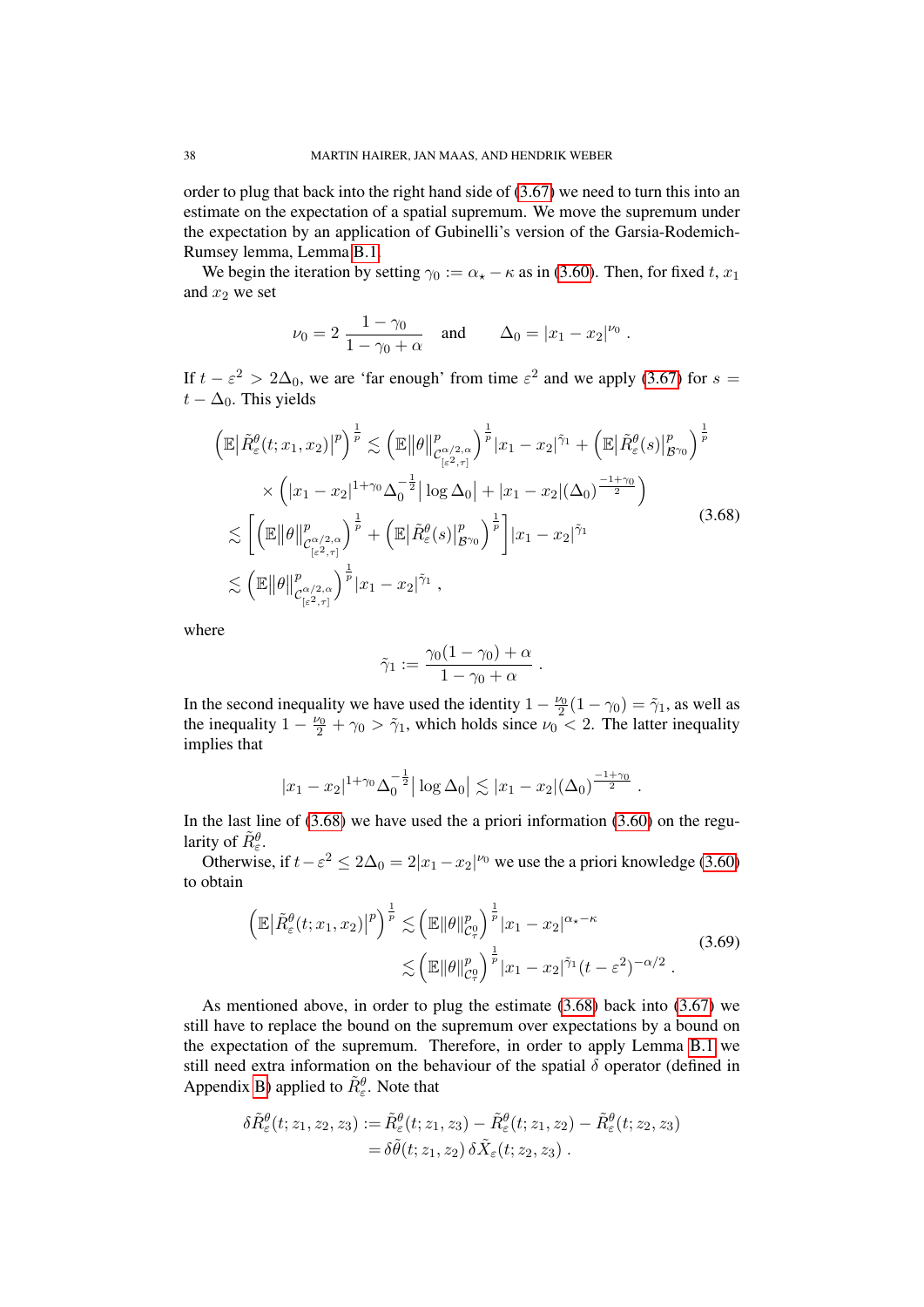Recalling the deterministic a priori bound [\(3.59\)](#page-34-1) on the regularity of  $\tilde{X}_{\varepsilon}$  (and the definition of  $|\cdot|_{[x_1,x_2]}$  in Appendix [B\)](#page-73-1), this identity implies that

<span id="page-38-1"></span><span id="page-38-0"></span>
$$
\left(\mathbb{E}\sup_{x_1,x_2}\left|\frac{|\delta\tilde{R}_{\varepsilon}^{\theta}(t)|_{[x_1,x_2]}}{|x_1-x_2|^{\alpha+\gamma_0}}\right|^p\right)^{\frac{1}{p}} \lesssim \left(\mathbb{E}\left\|\theta\right\|_{\mathcal{C}_{\tau}^{\alpha/2,\alpha}}^p\right)^{\frac{1}{p}}.\tag{3.70}
$$

Recall that, as mentioned above,  $\tilde{\gamma}_1 < \alpha + \gamma_0$ . Hence, combining [\(3.68\)](#page-37-0) with [\(3.69\)](#page-37-1) and [\(3.70\)](#page-38-0), we finally obtain from Lemma [B.1](#page-73-0) that

$$
\sup_{\varepsilon^2 \le t \le T} (t - \varepsilon^2)^{\alpha/2} \left( \mathbb{E} \left\| \tilde{R}_{\varepsilon}^{\theta}(t) \right\|_{\mathcal{B}_\tau^{\gamma_1}}^p \right)^{\frac{1}{p}} \lesssim \left( \mathbb{E} \left\| \theta \right\|_{\mathcal{C}_{\left[\varepsilon^2, \tau\right]}^{\alpha/2, \alpha}}^p + \mathbb{E} \left\| \theta \right\|_{\mathcal{C}_\tau^0}^p \right)^{\frac{1}{p}},\tag{3.71}
$$

where  $\gamma_1 := \tilde{\gamma}_1 - \frac{1}{p} - \kappa$ . Note that this definition of  $\gamma_1$  guarantees the finiteness of the integral in Lemma [B.1.](#page-73-0)

Let us observe that our calculations have led to improved regularity bounds. Indeed, we will apply [\(3.71\)](#page-38-1) in the cases where  $\kappa$  is very small,  $\alpha_{\star}$  very close to 1  $\frac{1}{2}$ , p very large, and  $\alpha$  either close to  $\frac{1}{2}$  or close to  $\frac{1}{3}$ . In both cases the a priori information [\(3.60\)](#page-34-0) yields a regularity exponent  $\gamma_0 = \alpha_\star - \kappa$ , which is very close to 1  $\frac{1}{2}$ . On the other hand, the regularity exponent  $\gamma_1$  in the new bound [\(3.71\)](#page-38-1) is close to  $\frac{7}{10}$  if  $\alpha \approx \frac{1}{3}$  $\frac{1}{3}$ , and close to  $\frac{3}{4}$  if  $\alpha \approx \frac{1}{2}$  $rac{1}{2}$ .

Now we iterate this argument. For  $n \geq 1$  we define  $\nu_n$ ,  $\Delta_n$  and  $\gamma_n$  recursively as

$$
\nu_n := 2 \, \frac{1 - \gamma_0}{1 - \gamma_n + \alpha} \;, \qquad \Delta_n := |x_1 - x_2|^{\nu_2} \;, \qquad \text{where}
$$

$$
\gamma_{n+1} := \tilde{\gamma}_{n+1} - \frac{1}{p} - \kappa, \quad \text{and}
$$

$$
\tilde{\gamma}_{n+1} := \frac{\gamma_0 (1 - \gamma_n) + \alpha}{1 - \gamma_n + \alpha}.
$$

It is readily checked that for all  $n$ ,

<span id="page-38-3"></span><span id="page-38-2"></span>
$$
\gamma_0 + \frac{1}{2}\alpha \nu_n = \tilde{\gamma}_{n+1} = 1 - \frac{\nu_n}{2}(1 - \gamma_n),
$$
  

$$
1 - \frac{\nu_n}{2} + \gamma_n > \tilde{\gamma}_{n+1},
$$
 (3.72)

the latter being equivalent to the inequality  $\gamma_n < \alpha + \gamma_0$ , which can be checked by induction.

We now claim that, for every  $n \geq 0$ , one has the bound

$$
\sup_{\varepsilon^2 < t \le T} (t - \varepsilon^2)^{\alpha/2} \left( \mathbb{E} \left| \tilde{R}_{\varepsilon}^{\theta}(t) \right|_{\mathcal{B}_{\tau}^{\gamma_n}}^p \right)^{\frac{1}{p}} \lesssim \left( \mathbb{E} \left\| \theta \right\|_{\mathcal{C}_{\left[\varepsilon^2, \tau\right]}^{\alpha/2, \alpha}}^p + \mathbb{E} \left\| \theta \right\|_{\mathcal{C}_{\tau}^0}^p \right)^{\frac{1}{p}}. \tag{3.73}
$$

The case  $n = 0$  has just been proved above, so it remains to obtain the remaining bounds by induction. We now assume that [\(3.73\)](#page-38-2) holds and we aim to show that this implies the same bound with n replaced by  $n + 1$ .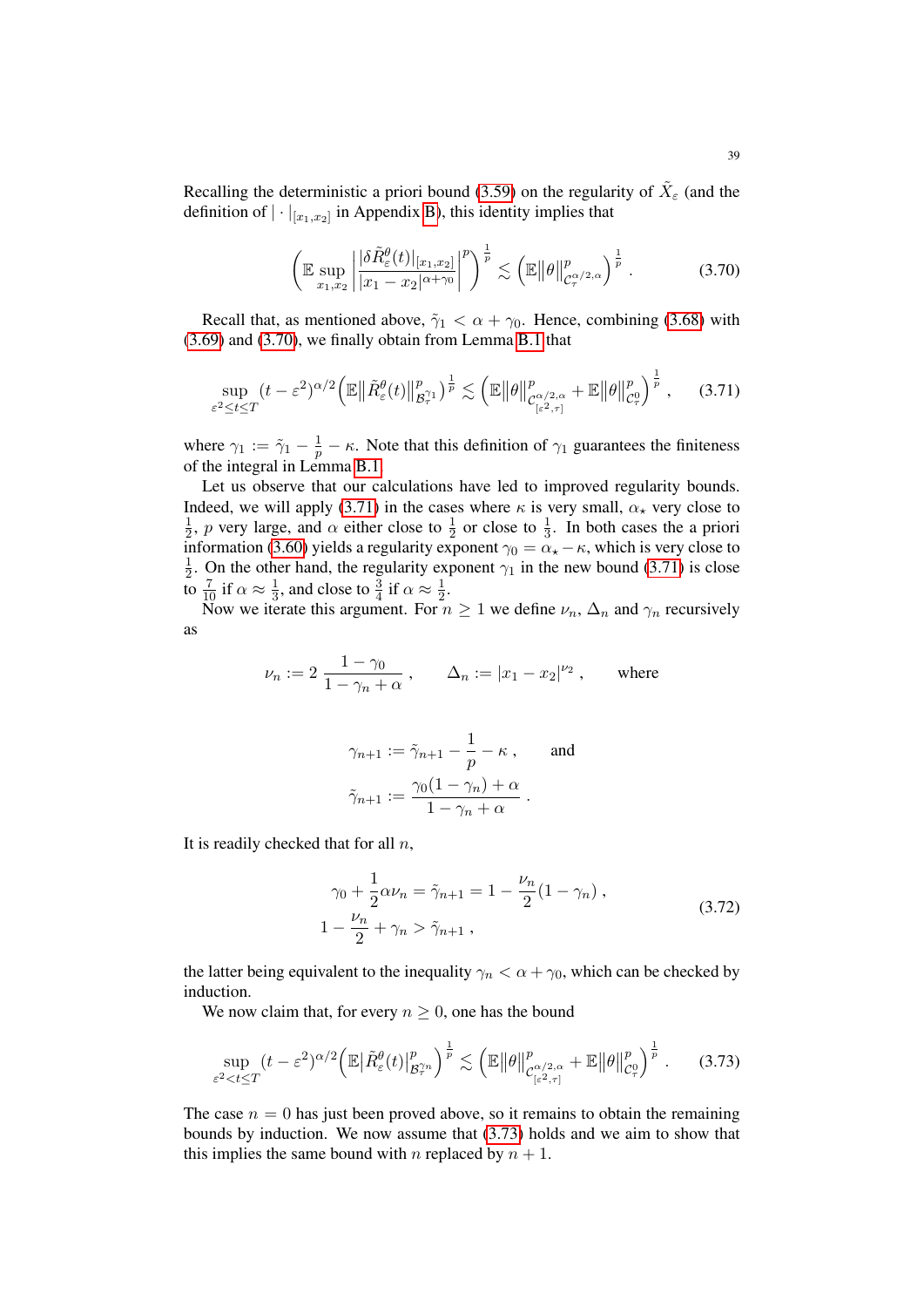As above, we fix  $t, x_1, x_2$  in each step. Taking [\(3.72\)](#page-38-3) and [\(3.73\)](#page-38-2) into account and applying [\(3.67\)](#page-36-2) if  $t - \varepsilon^2 > 2\Delta_n$ , we obtain

$$
\begin{split}\n&\left(\mathbb{E}\big|\tilde{R}_{\varepsilon}^{\theta}(t;x_{1},x_{2})\big|^{p}\right)^{\frac{1}{p}} &\lesssim \\
&\lesssim \bigg[\bigg(\mathbb{E}\big\|\theta\big\|_{\mathcal{C}_{[\varepsilon^{2},\tau]}^{\alpha/2,\alpha}}^{p}\bigg)^{\frac{1}{p}} + \bigg(\mathbb{E}\big|\tilde{R}_{\varepsilon}^{\theta}(t-\Delta_{n})\big|_{\mathcal{B}\gamma_{n}}^{p}\bigg)^{\frac{1}{p}}\bigg] |x_{1}-x_{2}|^{\tilde{\gamma}_{n+1}} \\
&\lesssim \bigg(1+(t-\Delta_{n}-\varepsilon^{2})^{-\alpha/2}\bigg)\bigg(\mathbb{E}\big\|\theta\big\|_{\mathcal{C}_{[\varepsilon^{2},\tau]}^{\alpha/2,\alpha}}^{p} + \mathbb{E}\big\|\theta\big\|_{\mathcal{C}_{\tau}^{0}}^{p}\bigg)^{\frac{1}{p}} |x_{1}-x_{2}|^{\tilde{\gamma}_{n+1}} \\
&\lesssim (t-\varepsilon^{2})^{-\alpha/2}\bigg(\mathbb{E}\big\|\theta\big\|_{\mathcal{C}_{[\varepsilon^{2},\tau]}^{\alpha/2,\alpha}}^{p} + \mathbb{E}\big\|\theta\big\|_{\mathcal{C}_{\tau}^{0}}^{p}\bigg)^{\frac{1}{p}} |x_{1}-x_{2}|^{\tilde{\gamma}_{n+1}}\,. \end{split}
$$

On the other hand we get in the same way as in [\(3.69\)](#page-37-1) that if  $t - \varepsilon^2 \leq 2\Delta_n$  we have

$$
\left(\mathbb{E}\big|\tilde{R}_{\varepsilon}^{\theta}(t;x_1,x_2)\big|^p\right)^{\frac{1}{p}} \lesssim \mathbb{E}\|\theta\|_{\mathcal{C}_{\tau}^0}^p |x_1 - x_2|^{\tilde{\gamma}_{n+1}}(t - \varepsilon^2)^{-\alpha/2}.
$$
 (3.75)

The bound [\(3.70\)](#page-38-0) on the spatial  $\delta$  operator is strong enough to be applicable in every step. Applying Lemma [B.1](#page-73-0) we obtain indeed that  $(3.73)$  holds with n replaced by  $n + 1$ , as required, so that it holds for every n.

Now on the one hand, we have that  $\gamma_{n+1} > \gamma_n$  as long as  $\gamma_n \neq [\gamma_-, \gamma_+]$  where

$$
\gamma_{\pm} := \frac{1}{2} \left( 1 + \alpha + \gamma_0 - \frac{1}{p} - \kappa \right) \n\pm \frac{1}{2} \sqrt{(1 - \gamma_0 - \alpha)^2 + \left( \frac{1}{p} + \kappa \right)^2 + 2 \left( \frac{1}{p} + \kappa \right) (1 + \alpha - \gamma_0)}.
$$

On the other hand, the mapping

$$
\gamma \mapsto \frac{\gamma_0(1-\gamma) + \alpha}{1 - \gamma + \alpha} - \kappa - \frac{1}{p}
$$

is monotonically increasing (as can be checked easily by calculating its derivative). As  $\gamma$  is a fixed point of this map and for  $\kappa$  small enough and p large enough we have  $\gamma_0 \leq \gamma_-,$  this implies that  $\gamma_n \leq \gamma_-$  for all n. Hence we can conclude that  $\gamma_n$ converges to  $\gamma$  as n goes to infinity.

nverges to  $\gamma_-$  as *n* goes to minity.<br>Now we use the elementary estimate  $\sqrt{a^2 + b^2 + c^2} < |a| + |b| + |c|$  for  $a, b, c \neq 0$ 0 to get

$$
\gamma_{-} > \alpha + \gamma_0 - \frac{1}{p} - \kappa - \sqrt{\frac{1}{2}(\frac{1}{p} + \kappa)(1 + \alpha - \gamma_0)}.
$$

Therefore, for a given  $\gamma$  satisfying [\(3.56\)](#page-33-0), the desired bound [\(3.57\)](#page-34-2) follows from [\(3.73\)](#page-38-2) if we choose  $\kappa$  small enough and p large enough.

With Lemma [3.6](#page-33-1) in hand, we will now derive bounds on the space-time regularity as well as the dependence on  $\varepsilon$ . To this end we introduce yet another stopping time. We write (recalling the definition of the norm  $|X|_{\mathcal{D}^{\alpha,\varepsilon}}$  in [\(3.51\)](#page-31-0)).

$$
\varrho^X_{\infty} = \inf \left\{ t \ge 0 : \|X_{\varepsilon} - X\|_{\mathcal{C}_t^0} \ge \varepsilon^{\alpha_\star} \quad \text{or} \quad |X_{\varepsilon}(t)|_{\mathcal{D}^{\alpha_\star,\varepsilon}} \ge K \right\}.
$$
 (3.76)

Then we get the following statement.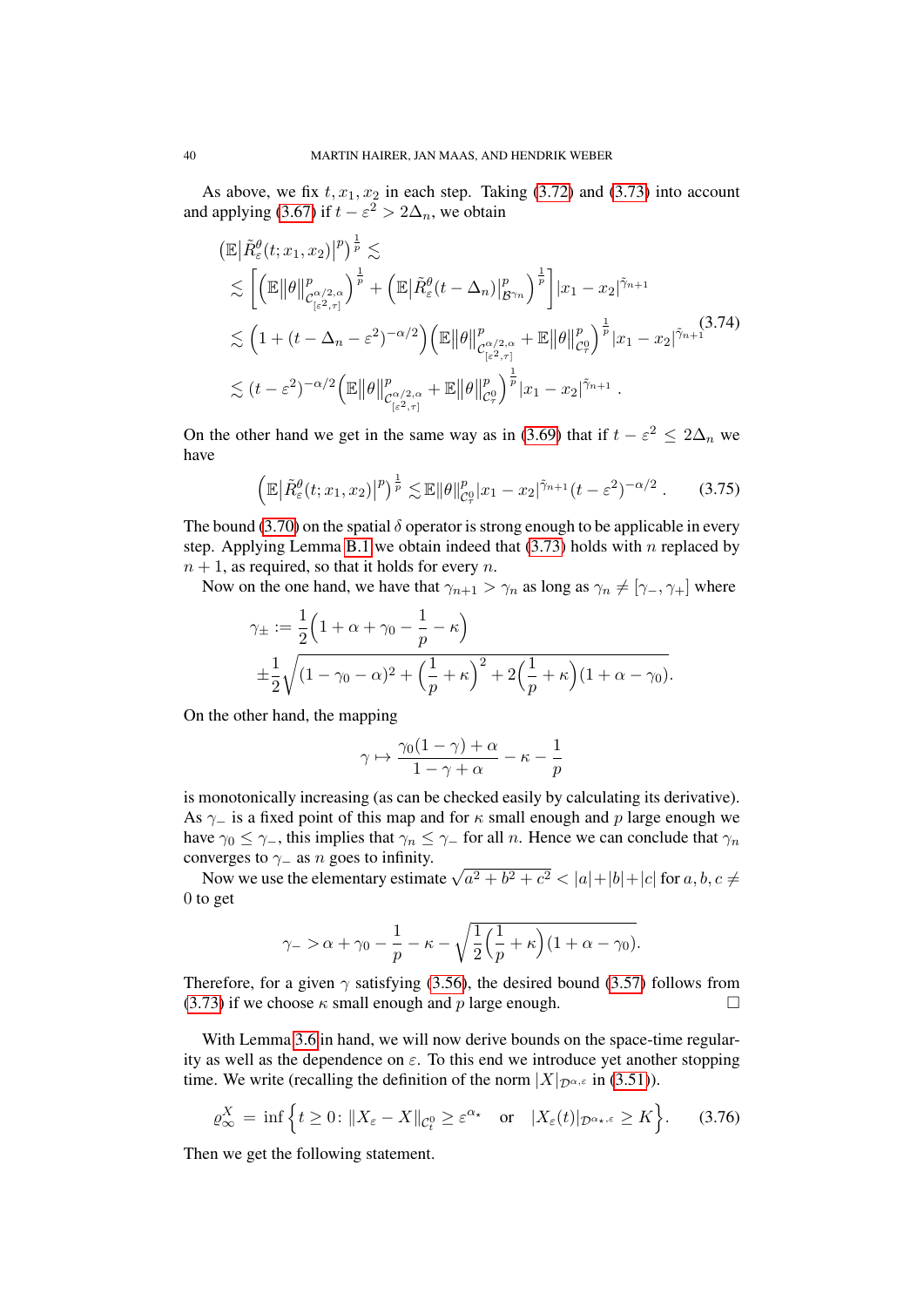<span id="page-40-0"></span>**Corollary 3.7.** *Suppose that*  $\frac{1}{3} < \alpha < \alpha_{\star} < \frac{1}{2}$  $\frac{1}{2}$  and let  $\tilde{\alpha} < \frac{\alpha + \alpha_{\star}}{2}$ . Let  $\tau$  be a *stopping time that almost surely satisfies*

<span id="page-40-4"></span>
$$
\tau \le \varrho_{\varepsilon,K}^{X,\alpha_\star} \wedge \varrho_\infty^X \wedge T,\tag{3.77}
$$

where  $\varrho_{\varepsilon,K}^{X,\alpha_\star}$  is defined as above in [\(3.53\)](#page-33-2). Then for any  $\lambda<\frac{\alpha_\star-\tilde{\alpha}}{2}$  and for p large *enough we get*

$$
\mathbb{E}\Big(\big\|R_{\varepsilon}^{\theta}\big\|_{\mathcal{B}_{[\varepsilon^2,\tau],\tilde{\alpha}/2}^{2\tilde{\alpha}}}\Big)^{p} \lesssim T^{\lambda p} \Big(\mathbb{E}\,\|\theta\|_{\mathcal{C}_{[\varepsilon^2,\tau]}^{\alpha/2,\alpha}}^{p} + \mathbb{E}\,\|\theta\|_{\mathcal{C}_{\tau}^0}^{p}\Big). \tag{3.78}
$$

*Furthermore, for any*

<span id="page-40-6"></span><span id="page-40-5"></span><span id="page-40-2"></span>
$$
\bar{\lambda}<\alpha\,\frac{\alpha+\alpha_{\star}-2\tilde{\alpha}}{\alpha+\alpha_{\star}}
$$

*and for* p *large enough, we have*

$$
\mathbb{E}\Big(\big\|R_{\varepsilon}^{\theta}-R^{\theta}\big\|_{\mathcal{B}_{[\varepsilon^{2},\tau],\tilde{\alpha}/2}^{2\tilde{\alpha}}}\Big)^{p}\lesssim \varepsilon^{\bar{\lambda}p}\left(\mathbb{E}\,\|\theta\|_{\mathcal{C}_{[\varepsilon^{2},\tau]}^{\alpha/2,\alpha}}+\mathbb{E}\,\|\theta\|_{\mathcal{C}_{\tau}^{\alpha}}^{p}\right). \tag{3.79}
$$

*Proof of Corollary* [3.7.](#page-40-0) We define the processes  $\tilde{\theta}$ ,  $\tilde{\Psi}_{\varepsilon}^{\theta}$ ,  $\tilde{X}_{\varepsilon}$  and  $\tilde{R}_{\varepsilon}^{\theta}$ , as above in [\(3.55\)](#page-33-3). Furthermore, we denote by  $\tilde{R}^{\theta}$  and  $\tilde{\Psi}^{\theta}$  the analogous quantities for  $\varepsilon = 0$ . We will actually establish the slightly stronger statements

$$
\mathbb{E}\Big(\big\|\tilde{R}_{\varepsilon}^{\theta}\big\|_{\mathcal{B}_{[\varepsilon^2,T],\tilde{\alpha}/2}^{2\tilde{\alpha}}}\Big)^{p} \lesssim T^{\lambda p} \Big(\mathbb{E}\,\|\tilde{\theta}\|_{\mathcal{C}_{[\varepsilon^2,T]}^{\alpha/2,\alpha}}^{p} + \mathbb{E}\,\|\tilde{\theta}\|_{\mathcal{C}_{T}^{0}}^{p}\Big). \tag{3.80}
$$

and

<span id="page-40-1"></span>
$$
\mathbb{E}\Big(\big\|\tilde{R}_{\varepsilon}^{\theta}-\tilde{R}^{\theta}\big\|_{\mathcal{B}_{[\varepsilon^{2},T],\tilde{\alpha}/2}^{2\tilde{\alpha}}}\Big)^{p}\lesssim \varepsilon^{\bar{\lambda}p}\left(\mathbb{E}\|\tilde{\theta}\|_{\mathcal{C}_{[\varepsilon^{2},T]}^{\alpha/2,\alpha}}^{p}+\mathbb{E}\|\tilde{\theta}\|_{\mathcal{C}_{T}^{\alpha}}^{p}\right). \tag{3.81}
$$

To this end, we will apply the key bound [\(3.57\)](#page-34-2) from Lemma [3.6](#page-33-1) to this situation. More precisely, we will use that

$$
\sup_{\varepsilon^2 < s \le T} (s - \varepsilon^2)^{\alpha_L p/2} \mathbb{E} \left\| \tilde{R}_{\varepsilon}^{\theta}(s) \right\|_{\mathcal{B}^{\gamma}L}^p \lesssim \mathbb{E} \left\| \tilde{\theta} \right\|_{\mathcal{C}_{[\varepsilon^2, T]}^{\alpha_L/2, \alpha_L}}^p + \mathbb{E} \left\| \tilde{\theta} \right\|_{\mathcal{C}_T^0}^p \tag{3.82}
$$

for different values of  $p$ ,  $\gamma_L$ , and  $\alpha_L$  which will be specified below.

In order to improve the estimate [\(3.82\)](#page-40-1) to the desired estimate [\(3.80\)](#page-40-2) we have to move the temporal supremum under the expectation. We get for any  $\varepsilon^2 < s < t$ that

$$
\mathbb{E}\Big(\Big|(t-\varepsilon^2)^{\tilde{\alpha}/2}|\tilde{R}_{\varepsilon}^{\theta}(t)|_{\mathcal{B}^{2\tilde{\alpha}}}-\left(s-\varepsilon^2\right)^{\tilde{\alpha}/2}|\tilde{R}_{\varepsilon}^{\theta}(s)|_{\mathcal{B}^{2\tilde{\alpha}}}\Big|^{p}\Big) \lesssim (t-s)^{\tilde{\alpha}p/2}\mathbb{E}\Big|\tilde{R}_{\varepsilon}^{\theta}(t)\Big|_{\mathcal{B}^{2\tilde{\alpha}}}^{p} + (s-\varepsilon^2)^{\tilde{\alpha}p/2}\mathbb{E}\Big(\big||\tilde{R}_{\varepsilon}^{\theta}(t)|_{\mathcal{B}^{2\tilde{\alpha}}} - |\tilde{R}_{\varepsilon}^{\theta}(s)|_{\mathcal{B}^{2\tilde{\alpha}}}\Big|^{p}\Big).
$$
\n(3.83)

To bound the first term on the right hand side of [\(3.83\)](#page-40-3), we fix  $0 < \lambda_1 \leq \frac{3}{2}$  $rac{\alpha}{2}$  and write

$$
(t-s)^{\tilde{\alpha}p/2} \mathbb{E}|\tilde{R}_{\varepsilon}^{\theta}(t)|_{\mathcal{B}^{2\tilde{\alpha}}}^{p} \lesssim (t-s)^{\lambda_1 p} (t-\varepsilon^2)^{(\frac{\tilde{\alpha}}{2}-\lambda_1)p} \mathbb{E}|\tilde{R}_{\varepsilon}^{\theta}(t)|_{\mathcal{B}^{2\tilde{\alpha}}}^{p}.
$$

Then we apply [\(3.82\)](#page-40-1) with

<span id="page-40-3"></span>
$$
\begin{aligned} \gamma_L &:= 2\tilde{\alpha}, \\ \alpha_L &:= 2\tilde{\alpha} - \alpha_\star + \frac{1}{p} + \sqrt{\frac{1}{2p}(1+\alpha-\alpha_\star)} + \kappa, \end{aligned}
$$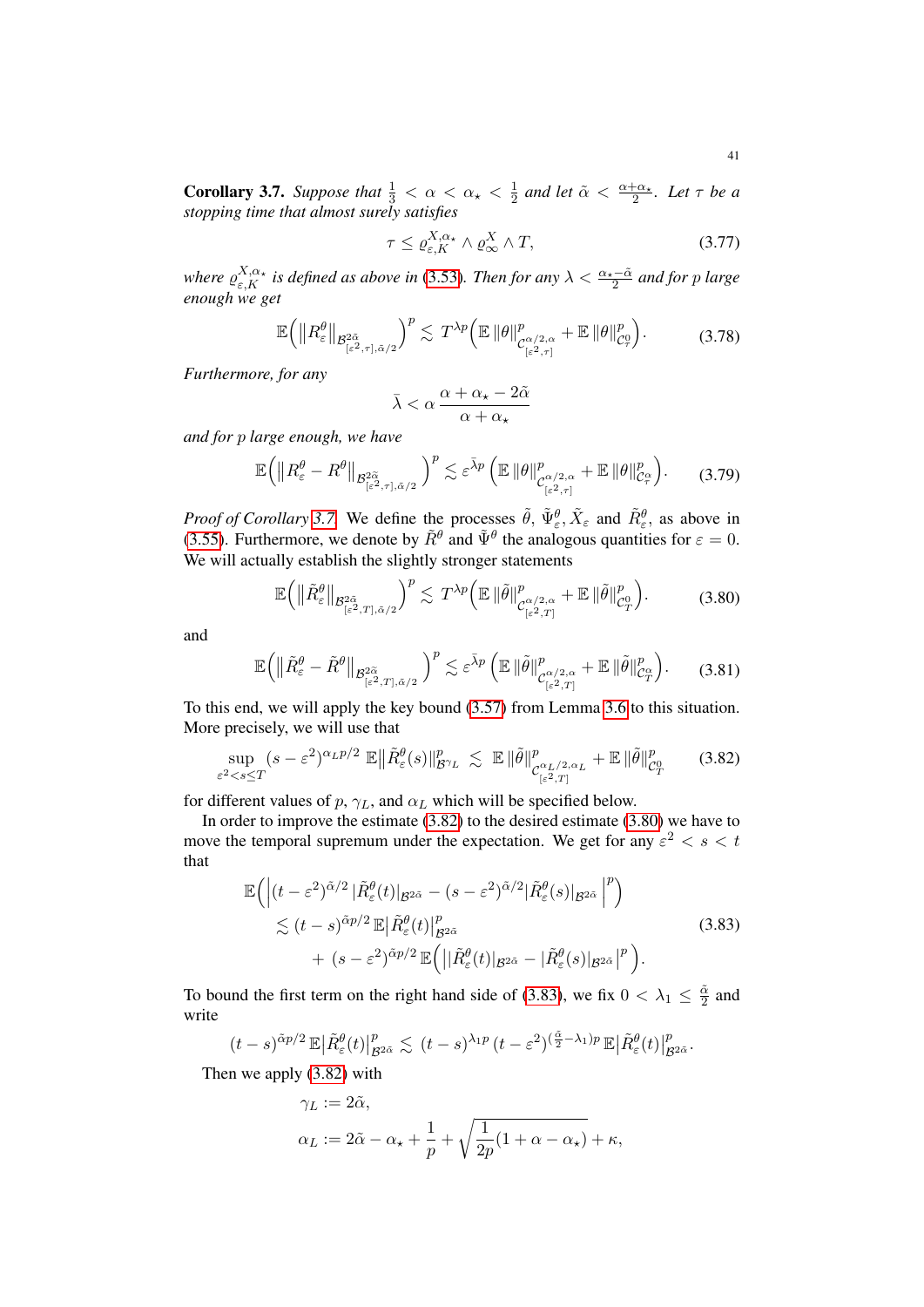for some small value of  $\kappa$ . We make the assumption that p is large enough and  $\kappa$ small enough to ensure that  $\alpha_L < \alpha$  and  $\alpha_L < \tilde{\alpha} - 2\lambda_1$ . The condition  $\alpha_L < \alpha$ can always be realised due to the assumption  $\alpha_{\star} + \alpha > 2\tilde{\alpha}$ . In order to also ensure the second condition  $\alpha_L < \tilde{\alpha} - 2\lambda_1$  one has to choose  $\lambda_1$  sufficiently small. In this way we obtain

$$
(t-s)^{\tilde{\alpha}p/2} \mathbb{E} |\tilde{R}^{\theta}_{\varepsilon}(t)|^{p}_{\mathcal{B}^{2\tilde{\alpha}}} \lesssim (t-s)^{\lambda_1 p} (t-\varepsilon^2)^{(\frac{1}{2}(\tilde{\alpha}-\alpha_L)-\lambda_1)p}
$$
(3.84)

<span id="page-41-1"></span><span id="page-41-0"></span>
$$
\times \left( \mathbb{E} \left\| \tilde{\theta} \right\|_{\mathcal{C}^{\alpha/2, \alpha}_{[\varepsilon^2, T]}}^p + \mathbb{E} \left\| \tilde{\theta} \right\|_{\mathcal{C}^0_T}^p \right). \tag{3.85}
$$

For the second term on the right hand side of [\(3.83\)](#page-40-3) we fix  $\lambda_2 > 0$ . Then we get using Hölder's inequality once

$$
(s - \varepsilon^2)^{\tilde{\alpha}p/2} \mathbb{E}\left( \left| |\tilde{R}_{\varepsilon}^{\theta}(t)|_{\mathcal{B}^{2\tilde{\alpha}}} - |\tilde{R}_{\varepsilon}^{\theta}(s)|_{\mathcal{B}^{2\tilde{\alpha}}}\right|^p \right) \leq \left[ (s - \varepsilon^2)^{\frac{(\tilde{\alpha} + \lambda_2)p}{2}} \mathbb{E}\left( |\tilde{R}_{\varepsilon}^{\theta}(t)|_{\mathcal{B}^{2\tilde{\alpha} + 2\lambda_2}}^p + |\tilde{R}_{\varepsilon}^{\theta}(s)|_{\mathcal{B}^{2\tilde{\alpha} + 2\lambda_2}}^p \right) \right]^{\frac{\tilde{\alpha}}{\tilde{\alpha} + \lambda_2}} \times \left[ \mathbb{E}\left( \left| |\tilde{R}_{\varepsilon}^{\theta}(t)|_{\mathcal{B}^0} - |\tilde{R}_{\varepsilon}^{\theta}(s)|_{\mathcal{B}^0} \right|^p \right) \right]^{\frac{\lambda_2}{\tilde{\alpha} + \lambda_2}}.
$$
\n(3.86)

Now we apply [\(3.82\)](#page-40-1) with

$$
\gamma_L := 2(\tilde{\alpha} + \lambda_2),
$$
  
\n
$$
\alpha_L := 2(\tilde{\alpha} + \lambda_2) - \alpha_\star + \frac{1}{p} + \sqrt{\frac{1}{2p}(1 + \alpha - \alpha_\star)} + \kappa,
$$

for some small value of  $\kappa > 0$ . In order to ensure that  $\alpha_L < \alpha$  we choose p very large and  $\kappa$  very small. Then due to the assumption that  $\alpha + \alpha_{\star} > 2\tilde{\alpha}$  it is possible to choose  $\lambda_2$  small enough to ensure that  $\alpha_L < \alpha$ . The condition on the blowup in this situation is  $\tilde{\lambda} := \frac{\tilde{\alpha} - \alpha_L + \lambda_2}{2} > 0$  which is satisfied as soon as

$$
0 < \alpha_{\star} - \tilde{\alpha} - \lambda_2 - \frac{1}{p} - \sqrt{\frac{1}{2p}(1 + \alpha - \alpha_{\star})} - \kappa.
$$

This can be achieved by choosing p even larger and  $\kappa$  even smaller.

In this way, we can estimate the first factor on the right-hand side of [\(3.86\)](#page-41-0) by

$$
(s - \varepsilon^2)^{\frac{(\tilde{\alpha} + \lambda_2)p}{2}} \mathbb{E}\left( |\tilde{R}_{\varepsilon}^{\theta}(t)|^p_{\mathcal{B}^{2\tilde{\alpha} + 2\lambda_2}} + |\tilde{R}_{\varepsilon}^{\theta}(s)|^p_{\mathcal{B}^{2\tilde{\alpha} + 2\lambda_2}} \right) \n\lesssim (s - \varepsilon^2)^{\tilde{\lambda}p} \Big( \mathbb{E} \, \|\tilde{\theta}\|_{\mathcal{C}_{\lfloor \varepsilon^2, T]}^p}^p + \mathbb{E} \, \|\tilde{\theta}\|_{\mathcal{C}_T^0}^p \Big).
$$
\n(3.87)

In order to get a bound on the last factor on the right-hand side of [\(3.86\)](#page-41-0) we write using the definition [\(3.9\)](#page-23-0) of  $\tilde{R}_{\varepsilon}^{\theta}$ 

$$
\sup_{x,y} |\tilde{R}_{\varepsilon}^{\theta}(t;x,y) - \tilde{R}_{\varepsilon}^{\theta}(s;x,y)|
$$
  
\$\lesssim \sup\_{x,y} (|\tilde{\Psi}\_{\varepsilon}^{\theta}(t,x) - \tilde{\Psi}\_{\varepsilon}^{\theta}(s,x)| + |\tilde{\theta}(t,x) - \tilde{\theta}(s,x)| |\tilde{X}\_{\varepsilon}(t,y)|  
+ |\tilde{\theta}(s,x)| |\tilde{X}\_{\varepsilon}(t,y) - \tilde{X}\_{\varepsilon}(s,y)|).

We take the  $p$ -th moments of this inequality. Then we use the bound  $(3.12)$  on the regularity of  $\tilde{\Psi}^\theta_\varepsilon$  (note here that  $\tilde{\Psi}^\theta_\varepsilon$  satisfies the assumption of Lemma [3.1](#page-23-2) with  $\theta(t)$ replaced by the adapted process  $\theta(t) \mathbf{1}_{\{t < \tau\}}$ ). For p large enough we can choose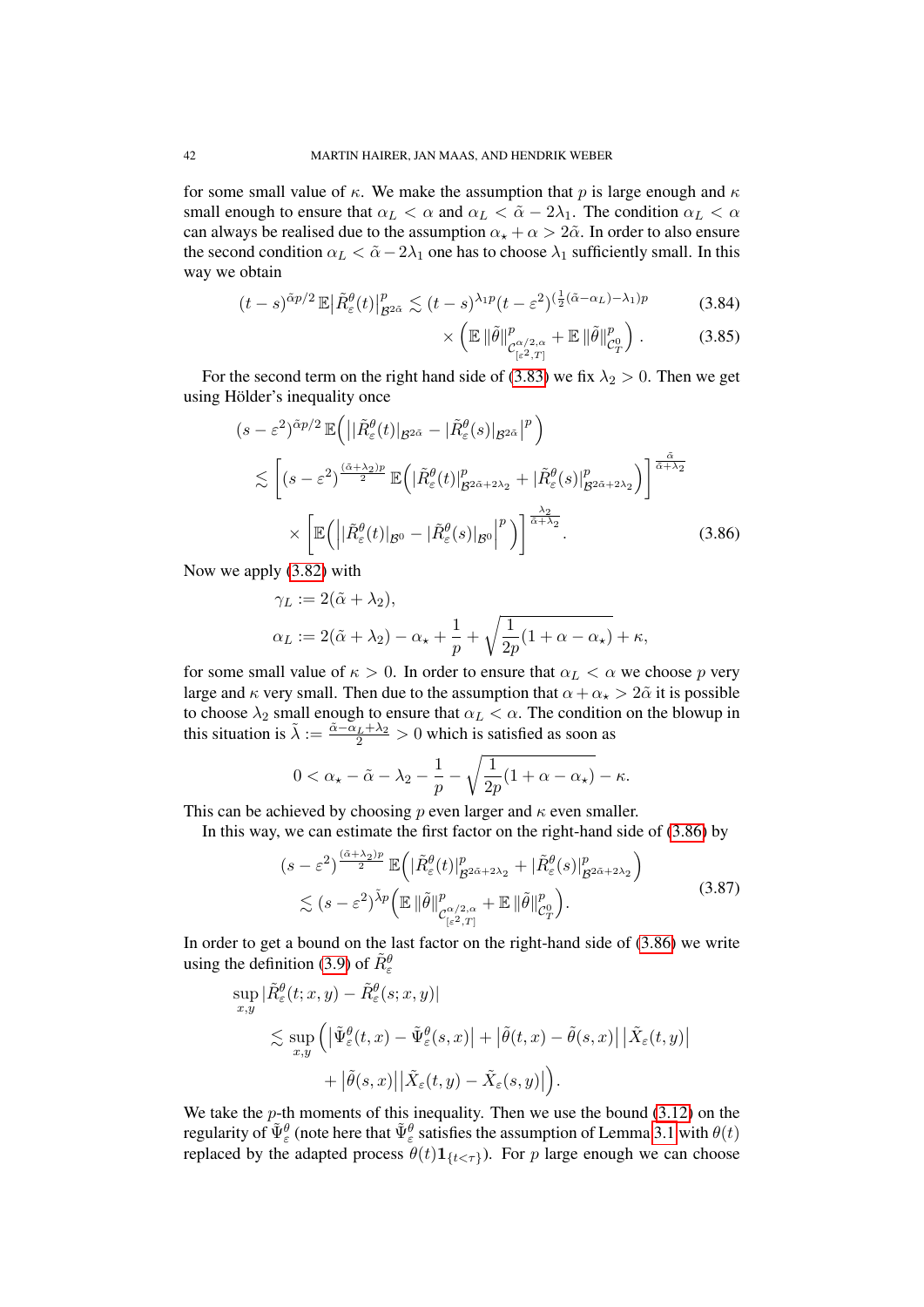the temporal regularity  $\alpha_1$  in this bound to be  $\frac{\alpha_\star}{2}$ . For the process  $X_\varepsilon$  we make use of the condition [\(3.77\)](#page-40-4) on the stopping time  $\tau$  to get a deterministic bound:

$$
\begin{split} &\left| \tilde{X}_{\varepsilon}(t,y) - \tilde{X}_{\varepsilon}(s,y) \right| \\ &\lesssim \begin{cases} |t-s|^{\frac{\alpha_{\star}}{2}}\|\tilde{X}_{\varepsilon}\|_{\mathcal{C}_{\tau}^{\alpha_{\star}/2,\alpha_{\star}}} & \text{if } t \leq \tau \\ \|\tau-s\|^{\frac{\alpha_{\star}}{2}}\|\tilde{X}_{\varepsilon}\|_{\mathcal{C}_{\tau}^{\alpha_{\star}/2,\alpha_{\star}}} + |t-\tau|^{\frac{\alpha_{\star}}{2}}\|\tilde{X}_{\varepsilon}(\tau)\|_{\mathcal{D}^{\alpha_{\star},\varepsilon}} & \text{if } s \leq \tau < t \leq \tau+1 \\ |t-s|^{\frac{\alpha_{\star}}{2}}\|\tilde{X}_{\varepsilon}(\tau)\|_{\mathcal{D}^{\alpha_{\star},\varepsilon}} & \text{if } \tau < s < t \leq \tau+1 \\ &\lesssim K|t-s|^{\frac{\alpha_{\star}}{2}}. \end{cases} \end{split}
$$

In the two remaining cases  $s \leq \tau < \tau + 1 \leq t$  and  $\tau + 1 \leq s$  we get the same bound easily. Note that this is the only point in the whole article where we actually make use of the norm  $\mathcal{D}^{\alpha_{\star},\varepsilon}$ .

We obtain for  $p$  large enough

<span id="page-42-0"></span>
$$
\mathbb{E}\Big(\Big||\tilde{R}^{\theta}_{\varepsilon}(t)|_{\mathcal{B}^{0}} - |\tilde{R}^{\theta}_{\varepsilon}(s)|_{\mathcal{B}^{0}}\Big|^{p}\Big) \lesssim |t-s|^{\frac{\alpha_{\star}p}{2}} \mathbb{E}\|\tilde{\theta}\|_{\mathcal{C}_{\tau}^{0}}^{p} + |t-s|^{\frac{\alpha p}{2}} \mathbb{E}\|\tilde{\theta}\|_{\mathcal{C}_{\lfloor \varepsilon^{2}, \tau \rfloor}^{0}}^{p}
$$
\n(3.88)

Then summarising  $(3.86) - (3.88)$  $(3.86) - (3.88)$  $(3.86) - (3.88)$  we obtain

<span id="page-42-1"></span>
$$
(s - \varepsilon^2)^{\tilde{\alpha}p/2} \mathbb{E} \Big( \big| |\tilde{R}_{\varepsilon}^{\theta}(t)|_{\mathcal{B}^{2\tilde{\alpha}}} - |\tilde{R}_{\varepsilon}^{\theta}(s)|_{\mathcal{B}^{2\tilde{\alpha}}} |^p \Big) \n\lesssim |t - s|^{\frac{\lambda_2 \alpha p}{2(\lambda_2 + \tilde{\alpha})}} (s - \varepsilon^2)^{\frac{\tilde{\lambda}\tilde{\alpha}}{\tilde{\alpha} + \lambda_2}} \Big( \mathbb{E} \, \|\tilde{\theta}\|_{\mathcal{C}_{\tau}^{\theta}}^p + \mathbb{E} \, \|\tilde{\theta}\|_{\mathcal{C}_{[\varepsilon^2, \tau]}^p}^p \Big).
$$
\n(3.89)

Taking  $\lambda_2$  and  $\kappa$  sufficiently small and p sufficiently large, the exponent  $\frac{\tilde{\lambda}\tilde{\alpha}}{\tilde{\alpha}+\lambda_2}$ can be arbitrarily close to  $\frac{\alpha_{\star}-\tilde{\alpha}}{2}$ . Combining [\(3.84\)](#page-41-1) and [\(3.89\)](#page-42-1) and applying again Lemma [B.1](#page-73-0) yields the desired bound [\(3.78\)](#page-40-5).

To get the bound [\(3.79\)](#page-40-6) we use an interpolation argument. In fact, in the same way as above we can write

$$
\sup_{x,y,t} |\tilde{R}_{\varepsilon}^{\theta}(t;x,y) - \tilde{R}^{\theta}(t;x,y)|
$$
  
\$\lesssim \sup\_{x,t} |\tilde{\Psi}\_{\varepsilon}^{\theta}(t,x) - \tilde{\Psi}^{\theta}(t,x)| + \sup\_{x,y,t} |\tilde{\theta}(t,x)| |\tilde{X}\_{\varepsilon}(t,y) - \tilde{X}(t,y)|\$.

Hence the regularity results from Lemma [3.1](#page-23-2) on  $\Psi_{\varepsilon}^{\theta}$  as well as the condition [\(3.77\)](#page-40-4) on  $\tau$  imply that for any small  $\kappa > 0$  and for any p large enough we have

$$
\mathbb{E}\big\|\tilde{R}_{\varepsilon}^{\theta}-\tilde{R}^{\theta}\big\|_{\mathcal{B}^0_T}^p\lesssim \varepsilon^{\alpha-\kappa}\,\mathbb{E}\big\|\tilde{\theta}\big\|_{\mathcal{C}^{\alpha}_T}^p.
$$

On the other hand we can apply [\(3.78\)](#page-40-5) for close to maximal spatial regularity to obtain

$$
\mathbb{E}\Big(\big\|\tilde{R}_{\varepsilon}^{\theta}\big\|_{\mathcal{B}_{[\varepsilon^2,T],\tilde{\alpha}/2}^{\alpha+\alpha_{\star}-\kappa}}\Big)^{p} \lesssim \, \mathbb{E}\,\|\tilde{\theta}\|_{\mathcal{C}_{[\varepsilon^2,T]}^{\alpha/2,\alpha}}^{p}+\mathbb{E}\,\|\tilde{\theta}\|_{\mathcal{C}_{T}^{0}}^{p}.
$$

Then finally, we can conclude by using the deterministic bound

$$
\big\|\tilde R^\theta_\varepsilon-\tilde R^\theta\big\|_{{\mathcal B}^{2{\tilde{\alpha}}}_t}\lesssim \Big(\|\tilde R^\theta_\varepsilon\big\|_{{\mathcal B}^{\frac{2{\tilde{\alpha}}}{\lambda}}_t}+\big\|\tilde R^\theta\big\|_{{\mathcal B}^{\frac{2{\tilde{\alpha}}}{\lambda}}_t}\Big)^\lambda\big\|\tilde R^\theta_\varepsilon-\tilde R^\theta\big\|_{{\mathcal B}^{0}_t}^{1-\lambda}
$$

for  $\lambda = \frac{2\tilde{\alpha}}{\alpha + \alpha_x - \kappa}$ . We obtain the desired bound [\(3.79\)](#page-40-6) by choosing  $\kappa$  small enough.  $\Box$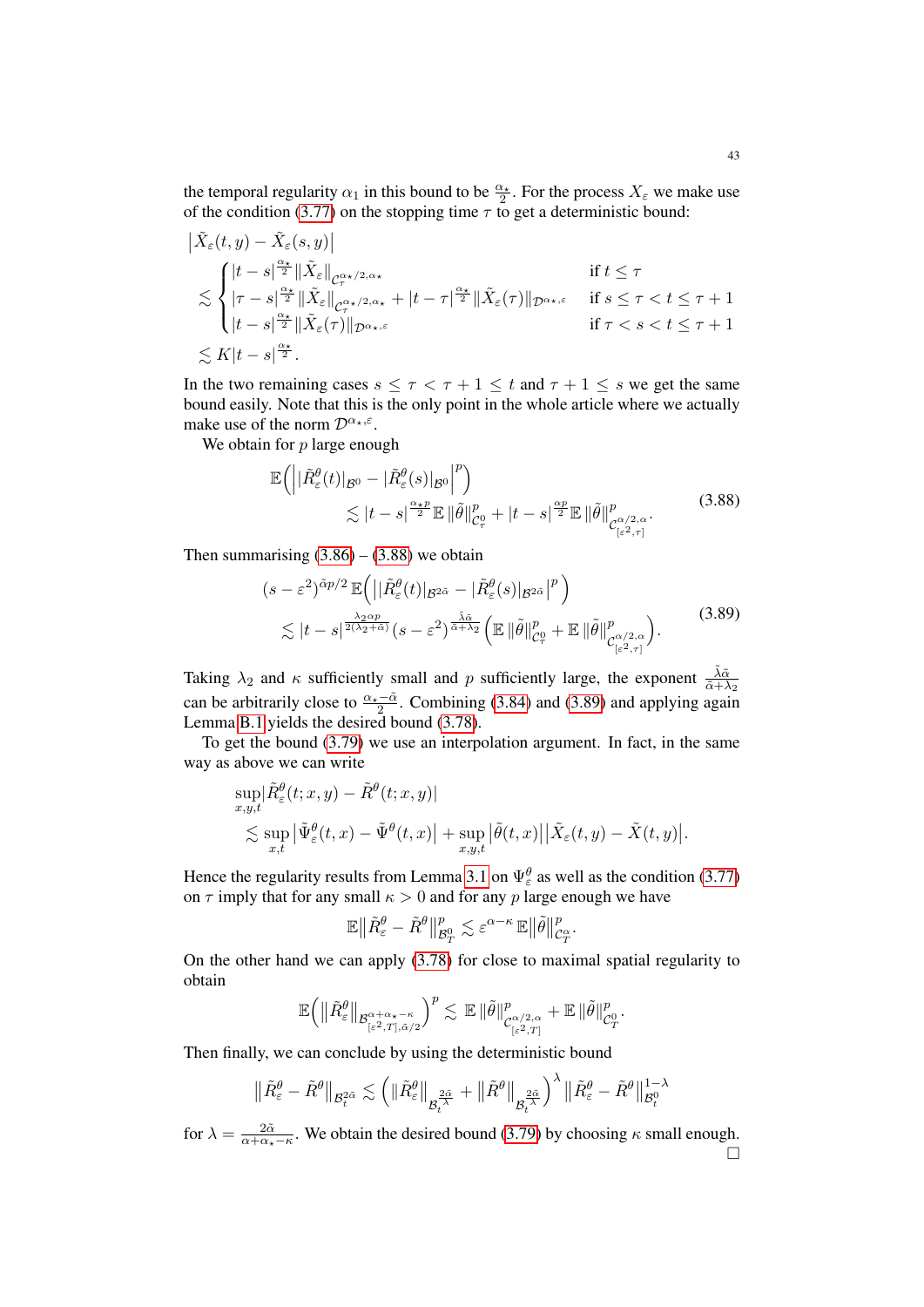## 4. THE REACTION TERM

<span id="page-43-2"></span>In this section we derive bounds for the convergence of the reaction term.

4.1. The Gaussian process and stochastic fluctuations. As before, we consider the solution to the approximate stochastic heat equation

$$
X_{\varepsilon}(t,x) = \sum_{k \in \mathbb{Z}^*} q_{\varepsilon}^k \xi_{\varepsilon}^k(t) e^{ikx}, \qquad (4.1)
$$

together with its area process  $\mathbf{X}_{\varepsilon}(t; x, y)$ , where we use the notation from Section [3.](#page-21-0) We recall in particular that

$$
\mathbb{E}\big[\xi_{\varepsilon}^k(s)\otimes\xi_{\varepsilon}^l(t)\big]=\delta_{k,-l}\mathcal{K}_k^{|t-s|}\,\mathrm{Id}\;,
$$

where

$$
\mathcal{K}_k^t = e^{-f(\varepsilon k)k^2 t}
$$

for  $k \in \mathbb{Z}^*$ . Recall also that

$$
\Lambda = \frac{1}{2\pi} \int_{\mathbb{R}_+} \int_{\mathbb{R}} \frac{(1 - \cos(zt))h^2(t)}{t^2 f(t)} \,\mu(dz) \, dt \, .
$$

The goal of this section is to prove the following result, which yields a sharp bound, uniform in time, on the difference

<span id="page-43-0"></span>
$$
D_{\varepsilon} \mathbf{X}_{\varepsilon}(t,\cdot) - \Lambda \operatorname{Id}
$$

measured in the spatial negative Sobolev norm  $|u|_{H^{-\eta}}$  for  $\eta < \frac{1}{2}$ .

**Proposition 4.1.** Let  $1 \leq p < \infty$  and  $0 < \eta < \frac{1}{2}$ . Then for all  $T > 0$  and for all κ > 0 *sufficiently small, we have*

$$
\mathbb{E}\bigg[\sup_{t\in[0,T]}\bigg|D_{\varepsilon}\mathbf{X}_{\varepsilon}(t,\cdot)-\Lambda\operatorname{Id}\bigg|_{H^{-\eta}}^p\bigg]^{\frac{1}{p}}\lesssim \varepsilon^{\eta-\kappa}.
$$
 (4.2)

*Proof.* For fixed  $z \in \mathbb{R}$  and for  $\varepsilon > 0$  we introduce the quantity

$$
\Lambda_{z,\varepsilon} = \frac{1}{\varepsilon} \sum_{k \in \mathbb{Z}^\star} \left( q_\varepsilon^k \right)^2 \left( 1 - \cos(z \varepsilon k) \right) = \frac{1}{4\pi} \sum_{k \in \mathbb{Z}^\star} \varepsilon \frac{h(\varepsilon k)^2}{f(\varepsilon k)} \frac{1 - \cos(z \varepsilon k)}{|\varepsilon k|^2} . \tag{4.3}
$$

We also set

$$
\Lambda_{z,0} = \frac{1}{2\pi} \int_{\mathbb{R}^+} \frac{(1 - \cos(zt))h^2(t)}{t^2 f(t)} dt,
$$

and for  $\varepsilon > 0$  we define the integrated version

$$
\Lambda_{\varepsilon} = \int_{\mathbb{R}} \Lambda_{z,\varepsilon} \,\mu(dz) \; .
$$

<span id="page-43-1"></span>1

It follows from Lemma [4.2](#page-44-0) and Lemma [4.3](#page-46-0) below that

$$
\mathbb{E}\Bigg[\sup_{t\in[0,T]}\Big|D_{\varepsilon}\mathbf{X}_{\varepsilon}(t,\cdot)-\Lambda_{\varepsilon}\operatorname{Id}\Big|_{H^{-\eta}}^p\Bigg]^{\frac{1}{p}}\Bigg]
$$
\n
$$
\lesssim \int_{\mathbb{R}}\mathbb{E}\Bigg[\sup_{t\in[0,T]}\Big|\frac{1}{\varepsilon}\mathbf{X}_{\varepsilon}(t;\cdot,\cdot+\varepsilon z)-\Lambda_{z,\varepsilon}\operatorname{Id}\Big|_{H^{-\eta}}^p\Bigg]^{\frac{1}{p}}|\mu|(dz)\Bigg]
$$
\n
$$
\lesssim \varepsilon^{\eta-\kappa}\int_{\mathbb{R}}|z|^{1+\eta-\kappa}|\mu|(dz)\lesssim \varepsilon^{\eta-\kappa}.
$$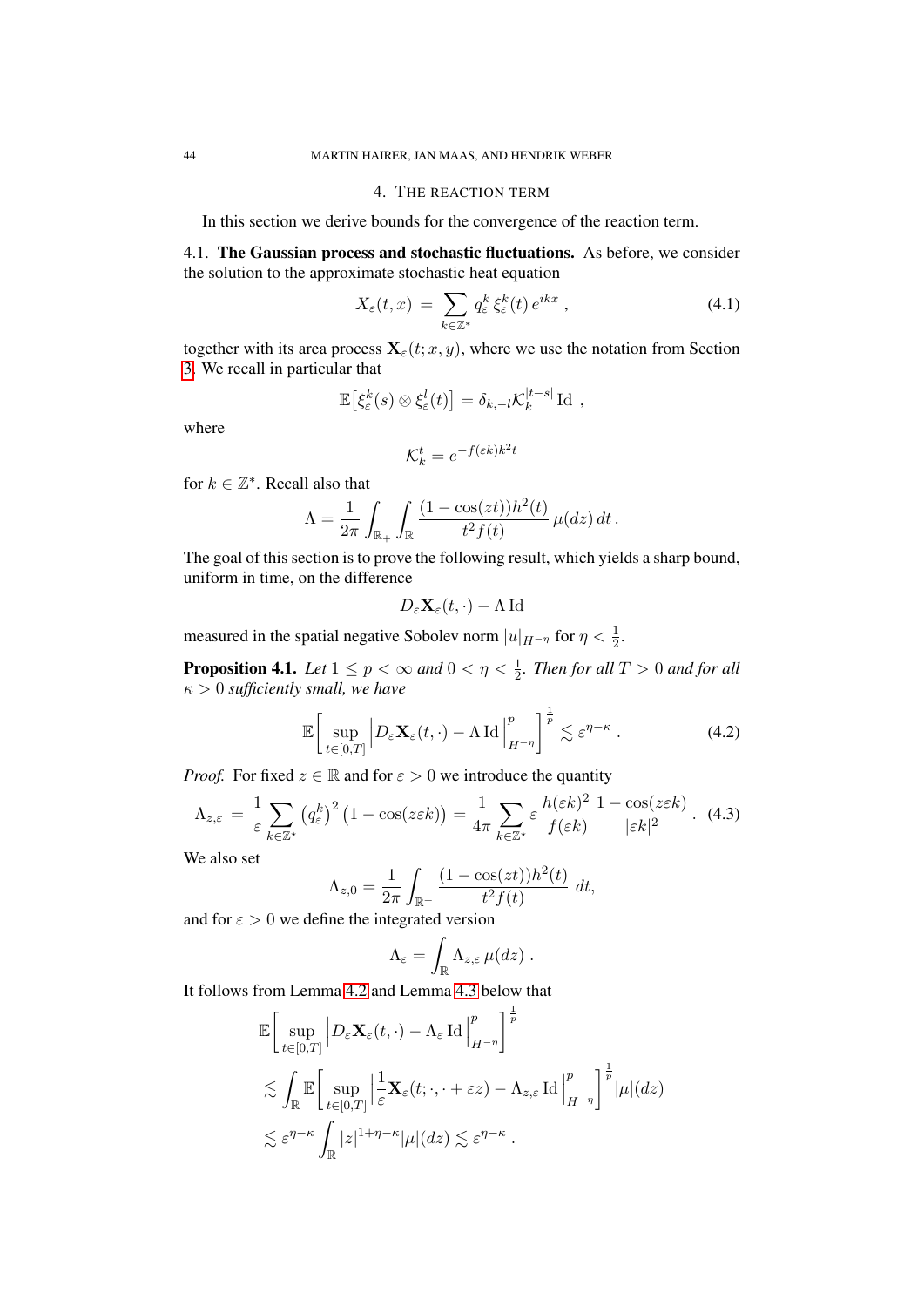Furthermore, we claim that for any  $t \in [0, T]$  and  $\kappa > 0$ ,

<span id="page-44-1"></span>
$$
|\Lambda_{z,\varepsilon} - \Lambda_{z,0}| \lesssim \varepsilon |z|^2 . \tag{4.4}
$$

Integrating this inequality with respect to  $z$  and using the fact that the second moment of  $|\mu|$  is finite, the result follows.

It thus remains to prove the claim [\(4.4\)](#page-44-1). As in [\[HM12,](#page-78-0) Proposition 4.6] we use the fact that for any function  $g : \mathbb{R} \to \mathbb{R}$  of bounded variation,

$$
\left|\sum_{k\in\mathbb{Z}^*} \varepsilon g(\varepsilon k) - \int_{\mathbb{R}} g(t) dt\right| \leq \varepsilon (|g|_{BV} + |g(0)|) .
$$

Using this fact together with the assumptions on  $h$  and  $f$ , we obtain

$$
|\Lambda_{z,\varepsilon} - \Lambda_{z,0}| \lesssim \varepsilon \left| s \mapsto \frac{h^2(s)}{f(s)} \frac{1 - \cos(sz)}{s^2} \right|_{\text{BV}} + \varepsilon |z|^2
$$
  

$$
\lesssim \varepsilon \left| \frac{h^2}{f} \right|_{L^\infty} \left| s \mapsto \frac{1 - \cos(sz)}{s^2} \right|_{\text{BV}} + \varepsilon \left| \frac{h^2}{f} \right|_{\text{BV}} \left| s \mapsto \frac{1 - \cos(sz)}{s^2} \right|_{L^\infty} + \varepsilon |z|^2
$$
  

$$
\lesssim \varepsilon |z|^2 . \tag{4.5}
$$

which proves the claim.  $\Box$ 

For a matrix A, it will be convenient to work with the decomposition  $A =$  $A^+ + A^-$ , where

$$
[A^{\pm}]_{ij} := \frac{1}{2} (A_{ij} \pm A_{ji}).
$$

The following two lemmas are the main ingredients in the proof of [\(4.2\)](#page-43-0).

<span id="page-44-0"></span>**Lemma 4.2.** *Let*  $1 \leq p < \infty$  *and*  $0 < \eta < \frac{1}{2}$ *. Then for all*  $T > 0$ *, for all*  $\kappa > 0$ *small enough and*  $z \in \mathbb{R}$  *we have* 

$$
\mathbb{E}\bigg[\sup_{t\in[0,T]}\Big|\frac{1}{\varepsilon}\mathbf{X}_{\varepsilon}^{-}(t;\cdot,\cdot+\varepsilon z)\Big|_{H^{-\eta}}^{p}\bigg]^{\frac{1}{p}}\lesssim\varepsilon^{\eta-\kappa}|z|^{1+\eta-\kappa}.\tag{4.6}
$$

*Proof.* We will show that for any  $0 < \eta < \frac{1}{2}$  and for  $0 \le \kappa < \frac{1}{2}$  we have for all  $0 \leq s < t \leq T$ ,

$$
\mathbb{E}\Big|\frac{1}{\varepsilon}\Big(\mathbf{X}_{\varepsilon}^{-}(t;\cdot,+ \varepsilon z)-\mathbf{X}_{\varepsilon}^{-}(s;\cdot,+ \varepsilon z)\Big)\Big|_{H^{-\eta}}^{2} \lesssim \varepsilon^{2(\eta-\kappa)}|z|^{2(1+\eta-\kappa)}|t-s|^{\kappa},\tag{4.7}
$$

<span id="page-44-3"></span><span id="page-44-2"></span>
$$
\mathbb{E}\Big|\frac{1}{\varepsilon}\Big(\mathbf{X}_{\varepsilon}^-(t;\cdot,\cdot+\varepsilon z)\Big)\Big|^2_{H^{-\eta}}\lesssim \varepsilon^{2(\eta-\kappa)}|z|^{2(1+\eta-\kappa)}\ .\qquad(4.8)
$$

The result then follows from Lemma [B.3.](#page-76-0) As above in Lemma [3.3,](#page-27-0) we use the fact that  $\mathbf{X}_{\varepsilon}^{-}(t,\cdot)$  belongs to the  $H^{-\eta}$ -valued second order Wiener chaos to see that [\(B.16\)](#page-76-1) is satisfied (see Lemma [B.4\)](#page-77-0).

Recall that

$$
\mathbf{X}_{\varepsilon}(t;x,x+\varepsilon z)=\sum_{k,l\in\mathbb{Z}^{\star}}q_{\varepsilon}^{k}q_{\varepsilon}^{l}I_{kl}(\varepsilon z)\left(\xi_{k}(t)\otimes\xi_{l}(t)\right)e^{i(k+l)x},
$$

where for  $k \neq -l$  we have

$$
I_{kl}(\varepsilon z) := \int_0^{\varepsilon z} (e^{ikw} - 1) i! e^{ilw} dw = \frac{l}{k+l} \left( e^{i(k+l)\varepsilon z} - 1 \right) - \left( e^{il\varepsilon z} - 1 \right).
$$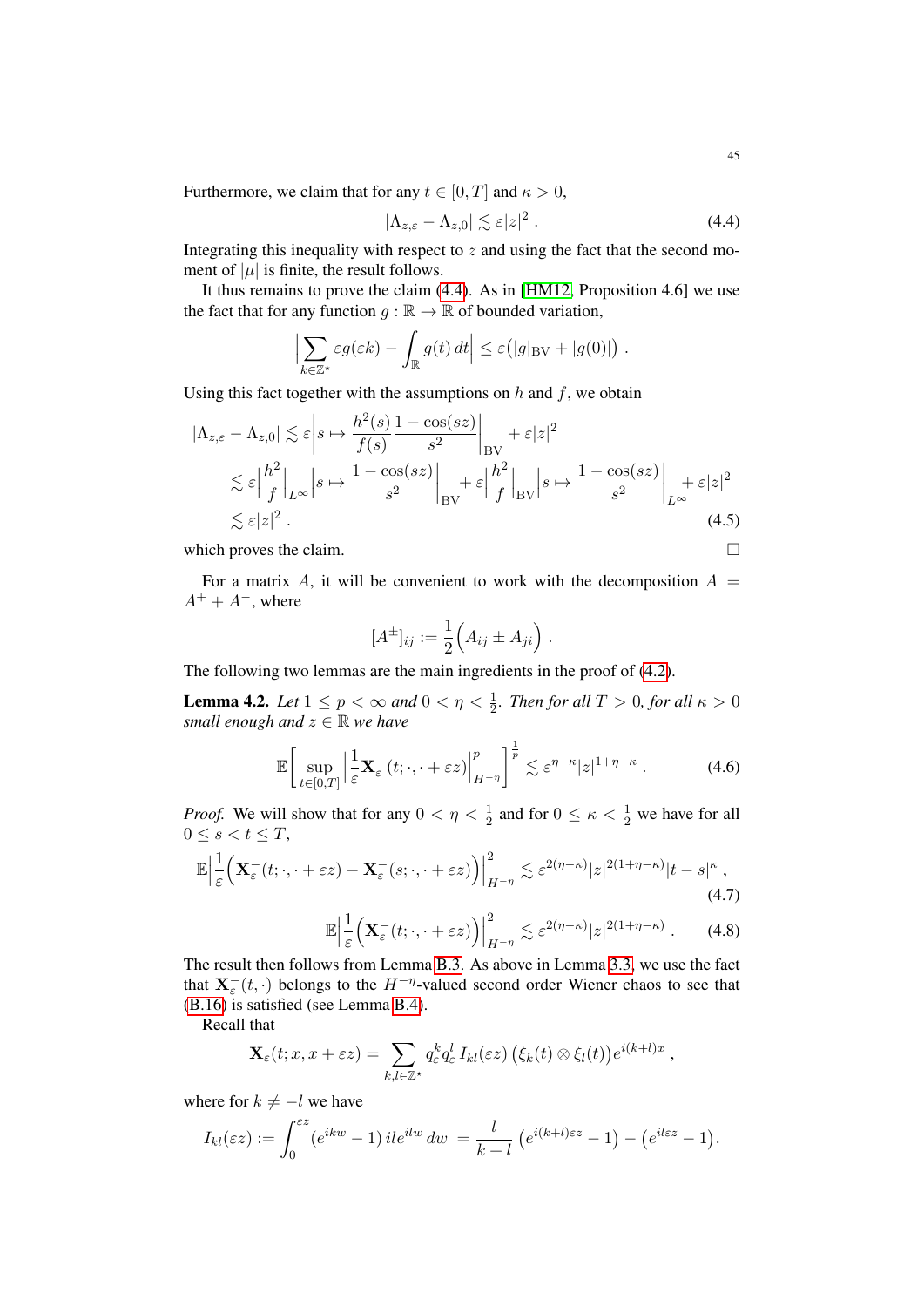As above this sum has to be interpreted as the limit as  $N \to \infty$  of the sums over  $0 < |k|, |l| \le N$ .

As a consequence, we have the identity

$$
\mathbf{X}_{\varepsilon}^{-}(t;x,x+\varepsilon z)=\sum_{k,l\in\mathbb{Z}^{\star}}q_{\varepsilon}^{k}q_{\varepsilon}^{l}J_{kl}^{-}(\varepsilon z)\left(\xi_{k}(t)\otimes\xi_{l}(t)\right)e^{i(k+l)x}
$$

,

where for  $|k| \neq |l|$ ,

$$
J_{kl}^-(\varepsilon z) := \frac{1}{2}(I_{kl}(\varepsilon z) - I_{lk}(\varepsilon z)) = \frac{1}{2}(l-k)\left(\frac{e^{i(k+l)\varepsilon z} - 1}{k+l} - \frac{e^{il\varepsilon z} - e^{i\varepsilon kz}}{l-k}\right).
$$

For  $|k| = |l|$  this expression must be read as the appropriate limit. Writing  $\zeta_{k,l}^{i,j}(s,t) :=$  $\xi^i_k(t)\xi^j_l$  $\zeta_l^j(t) - \xi_k^i(s)\xi_l^j$  $\ell_l^j(s)$  for brevity, we obtain

$$
\mathbb{E}\Big|\frac{1}{\varepsilon}\Big(\mathbf{X}_{\varepsilon}^{-}(t;\cdot,+{\varepsilon} z)-\mathbf{X}_{\varepsilon}^{-}(s;\cdot,+{\varepsilon} z)\Big)\Big|_{H^{-\eta}}^{2}
$$
\n
$$
=\sum_{\substack{k,l,\bar{k},\bar{l}\in\mathbb{Z}^{\star}\\k+l=\bar{k}+\bar{l}\\}}\left(1+(k+l)^{2}\right)^{-\eta}q_{\varepsilon}^{k}q_{\varepsilon}^{l}q_{\varepsilon}^{\bar{k}}q_{\varepsilon}^{l}\frac{1}{\varepsilon}J_{k,l}({\varepsilon} z)\frac{1}{\varepsilon}J_{-\bar{k},-\bar{l}}^{-}({\varepsilon} z)\Big|_{k+l=\bar{k}+\bar{l}}^{2}
$$
\n
$$
\times\mathbb{E}\Big[\sum_{i\neq j}\zeta_{k,l}^{i,j}(s,t)\zeta_{-\bar{k},-\bar{l}}^{i,j}(s,t)\Big]\ .
$$

Note that the diagonal entries of  $\zeta_{k,l}^{i,j}(s,t)$  vanish so that in the last line we only have to sum over indices  $i \neq j$ . For such indices  $i \neq j$ , we use the fact that

$$
\mathbb{E}\Big[\xi_k^i(s)\,\xi_l^j(s)\,\xi_{-\bar{k}}^i(t)\,\xi_{-\bar{l}}^j(t)\Big] = \mathbb{E}\Big[\xi_k^i(s)\xi_{-\bar{k}}^i(t)\Big]\mathbb{E}\Big[\xi_l^j(s)\xi_{-\bar{l}}^j(t)\Big] \n= \delta_{k,\bar{k}}\,\delta_{l,\bar{l}}\,\mathcal{K}_k^{t-s}\mathcal{K}_l^{t-s} ,
$$

to obtain, for any  $\kappa \in [0, 1]$  and for all indices satisfying  $k + l = \overline{k} + \overline{l}$ ,

$$
\mathbb{E}\Big[\zeta_{k,l}^{i,j}(s,t)\,\zeta_{-\overline{k},-\overline{l}}^{i,j}(s,t)\Big] = 2\delta_{k,\overline{k}}\Big(1 - \mathcal{K}_k^{t-s}\mathcal{K}_l^{t-s}\Big) \n\lesssim \delta_{k,\overline{k}}\big(1 - e^{-(f(\varepsilon k)k^2 + f(\varepsilon l)l^2)|t-s|}\big) \n\lesssim \delta_{k,\overline{k}}\Big(f(\varepsilon k)^{\kappa}|k|^{2\kappa} + f(\varepsilon l)^{\kappa}|l|^{2\kappa}\Big)|t-s|^{\kappa}.
$$
\n(4.9)

Furthermore, a simple calculation yields that

<span id="page-45-0"></span>
$$
\left|\frac{1}{\varepsilon}J_{kl}(\varepsilon z)\right|^2 = (k-l)^2 z^2 \left[S((k+l)\varepsilon z) - S((k-l)\varepsilon z)\right]^2,
$$

where  $S(x) = \frac{\sin(x/2)}{x}$ . Using the Assumption [1.4](#page-4-0) that h is bounded, we obtain for  $k, l \neq 0$  that,

$$
q_{\varepsilon}^{k} q_{\varepsilon}^{l} \lesssim \frac{1}{\sqrt{f(\varepsilon k)f(\varepsilon l)}|kl|} \lesssim \frac{1}{\sqrt{f(\varepsilon k)f(\varepsilon l)}|(k+l)^{2}-(k-l)^{2}|}.
$$

Moreover, since by Assumption [1.1](#page-3-0)  $f \geq c_f$ , it follows that for all  $0 \leq \kappa < \frac{1}{2}$ ,

$$
\mathbb{E}\Big|\frac{1}{\varepsilon}\Big(\mathbf{X}_{\varepsilon}^{-}(t;\cdot,\cdot+\varepsilon z)-\mathbf{X}_{\varepsilon}^{-}(s;\cdot,\cdot+\varepsilon z)\Big)\Big|_{H^{-\eta}}^{2}
$$
  

$$
\lesssim \sum_{k,l\in\mathbb{Z}^{\star}}\big(1+(k+l)^{2}\big)^{-\eta}\big(q_{\varepsilon}^{k}q_{\varepsilon}^{l}\big)^{2}\Big|\frac{1}{\varepsilon}J_{kl}(\varepsilon z)\Big|^{2}
$$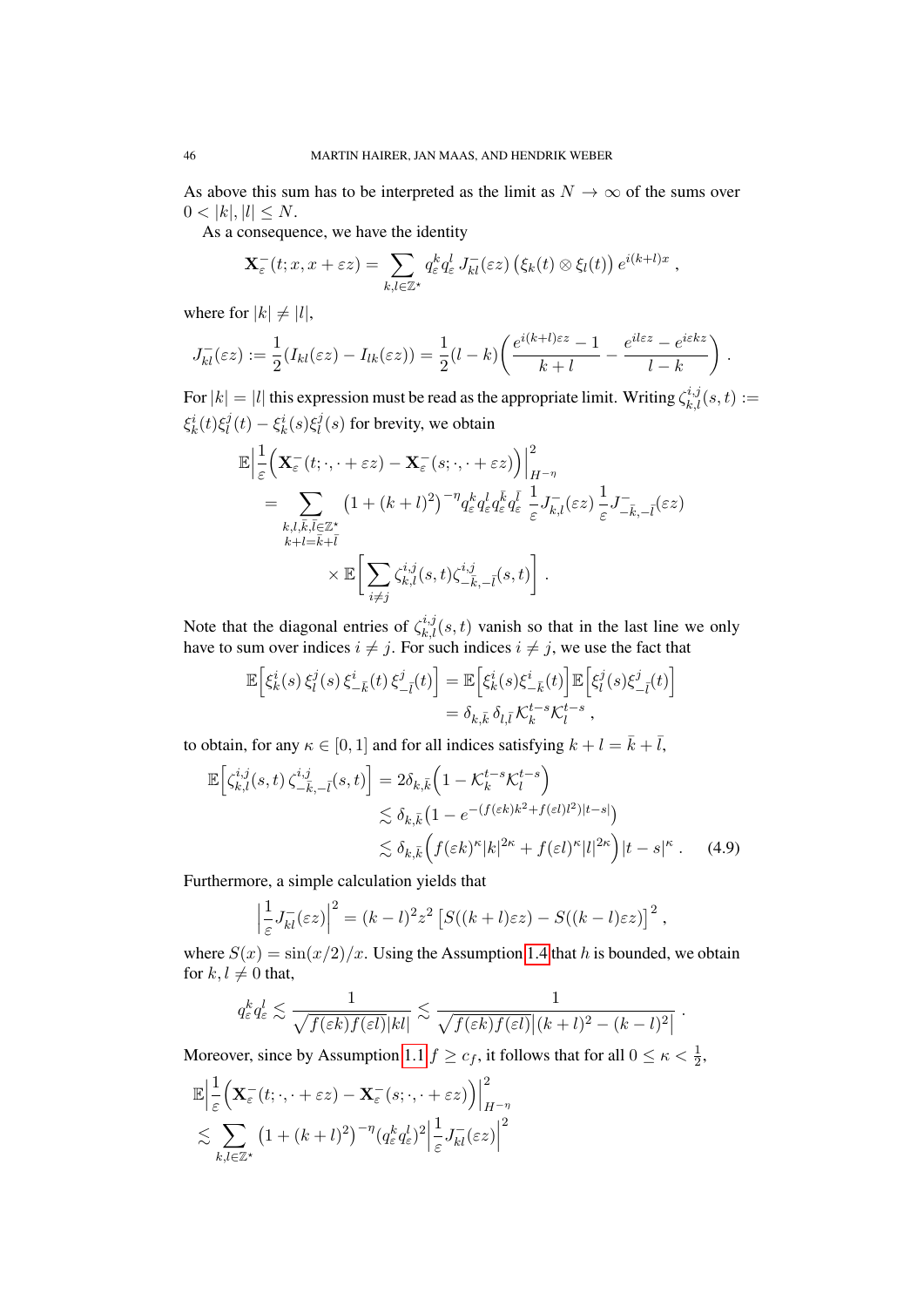$$
\times \left( f(\varepsilon k)^{\kappa} |k|^{2\kappa} + f(\varepsilon l)^{\kappa} |l|^{2\kappa} \right) |t - s|^{\kappa}
$$
  
\n
$$
\lesssim |t - s|^{\kappa} |z|^2 \sum_{k,l \in \mathbb{Z}^\star} \left( 1 + (k+l)^2 \right)^{-\eta} |k - l|^2 \left| \frac{S((k+l)\varepsilon z) - S((k-l)\varepsilon z)}{(k+l)^2 - (k-l)^2} \right|^2
$$
  
\n
$$
\times \left( |k|^{2\kappa} + |l|^{2\kappa} \right)
$$
  
\n
$$
\lesssim |t - s|^{\kappa} |z|^2 \sum_{|k| \neq |l| \in \mathbb{Z}} \left( 1 + k^2 \right)^{-\eta} l^2 \left| \frac{S(k\varepsilon z) - S(l\varepsilon z)}{k^2 - l^2} \right|^2 \left( |k|^{2\kappa} + |l|^{2\kappa} \right),
$$

where in the last line we used the change of variables  $(k + l, k - l) \rightsquigarrow (k, l)$ . We infer that

$$
\mathbb{E}\left|\frac{1}{\varepsilon}\Big(\mathbf{X}_{\varepsilon}^{-}(t;\cdot,\cdot+\varepsilon z)-\mathbf{X}_{\varepsilon}^{-}(s;\cdot,\cdot+\varepsilon z)\Big)\right|_{H^{-\eta}}^{2}\tag{4.10}
$$
\n
$$
\lesssim|t-s|^{\kappa}\varepsilon^{2\eta-2\kappa}|z|^{2+2\eta-2\kappa}\int_{\mathbb{R}^{2}}\left(\frac{x}{y^{\eta}}\frac{S(x)-S(y)}{x^{2}-y^{2}}\right)^{2}(x^{2}+y^{2})^{\kappa}dx\,dy.
$$

It is an elementary exercise to show that

<span id="page-46-1"></span>
$$
\frac{|S(x) - S(y)|}{|x^2 - y^2|} \lesssim 1 \wedge \frac{1}{x^2 + y^2} \; .
$$

Hence, taking into account that  $\eta < \frac{1}{2}$  it follows that the integral on the right hand side of [\(4.10\)](#page-46-1) converges. This establishes the desired estimate [\(4.8\)](#page-44-2).

Furthermore, to prove [\(4.8\)](#page-44-2) we observe that for  $i \neq j$ ,

$$
\mathbb{E}\Big[\xi_k^i(t)\,\xi_l^j(t)\,\xi_{-\bar{k}}^i(t)\,\xi_{-\bar{l}}^j(t)\Big] = \mathbb{E}\Big[\xi_k^i(t)\xi_{-\bar{k}}^i(t)\Big]\mathbb{E}\Big[\xi_l^j(t)\xi_{-\bar{l}}^j(t)\Big] = \delta_{k,\bar{k}}\,\delta_{l,\bar{l}}.
$$

Using this identity we obtain

$$
\mathbb{E}\Big|\frac{1}{\varepsilon}\Big(\mathbf{X}_{\varepsilon}^{-}(t;\cdot,+ \varepsilon z)\Big|_{H^{-\eta}}^{2}
$$
\n
$$
=\sum_{\substack{k,l,\bar{k},\bar{l}\in\mathbb{Z}^{\star}\\k+l=\bar{k}+\bar{l}}}\left(1+(k+l)^{2}\right)^{-\eta}q_{\varepsilon}^{k}q_{\varepsilon}^{l}q_{\varepsilon}^{\bar{k}}q_{\varepsilon}^{l}\frac{1}{\varepsilon}J_{k,l}^{-}(\varepsilon z)\frac{1}{\varepsilon}J_{-\bar{k},-l}^{-}(\varepsilon z)
$$
\n
$$
\times \mathbb{E}\Big[\sum_{i\neq j}\xi_{k}^{i}(t)\,\xi_{l}^{j}(t)\,\xi_{-\bar{k}}^{i}(t)\,\xi_{-\bar{l}}^{j}(t)\Big]
$$
\n
$$
\lesssim \sum_{k,l\in\mathbb{Z}^{\star}}\left(1+(k+l)^{2}\right)^{-\eta}(q_{\varepsilon}^{k}q_{\varepsilon}^{l})^{2}\Big|\frac{1}{\varepsilon}J_{k\bar{l}}^{-}(\varepsilon z)\Big|^{2}.
$$

The desired estimate [\(4.8\)](#page-44-2) follows from this expression, by repeating the argument for [\(4.7\)](#page-44-3) with  $\kappa = 0$ .

The following result gives the corresponding estimate for the symmetric part  $X_{\varepsilon}^{+}$ . Recall that  $\Lambda_{z,\varepsilon}$  has been defined in [\(4.3\)](#page-43-1).

<span id="page-46-0"></span>**Lemma 4.3.** *Let*  $1 \leq p < \infty$  *and*  $0 < \eta < \frac{1}{2}$ *. For any*  $T > 0$ *, for*  $\kappa > 0$  *small enough, and for any*  $z \in \mathbb{R}$  *we have* 

$$
\mathbb{E}\bigg[\sup_{t\in[0,T]}\Big|\frac{1}{\varepsilon}\mathbf{X}_{\varepsilon}^{+}(t;\cdot,\cdot+\varepsilon z)-\Lambda_{z,\varepsilon}\operatorname{Id}\Big|_{H^{-\eta}}^{p}\bigg]\bigg|^{\frac{1}{p}}\lesssim\varepsilon^{\eta-\kappa}|z|^{1+\eta-\kappa}.\tag{4.11}
$$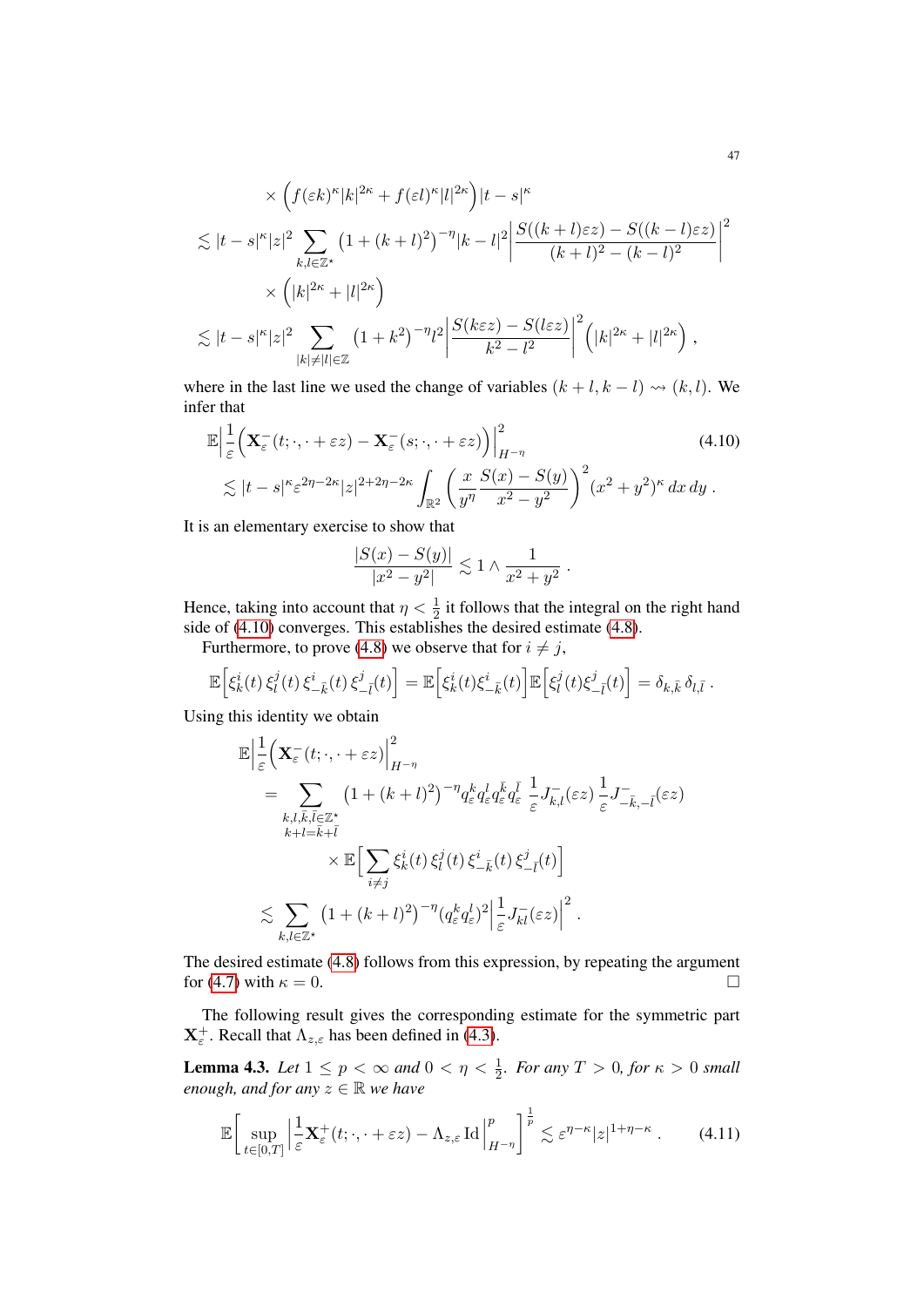*Proof.* In view of Lemma [B.3,](#page-76-0) it suffices to show that

$$
\mathbb{E}\Big|\frac{1}{\varepsilon}\mathbf{X}_{\varepsilon}^{+}(t;x,x+\varepsilon z)-\frac{1}{\varepsilon}\mathbf{X}_{\varepsilon}^{+}(s;x,x+\varepsilon z)\Big|_{H^{-\eta}}^{2}\lesssim|t-s|^{\kappa}\varepsilon^{2\eta-2\kappa}|z|^{2+2\eta-2\kappa},\tag{4.12}
$$

<span id="page-47-1"></span><span id="page-47-0"></span>
$$
\mathbb{E}\Big|\frac{1}{\varepsilon}\mathbf{X}_{\varepsilon}^{+}(t;x,x+\varepsilon z)-\Lambda_{z,\varepsilon}\operatorname{Id}\Big|_{H^{-\eta}}^{2}\lesssim \varepsilon^{2\eta}|z|^{2+2\eta}.
$$
 (4.13)

As in the proof of Lemma [4.2,](#page-44-0) we write

$$
\mathbf{X}_{\varepsilon}^+(t;x,x+\varepsilon z)=\sum_{k,l\in\mathbb{Z}^\star}q_{\varepsilon}^kd_{\varepsilon}^l J_{kl}^+(\varepsilon z)\big(\xi_k(t)\otimes\xi_l(t)\big)e^{i(k+l)x}\;,
$$

where

$$
J_{kl}^+(\varepsilon z) := \frac{1}{2} \big( I_{kl}(\varepsilon z) + I_{lk}(\varepsilon z) \big) = \frac{1}{2} \big( 1 - e^{ik\varepsilon z} \big) \big( 1 - e^{il\varepsilon z} \big) ,
$$

and  $I_{kl}(\varepsilon z)$  is as in the proof of Lemma [4.2.](#page-44-0) As above we write

$$
\tilde{\zeta}_{k,l}(s,t) = \xi_k(t) \otimes \xi_l(t) - \xi_k(s) \otimes \xi_l(s)
$$

for brevity. Then we obtain

$$
\mathbb{E}\Big|\frac{1}{\varepsilon}\mathbf{X}_{\varepsilon}^{+}(t;x,x+\varepsilon z)-\frac{1}{\varepsilon}\mathbf{X}_{\varepsilon}^{+}(s;x,x+\varepsilon z)\Big|_{H^{-\eta}}^{2}
$$
\n
$$
=\sum_{\substack{k,l,\bar{k},\bar{l}\in\mathbb{Z}^{\star}\\k+l=\bar{k}+\bar{l}\\}}\left(1+(k+l)^{2}\right)^{-\eta}q_{\varepsilon}^{k}q_{\varepsilon}^{l}q_{\varepsilon}^{\bar{k}}q_{\varepsilon}^{\bar{l}}\frac{1}{\varepsilon}J_{kl}^{+}(\varepsilon z)\frac{1}{\varepsilon}J_{-\bar{k},-\bar{l}}^{+}(\varepsilon z)\Big|_{\varepsilon}^{2}
$$
\n
$$
\times\mathbb{E}\operatorname{tr}\left(\tilde{\zeta}_{k,l}(s,t)\,\tilde{\zeta}_{-\bar{l},-\bar{k}}(s,t)\right).
$$

A case by case argument yields

$$
\mathbb{E} \operatorname{tr} \left( \tilde{\zeta}_{k,l}(s,t) \tilde{\zeta}_{-\bar{l},-\bar{k}}(s,t) \right) = 2 \Big( n^2 \delta_{k,\bar{l}} \delta_{\bar{k},l} + n \delta_{k,\bar{k}} \delta_{l,\bar{l}} \Big) \Big( 1 - \mathcal{K}_k^{t-s} \mathcal{K}_l^{t-s} \Big) ,
$$

and using the definition of  $K$  we infer as above in [\(4.9\)](#page-45-0) that

$$
\left|1 - \mathcal{K}_k^{t-s} \mathcal{K}_l^{t-s}\right| \lesssim \left(f(\varepsilon k)|k|^{2\kappa} + f(\varepsilon l)|l|^{2\kappa}\right)|t-s|^{\kappa}
$$

for  $\kappa \in [0,1]$ . Using the estimate  $|q_k| \lesssim \frac{1}{\sqrt{f(s)}}$  $\frac{1}{f(\varepsilon k)|k|}$  for  $k \neq 0$ , together with the identity

$$
|J_{kl}^+(z\varepsilon)|^2 = 2(1 - \cos(z\varepsilon k)) (1 - \cos(z\varepsilon l)),
$$

we obtain

$$
\mathbb{E}\Big|\frac{1}{\varepsilon}\mathbf{X}_{\varepsilon}^{+}(t;x,x+\varepsilon z)-\frac{1}{\varepsilon}\mathbf{X}_{\varepsilon}^{+}(s;x,x+\varepsilon z)\Big|_{H^{-\eta}}^{2}
$$
\n
$$
\lesssim \sum_{k,l\in\mathbb{Z}^{\star}}\left(1+(k+l)^{2}\right)^{-\eta}\left(q_{\varepsilon}^{k}q_{\varepsilon}^{l}\right)^{2}\frac{1}{\varepsilon^{2}}|J_{k,l}^{+}|^{2}\left(1-\mathcal{K}_{k}^{t-s}\mathcal{K}_{l}^{t-s}\right)
$$
\n
$$
\lesssim \sum_{k,l\in\mathbb{Z}^{\star}}\left(1+(k+l)^{2}\right)^{-\eta}\frac{1-\cos(k\varepsilon z)}{f(\varepsilon k)\varepsilon k^{2}}\frac{1-\cos(l\varepsilon z)}{f(\varepsilon l)\varepsilon l^{2}}
$$
\n
$$
\times\left(f(\varepsilon k)^{\kappa}|k|^{2\kappa}+f(\varepsilon l)^{\kappa}|l|^{2\kappa}\right)|t-s|^{\kappa}
$$
\n
$$
\lesssim \sum_{k,l\in\mathbb{Z}^{\star}}\frac{1}{|k|^{\eta}|l|^{\eta}}\frac{1-\cos(k\varepsilon z)}{k^{2}\varepsilon}\frac{1-\cos(l\varepsilon z)}{l^{2}\varepsilon}\left(|k|^{2\kappa}+|l|^{2\kappa}\right)|t-s|^{\kappa}
$$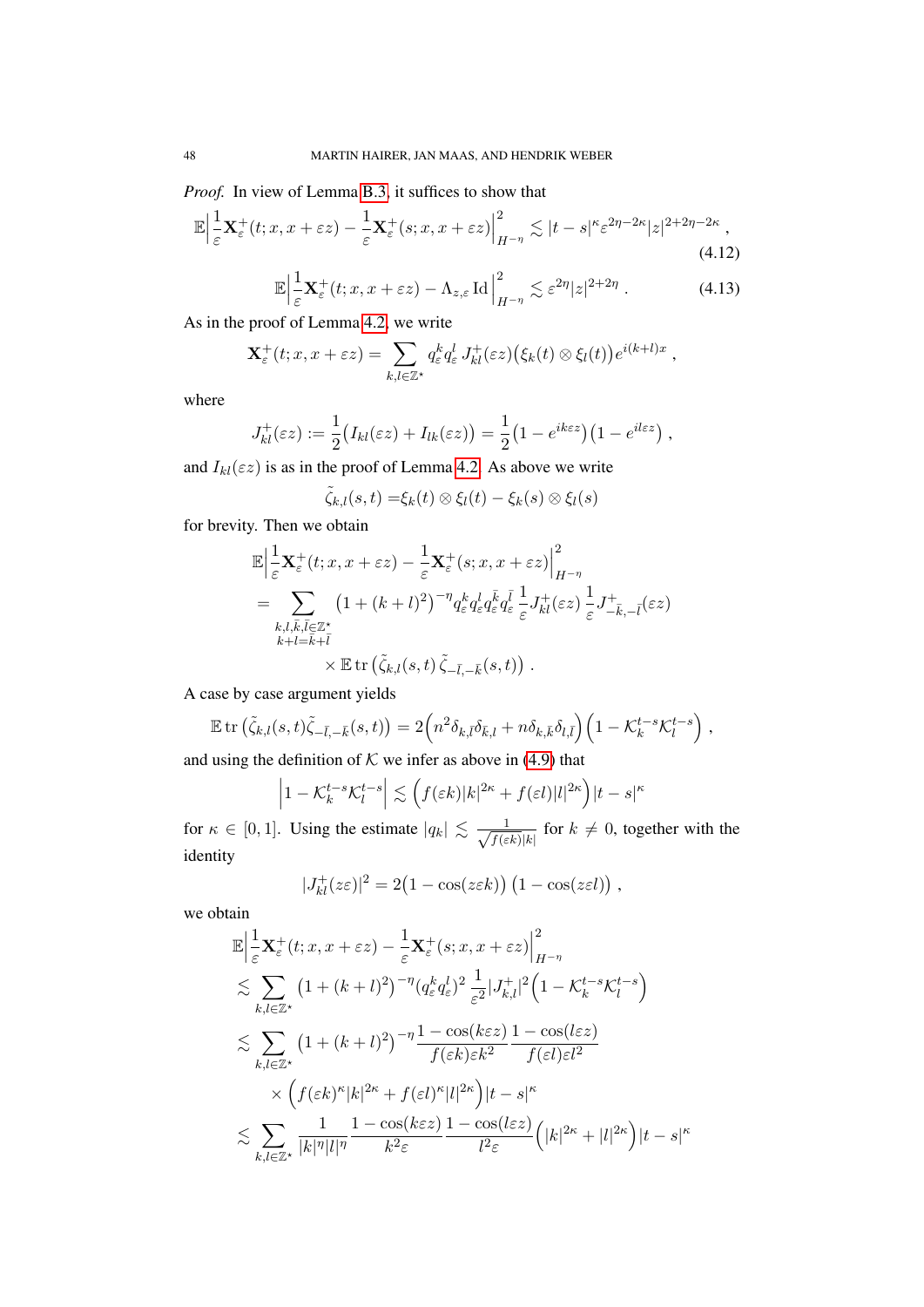$$
\lesssim |t-s|^{\kappa}\varepsilon^{2\eta-2\kappa}|z|^{2+2\eta-2\kappa}\;,
$$

which proves [\(4.12\)](#page-47-0).

In order to prove [\(4.13\)](#page-47-1), we note that for all  $x \in [-\pi, \pi]$  and  $t \ge 0$ 

$$
\frac{1}{\varepsilon} \mathbb{E} \mathbf{X}_{\varepsilon}^+(t; x, x + \varepsilon z) = \frac{1}{\varepsilon} \sum_{k \in \mathbb{Z}^*} |q_{\varepsilon}^k|^2 J_{k, -k}^+(\varepsilon z) \operatorname{Id} = \Lambda_{z, \varepsilon} \operatorname{Id}.
$$

Moreover, we write

$$
\widehat{\zeta}_{k,l}(t) = (\xi_k(t) \otimes \xi_l(t)) - \delta_{k,-l} \operatorname{Id}
$$

for brevity. Then we obtain

$$
\mathbb{E}\Big|\frac{1}{\varepsilon}\mathbf{X}_{\varepsilon}^{+}(t;x,x+\varepsilon z)-\Lambda_{z,\varepsilon}\operatorname{Id}\Big|_{H^{-\eta}}^{2}
$$
\n
$$
=\sum_{\substack{k,l,\bar{k},\bar{l}\in\mathbb{Z}^{\star}\\k+l=\bar{k}+\bar{l}\\}}\left(1+(k+l)^{2}\right)^{-\eta}q_{\varepsilon}^{k}q_{\varepsilon}^{l}q_{\varepsilon}^{\bar{k}}q_{\varepsilon}^{\bar{l}}\frac{1}{\varepsilon}J_{kl}^{+}(\varepsilon z)\frac{1}{\varepsilon}J_{-\bar{k},-l}^{+}(\varepsilon z)\Big|_{\varepsilon}^{2}
$$
\n
$$
\times \mathbb{E}\operatorname{tr}\big(\widehat{\zeta}_{k,l}(t)\widehat{\zeta}_{-\bar{l},-\bar{k}}(t)\big).
$$

A case by case argument yields

$$
\mathbb{E} \operatorname{tr} \left( \widehat{\zeta}_{k,l}(t) \widehat{\zeta}_{-\bar{l},-\bar{k}}(t) \right) = n^2 \delta_{k,\bar{l}} \delta_{\bar{k},l} + n \delta_{k,\bar{k}} \delta_{l,\bar{l}}.
$$

Arguing as above we obtain

$$
\mathbb{E}\left|\frac{1}{\varepsilon}\mathbf{X}_{\varepsilon}^{+}(t;x,x+\varepsilon z)-\Lambda_{z,\varepsilon}\operatorname{Id}\right|_{H^{-\eta}}^{2}
$$
\n
$$
\lesssim \sum_{k,l\in\mathbb{Z}^{\star}}\left(1+(k+l)^{2}\right)^{-\eta}\left(q_{\varepsilon}^{k}q_{\varepsilon}^{l}\right)^{2}\frac{1}{\varepsilon^{2}}|J_{k,l}^{+}|^{2}
$$
\n
$$
\lesssim \sum_{k,l\in\mathbb{Z}^{\star}}\left(1+(k+l)^{2}\right)^{-\eta}\frac{1-\cos(k\varepsilon z)}{f(\varepsilon k)\varepsilon k^{2}}\frac{1-\cos(l\varepsilon z)}{f(\varepsilon l)\varepsilon l^{2}}
$$
\n
$$
\lesssim \sum_{k,l\in\mathbb{Z}^{\star}}\frac{1}{|k|^{|\eta|l|^{|\eta}}}\frac{1-\cos(k\varepsilon z)}{k^{2}\varepsilon}\frac{1-\cos(l\varepsilon z)}{l^{2}\varepsilon}
$$
\n
$$
\lesssim \varepsilon^{2\eta}|z|^{2+2\eta},
$$
\nwhich proves (4.13).

4.2. Bounds for the reaction term. We will now derive the estimates for the reaction terms  $\Phi^{F(\bar{u})}, \Phi_{\varepsilon}^{F(u_{\varepsilon})}, \Upsilon^{\bar{u}},$  and  $\Upsilon_{\varepsilon}^{u_{\varepsilon}}$  defined in Section [2.](#page-7-0)

To this end let  $\varepsilon \in (0,1)$ . We fix Hölder exponents  $0 < \alpha < \frac{1}{2}$  and let  $0 <$  $\eta < \frac{1}{2}$ . Furthermore, we fix  $\mathbb{R}^{n \times n}$ -valued functions  $\varphi \in C_T^{\alpha}$  and  $\varphi_{\varepsilon} = \varphi + \mathcal{D}_{\varepsilon}$ with  $\mathcal{D}_{\varepsilon} \in \mathcal{C}^0([0,T]; H^{-\eta})$ . (See [\(1.16\)](#page-7-1) and [\(1.19\)](#page-7-2) above for the definition of the Hölder norms with blowup). We shall use the notation  $||u||_{H_t^{-\eta}}$  to denote the temporal supremum of the negative spatial Sobolev norm, i.e.,

$$
||u||_{H_t^{-\eta}} := \sup_{s \in [0,t]} |u(s)|_{H^{-\eta}}.
$$

In our application we will have

$$
\varphi(t) = \Lambda \operatorname{Id} , \quad \mathcal{D}_{\varepsilon}(t) = D_{\varepsilon} \mathbf{X}_{\varepsilon}(t, \cdot) - \Lambda \operatorname{Id} .
$$

Of course,  $\varphi$  is constant in space and not merely  $\mathcal{C}^{\alpha}$ , but we will not make use of this.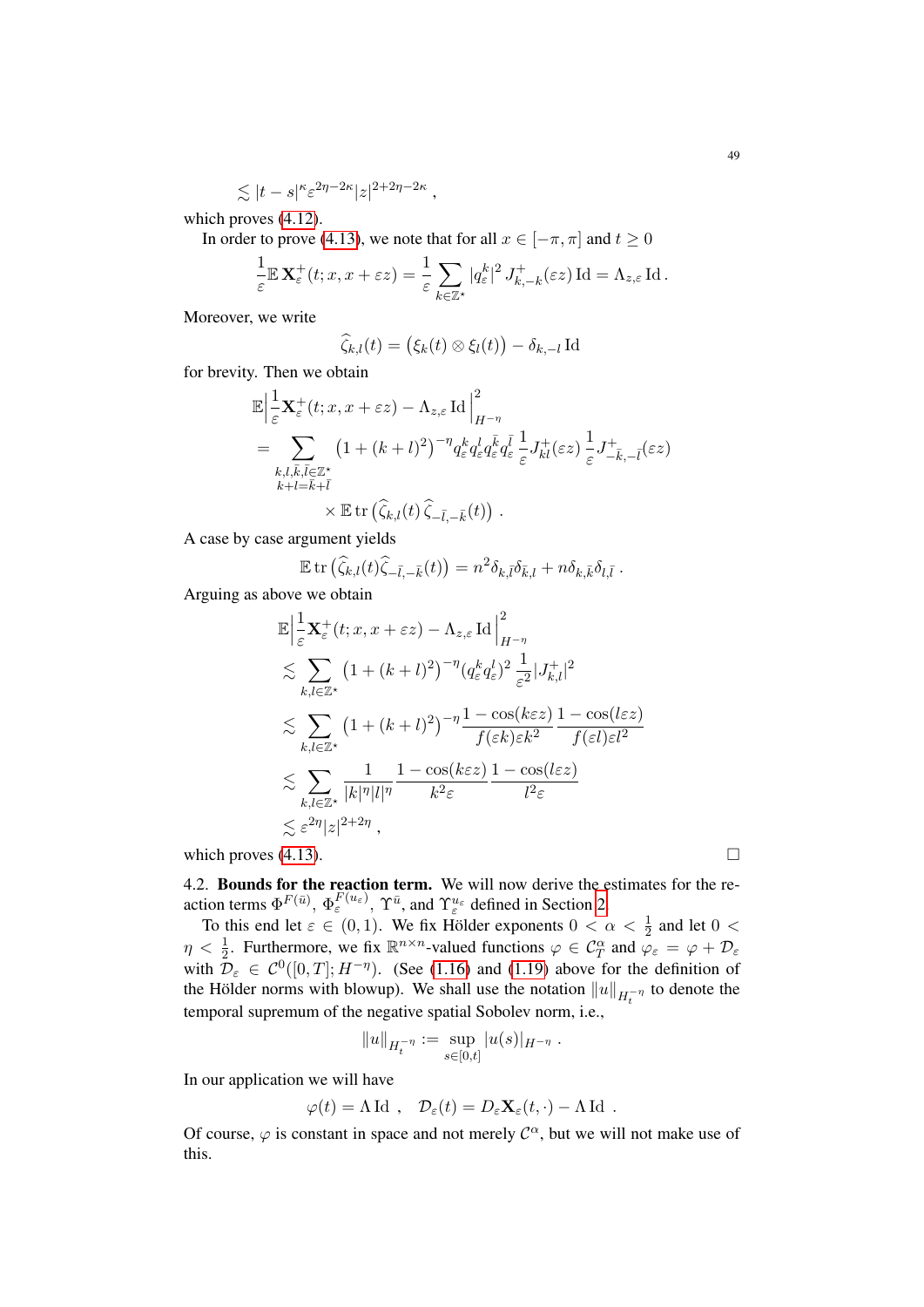Furthermore, we fix  $\mathbb{R}^n$ -valued functions  $u, u_\varepsilon$  and  $\mathbb{R}^{n \times n}$  -valued functions  $v, v_\varepsilon$ in  $L^{\infty}([0,T]; \mathcal{C}^{\alpha})$ . In our application, u and  $u_{\varepsilon}$  will be as in the previous sections, and  $v = u'$ ,  $v_{\varepsilon} = u'_{\varepsilon}$ .

Then we set

$$
\Phi(t) = \int_0^t S(t-s) F(u(s)) ds , \qquad \Upsilon(t) = \int_0^t S(t-s) \mathcal{F}(u(s), v(s)) ds ,
$$

where

$$
\mathcal{F}^i(u,v) = \partial_k G^i_j(u) v^k_l \varphi^{l,m} v^j_m.
$$

Similarly, for  $\varepsilon > 0$  we define

$$
\Phi_{\varepsilon}(t) = \int_0^t S_{\varepsilon}(t-s) F(u_{\varepsilon}(s)) ds , \quad \Upsilon_{\varepsilon}(t) = \int_0^t S_{\varepsilon}(t-s) \mathcal{F}_{\varepsilon}(u_{\varepsilon}(s), v_{\varepsilon}(s)) ds ,
$$
\nwhere

where

$$
\mathcal{F}_{\varepsilon}^i(u,v) = \partial_k G_j^i(u) v_l^k \varphi_{\varepsilon}^{l,m} v_m^j.
$$

Throughout the remainder of this section we assume that the norms

$$
\|\varphi\|_{\mathcal{C}^{\alpha}_{T}}\,,\qquad\|u\|_{\mathcal{C}^{\alpha}_{T}}\,,\qquad\|v\|_{\mathcal{C}^{\alpha}_{T}}\,,\qquad\|u_{\varepsilon}\|_{\mathcal{C}^{\alpha}_{T}}\,,\qquad\|v_{\varepsilon}\|_{\mathcal{C}^{\alpha}_{T}}\,,
$$

are bounded by a constant  $K > 0$ , which does not depend on  $\varepsilon$ . This constant will often be suppressed below.

We shall first prove a bound on the difference between  $\Phi$  and  $\Phi_{\varepsilon}$ .

<span id="page-49-0"></span>**Proposition 4.4.** *Let*  $0 \le \alpha \le \gamma \le 1$ *. Then, for any*  $t \in [0, T]$  *we have* 

$$
\left|\Phi(t) - \Phi_{\varepsilon}(t)\right|_{\mathcal{C}^{\gamma}} \lesssim t^{1-\frac{1}{2}(\gamma-\alpha)} \|u - u_{\varepsilon}\|_{\mathcal{C}^{\alpha}_{t}} + \varepsilon,
$$
  

$$
\left\|\Phi - \Phi_{\varepsilon}\right\|_{\mathcal{C}^{\frac{\gamma}{2}}([0,t],\mathcal{C}^{0})} \lesssim t^{1-\frac{\gamma}{2}} \|u - u_{\varepsilon}\|_{\mathcal{C}^{\alpha}_{t}} + \varepsilon^{1-\frac{\gamma}{2}},
$$

*with implied constant depending on* K *and* T*.*

*Remark* 4.5*.* In the statements of Proposition [4.4](#page-49-0) and Proposition [4.6](#page-51-0) we do not include the positive powers of t after the terms involving powers of  $\varepsilon$ . We simply bound these by powers of  $T$ , which will be absorbed into the implied constants, because we do not need them.

*Proof.* Using Corollary [6.6](#page-69-0) we obtain for any  $\kappa > 0$  small enough,

$$
\begin{split}\n&\left|\Phi(t) - \Phi_{\varepsilon}(t)\right|_{\mathcal{C}^{\gamma}} \\
&\leq \left| \int_{0}^{t} S(t-s)(F(u) - F(u_{\varepsilon}))(s) \, ds \right|_{\mathcal{C}^{\gamma}} + \left| \int_{0}^{t} (S - S_{\varepsilon})(t-s)F(u_{\varepsilon})(s) \, ds \right|_{\mathcal{C}^{\gamma}} \\
&\lesssim t^{1 - \frac{1}{2}(\gamma - \alpha)} \|F(u) - F(u_{\varepsilon})\|_{\mathcal{C}^{\alpha}_{t}} + \varepsilon t^{1 - \frac{1}{2}(\gamma - \alpha + 1 + \kappa)} \|F(u_{\varepsilon})\|_{\mathcal{C}^{\alpha}_{t}} \\
&\lesssim t^{1 - \frac{1}{2}(\gamma - \alpha)} \|u - u_{\varepsilon}\|_{\mathcal{C}^{\alpha}_{t}} + \varepsilon t^{1 - \frac{1}{2}(\gamma - \alpha + 1 + \kappa)},\n\end{split}
$$

which proves the first bound.

To prove the second inequality, we write

$$
\begin{aligned} \left(\Phi - \Phi_{\varepsilon}\right)(t) - \left(\Phi - \Phi_{\varepsilon}\right)(s) \\ &= \int_{0}^{s} \left( (S - S_{\varepsilon})(t - r) - (S - S_{\varepsilon})(s - r) \right) F(u_{\varepsilon}(r)) \, dr \\ &+ \int_{s}^{t} (S - S_{\varepsilon})(t - r) F(u_{\varepsilon}(r)) \, dr \end{aligned}
$$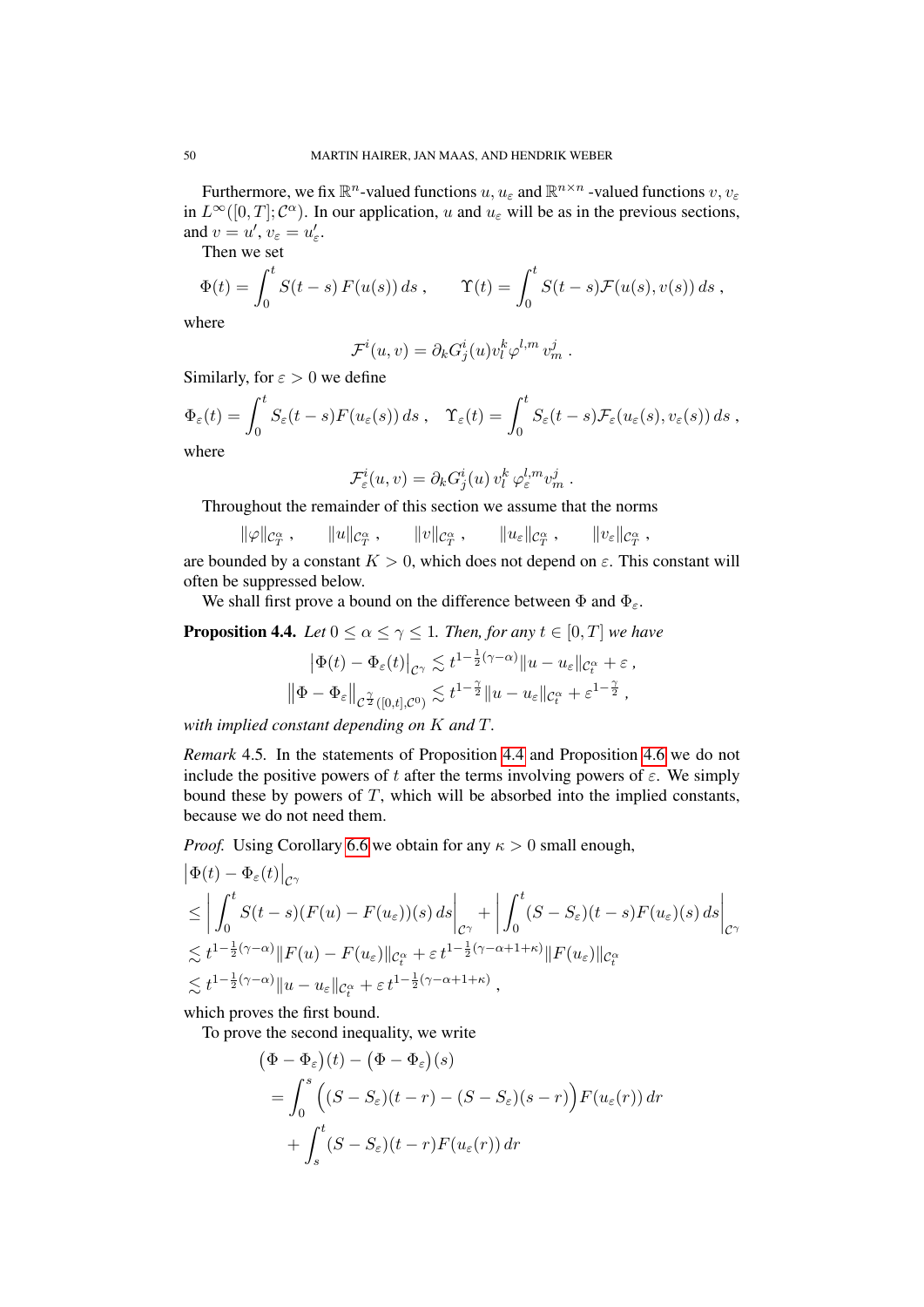+ 
$$
\int_0^s (S(t-r) - S(s-r)) (F(u(r)) - F(u_\varepsilon(r))) dr
$$
  
+  $\int_s^t S(t-r) (F(u(r)) - F(u_\varepsilon(r))) dr$   
=:  $I_1 + I_2 + I_3 + I_4$ .

We shall estimate the first term in two ways. First, using [\(6.35\)](#page-69-1) and the fact that  $|(S - S_{\varepsilon})(t - s)|_{\mathcal{C}^{\alpha} \to \mathcal{C}^{0}} \lesssim 1$ , we obtain  $\kappa > 0$  small enough,

<span id="page-50-0"></span>
$$
|I_{1}|_{\mathcal{C}^{0}} \lesssim \left| \int_{0}^{s} \left( (S - S_{\varepsilon})(t - r) - (S - S_{\varepsilon})(s - r) \right) F(u_{\varepsilon}(r)) dr \right|_{\mathcal{C}^{0}}
$$
  

$$
\lesssim \int_{0}^{s} |(S - S_{\varepsilon})(s - r)|_{\mathcal{C}^{\alpha} \to \mathcal{C}^{0}} |F(u_{\varepsilon}(r))|_{\mathcal{C}^{\alpha}} dr \qquad (4.14)
$$
  

$$
\lesssim \varepsilon \int_{0}^{s} (s - r)^{-\frac{1}{2}(1 - \alpha + \kappa)} \|u_{\varepsilon}\|_{\mathcal{C}_{t}^{\alpha}} dr \lesssim \varepsilon .
$$

On the other hand, using Lemma [6.4](#page-66-0) and Lemma [6.7](#page-69-2) for every and any  $\kappa > 0$ sufficiently small we have the bound

<span id="page-50-1"></span>
$$
\left| \int_0^{s-\varepsilon^2 \vee 0} \left( S_\varepsilon(t-r) - S_\varepsilon(s-r) \right) F(u_\varepsilon(r)) \, dr \right|_{\mathcal{C}^0}
$$
\n
$$
\lesssim \int_0^{s-\varepsilon^2 \vee 0} \left| S_\varepsilon(t-s+\varepsilon^2) - S_\varepsilon(\varepsilon^2) \right|_{\mathcal{C}^{2+\kappa} \to \mathcal{C}^0}
$$
\n
$$
\times \left| S_\varepsilon(s-r-\varepsilon^2) \right|_{\mathcal{C}^{\alpha} \to \mathcal{C}^{2+\kappa}} \left| F(u_\varepsilon(r)) \right|_{\mathcal{C}^{\alpha}} ds
$$
\n
$$
\lesssim (t-s) \int_0^{s-\varepsilon^2 \vee 0} (s-r-\varepsilon^2)^{-\frac{2-\alpha+2\kappa}{2}} dr \lesssim (t-s).
$$
\n(4.15)

The analogous bound

<span id="page-50-2"></span>
$$
\Big|\int_0^s \big(S(t-r)-S(s-r)\big)F(u_\varepsilon(r))\,dr\Big|_{\mathcal{C}^0} \lesssim (t-s),\tag{4.16}
$$

follows in the same way. Using Lemma [6.7](#page-69-2) once more we also obtain for any  $0 \leq \lambda < \frac{2+\alpha}{4}$  and for  $\kappa > 0$  small enough,

$$
\left| \int_{s-\varepsilon^{2}\vee 0}^{s} \left( S_{\varepsilon}(t-r) - S_{\varepsilon}(s-r) \right) F(u_{\varepsilon}(r)) dr \right|_{\mathcal{C}^{0}} \tag{4.17}
$$
\n
$$
\lesssim \int_{s-\varepsilon^{2}\vee 0}^{s} \left| S_{\varepsilon}\left(t-s+\frac{s-r}{2}\right) - S_{\varepsilon}\left(\frac{s-r}{2}\right) \right|_{\mathcal{C}^{2\lambda+\kappa}\to\mathcal{C}^{0}} \times \left| S_{\varepsilon}\left(\frac{s-r}{2}\right) \right|_{\mathcal{C}^{\alpha}\to\mathcal{C}^{2\lambda+\kappa}} \left| F(u_{\varepsilon}(r)) \right|_{\mathcal{C}^{\alpha}} ds \leq (t-s)^{\lambda} \int_{s-\varepsilon^{2}\vee 0}^{s} \varepsilon^{2\lambda} (s-r)^{-\lambda} (s-r)^{-\frac{2\lambda-\alpha+2\kappa}{2}} dr \lesssim (t-s)^{\lambda} \varepsilon^{2\lambda}.
$$

Combining the estimates [\(4.14\)](#page-50-0), [\(4.15\)](#page-50-1), [\(4.16\)](#page-50-2) and [\(4.17\)](#page-50-3) we infer that for  $\gamma \in$ [0, 1],

<span id="page-50-4"></span><span id="page-50-3"></span>
$$
|I_1|_{\mathcal{C}^0} \lesssim \varepsilon^{1-\frac{\gamma}{2}} (t-s)^{\frac{\gamma}{2}}.
$$
 (4.18)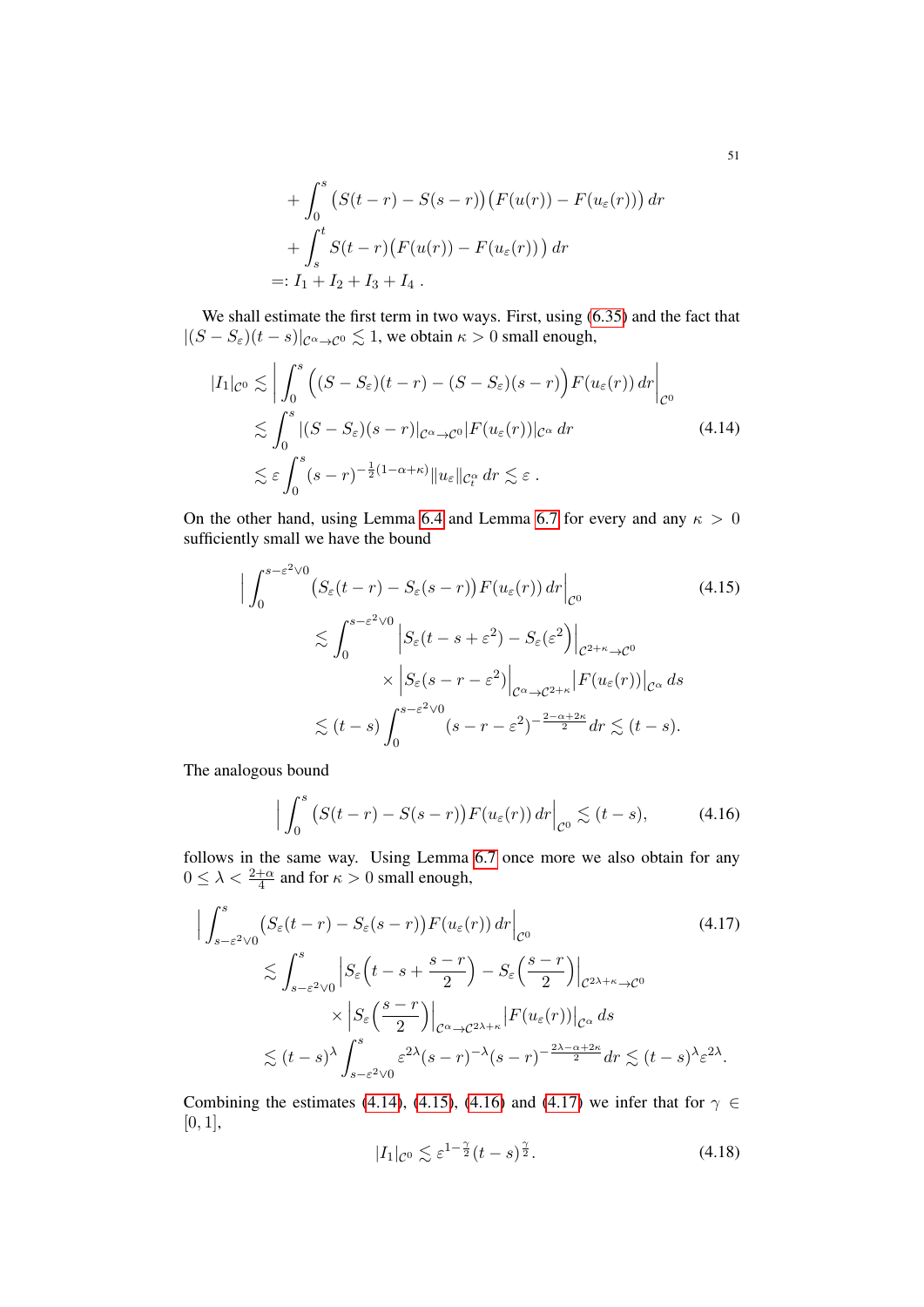Using [\(6.35\)](#page-69-1) once more, the term  $I_2$  is bounded by

<span id="page-51-2"></span>
$$
|I_2|_{\mathcal{C}^0} \lesssim \int_0^{t-s} |(S - S_{\varepsilon})(r)|_{\mathcal{C}^{\alpha} \to \mathcal{C}^0} |F(u_{\varepsilon})|_{\mathcal{C}^{\alpha}_t} dr
$$
  

$$
\lesssim \varepsilon \int_0^{t-s} r^{-\frac{1}{2}(1-\alpha+\kappa)} \|u_{\varepsilon}\|_{\mathcal{C}^{\alpha}_t} dr \lesssim \varepsilon (t-s)^{\frac{1}{2}(1+\alpha-\kappa)}.
$$
 (4.19)

To bound  $I_3$  we proceed as in [\(4.14\)](#page-50-0) to infer that

$$
|I_3|_{\mathcal{C}^0} \leq \Big| \int_0^s \left( S(t-r) - S(s-r) \right) \left( F(u(r)) - F(u_\varepsilon(r)) \right) dr \Big|_{\mathcal{C}^0}
$$
  
\$\lesssim \int\_0^s (t-s)^{\frac{\gamma}{2}} (s-r)^{-\frac{1}{2}(\gamma-\alpha)} \| F(u) - F(u\_\varepsilon) \|\_{\mathcal{C}\_t^\alpha} dr \qquad (4.20)\$  
\$\lesssim (t-s)^{\frac{\gamma}{2}} s^{1-\frac{1}{2}(\gamma-\alpha)} \| u - u\_\varepsilon \|\_{\mathcal{C}\_t^\alpha} .

Note that here we have used the fact that the true heat semigroup  $S(t)$  satisfies the regularisation properties without introducing a small constant  $\kappa$ . The last term can be bounded brutally by

$$
|I_4|_{\mathcal{C}^0} \leq |t-s| \|F(u) - F(u_{\varepsilon})\|_{\mathcal{C}_t^{\alpha}} \lesssim |t-s| \|u - u_{\varepsilon}\|_{\mathcal{C}_t^{\alpha}}
$$
  

$$
\lesssim (t-s)^{\frac{\gamma}{2}} t^{1-\frac{\gamma}{2}} \|u - u_{\varepsilon}\|_{\mathcal{C}_t^{\alpha}}.
$$

Combining all of these estimates, we obtain the desired bound.

<span id="page-51-1"></span>

The following result gives a bound on the difference between  $\Upsilon$  and  $\Upsilon_{\varepsilon}$ .

<span id="page-51-0"></span>**Proposition 4.6.** Let  $0 < \alpha < \frac{1}{2}$  and suppose that  $\alpha \leq \gamma < 1$  and  $0 < \eta < \frac{1}{2}$ . Let  $\kappa > 0$ *. Then, for any*  $t \in [0, T]$  *we have* 

$$
\begin{split} |\Upsilon(t)-\Upsilon_{\varepsilon}(t)|_{\mathcal{C}^{\gamma}} &\lesssim \varepsilon + \left\|\mathcal{D}_{\varepsilon}\right\|_{H_{t}^{-\eta}} \\ &+ t^{1-\frac{1}{2}(\gamma-\alpha)-\kappa}\Big(\|u-u_{\varepsilon}\|_{\mathcal{C}_{t}^{\alpha}}+\|v-v_{\varepsilon}\|_{\mathcal{C}_{t}^{\alpha}}\Big)\,,\\ \|\Upsilon-\Upsilon_{\varepsilon}\|_{\mathcal{C}^{\frac{\gamma}{2}}([0,t],\mathcal{C}^{0})} &\lesssim \varepsilon^{1-\frac{\gamma}{2}}+\left\|\mathcal{D}_{\varepsilon}\right\|_{H_{t}^{-\eta}}+ t^{1-\frac{\gamma}{2}}\big(\|u-u_{\varepsilon}\|_{\mathcal{C}_{t}^{\alpha}}+\|v-v_{\varepsilon}\|_{\mathcal{C}_{t}^{\alpha}}\big)\,,\\ \text{with implied constants depending on }K\text{ and }T. \end{split}
$$

*Proof.* We rewrite the difference  $\Upsilon - \Upsilon_{\varepsilon}$  as

$$
\Upsilon(t) - \Upsilon_{\varepsilon}(t) = \int_0^t S_{\varepsilon}(t-s) \big( \mathcal{F}(u_{\varepsilon}, v_{\varepsilon}) - \mathcal{F}_{\varepsilon}(u_{\varepsilon}, v_{\varepsilon}) \big)(s) ds
$$
  
+ 
$$
\int_0^t S_{\varepsilon}(t-s) \big( \mathcal{F}(u, v) - \mathcal{F}(u_{\varepsilon}, v_{\varepsilon}) \big)(s) ds
$$
  
+ 
$$
\int_0^t (S - S_{\varepsilon})(t-s) \mathcal{F}(u, v)(s) ds.
$$
  
=:  $I_1 + I_2 + I_3$ .

Using Lemma [4.7](#page-53-0) in the second term we obtain

$$
|I_1|_{\mathcal{C}^{\gamma}} \leq \Big| \int_0^t S_{\varepsilon}(t-s) \Big( DG(u_{\varepsilon}) v_{\varepsilon} \mathcal{D}_{\varepsilon} v_{\varepsilon} \Big)(s) ds \Big|_{\mathcal{C}^{\gamma}}
$$
  
\$\lesssim \|\mathcal{D}\_{\varepsilon}\|\_{H\_t^{-\eta}} \int\_0^t (t-s)^{-\frac{\alpha+\gamma}{2}-\frac{1}{4}} \Big| \big( v\_{\varepsilon} DG(u\_{\varepsilon}) v\_{\varepsilon} \big)(s) \Big|\_{\mathcal{C}^{\alpha}} ds\$  
\$\lesssim t^{\frac{3}{4}-\frac{\alpha+\gamma}{2}} \|\mathcal{D}\_{\varepsilon}\|\_{H\_t^{-\eta}} .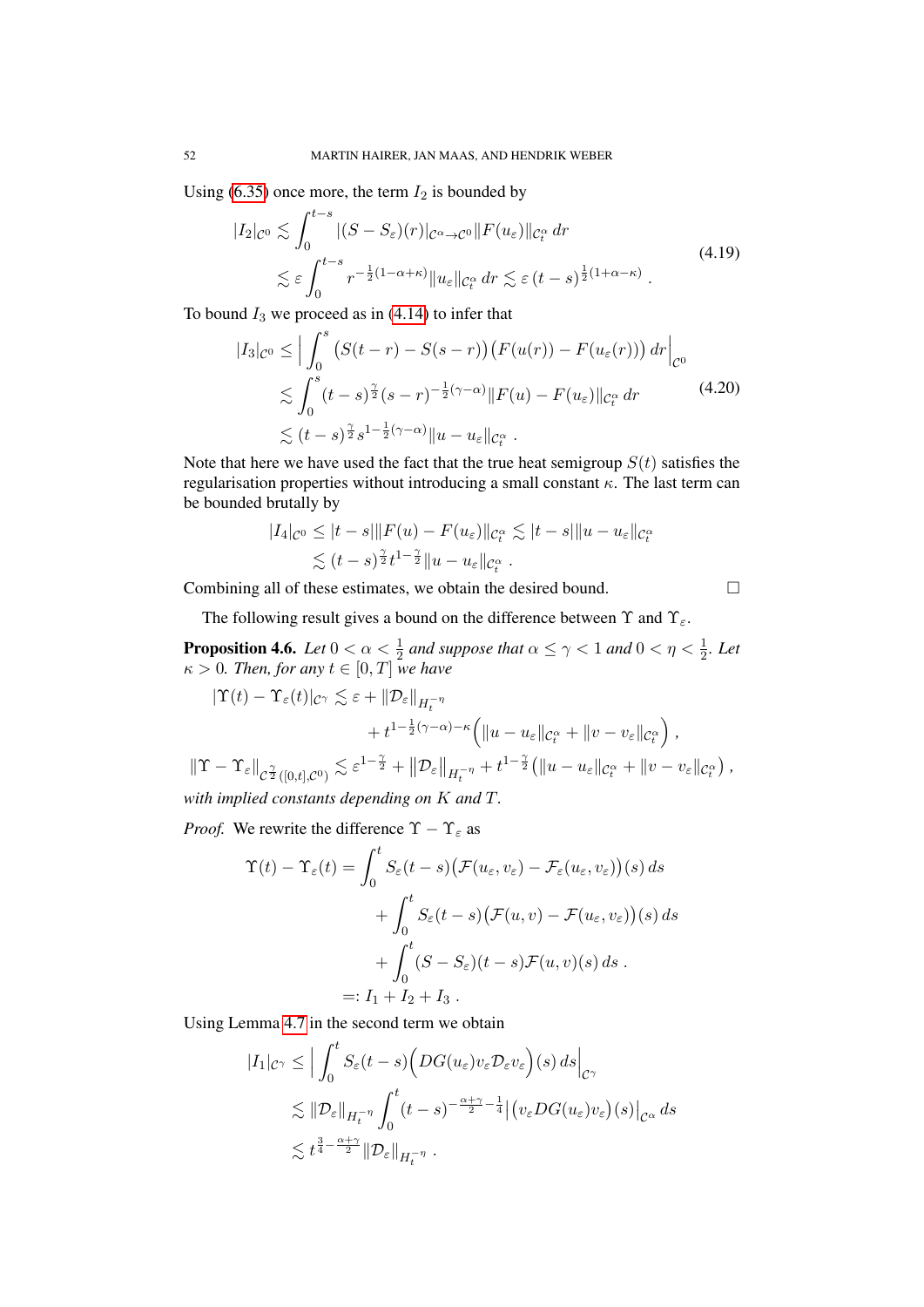Here we have made use of the conditions  $\eta < \alpha < \frac{1}{2}$ ,  $\gamma < 1$  to ensure that the exponent is positive. Furthermore,

$$
|I_2|_{\mathcal{C}^\gamma} \lesssim t^{1-\frac{1}{2}(\gamma-\alpha)-\kappa} \|\mathcal{F}(u,v) - \mathcal{F}(u_\varepsilon, v_\varepsilon)\|_{\mathcal{C}_t^\alpha}
$$
  
\$\lesssim t^{1-\frac{1}{2}(\gamma-\alpha)-\kappa} \Big( \|u - u\_\varepsilon\|\_{\mathcal{C}\_t^\alpha} + \|v - v\_\varepsilon\|\_{\mathcal{C}\_t^\alpha} \Big) ,

and Corollary [6.6](#page-69-0) yields for any  $\kappa > 0$  small enough,

$$
|I_3|_{\mathcal{C}^\gamma} \lesssim \varepsilon t^{1-\frac{1}{2}(1+\kappa+(\gamma-\alpha)\vee 0)} \|\mathcal{F}(u,v)\|_{\mathcal{C}_t^\alpha}
$$
  

$$
\lesssim \varepsilon t^{\frac{1-\kappa+(\alpha-\gamma)\wedge 0}{2}}.
$$

Combining these bounds, we obtain the first estimate.

In order to prove the second estimate, we fix  $0 \le s < t \le T$  and write

$$
(\Upsilon - \Upsilon_{\varepsilon})(t) - (\Upsilon - \Upsilon_{\varepsilon})(s) =: \sum_{i=1}^{2} \sum_{j=1}^{3} J_{ij},
$$

where

$$
J_{11} = \int_0^s \left( S_{\varepsilon}(t-r) - S_{\varepsilon}(s-r) \right) \left( \mathcal{F} - \mathcal{F}_{\varepsilon} \right) (u_{\varepsilon}, v_{\varepsilon}) (r) dr ,
$$
  
\n
$$
J_{12} = \int_0^s \left( (S - S_{\varepsilon})(t-r) - (S - S_{\varepsilon})(s-r) \right) \mathcal{F}(u_{\varepsilon}, v_{\varepsilon}) (r) dr ,
$$
  
\n
$$
J_{13} = \int_0^s \left( S(t-r) - S(s-r) \right) \left( \mathcal{F}(u, v) - \mathcal{F}(u_{\varepsilon}, v_{\varepsilon}) \right) (r) dr ,
$$

and

$$
J_{21} = \int_{s}^{t} S_{\varepsilon}(t-r) \left( \mathcal{F}(u,v) - \mathcal{F}(u_{\varepsilon},v_{\varepsilon}) \right)(r) dr,
$$
  
\n
$$
J_{22} = \int_{s}^{t} S_{\varepsilon}(t-r) \left( \mathcal{F} - \mathcal{F}_{\varepsilon} \right)(u_{\varepsilon},v_{\varepsilon})(r) dr,
$$
  
\n
$$
J_{23} = \int_{s}^{t} (S - S_{\varepsilon})(t-r) \mathcal{F}(u,v)(r) dr.
$$

In order to bound  $J_{11}$  we will use Lemma [4.7](#page-53-0) below. In this way we obtain for  $\kappa > 0$  small enough,

$$
|J_{11}|_{\mathcal{C}^{0}} \lesssim \int_{0}^{s} \left| \left( S_{\varepsilon}(t-r) - S_{\varepsilon}(s-r) \right) \left( v_{\varepsilon} DG(u_{\varepsilon}) v_{\varepsilon} \mathcal{D}_{\varepsilon} \right) (r) \right|_{\mathcal{C}^{0}} dr
$$
  
\$\lesssim (t-s)^{\frac{\gamma}{2}} \int\_{0}^{s} (s-r)^{-\frac{\alpha+\gamma}{2} - \frac{1}{4}} |\mathcal{D}\_{\varepsilon}(r)|\_{H^{-\eta}} |(v\_{\varepsilon} DG(u\_{\varepsilon}) v\_{\varepsilon}) (r)|\_{\mathcal{C}^{\alpha}} dr\$  
\$\lesssim s^{\frac{3}{4} - \frac{\alpha+\gamma}{2}} (t-s)^{\frac{\gamma}{2}} ||\mathcal{D}\_{\varepsilon}||\_{H\_{t}^{-\eta}}.\$

The argument for  $J_{12}$  is the same as the argument for the bound on  $I_1$  in the Propo-sition [\(4.4\)](#page-49-0). Arguing as in  $(4.14)$ – $(4.18)$  we obtain

$$
|J_{12}|_{\mathcal{C}^0} \lesssim \varepsilon^{1-\frac{\gamma}{2}}(t-s)^{\frac{\gamma}{2}-\kappa} \|\mathcal{F}(u_{\varepsilon},v_{\varepsilon})\|_{\mathcal{C}_t^{\alpha}} \lesssim \varepsilon^{1-\frac{\gamma}{2}}(t-s)^{\frac{\gamma}{2}}.
$$

The term  $J_{13}$  can be treated in the same way as the term  $I_3$  in the proof of Proposition [\(4.4\)](#page-49-0). Using the argument from [\(4.20\)](#page-51-1) we obtain

$$
|J_{13}|_{\mathcal{C}^0} \lesssim |t-s| \, \| \mathcal{F}(u,v) - \mathcal{F}(u_\varepsilon,v_\varepsilon) \|_{\mathcal{C}_t^\alpha}
$$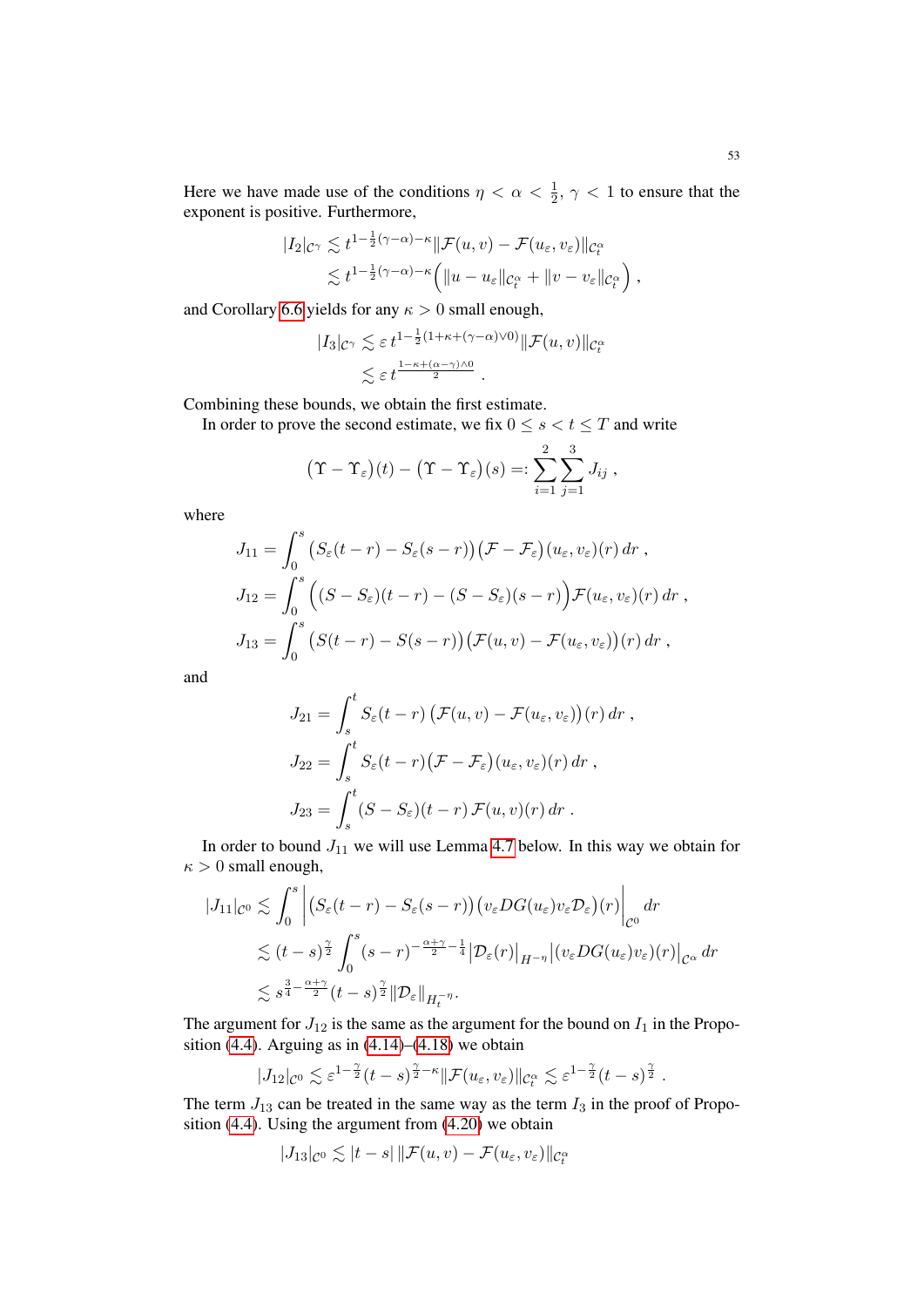$$
\lesssim t^{1-\frac{\gamma}{2}}|t-s|^{\frac{\gamma}{2}}\big(\|u-u_{\varepsilon}\|_{\mathcal{C}_t^{\alpha}}+\|v-v_{\varepsilon}\|_{\mathcal{C}_t^{\alpha}}\big) .
$$

For the first term involving an integral over  $[s, t]$  we get the same bound

$$
|J_{21}|_{\mathcal{C}^0} \lesssim |t-s||\mathcal{F}(u,v) - \mathcal{F}(u_{\varepsilon},v_{\varepsilon})||_{\mathcal{C}_t^{\alpha}}
$$
  

$$
\lesssim t^{1-\frac{\gamma}{2}}|t-s|^{\frac{\gamma}{2}}\big(||u-u_{\varepsilon}||_{\mathcal{C}_t^{\alpha}} + ||v-v_{\varepsilon}||_{\mathcal{C}_t^{\alpha}}\big).
$$

To bound the term  $J_{22}$  we invoke Lemma [4.7](#page-53-0) one more time. We obtain

$$
|J_{22}|_{\mathcal{C}^{0}} \lesssim \int_{s}^{t} \left| S_{\varepsilon}(t-r) \left( v_{\varepsilon} DG(u_{\varepsilon}) v_{\varepsilon} \mathcal{D}_{\varepsilon} \right) (r) \right|_{\mathcal{C}^{0}} dr
$$
  
\$\lesssim \int\_{s}^{t} (t-r)^{-\frac{\eta}{2} - \frac{1}{4}} \left| (v\_{\varepsilon} DG(u\_{\varepsilon}) v\_{\varepsilon}) (r) \right|\_{\mathcal{C}^{\alpha}} \left| \mathcal{D}\_{\varepsilon}(r) \right|\_{H^{-\eta}} dr\$  
\$\lesssim t^{\frac{3}{4} - \frac{\eta + \gamma}{2}} (t-s)^{\frac{\gamma}{2}} \left\| \mathcal{D}\_{\varepsilon} \right\|\_{H\_{t}^{-\eta}} .

Finally, by the argument in [\(4.19\)](#page-51-2),

$$
|J_{23}|_{\mathcal{C}^{0}} \lesssim \varepsilon (t-s)^{\frac{1+\alpha}{2}-\kappa} \|\mathcal{F}(u,v)\|_{\mathcal{C}_{t}^{\alpha}} \lesssim \varepsilon (t-s)^{\frac{1+\alpha}{2}-\kappa}.
$$

Putting everything together, we obtain the desired bound.

<span id="page-53-2"></span><span id="page-53-1"></span>
$$
\Box
$$

The following lemma has been used in the proof above.

<span id="page-53-0"></span>**Lemma 4.7.** Let  $0 < \eta < \alpha < \frac{1}{2}$  and  $0 < \gamma < 1$ . Then for  $\psi \in \mathcal{C}^{\alpha}$  and  $\varphi \in H^{-\eta}$ *we have for any*  $t > 0$  *and*  $\varepsilon \in [0, 1]$ *,* 

$$
\left|S_{\varepsilon}(t)(\psi\,\varphi)\right|_{\mathcal{C}^{\gamma}} \lesssim t^{-\frac{\gamma+\alpha}{2}-\frac{1}{4}}|\varphi|_{H^{-\eta}}|\psi|_{\mathcal{C}^{\alpha}}.\tag{4.21}
$$

*Furthermore, for*  $s < t$  *and for any*  $0 \leq \lambda \leq 1$  *we have* 

$$
\left| \left( S_{\varepsilon}(t) - S_{\varepsilon}(s) \right) (\psi \, \varphi) \right|_{\mathcal{C}^{\gamma}} \lesssim (t-s)^{\lambda} s^{-\frac{\gamma + \alpha}{2} - \lambda - \frac{1}{4}} |\varphi|_{H^{-\eta}} |\psi|_{\mathcal{C}^{\alpha}}. \tag{4.22}
$$

*Proof.* By the assumption  $\eta < \alpha$  we have  $|\psi \varphi|_{H^{-\alpha}} \lesssim |\psi|_{C^{\alpha}} |\varphi|_{H^{-\eta}}$ . (This elementary multiplicative inequality follows by duality from the estimate [\(3.24\)](#page-26-0) proved above). Therefore the bounds [\(4.21\)](#page-53-1) and [\(4.22\)](#page-53-2) follow immediately from the bounds

$$
|S_{\varepsilon}(t)|_{H^{-\alpha}\to H^{\gamma+\frac{1}{2}}} \lesssim t^{-\frac{\gamma+\alpha}{2}-\frac{1}{4}} \tag{4.23a}
$$

$$
\left|S_{\varepsilon}(t) - S_{\varepsilon}(s)\right|_{H^{-\alpha} \to H^{\gamma + \frac{1}{2}}} \lesssim (t - s)^{\lambda} s^{-\frac{\gamma + \alpha}{2} - \lambda - \frac{1}{4}},\tag{4.23b}
$$

and from Sobolev embedding.

Actually, the identity  $(4.23a)$  follows immediately from the lower bound on  $f$ . To prove [\(4.23b\)](#page-3-2), we write  $\theta = \gamma + \alpha + \frac{1}{2}$  $\frac{1}{2}$  and estimate

$$
\sup_{k \in \mathbb{Z}} |k|^{\theta} \left( e^{-k^2 f(\varepsilon k)s} - e^{-k^2 f(\varepsilon k)t} \right)
$$
  
\$\lesssim \sup\_{k \in \mathbb{Z}} |k|^{\theta} e^{-k^2 f(\varepsilon k)s} \left( 1 - e^{-k^2 f(\varepsilon k)(t-s)} \right)\$  
\$\lesssim (t-s)^{\lambda} \sup\_{k \in \mathbb{Z}} |k|^{\theta} e^{-k^2 f(\varepsilon k)s} |k|^{2\lambda} f(\varepsilon k)^{\lambda} \lesssim (t-s)^{\lambda} s^{-\lambda - \frac{\theta}{2}}.\$

The estimate  $(4.23b)$  follows from this bound.

*Remark* 4.8. Note that these  $L^2$  based regularity properties for the heat semigroup are significantly easier to derive than the estimates in Hölder spaces in Section [6.](#page-61-1) Also note that we do not encounter any problems in the time regularity for  $s \leq \varepsilon^2$ .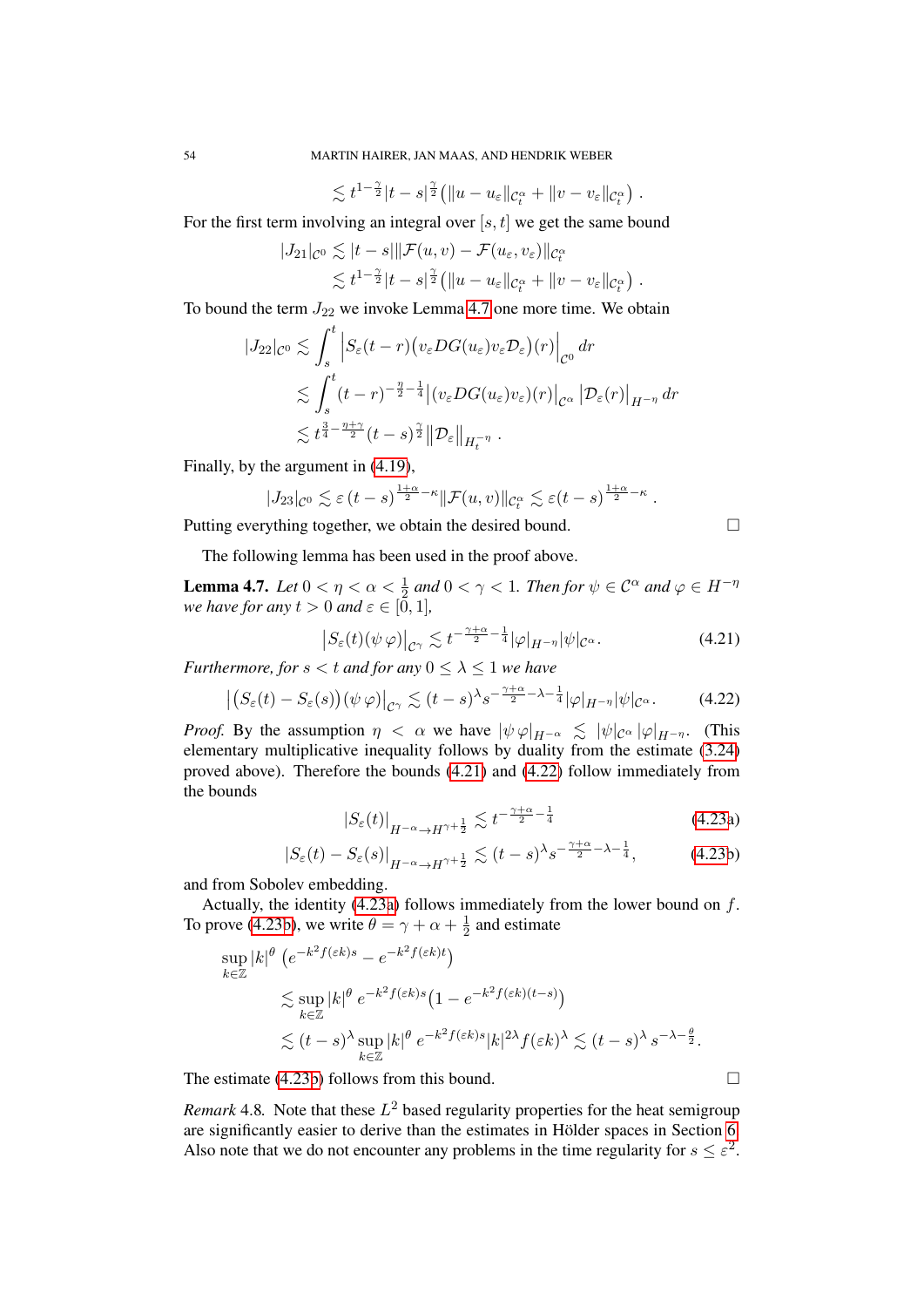## 5. ROUGH PATH ESTIMATES

In this section we treat the stability of approximations of the term involving  $G(u) \partial_x u$ . We will make heavy use of the rough path bounds provided in Appendix [A.](#page-72-0) We will fix deterministic data  $(u, u_{\varepsilon}, X, \text{ etc.})$  and derive bounds based on the regularity of this data. There will be no randomness involved.

We fix Hölder exponents  $\frac{1}{3} < \tilde{\alpha} \leq \alpha < \frac{1}{2}$ . We also fix rough path valued mappings  $(X(t), \mathbf{X}(t))$  and  $(X_{\varepsilon}(t), \mathbf{X}_{\varepsilon}(t))$ . To be more precise, we will assume that the mappings  $[0, T] \ni t \mapsto X(t) \in C^{\alpha}$  and  $[0, T] \ni t \mapsto \mathbf{X}(t) \in \mathcal{B}^{2\alpha}$  are continuous and that for every t the functions  $x \mapsto X(t, x)$  and  $(x, y) \mapsto \mathbf{X}(t; x, y)$  satisfy the consistency relation [\(A.3\)](#page-72-1). The functions  $(X_{\varepsilon}(t), \mathbf{X}_{\varepsilon}(t))$  will be assumed to satisfy the same conditions.

We will also fix functions  $u, u_{\varepsilon} \in C_T^{\alpha}$ . We assume that for every t the function  $u$  is controlled by  $X$ . More precisely, we will assume that there are bounded functions

$$
[0,T]\ni t\mapsto u(t), u'(t)\in \mathcal{C}^{\alpha}\;, \qquad [0,T]\ni t\mapsto \mathcal{R}_u(t)\in \mathcal{B}^{2\alpha};
$$

such that for every  $t \in (0, T]$  the maps

$$
x \mapsto u(t, x), \ X(t, x) \quad \text{and} \quad (x, y) \mapsto \mathcal{R}_u(t; x, y) \tag{5.1}
$$

satisfy the relation [\(A.4\)](#page-72-2). In the same way we will assume that the  $u_{\varepsilon}$  are controlled by  $X_{\varepsilon}$ , but only for  $t > \varepsilon^2$ . More precisely, we will assume that there are bounded functions

$$
[0,T] \ni t \mapsto u_{\varepsilon}(t), u'_{\varepsilon}(t) \in \mathcal{C}^{\alpha} , \qquad (\varepsilon^2,T] \ni t \mapsto \mathcal{R}_{u_{\varepsilon}}(t) \in \mathcal{B}^{2\alpha} ,
$$

such that for every  $t \in (\varepsilon^2, T]$  the maps

$$
x \mapsto u_{\varepsilon}(t, x), \ X_{\varepsilon}(t, x) \quad \text{and} \quad (x, y) \mapsto \mathcal{R}_{u_{\varepsilon}}(t; x, y) \tag{5.2}
$$

satisfy the relation [\(A.4\)](#page-72-2). Let us emphasise that although we use the notation  $u'_{\varepsilon}(t)$ for all  $t \in [0, T]$ , we only assume that  $u'_{\varepsilon}(t)$  is the rough path derivative of  $u_{\varepsilon}(t)$ for  $t \in (\varepsilon^2, T]$ .

Throughout this section we will make the standing assumption that the norms

$$
\|X\|_{\mathcal{C}^\alpha_T},\,\|X_\varepsilon\|_{\mathcal{C}^\alpha_T},\|\mathbf{X}\|_{\mathcal{B}^{2\alpha}_T},\|\mathbf{X}_\varepsilon\|_{\mathcal{B}^{2\alpha}_T},\,\|u\|_{\mathcal{C}^\alpha_T},\,\|u_\varepsilon\|_{\mathcal{C}^\alpha_T},\,\|u'\|_{\mathcal{C}^\alpha_T},\,\|u_\varepsilon'\|_{\mathcal{C}^\alpha_T}
$$

are bounded by a large constant K. We will also assume that for  $t > 0$ 

<span id="page-54-0"></span>
$$
|\mathcal{R}_u(t)|_{2\alpha} \le Kt^{-\frac{\alpha}{2}}, \qquad |\mathcal{R}_u(t)|_{2\tilde{\alpha}} \le Kt^{-\frac{\tilde{\alpha}}{2}}, \tag{5.3}
$$

and for  $t > \epsilon^2$ 

$$
|\mathcal{R}_{u_{\varepsilon}}(t)|_{2\alpha} \le K(t - \varepsilon^2)^{-\frac{\alpha}{2}}, \qquad |\mathcal{R}_{u_{\varepsilon}}(t)|_{2\tilde{\alpha}} \le K(t - \varepsilon^2)^{-\frac{\tilde{\alpha}}{2}}.
$$
 (5.4)

Most of the constants that appear in this section (or that are suppressed when we write  $\leq$ ) depend on the choice of this constant K.

The main objects under consideration in this section are the quantities

$$
Z(t,x) = \int_{-\pi}^{x} G(u(t,y)) d_y u(t,y),
$$
  

$$
\Xi(t,x) = \int_{0}^{t} S(t-s) \partial_x Z(s) ds = \int_{0}^{t} \partial_x S(t-s) Z(s) ds,
$$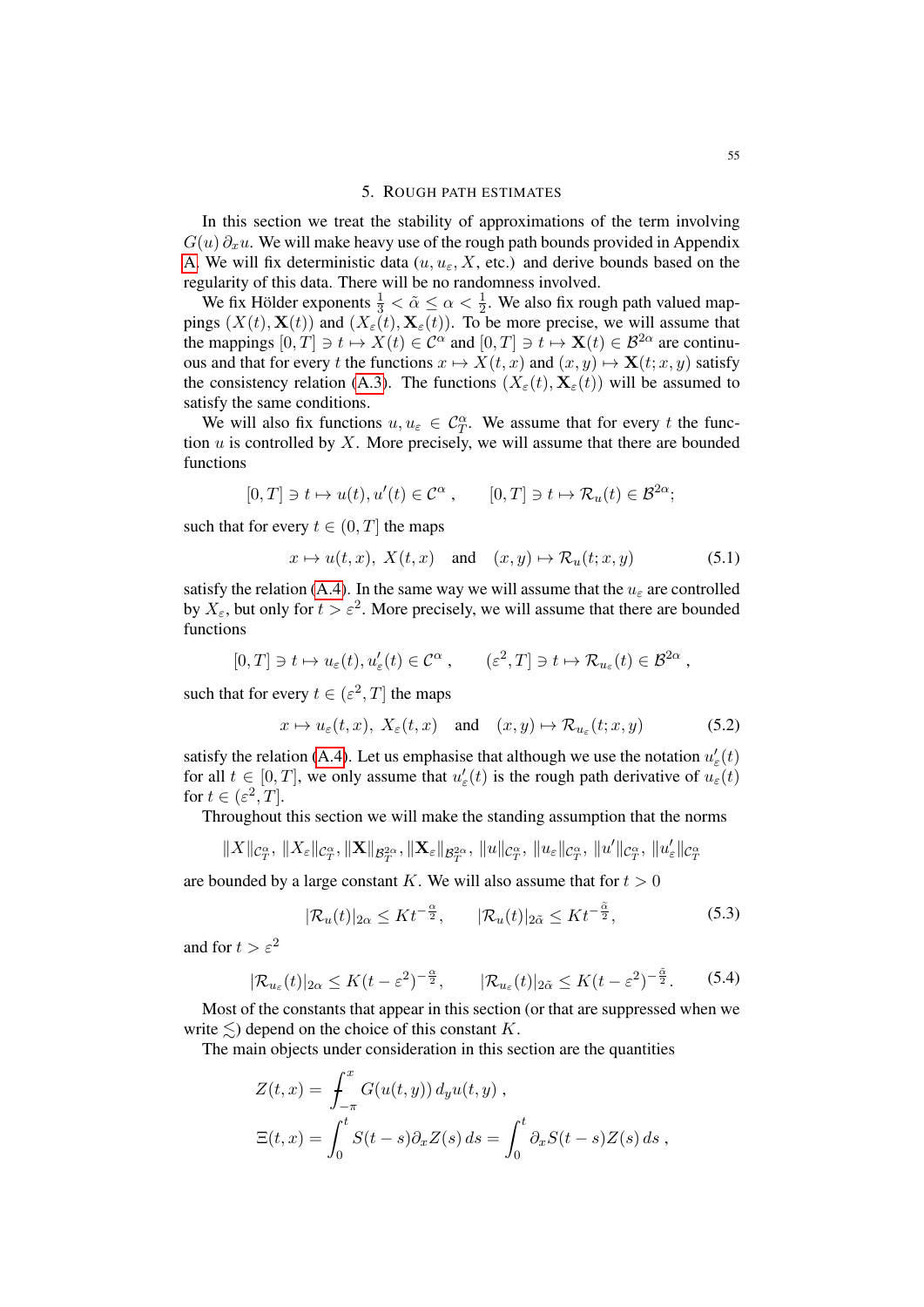along with their approximations

$$
Z_{\varepsilon}(t,x) = \int_{-\pi}^{x} \left[ G(u_{\varepsilon}(t,y)) D_{\varepsilon} u_{\varepsilon}(t,y) + \partial_{k} G(u_{\varepsilon}(t,y))_{j}^{i} u'_{\varepsilon}(t,y)_{l}^{k} D_{\varepsilon} \mathbf{X}_{\varepsilon}(t,y)^{l,m} u'_{\varepsilon}(t,y)_{m}^{j} \right] dy ,
$$
  

$$
\Xi_{\varepsilon}(t,x) = \int_{0}^{t} S_{\varepsilon}(t-s) \partial_{x} Z_{\varepsilon}(s) ds = \int_{0}^{t} \partial_{x} S_{\varepsilon}(t-s) Z_{\varepsilon}(s) ds.
$$

Here we have made use of the fact that the heat semigroup  $S$  as well as the approximated heat semigroup  $S_{\varepsilon}$  commute with the spatial derivative. As above, we have used the notation

$$
D_{\varepsilon} \mathbf{X}_{\varepsilon}(t; y) = \frac{1}{\varepsilon} \int_{\mathbb{R}} \mathbf{X}_{\varepsilon}(t; y, y + \varepsilon z) \, \mu(dz) \; .
$$

Note that we have included indices to capture the trilinear structure in the second term on the right-hand side. The linear algebra does not play a crucial role for our argument, and as above we will omit the indices for most of the argument.

Throughout this section we will make the additional assumption that the function  $G$  is bounded with bounded derivatives up to order three. This assumption is removed in Section [2](#page-7-0) using an appropriate stopping time.

As explained in Section [2,](#page-7-0) the term

$$
\partial_k G(u_\varepsilon(t,y))^i_j u'_\varepsilon(t,y)^k_l D_\varepsilon \mathbf{X}_\varepsilon(t,y)^{l,m} u'_\varepsilon(t,y)^j_m ,\qquad (5.5)
$$

which appears on the right-hand side in the definition of  $Z_{\varepsilon}$ , is included to ensure that – at least formally –  $Z_{\varepsilon}$  approximates Z, and therefore  $\Xi_{\varepsilon}$  approximates  $\Xi$ . As discussed in Sections [2](#page-7-0) and [4,](#page-43-2) this term gives rise to the extra term in the limit.

The main objective of this section is to show that  $\Xi_{\varepsilon}$  indeed approximates  $\Xi$ . A precise error bound is given by the following result. In this section we shall use  $\mathcal{D}_{\varepsilon}$ as abbreviation for

$$
\mathcal{D}_{\varepsilon} = \left[ \|X - X_{\varepsilon}\|_{\mathcal{C}_{T}^{\tilde{\alpha}}} + \|\mathbf{X} - \mathbf{X}_{\varepsilon}\|_{\mathcal{B}_{T}^{2\tilde{\alpha}}} + \|u - u_{\varepsilon}\|_{\mathcal{C}_{T}^{\tilde{\alpha}}} + \|u' - u'_{\varepsilon}\|_{\mathcal{C}_{[\varepsilon^{2},T]}^{\tilde{\alpha}}} + \|\mathcal{R}_{u} - \mathcal{R}_{u_{\varepsilon}}\|_{\mathcal{B}_{[\varepsilon^{2},T],\tilde{\alpha}}} \right].
$$

We let  $r_+ := 0 \vee r$  denote the positive part of a real number r.

<span id="page-55-0"></span>**Proposition 5.1.** *Let*  $0 < \gamma < 1$  *and*  $\kappa > 0$ *. Then, for all*  $t \in [0, T]$  *we have* 

$$
|\Xi(t) - \Xi_{\varepsilon}(t)|_{C^{\gamma}} \lesssim \mathcal{D}_{\varepsilon}(t - \varepsilon^{2})_{+}^{\frac{1}{2}(1 - \gamma - \kappa)} + \varepsilon^{3\alpha - 1} (t - \varepsilon^{2})_{+}^{\frac{1}{2}(1 - \gamma - \alpha - \kappa)} + \varepsilon^{1 - \gamma - \kappa}.
$$

The constant which is suppressed in the notation depends on  $T$  and  $K$ . We shall also prove the following result concerning the time regularity of the difference  $E - E<sub>e</sub>$ .

<span id="page-55-1"></span>**Proposition 5.2.** Let  $0 \leq \gamma < \frac{1}{2}$ . Then we have for any  $\kappa > 0$  small enough and for  $t\geq \varepsilon^2$ 

$$
\|\Xi-\Xi_\varepsilon\|_{\mathcal{C}^{\frac{\gamma}{2}}([{\varepsilon}^2,t],\mathcal{C}^0)}\lesssim t^{\frac{1}{2}(1-2\gamma-\kappa)}\mathcal{D}_\varepsilon+\varepsilon^{3\alpha-1}.
$$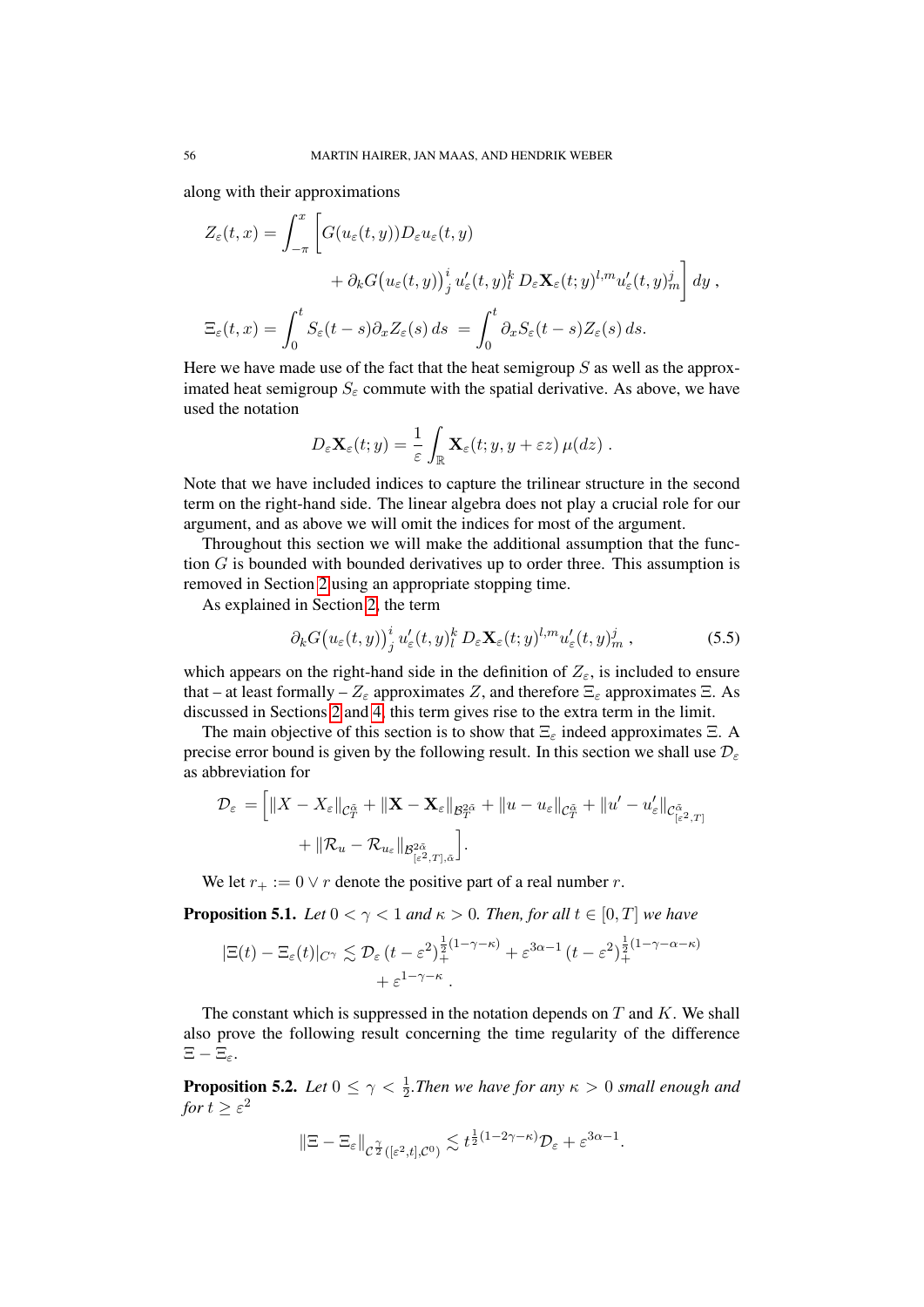First we obtain bounds on the difference between Z and  $Z_{\varepsilon}$ . The bounds [\(5.6\)](#page-56-0) – [\(5.7\)](#page-56-1) will be proved using rough path techniques. For  $0 < t < \varepsilon^2$  we shall give a crude elementary bound in [\(5.9\)](#page-56-2).

<span id="page-56-3"></span>**Lemma 5.3.** *For*  $t > 0$  *we have* 

<span id="page-56-1"></span><span id="page-56-0"></span>
$$
|Z(t)|_{\mathcal{C}^{\alpha}} \lesssim t^{-\alpha/2} \ . \tag{5.6}
$$

*Moreover, for*  $t > \varepsilon^2$  *we can write* 

$$
Z(t) - Z_{\varepsilon}(t) = T_1(t) + T_2(t), \qquad (5.7)
$$

*where*

$$
|T_1(t)|_{\mathcal{C}^{\tilde{\alpha}}} \lesssim (t - \varepsilon^2)^{-\tilde{\alpha}/2} \mathcal{D}_{\varepsilon},
$$
  

$$
|T_2(t)|_{\mathcal{C}^0} \lesssim (t - \varepsilon^2)^{-\alpha/2} \varepsilon^{3\alpha - 1}.
$$
 (5.8)

*Finally, for all*  $0 < t \leq \varepsilon^2$  *we have* 

<span id="page-56-2"></span>
$$
|Z_{\varepsilon}(t)|_{\mathcal{C}^1} \lesssim \varepsilon^{\alpha - 1} \,. \tag{5.9}
$$

The estimate [\(5.9\)](#page-56-2) holds for all  $t > 0$ , but we shall only use it for  $0 < t < \varepsilon^2$ .

*Proof of Lemma [5.3.](#page-56-3)* The estimate [\(5.9\)](#page-56-2) follows directly from the definition and the assumptions involving  $K$ .

Before estimating the other quantities, we observe that  $Y_{\varepsilon}(t, \cdot) := G(u_{\varepsilon}(t, \cdot))$  is a rough path controlled by  $(X_\varepsilon, \mathbf{X}_\varepsilon)$  with rough path derivative

<span id="page-56-4"></span>
$$
Y_{\varepsilon}'(t,y) = DG(u_{\varepsilon}(t,y))u'_{\varepsilon}(t,y), \qquad (5.10)
$$

and remainder

$$
\mathcal{R}_{Y_{\varepsilon}}(t; x, y) = DG(u_{\varepsilon}(t, x)) \mathcal{R}_{u_{\varepsilon}}(t; x, y) \n+ \int_0^1 \left[ DG(\lambda u_{\varepsilon}(t, y) + (1 - \lambda)u_{\varepsilon}(t, x)) - DG(u_{\varepsilon}(t, x)) \right] \n\times (u_{\varepsilon}(t, y) - u_{\varepsilon}(t, x)) d\lambda.
$$
\n(5.11)

Recalling the boundedness assumptions from the beginning of this section and in particular [\(5.4\)](#page-54-0), we obtain for  $t > \varepsilon^2$ ,

$$
|Y_{\varepsilon}(t)|_{\mathcal{C}^{\alpha}} \lesssim 1, \qquad |Y_{\varepsilon}'(t)|_{\mathcal{C}^{\alpha}} \lesssim 1, \qquad |\mathcal{R}_{Y_{\varepsilon}}(t)|_{2\alpha} \lesssim (t - \varepsilon^2)^{-\frac{\alpha}{2}}. \tag{5.12}
$$

The analogous statements

$$
|Y(t)|_{\mathcal{C}^{\alpha}} \lesssim 1 , \qquad |Y'(t)|_{\mathcal{C}^{\alpha}} \lesssim 1 , \qquad |\mathcal{R}_Y(t)|_{2\alpha} \lesssim t^{-\frac{\alpha}{2}} \qquad (5.13)
$$

for  $0 < t < T$  hold as well. Moreover, we infer form [\[HW13,](#page-78-1) Lemma 5.5] that

<span id="page-56-5"></span>
$$
|Y(t) - Y_{\varepsilon}(t)|_{\mathcal{C}^{\alpha}} \lesssim |u(t) - u_{\varepsilon}(t)|_{\mathcal{C}^{\alpha}},
$$
  
\n
$$
|Y'(t) - Y_{\varepsilon}'(t)|_{\mathcal{C}^{\alpha}} \lesssim |u(t) - u_{\varepsilon}(t)|_{\mathcal{C}^{\alpha}} + |u'(t) - u_{\varepsilon}'(t)|_{\mathcal{C}^{\alpha}},
$$
\n
$$
|\mathcal{R}_Y(t) - \mathcal{R}_{Y_{\varepsilon}}(t)|_{2\alpha} \lesssim |u(t) - u_{\varepsilon}(t)|_{\mathcal{C}^{\alpha}} + |\mathcal{R}_u(t) - \mathcal{R}_{u_{\varepsilon}}(t)|_{2\alpha}.
$$
\n(5.14)

Let us now turn to the proofs of the estimates  $(5.6)$  and  $(5.7)$ . The estimate  $(5.6)$ is a direct consequence of Lemma [A.4,](#page-73-2) combined with the assumptions involving  $K$  and the bounds  $(5.12)$ .

In order to prove  $(5.7)$  we set

$$
Q_{\varepsilon}(t; x, y) = \int_{x}^{y} G(u_{\varepsilon}(t, z)) du_{\varepsilon}(t, z) - G(u_{\varepsilon}(t, x)) (u_{\varepsilon}(t, y) - u_{\varepsilon}(t, x))
$$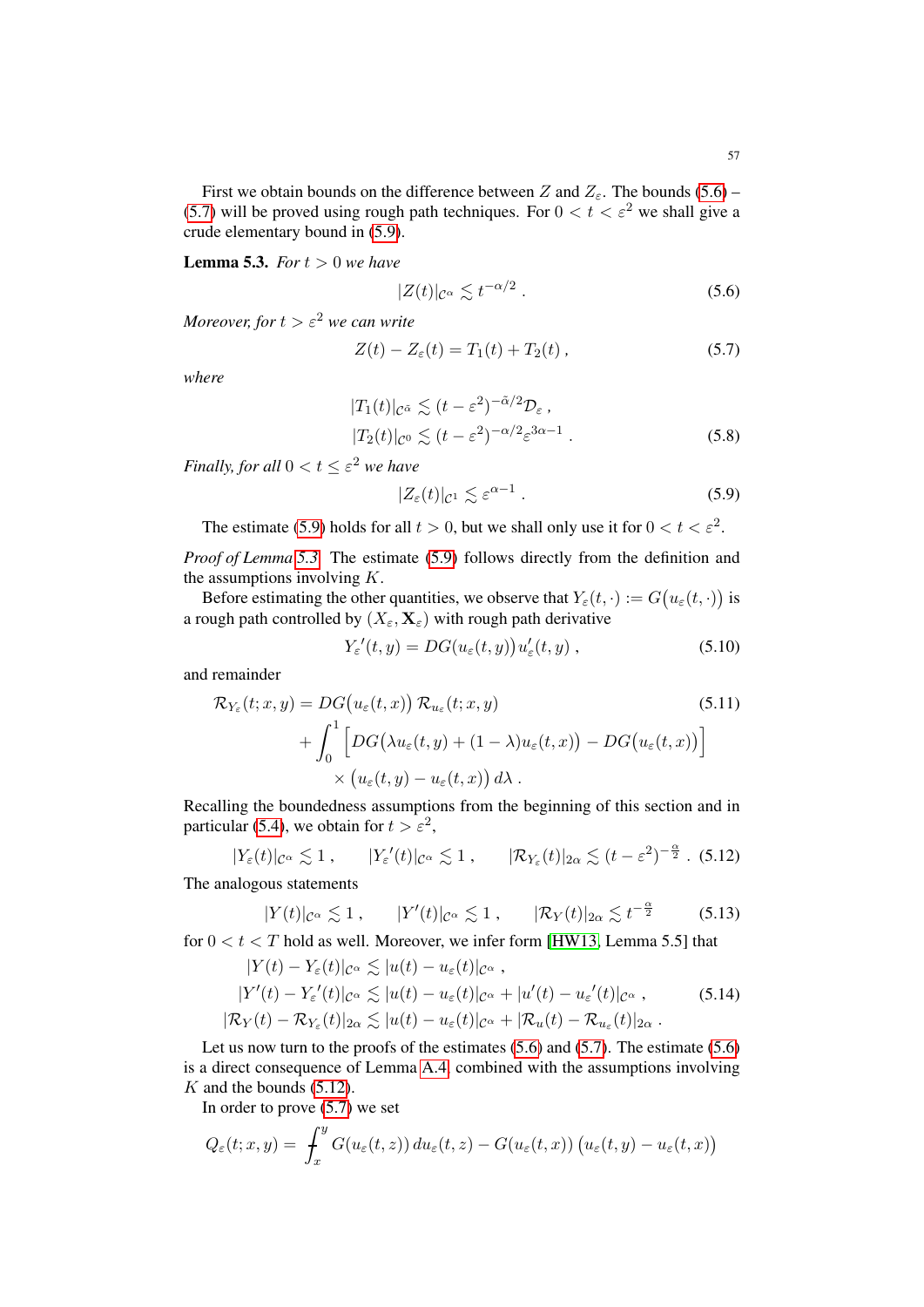$$
- DG(u_{\varepsilon}(t,x))u'_{\varepsilon}(t,x) \mathbf{X}_{\varepsilon}(t;x,y)u'_{\varepsilon}(t,x) .
$$

Applying [\(A.7\)](#page-73-3) and using [\(5.12\)](#page-56-4) and the assumption that

$$
\max\{\|X_{\varepsilon}\|_{\mathcal{C}^{\alpha}_{T}},\,\|\mathbf{X}_{\varepsilon}\|_{\mathcal{B}^{2\alpha}_{T}},\,\|u_{\varepsilon}\|_{\mathcal{C}^{\alpha}_{T}},\,\|u'_{\varepsilon}\|_{\mathcal{C}^{\alpha}_{[\varepsilon^{2},T]}}\}\leq K,
$$

we infer that

<span id="page-57-0"></span>
$$
|Q_{\varepsilon}(t)|_{3\alpha} \lesssim (t - \varepsilon^2)^{-\alpha/2} . \tag{5.15}
$$

For fixed  $t \in (\varepsilon^2, T]$ , we may now write

$$
Z(t,x) - Z_{\varepsilon}(t,x) = \left( \int_{-\pi}^{x} G(u(t,y)) d_y u(t,y) - \int_{-\pi}^{x} G(u_{\varepsilon}(t,y)) d_y u_{\varepsilon}(t,y) \right)
$$
  
+ 
$$
\int_{\mathbb{R}} \left( \int_{-\pi}^{\pi + \varepsilon z} \frac{\varepsilon z - \pi - y}{\varepsilon} G(u_{\varepsilon}(t,y)) du_{\varepsilon}(t,y) + \int_{x}^{x + \varepsilon z} \frac{y - \varepsilon z - x}{\varepsilon} G(u_{\varepsilon}(t,y)) du_{\varepsilon}(t,y) \right) \mu(dz)
$$
  
+ 
$$
\int_{\mathbb{R}} \int_{-\pi}^{x} \frac{Q_{\varepsilon}(t; y, y + \varepsilon z)}{\varepsilon} dy \mu(dz)
$$
  
=: 
$$
(T_1 + S_1 + S_2)(t, x).
$$

Here we used a Fubini-type Theorem for rough integrals ([\[HW13,](#page-78-1) Lemma 2.10]) to arrive at the expression for  $S_2$ .

In order to bound  $T_1$  we shall apply [\[Gub04,](#page-77-1) p. 102], which provides a bound for the difference between two rough integrals. A slightly weaker result is provided in [\[HW13,](#page-78-1) Lemma 2.9], but we cannot apply this result directly here, as we need to be careful not to obtain products of terms which scale like  $(t - \varepsilon^2)^{-\tilde{\alpha}/2}$ . Taking [\(5.12\)](#page-56-4) and [\(5.14\)](#page-56-5) into account, we infer that

<span id="page-57-1"></span>
$$
|T_1(t)|_{\mathcal{C}^{\tilde{\alpha}}} \lesssim (t-\varepsilon^2)^{-\tilde{\alpha}/2} \mathcal{D}_{\varepsilon}.
$$

Moreover, it follows from [\(5.15\)](#page-57-0) that

$$
|S_3(t)|_{C^1} \lesssim \int_{\mathbb{R}} |z|^{3\alpha} \mu(dz) \, \varepsilon^{3\alpha - 1} \|Q_{\varepsilon}\|_{\mathcal{C}^{3\alpha}_T} \lesssim (t - \varepsilon^2)^{-\alpha/2} \varepsilon^{3\alpha - 1} \; .
$$

In order to bound  $S_1$ , we note that the second term  $S_{12}$  of  $S_1$  can be written as

$$
S_{12}(t,x) = \int_{\mathbb{R}} \left[ \int_{x}^{x+\varepsilon z} Y_{\varepsilon}^{t,z}(t,y) \, du_{\varepsilon}(t,y) \right] \mu(dz) , \tag{5.16}
$$

where

$$
Y_{\varepsilon,z,x}(t,y) := \frac{y - \varepsilon z - x}{\varepsilon} G(u_{\varepsilon}(t,y)).
$$

In view of the a priori bounds on  $u_{\varepsilon}$  and  $u'_{\varepsilon}$ , it follows from [\[Hai11,](#page-78-2) Lemma 2.2] that  $Y_{\varepsilon,z}(t,\cdot)$  is controlled by  $X_{\varepsilon}(t,\cdot)$  with rough path derivative

$$
Y'_{\varepsilon,z,x}(t,y):=\frac{y-\varepsilon z-x}{\varepsilon}DG(u_\varepsilon(t,y))u'_\varepsilon(t,y)\;.
$$

Moreover, since  $y \in [x, x + \varepsilon z]$ , the same result implies that

$$
|Y_{\varepsilon,z,x}(t,\cdot)|_{\mathcal{C}^0} + |Y'_{\varepsilon,z,x}(t,\cdot)|_{\mathcal{C}^0} \lesssim |z|,
$$
  
\n
$$
|Y'_{\varepsilon,z,x}(t,\cdot)|_{\mathcal{C}^\alpha} \lesssim |z| + \varepsilon^{-1},
$$
  
\n
$$
|\mathcal{R}_{Y_{\varepsilon,z,x}}(t;\cdot,\cdot)|_{2\alpha} \lesssim |z| + \varepsilon^{-1}(t-\varepsilon^2)^{-\alpha/2}.
$$
\n(5.17)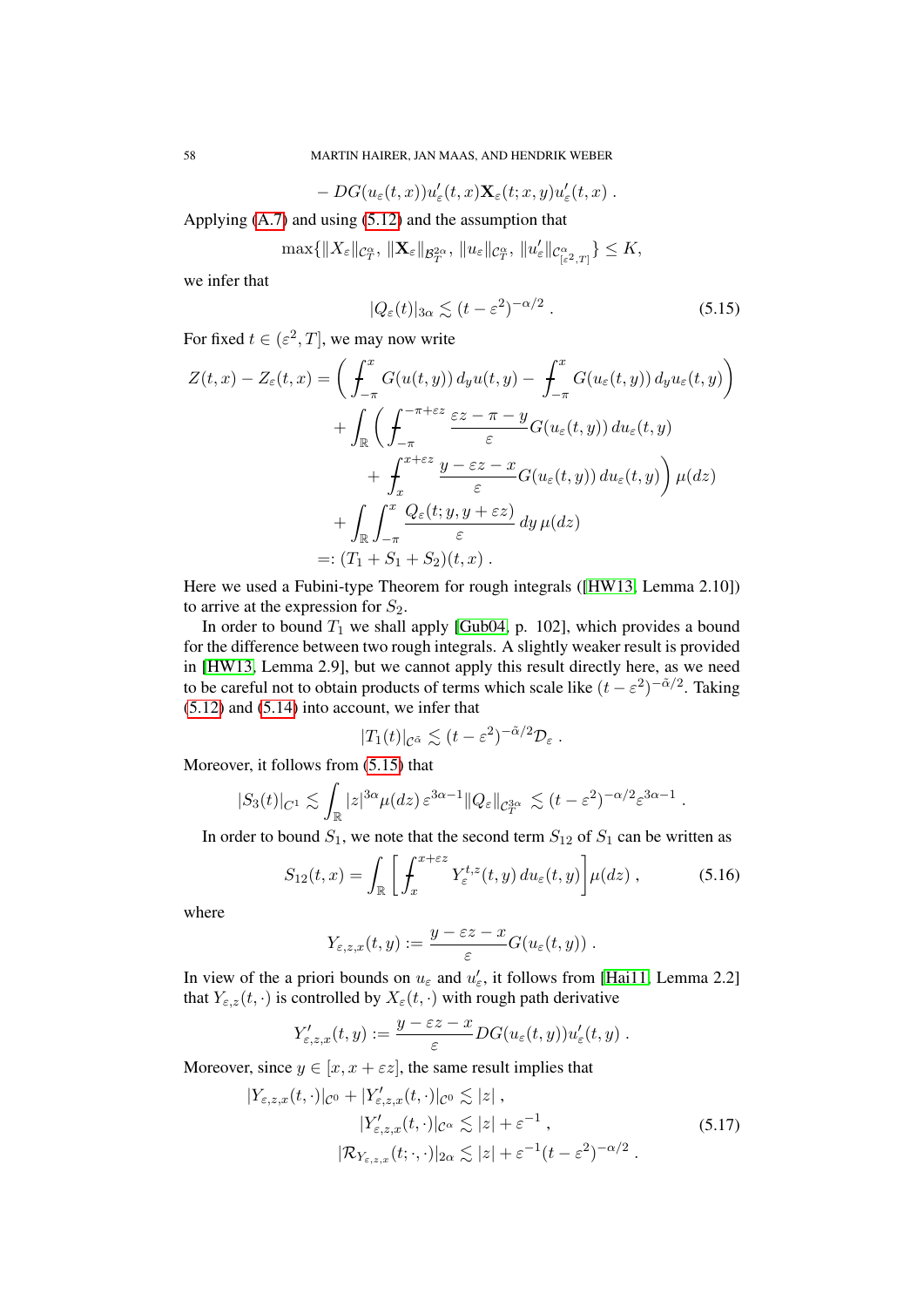Lemma [A.4](#page-73-2) allows us to write the rough integral in [\(5.16\)](#page-57-1) as

$$
\int_x^{x+\varepsilon z} Y_{\varepsilon,z,x}(t,y) du_\varepsilon(t,y) = Y_{\varepsilon,z,x}(t,x) \big( u_\varepsilon(t,x+\varepsilon z) - u_\varepsilon(t,x) \big) + Y'_{\varepsilon,z,x}(t,x) \mathbf{X}_\varepsilon(t;x,x+\varepsilon z) u'_\varepsilon(t,x) + Q_\varepsilon(t;x,x+\varepsilon z) ,
$$

where

$$
|Q_{\varepsilon}(t; \cdot, \cdot)|_{3\alpha} \lesssim (|z| + \varepsilon^{-1})(t - \varepsilon^2)^{-\alpha/2}.
$$

Taking the a priori bounds on  $|u_\varepsilon|_{\mathcal{C}^\alpha}$ ,  $|u_\varepsilon'|_{\mathcal{C}^0}$  and  $|\mathbf{X}_\varepsilon(t; \cdot, \cdot)|_{2\alpha}$  into account, it thus follows that

$$
\left| \int_{\cdot}^{+\varepsilon z} Y_{\varepsilon,z,x}(t,y) \, du_{\varepsilon}(t,y) \right|_{\mathcal{C}^{0}} \n\lesssim |Y_{\varepsilon,z,x}(t,\cdot)|_{\mathcal{C}^{0}} |\varepsilon z|^{\alpha} + |Y'_{\varepsilon,z,x}(t,\cdot)|_{\mathcal{C}^{0}} |\varepsilon z|^{2\alpha} + |Q_{\varepsilon}(t;\cdot,\cdot)|_{3\alpha} |\varepsilon z|^{3\alpha} \n\lesssim |z| (|\varepsilon z|^{\alpha} + |\varepsilon z|^{2\alpha}) + (|z| + \varepsilon^{-1})(t - \varepsilon^{2})^{-\alpha/2} |\varepsilon z|^{3\alpha} .
$$

Taking into account that the  $(1+3\alpha)$ -moment of  $|\mu|$  is finite (this is the only place where we all moments up to order  $\frac{5}{2}$ ) and using that  $\varepsilon^{\alpha} \leq \varepsilon^{3\alpha-1}$ , we infer that

$$
|S_{12}(t,\cdot)|_{\mathcal{C}^0} \lesssim \varepsilon^{3\alpha-1}(t-\varepsilon^2)^{-\alpha/2}.
$$

Since an analogous argument yields the same estimate for the first term  $S_{11}$  :=  $S_1 - S_{12}$ , we infer that

$$
|S_1(t,\cdot)|_{\mathcal{C}^0} \lesssim \varepsilon^{3\alpha - 1} (t - \varepsilon^2)^{-\alpha/2}
$$

.

Hence, setting  $T_2 := S_1 + S_2$  we arrive at the desired conclusion.

*Proof of Proposition* [5.1.](#page-55-0) We start by splitting the integral from 0 to t into three parts

$$
\Xi(t) - \Xi_{\varepsilon}(t) \le \int_0^{\varepsilon^2 \wedge t} \partial_x (S(t-s)Z(s) - S_{\varepsilon}(t-s)Z_{\varepsilon}(s)) ds
$$
  
+ 
$$
\int_{\varepsilon^2 \wedge t}^t \partial_x (S(t-s) - S_{\varepsilon}(t-s))Z(s) ds
$$
  
+ 
$$
\int_{\varepsilon^2 \wedge t}^t \partial_x S_{\varepsilon}(t-s) (Z(s) - Z_{\varepsilon}(s)) ds
$$
  
=:  $I_1 + I_2 + I_3$ .

For the first term we use the estimates [\(5.6\)](#page-56-0) and [\(5.9\)](#page-56-2) to obtain for any  $\kappa > 0$  small enough

$$
|I_{1}|_{\mathcal{C}^{\gamma}} \leq \int_{0}^{\varepsilon^{2} \wedge t} |S(t-s)|_{\mathcal{C}^{\alpha} \to \mathcal{C}^{1+\gamma}} |Z(s)|_{\mathcal{C}^{\alpha}} ds
$$
  
+ 
$$
\int_{0}^{\varepsilon^{2} \wedge t} |S_{\varepsilon}(t-s)|_{\mathcal{C}^{0} \to \mathcal{C}^{\gamma}} |\partial_{x} Z_{\varepsilon}(s)|_{\mathcal{C}^{0}} ds
$$
  

$$
\lesssim \int_{0}^{\varepsilon^{2} \wedge t} (\varepsilon^{2} \wedge t-s)^{-\frac{1}{2}(1+\gamma-\alpha)} s^{-\alpha/2} ds
$$
  
+ 
$$
\int_{0}^{\varepsilon^{2} \wedge t} (\varepsilon^{2} \wedge t-s)^{-\frac{\gamma}{2}-\kappa} \varepsilon^{\alpha-1} ds
$$
  

$$
\lesssim \varepsilon^{1-\gamma} + \varepsilon^{1+\alpha-\gamma-2\kappa}
$$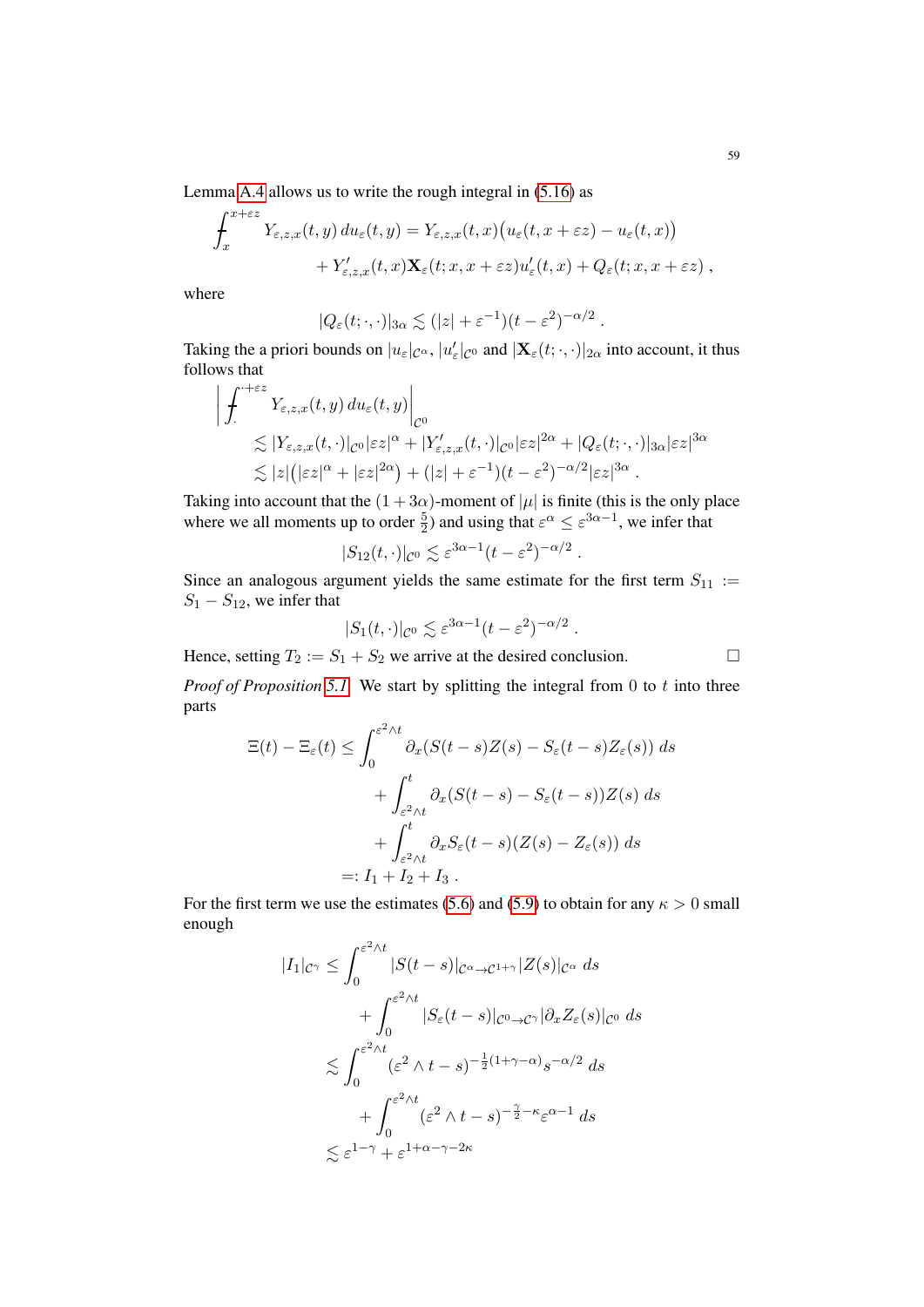$$
\lesssim \varepsilon^{1-\gamma} \; .
$$

The terms  $I_2$  and  $I_3$  are equal to 0 if  $t \leq \varepsilon^2$ . So from now on we assume  $t > \varepsilon^2$ . To bound the second part we use Corollary [6.6](#page-69-0) and Lemma [5.3](#page-56-3) to obtain for any  $0 \leq \lambda < 1 - \gamma$  and for  $\kappa > 0$  small enough

$$
|I_2|_{C^{\gamma}} \lesssim \int_{\varepsilon^2}^t |S(t-s) - S_{\varepsilon}(t-s)|_{C^{\alpha} \to C^{1+\gamma}} |Z(s)|_{C^{\alpha}} ds
$$
  

$$
\lesssim \int_{\varepsilon^2}^t (t-s)^{-\frac{1}{2}(1+\gamma-\alpha+\lambda+\kappa)} \varepsilon^{\lambda} s^{-\frac{\alpha}{2}} ds \lesssim t^{\frac{1}{2}(1-\gamma-\lambda-\kappa)} \varepsilon^{\lambda}
$$

.

The third part can be estimated using Lemma [6.4](#page-66-0) and Lemma [5.3](#page-56-3) by

$$
|I_3|_{\mathcal{C}^\gamma} \lesssim \int_{\varepsilon^2}^t |S_{\varepsilon}(t-s)|_{\mathcal{C}^{\tilde{\alpha}} \to \mathcal{C}^{1+\gamma}} |T_1|_{\mathcal{C}^{\tilde{\alpha}}} ds + \int_{\varepsilon^2}^t |S_{\varepsilon}(t-s)|_{\mathcal{C}^{0} \to \mathcal{C}^{1+\gamma}} |T_2|_{\mathcal{C}^{0}} ds
$$
  

$$
\lesssim \int_{\varepsilon^2}^t \left( (t-s)^{-\frac{1}{2}(1+\gamma-\tilde{\alpha}+\kappa)}(s-\varepsilon^2)^{-\tilde{\alpha}/2} \mathcal{D}_{\varepsilon} + (t-s)^{-\frac{1}{2}(1+\gamma+\kappa)}(s-\varepsilon^2)^{-\alpha/2} \varepsilon^{3\alpha-1} \right) ds
$$
  

$$
\lesssim \mathcal{D}_{\varepsilon} (t-\varepsilon^2)^{\frac{1}{2}(1-\gamma-\kappa)} + \varepsilon^{3\alpha-1} (t-\varepsilon^2)^{\frac{1}{2}(1-\gamma-\alpha-\kappa)}.
$$

Note that within the range of parameters that we consider the integral in the second line always converges (for  $\kappa > 0$  small enough), but it may happen that the last exponent of  $(t - \varepsilon)^2$  in the last line is negative.

*Proof of Proposition* [5.2.](#page-55-1) Let  $\varepsilon^2 \le s < t$ . We need to bound the expression  $J(t)$  –  $J(s)$  where

$$
J(t) := \int_0^t \partial_x \big( \delta_{\varepsilon} \big( S(t-r)Z(r) \big) \big) \, dr.
$$

Here and below we will use the notation  $\delta_{\varepsilon}(SZ) := S_{\varepsilon}Z_{\varepsilon} - SZ, \delta_{\varepsilon}S := S_{\varepsilon} - S$ and so forth. We write  $J(t) - J(s) = I_1(s, t) + I_2(s, t) + I_3(s, t)$ , where

$$
I_1(s,t) := \int_0^{\varepsilon^2} \partial_x \delta_{\varepsilon} \Big[ \big( S(t-r) - S(s-r) \big) Z(r) \Big] dr,
$$
  
\n
$$
I_2(s,t) := \int_{\varepsilon^2}^s \partial_x \delta_{\varepsilon} \Big[ \big( S(t-r) - S(s-r) \big) Z(r) \Big] dr,
$$
  
\n
$$
I_3(s,t) := \int_s^t \partial_x \delta_{\varepsilon} \big[ S(t-r) Z(r) \big] dr.
$$

In order to bound  $I_1$  we use the bounds [\(5.6\)](#page-56-0) and [\(5.9\)](#page-56-2) and brutally bound the  $\varepsilon$ -difference by the sum. Then using Lemma [6.7](#page-69-2) we get

$$
|I_1(s,t)|_{\mathcal{C}^0} \leq \int_0^{\varepsilon^2} |S(t-s) - \mathrm{Id}|_{\mathcal{C}^{1+\gamma} \to \mathcal{C}^1} |S(s-r)|_{\mathcal{C}^\alpha \to \mathcal{C}^{1+\gamma}} |Z(r)|_{\mathcal{C}^\alpha} \, dr
$$
  
+ 
$$
\int_0^{\varepsilon^2} |S_\varepsilon(t-r-\frac{s-r}{2}) - S_\varepsilon(s-r-\frac{s-r}{2})|_{\mathcal{C}^{1+\gamma+\kappa} \to \mathcal{C}^1}
$$
  
× 
$$
|S_\varepsilon(\frac{s-r}{2})|_{\mathcal{C}^1 \to \mathcal{C}^{1+\gamma+\kappa}} |Z_\varepsilon(r)|_{\mathcal{C}^1} \, dr
$$
  
≤ 
$$
(t-s)^{\frac{\gamma}{2}} \varepsilon^{1-\gamma}.
$$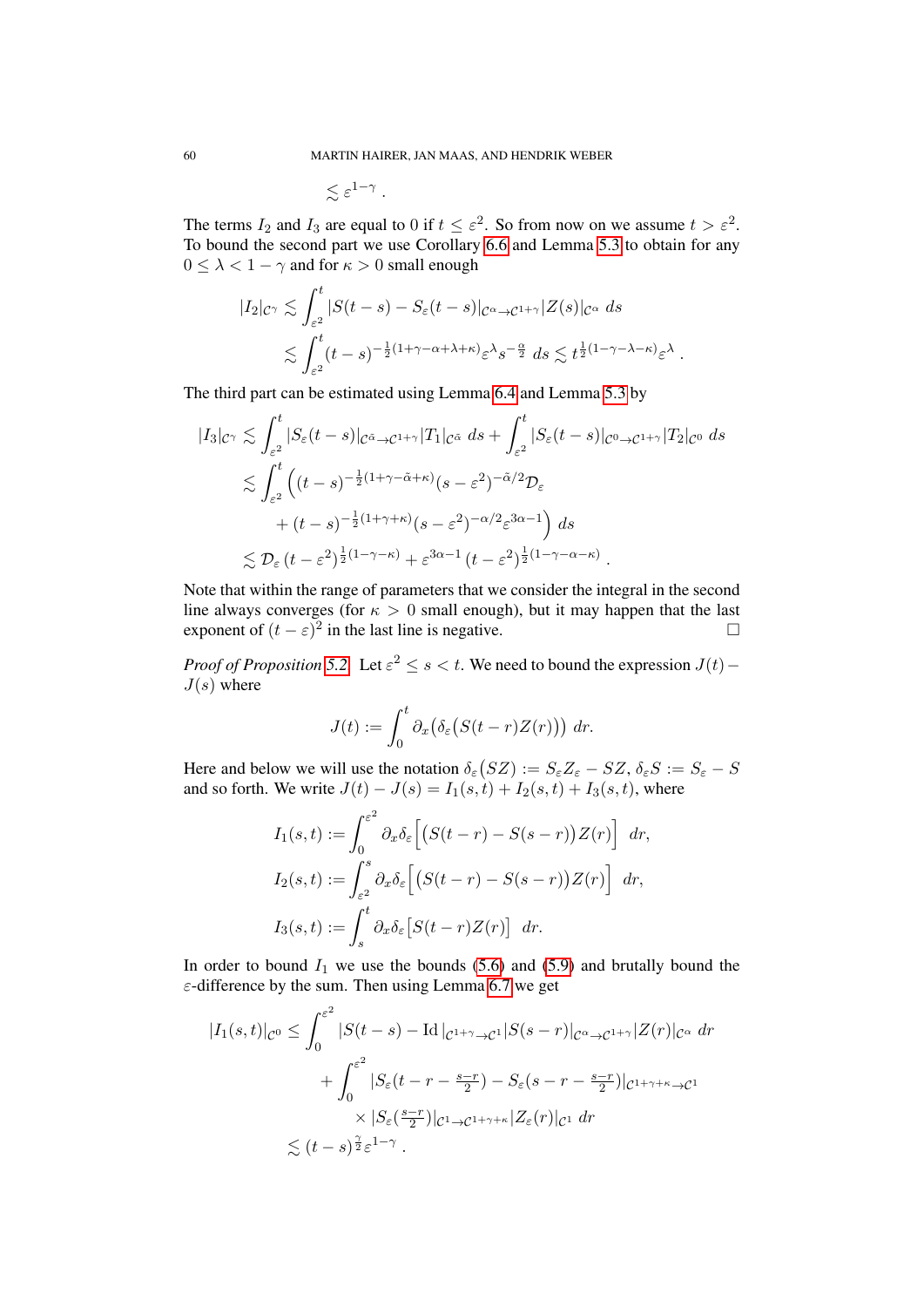Actually, it is obvious that the first integral is bounded by the right hand side. For the second integral one even gets a better scaling  $\varepsilon^{1+\alpha-\gamma-\kappa}$  for  $\kappa > 0$  arbitrarily small.

For the term  $I_2$  it is useful to split it up once more. We write

$$
I_2(s,t) = \int_{\varepsilon^2}^s \partial_x \Big[ \delta_\varepsilon \big( S(t-r) - S(s-r) \big) \Big] Z(r) \, dr
$$
  
+ 
$$
\int_{\varepsilon^2}^s \partial_x \big( S_\varepsilon(t-r) - S_\varepsilon(s-r) \big) \delta_\varepsilon Z(r) \, dr =: I_{2,1}(s,t) + I_{2,2}(s,t).
$$

To bound  $I_{2,1}$  we use the factorisation

$$
\delta_{\varepsilon}\big(S(t-r)-S(s-r)\big)=\big(S_{\varepsilon}(t-s+\tfrac{s-r}{2})-S_{\varepsilon}(\tfrac{s-r}{2})\big)\,\delta_{\varepsilon}S(\tfrac{s-r}{2})\\+\delta_{\varepsilon}\big(S(t-s+\tfrac{s-r}{2})-S(\tfrac{s-r}{2})\big)\,S(\tfrac{s-r}{2}).
$$

Then Lemma [6.7](#page-69-2) as well as Corollary [6.6](#page-69-0) yield for any  $\kappa > 0$  small enough

$$
|I_{2,1}(s,t)|_{\mathcal{C}^0} \lesssim (t-s)^{\frac{\gamma}{2}} \varepsilon^{1-\gamma-\kappa}
$$

.

For  $I_{2,2}$  we use the decomposition  $Z - Z_{\varepsilon} = T_1 + T_2$ . For the term involving  $T_1$  we get using Lemma [6.7](#page-69-2) for any  $\kappa > 0$  small enough

$$
\int_{\varepsilon^2}^s |S_{\varepsilon}(t-s+\tfrac{s-r}{2}) - S_{\varepsilon}(\tfrac{s-r}{2})|_{\mathcal{C}^{1+\gamma+\kappa}\to\mathcal{C}^1}|S_{\varepsilon}(\tfrac{s-r}{2})|_{\mathcal{C}^{\tilde{\alpha}}\to\mathcal{C}^{1+\gamma+\kappa}}|T_1(r)|_{\mathcal{C}^{\tilde{\alpha}}} dr
$$
  

$$
\lesssim (t-s)^{\frac{\gamma}{2}} \int_{\varepsilon^2}^s (s-r)^{-\frac{1}{2}(1+2\gamma-\tilde{\alpha}+\kappa)} (r-\varepsilon^2)^{-\frac{\tilde{\alpha}}{2}} \mathcal{D}_{\varepsilon} dr
$$
  

$$
\lesssim (t-s)^{\frac{\gamma}{2}} t^{\frac{1}{2}(1-2\gamma-2\kappa)} \mathcal{D}_{\varepsilon} .
$$

Note that we have used the brutal bound  $(1 + \varepsilon^{\gamma} (s - r)^{-\gamma/2}) \lesssim (s - r)^{-\gamma/2}$ . For the term involving  $T_2$  we cannot be quite so brutal and we write

$$
\int_{\varepsilon^2}^s \partial_x \left( S_\varepsilon(t-r) - S_\varepsilon(s-r) \right) T_2(r) \, dr \Big|_{\mathcal{C}^0}
$$
\n
$$
\leq \Big| \int_{\varepsilon^2}^{s-\varepsilon^2 \vee \varepsilon^2} \partial_x \left( S_\varepsilon(t-r) - S_\varepsilon(s-r) \right) T_2(r) \, dr \Big|_{\mathcal{C}^0}
$$
\n
$$
+ \Big| \int_{s-\varepsilon^2 \vee \varepsilon^2}^s \partial_x \left( S_\varepsilon(t-r) - S_\varepsilon(s-r) \right) T_2(r) \, dr \Big|_{\mathcal{C}^0}.
$$

The first integral is bounded by

 $\overline{\phantom{a}}$  $\overline{\phantom{a}}$  $\overline{1}$ 

$$
\int_{\varepsilon^2}^{s-\varepsilon^2 \vee \varepsilon^2} |S_{\varepsilon}(t-s+\varepsilon^2) - S_{\varepsilon}(\varepsilon^2)|_{\mathcal{C}^{1+\gamma+\kappa}\to\mathcal{C}^1}
$$
\n
$$
\times |S_{\varepsilon}(s-\varepsilon^2-r)|_{\mathcal{C}^{0}\to\mathcal{C}^{1+\gamma+\kappa}} |T_2(r)|_{\mathcal{C}^{0}} dr
$$
\n
$$
\lesssim (t-s)^{\frac{\gamma}{2}} \varepsilon^{3\alpha-1} \int_{\varepsilon^2}^{(s-\varepsilon^2)\vee \varepsilon^2} (s-\varepsilon^2-r)^{-\frac{1+\gamma+2\kappa}{2}} (r-\varepsilon^2)^{-\frac{\alpha}{2}} dr
$$
\n
$$
\lesssim (t-s)^{\frac{\gamma}{2}} \varepsilon^{3\alpha-1}.
$$

For the second integral we get in the same way

$$
\int_{s-\varepsilon^2 \vee \varepsilon^2}^s \left| S_{\varepsilon} \left( t - s + \frac{s-r}{2} \right) - S_{\varepsilon} \left( \frac{s-r}{2} \right) \right|_{\mathcal{C}^{1+\gamma+\kappa} \to \mathcal{C}^1} \times \left| S_{\varepsilon} \left( \frac{s-r}{2} \right) \right|_{\mathcal{C}^0 \to \mathcal{C}^{1+\gamma+\kappa}} \left| T_2(r) \right|_{\mathcal{C}^0} dr
$$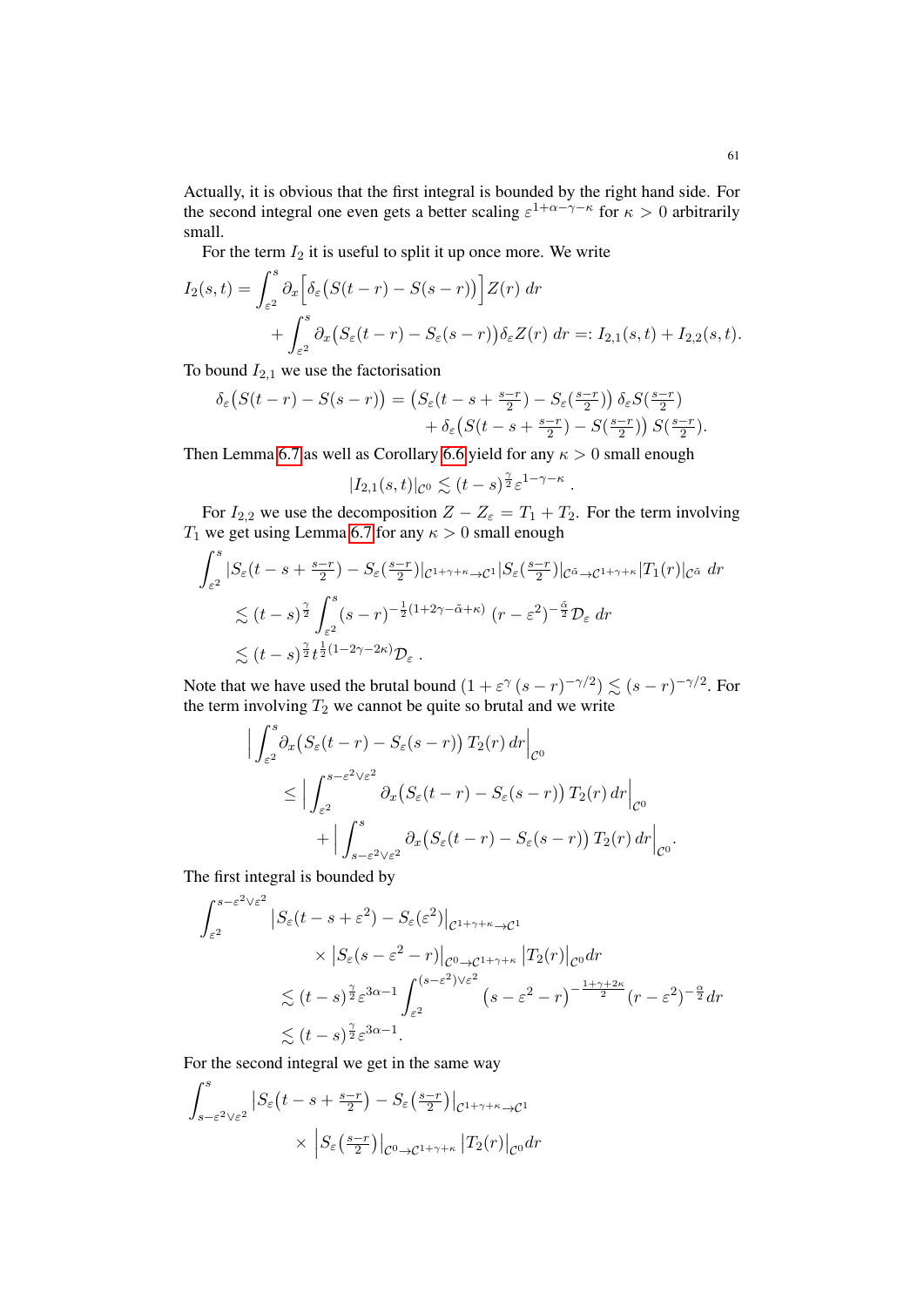$$
\lesssim (t-s)^{\frac{\gamma}{2}} \varepsilon^{3\alpha-1} \int_{s-\varepsilon^2 \vee \varepsilon^2}^s \varepsilon^{\gamma} (s-r)^{-\frac{\gamma}{2}} (s-r)^{-\frac{1+\gamma+2\kappa}{2}} (r-\varepsilon^2)^{-\frac{\alpha}{2}} dr
$$
  

$$
\lesssim (t-s)^{\frac{\gamma}{2}} \varepsilon^{3\alpha-1} \varepsilon^{1-\gamma-\alpha-2\kappa}.
$$

Summarising these calculations and redefining  $\kappa$ , we obtain the bound

$$
I_{2,2}(s,t) \le (t-s)^{\frac{\gamma}{2}} \Big( t^{\frac{1}{2}(1-2\gamma-\kappa)} \mathcal{D}_{\varepsilon} + \varepsilon^{3\alpha-1} \Big).
$$

For  $I_3$  we use the same splitting

$$
I_3(s,t) = \int_s^t \partial_x \left[ \delta_\varepsilon S(t-r) \right] Z(r) \, dr + \int_s^t \partial_x \left( S_\varepsilon(t-r) \delta_\varepsilon Z(r) \right) dr
$$
  
=:  $I_{3,1}(s,t) + I_{3,2}(s,t)$ .

The term  $I_{3,1}(s,t)$  can be estimated easily using Corollary [6.6:](#page-69-0)

$$
|I_{3,1}(s,t)|_{\mathcal{C}^0} \leq \int_s^t |S(t-r) - S_{\varepsilon}(t-r)|_{\mathcal{C}^{\alpha} \to \mathcal{C}^1} |Z(r)|_{\mathcal{C}^{\alpha}} dr
$$
  
\$\lesssim (t-s)^{\frac{\gamma}{2}} \varepsilon^{1-\gamma-\kappa}\$.

Finally, for  $I_{3,2}$  we get using [\(5.7\)](#page-56-1) once more that

$$
|I_{3,2}(s,t)|_{\mathcal{C}^{0}} \lesssim \int_{s}^{t} (t-r)^{-\frac{1}{2}(1-\tilde{\alpha}+\kappa)}(r-\varepsilon^{2})^{-\frac{\tilde{\alpha}}{2}} \mathcal{D}_{\varepsilon} + (t-r)^{-\frac{1}{2}(1+\kappa)}(r-\varepsilon^{2})^{-\frac{\alpha}{2}} \varepsilon^{3\alpha-1} dr \lesssim (t-s)^{\frac{\gamma}{2}} \left(t^{\frac{1}{2}(1-\gamma-\kappa)} \mathcal{D}_{\varepsilon} + \varepsilon^{3\alpha-1}\right).
$$

Here as above we have absorbed the positive power of t in front of  $\varepsilon^{3\alpha-1}$  into the implicit constant (that may depend on  $T$ ) because we do not need it later on. This finishes the argument.

## 6. BOUNDS ON THE APPROXIMATED SEMIGROUP

<span id="page-61-1"></span>Throughout the paper, we frequently need bounds on the approximated heat semigroup  $S_{\varepsilon}$ . These calculations are collected in this section. We first give some auxiliary calculations involving the approximated heat kernels that are needed in the proof of Lemma [3.6.](#page-33-1)

## <span id="page-61-0"></span>Lemma 6.1. *The following bounds hold:*

(i) *For any*  $0 < \gamma < 1$  *and for any*  $t \in [0, T]$  *we have the bound* 

<span id="page-61-4"></span>
$$
\int_{-\pi}^{\pi} \left| (p_t^{\varepsilon})'(z) \right| |z|^{\gamma} dz \lesssim t^{\frac{-1+\gamma}{2}}.
$$
 (6.1)

*If*  $\gamma = 0$  *we have* 

<span id="page-61-3"></span><span id="page-61-2"></span>
$$
\int_{-\pi}^{\pi} \left| (p_t^{\varepsilon})'(z) \right| dz \lesssim t^{-\frac{1}{2}} |\log t|.
$$
 (6.2)

(ii) *For any*  $0 < \alpha < \frac{1}{2}$  *we have for any*  $0 < t \leq T$  *and any*  $x \in [-\pi, \pi]$ 

$$
\int_0^t \int_{-\pi}^{\pi} \left( p_s^{\varepsilon}(z) - p_s^{\varepsilon}(z - x) \right)^2 |z|^{2\alpha} dz \, ds \lesssim |x| t^{\alpha}.
$$
 (6.3)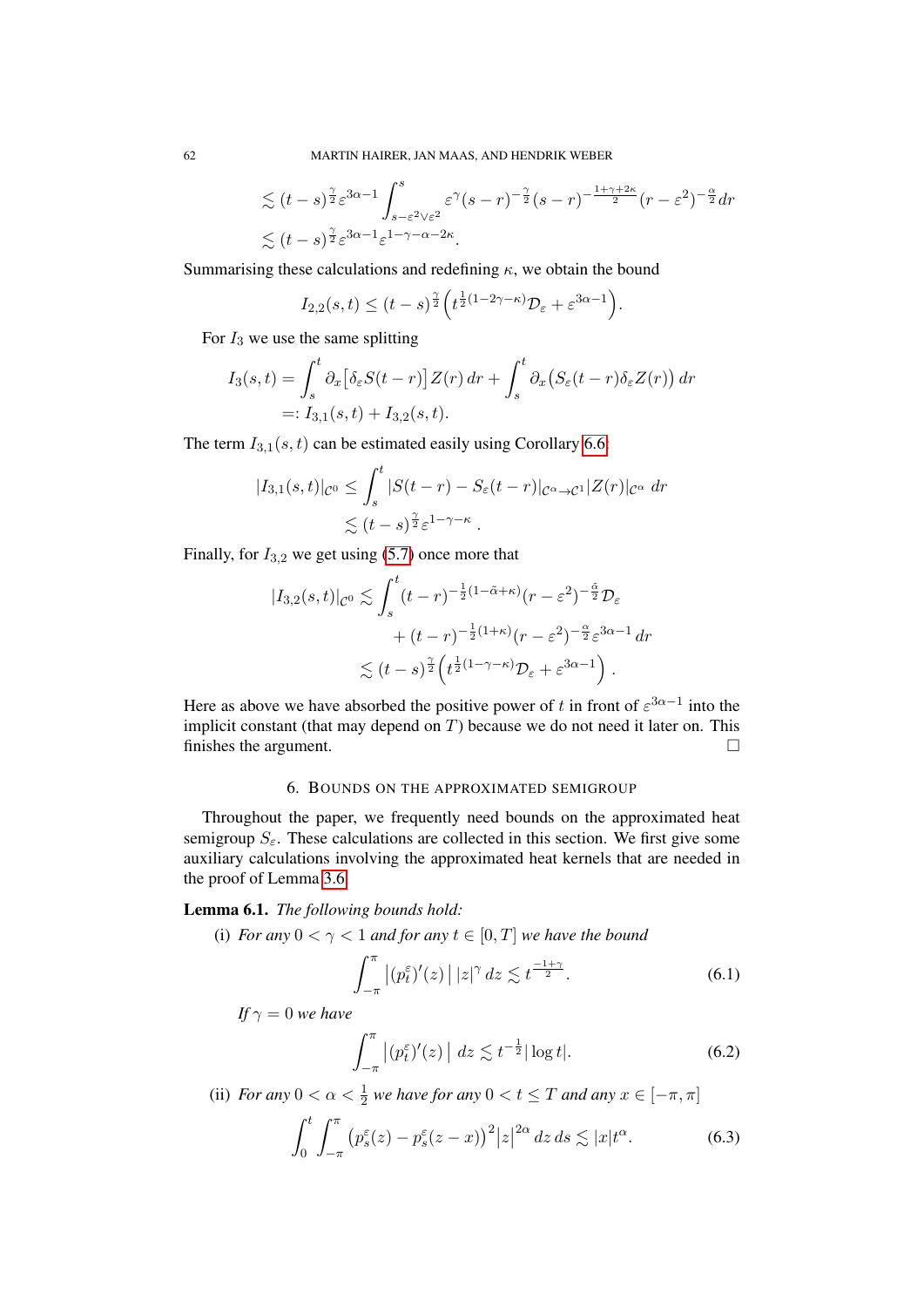*Remark* 6.2*.* All of these bounds scale in the optimal way, except for [\(6.2\)](#page-61-2) where an additional  $|\log t|$  appears. When applying this bound in the proof of Lemma [3.6](#page-33-1) this small correction does not matter . For [\(6.3\)](#page-61-3) our proof also shows the bound

$$
\int_0^t \int_{-\pi}^{\pi} (p_s^{\varepsilon}(z) - p_s^{\varepsilon}(z - x))^2 |z|^{2\alpha} dy ds \lesssim |x|^{1+2\gamma}, \tag{6.4}
$$

with a uniform constant for  $t \in [0, T]$ . We state [\(6.3\)](#page-61-3) in this way because it is convenient in the proof of Lemma [3.6](#page-33-1)

*Proof.* (i) We start the calculation by deriving pointwise bounds on

$$
(p_{t-s}^{\varepsilon})'(z) = \frac{1}{\sqrt{2\pi}} \sum_{k \in \mathbb{Z}} i k e^{-k^2 f(\varepsilon k)t} e^{ikz}.
$$

For  $|z|^2 \le t$  we will simply use the brutal bound

<span id="page-62-3"></span><span id="page-62-2"></span>
$$
\left| \left( p_t^{\varepsilon} \right)'(z) \right| \lesssim \sum_{k \in \mathbb{Z}} |k| e^{-k^2 f(\varepsilon k)t} \lesssim \frac{1}{t},\tag{6.5}
$$

which holds uniformly for  $t \leq T$ .

Else, for  $|z|^2 > t$  we perform a summation by part and obtain

$$
\frac{1}{\sqrt{2\pi}} \sum_{k \in \mathbb{Z}} ike^{-k^2f(\varepsilon k)t} e^{ikz}
$$
\n
$$
= \frac{1}{\sqrt{2\pi}} \sum_{k \in \mathbb{Z}} i \left( ke^{-k^2f(\varepsilon k)t} - (k-1)e^{-(k-1)^2f(\varepsilon(k-1))t} \right) g_k(z),
$$
\n(6.6)

where

$$
|g_k(z)| := \Big| \sum_{j=0}^k e^{ijz} \Big| = \Big| \frac{1 - e^{i(k+1)z}}{1 - e^{iz}} \Big| \lesssim \frac{1}{|z|},\tag{6.7}
$$

the last two expressions being valid for  $z \neq 0$ . In order to bound the sum over the increments of  $ke^{-k^2f(\varepsilon k)t}$  we write

$$
\left| \sum_{k \in \mathbb{Z}} \left( k e^{-k^2 f(\varepsilon k)t} - (k-1) e^{-(k-1)^2 f(\varepsilon (k-1))t} \right| \right|
$$
  
\n
$$
\leq \sum_{k \in \mathbb{Z}} \left| e^{-k^2 f(\varepsilon k)t} \right| + \sum_{k \in \mathbb{Z}} |k| \left| e^{-k^2 f(\varepsilon k)t} - e^{-(k-1)^2 f(\varepsilon (k-1))t} \right|. \tag{6.8}
$$

The first summand can be bounded easily

<span id="page-62-4"></span><span id="page-62-1"></span><span id="page-62-0"></span>
$$
\sum_{k\in\mathbb{Z}}\left|e^{-k^2f(\varepsilon k)t}\right|\lesssim t^{-\frac{1}{2}},
$$

where again the implicit constant is uniform for  $t \leq T$ . For the second summand we use the brutal bound

$$
\left| t^{\frac{1}{2}}k \right| \lesssim \left( e^{-k^2 f(\varepsilon k)t/2} + e^{-(k-1)^2 f(\varepsilon (k-1))t/2} \right)^{-1}.
$$
 (6.9)

Actually, [\(6.9\)](#page-62-0) is obvious for  $k = 0$  and for  $k = 1$  it states that

$$
t^{\frac{1}{2}}\lesssim \Big(e^{-f(\varepsilon)t/2}+1\Big)^{-1},
$$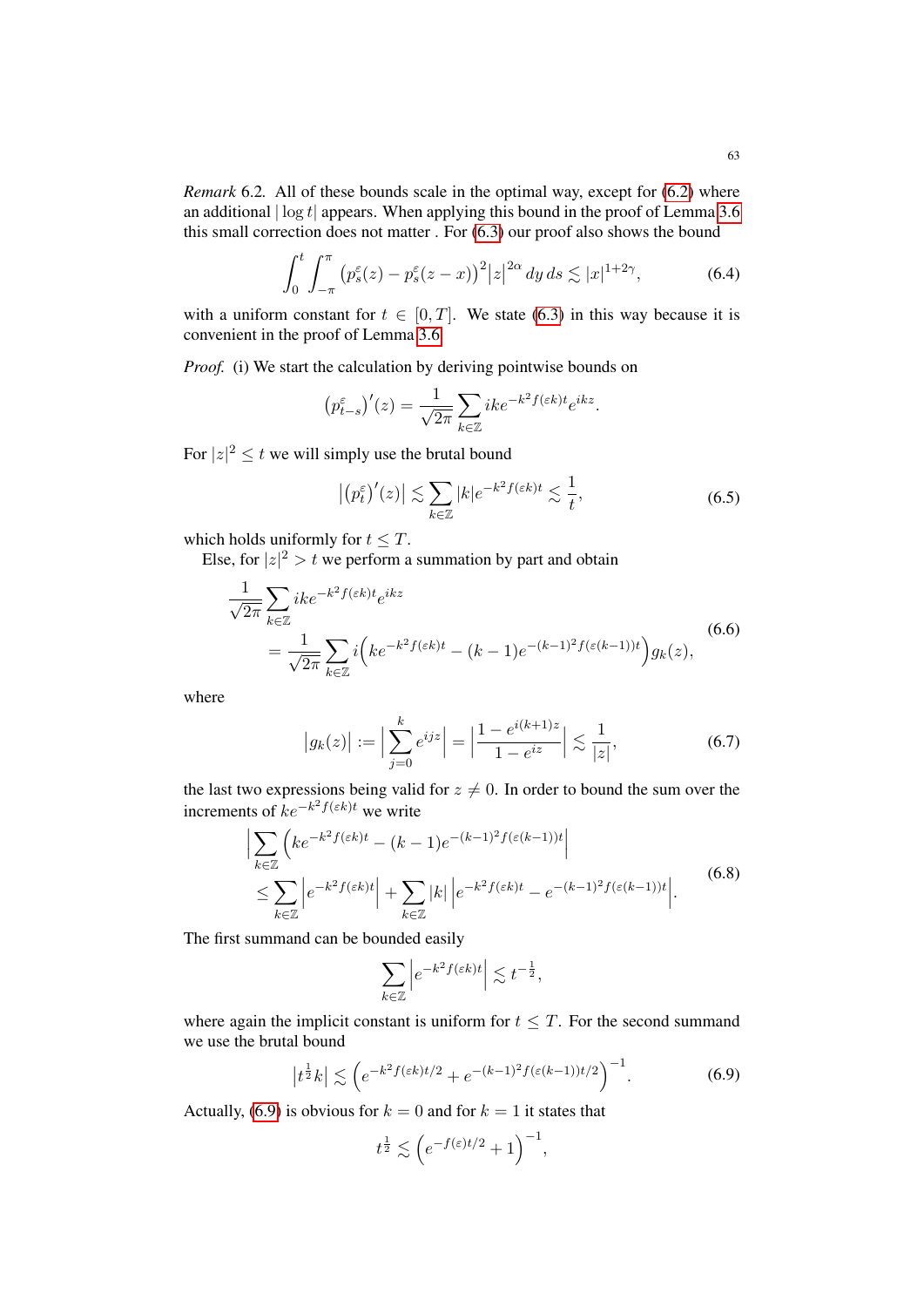which is true for  $t \leq T$ . For  $k \neq 0, 1$ , we note that

$$
\frac{1}{4} \le \frac{k^2}{(k-1)^2} \le 4,
$$

to bound the right hand side of [\(6.9\)](#page-62-0) by

$$
\left(e^{-k^2 f(\varepsilon k)t\frac{t}{2}} + e^{-(k-1)^2 f(\varepsilon (k-1))\frac{t}{2}}\right)^{-1} \ge \left(e^{-k^2 c_f \frac{t}{2}} + e^{-\frac{1}{4}k^2 c_f \frac{t}{2}}\right)^{-1}
$$

$$
\ge \frac{1}{2} e^{\frac{1}{8}k^2 c_f t}.
$$

(Recall the definition of  $c_f$  in Assumption [1.1\)](#page-3-0). This establishes [\(6.9\)](#page-62-0).

Plugging [\(6.9\)](#page-62-0) into the second term on the right hand side of [\(6.8\)](#page-62-1) we get

$$
\sum_{k \in \mathbb{Z}} |k| \left| e^{-k^2 f(\varepsilon k)t} - e^{-(k-1)^2 f(\varepsilon (k-1))t} \right|
$$
\n
$$
\leq t^{-\frac{1}{2}} \sum_{k \in \mathbb{Z}} \left| e^{-k^2 f(\varepsilon k)t/2} - e^{-(k-1)^2 f(\varepsilon (k-1))t/2} \right| \lesssim t^{-\frac{1}{2}}, \tag{6.10}
$$

where we have made use of the BV boundedness from Assumption [1.2.](#page-3-3)

Hence, summarising  $(6.6)$ – $(6.10)$  we obtain

<span id="page-63-2"></span><span id="page-63-1"></span><span id="page-63-0"></span> $|(p_t^{\varepsilon})'(z)| \lesssim t^{-\frac{1}{2}}|z|^{-1}.$ 

Finally, we can conclude the desired bounds [\(6.1\)](#page-61-4) for  $\gamma > 0$ 

$$
\int_{-\pi}^{\pi} |(p_t^{\varepsilon})'(z)||z|^{\gamma} dz \le t^{\frac{\gamma}{2}} \int_{|z| \le t^{\frac{1}{2}}} |(p_t^{\varepsilon})'(z)| dz + \int_{|z| > t^{\frac{1}{2}}} |(p_t^{\varepsilon})'(z)||z|^{\gamma} dz
$$
  

$$
\lesssim t^{\frac{\gamma - 1}{2}} + 2 \int_{t^{\frac{1}{2}}}^{\pi} t^{-\frac{1}{2}} |z|^{\gamma - 1} dz \lesssim t^{\frac{\gamma - 1}{2}}, \tag{6.11}
$$

and similarly for  $\gamma = 0$  we obtain [\(6.2\)](#page-61-2):

$$
\int_{-\pi}^{\pi} |(p_t^{\varepsilon})'(z)| dz \le \int_{|z| \le t^{\frac{1}{2}}} |(p_t^{\varepsilon})'(z)| dz + \int_{|z| > t^{\frac{1}{2}}} |(p_t^{\varepsilon})'(z)| dz
$$
  

$$
\le t^{-1} t^{\frac{1}{2}} + 2 \int_{t^{\frac{1}{2}}}^{\pi} t^{-\frac{1}{2}} |z|^{-1} dz \lesssim t^{-\frac{1}{2}} |\log t|.
$$
 (6.12)

(ii) In order to prove [\(6.3\)](#page-61-3) we again have to get pointwise bounds bounds on the integrand. We distinguish between two different cases: the case where  $|x| > s^{\frac{1}{2}}$ and the case where  $|x| \leq s^{\frac{1}{2}}$ .

Let us start by the first case, i.e. let us assume that  $|x| > s^{\frac{1}{2}}$ . In that case  $p_s^{\varepsilon}(z-x)$  is not a good approximation of  $p_s^{\varepsilon}(z)$  and we bound the difference by the sum. We write

$$
\int_{-\pi}^{\pi} \left( p_s^{\varepsilon}(z) - p_s^{\varepsilon}(z - x) \right)^2 |z|^{2\alpha} dz
$$
\n
$$
\lesssim \int_{-\pi}^{\pi} p_s^{\varepsilon}(z)^2 |z|^{2\alpha} dz + |x|^{2\alpha} \int_{-\pi}^{\pi} p_s^{\varepsilon}(z)^2 dz.
$$
\n(6.13)

The derivation of bounds for these two integrals is similar to the calculation for [\(6.1\)](#page-61-4) and [\(6.2\)](#page-61-2). In the same way as in [\(6.5\)](#page-62-3) we get for  $|z| \leq s^{\frac{1}{2}}$  that

$$
p_s^{\varepsilon}(z)^2 \le \left(\sum_{k \in \mathbb{Z}} e^{-k^2 f(\varepsilon k)s}\right)^2 \lesssim s^{-1}.\tag{6.14}
$$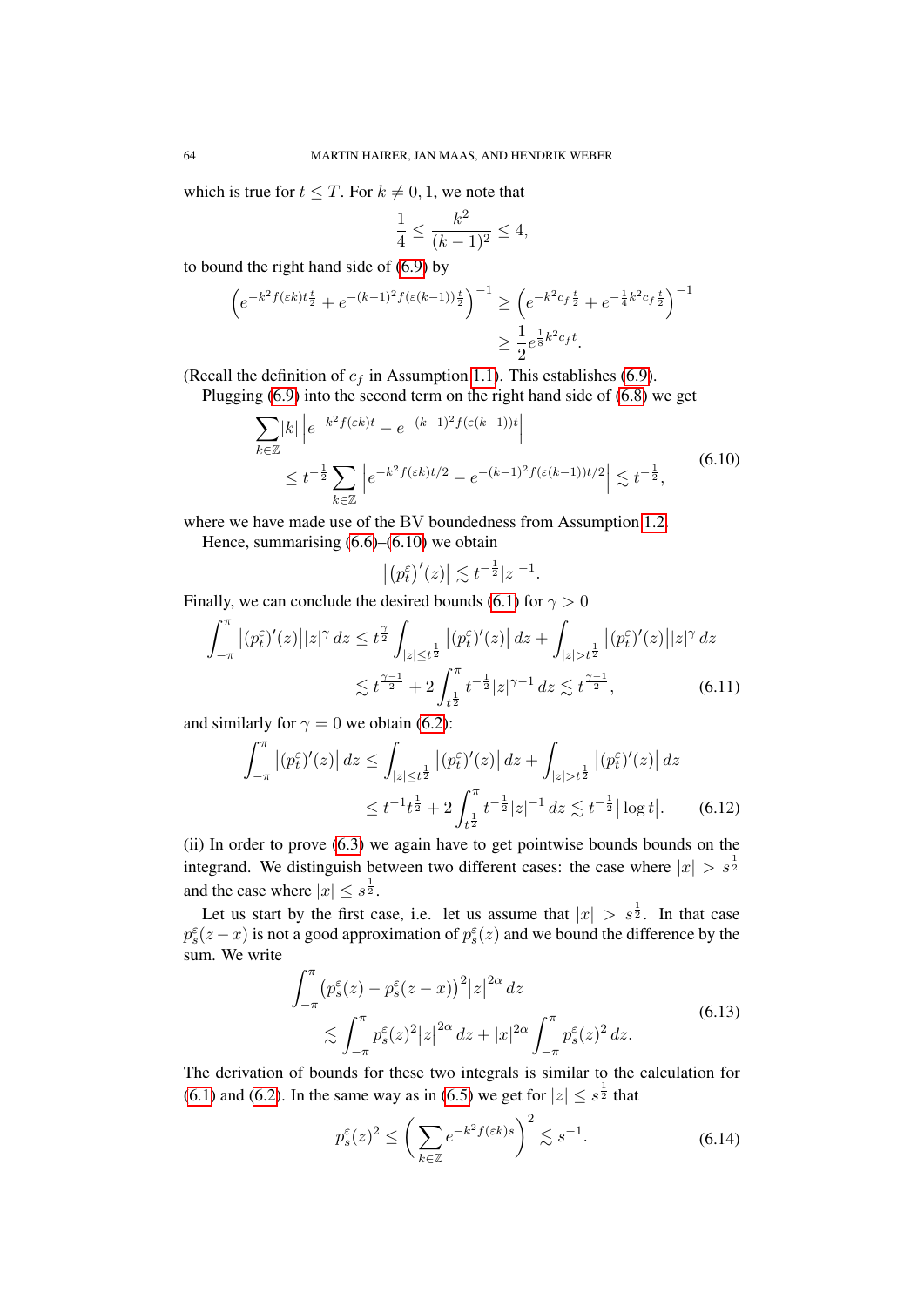Then performing the same summation by part as in [\(6.6\)](#page-62-2) we get for  $|z| > s^{\frac{1}{2}}$ 

$$
p_s^{\varepsilon}(z)^2 \lesssim \left(\sum_{k\in\mathbb{Z}} \left(e^{-k^2 f(\varepsilon k)s} - e^{-(k-1)^2 f(\varepsilon(k-1))s}\right) |z|^{-1}\right)^2 \lesssim |z|^{-2}.\tag{6.15}
$$

Hence we get as in  $(6.11)$  and  $(6.12)$  that

$$
\int_{-\pi}^{\pi} (p_s^{\varepsilon})'(z)^2 |z|^{2\alpha} dz \lesssim s^{\alpha - \frac{1}{2}} + \int_{s^{\frac{1}{2}}}^{\pi} |z|^{2\alpha - 2} dz \lesssim s^{\alpha - \frac{1}{2}}.
$$
 (6.16)

and

$$
\int_{-\pi}^{\pi} (p_s^{\varepsilon})'(z)^2 dz \lesssim |x|^{2\alpha} \left( s^{-\frac{1}{2}} + \int_{s^{\frac{1}{2}}}^{\pi} |z|^{-2} dz \right) \lesssim |x|^{2\alpha} s^{-\frac{1}{2}}.
$$
 (6.17)

Now let us treat the second case, where  $|x| \leq s^{\frac{1}{2}}$ . In that case we write

$$
p_s^{\varepsilon}(z) - p_s^{\varepsilon}(z - x) = \frac{1}{\sqrt{2\pi}} \sum_{k \in \mathbb{Z}^*} e^{-k^2 f(\varepsilon k)s} e^{ikz} (1 - e^{ikx}).
$$

As before we use a brutal bound for  $|z| \leq s^{\frac{1}{2}}$ 

$$
\left(p_s^{\varepsilon}(z) - p_s^{\varepsilon}(z - x)\right)^2 \lesssim \left(\sum_{k \in \mathbb{Z}^\star} e^{-k^2 f(\varepsilon k)s} |kx|\right)^2 \lesssim |x|^2 s^{-2},
$$

and a summation by part if  $|z| > s^{\frac{1}{2}}$ . As above in [\(6.6\)](#page-62-2) and [\(6.7\)](#page-62-4) we get

$$
\left| \sum_{k \in \mathbb{Z}^*} e^{-k^2 f(\varepsilon k)s} e^{ikz} (1 - e^{ikx}) \right|
$$
  
\n
$$
\lesssim |z|^{-1} \left| \sum_{k \in \mathbb{Z}^*} e^{-k^2 f(\varepsilon k)s} \left( 1 - e^{ikx} \right) - e^{-(k-1)^2 f(\varepsilon(k-1))s} \left( 1 - e^{i(k-1)x} \right) \right|
$$
  
\n
$$
\lesssim |z|^{-1} \sum_{k \in \mathbb{Z}^*} \left| e^{-k^2 f(\varepsilon k)s} - e^{-(k-1)^2 f(\varepsilon(k-1))s} \right| \left| 1 - e^{ikx} \right|
$$
  
\n
$$
+ |z|^{-1} \sum_{k \in \mathbb{Z}^*} e^{-k^2 f(\varepsilon(k-1))s} \left| e^{ikx} - e^{i(k-1)x} \right|.
$$

The first sum can be bounded as above in [\(6.10\)](#page-63-0)

$$
\sum_{k \in \mathbb{Z}^\star} \left| e^{-k^2 f(\varepsilon k)s} - e^{-(k-1)^2 f(\varepsilon(k-1))s} \right| \left| 1 - e^{ikx} \right|
$$
  

$$
\lesssim \sum_{k \in \mathbb{Z}^\star} \left| e^{-k^2 f(\varepsilon k)s} - e^{-(k-1)^2 f(\varepsilon(k-1))s} \right| |kx| \lesssim |x| s^{-\frac{1}{2}}.
$$

For the second sum we write

$$
\sum_{k\in\mathbb{Z}^\star} e^{-k^2\,f(\varepsilon(k-1))\,s} \Big| e^{ikx} - e^{i(k-1)x} \Big| \lesssim |x| \sum_{k\in\mathbb{Z}^\star} e^{-k^2\,f(\varepsilon(k-1))\,s} \lesssim |x| s^{-\frac{1}{2}}.
$$

Hence integrating over z yields

$$
\int_{-\pi}^{\pi} (p_s^{\varepsilon}(z) - p_s^{\varepsilon}(z - x))^2 |z|^{2\alpha} dz
$$
  
\$\lesssim s^{\alpha} \int\_{|z| \le s^{\frac{1}{2}}} |x|^2 s^{-2} dz + \int\_{|z| > s^{\frac{1}{2}}} |z|^{-2 + 2\alpha} |x|^2 s^{-1} dz \lesssim |x|^2 s^{\alpha - \frac{3}{2}}.\$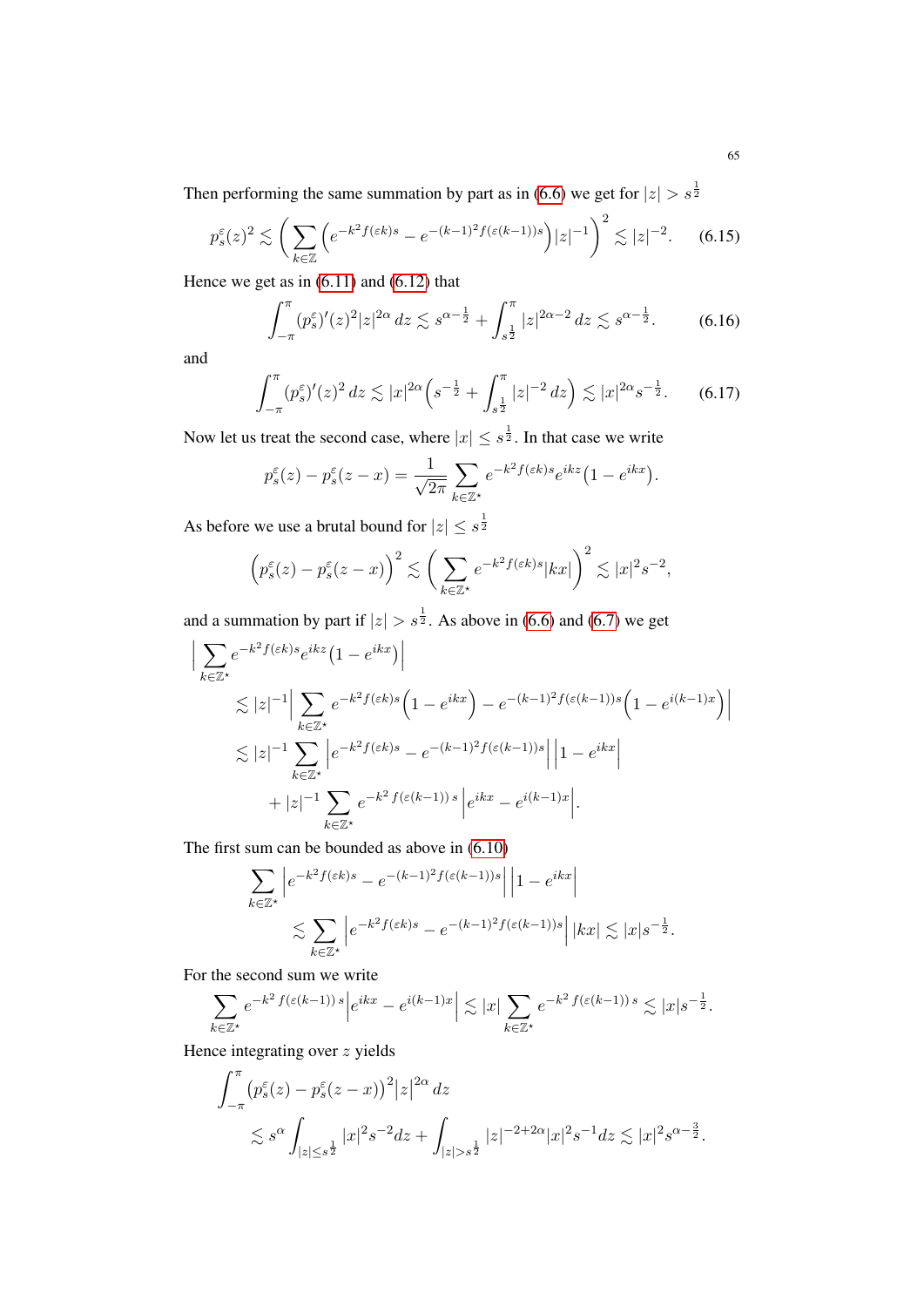Finally, integrating over s we get, splitting the integral over  $[0, t]$  into an integral over  $[0, |x|^2 \wedge t]$  and an integral over  $[|x|^2 \wedge t, t]$ 

$$
\int_0^t \int_{-\pi}^{\pi} (p_s^{\varepsilon}(z) - p_s^{\varepsilon}(z - x))^2 |z|^{2\alpha} dy ds
$$
  
 
$$
\leq \int_0^{|x|^2 \wedge t} s^{\alpha - \frac{1}{2}} + |x|^{2\alpha} s^{-\frac{1}{2}} ds + \int_{|x|^2 \wedge t}^t |x|^2 s^{\alpha - \frac{3}{2}} ds \lesssim |x| t^{\alpha} ,
$$

thus concluding the proof.  $\Box$ 

We will now proceed to prove bounds on the regularisation property of the approximate heat semigroup  $S_{\varepsilon}$  on Hölder spaces. These bounds are similar to the well-known optimal regularity results for the heat semigroup S. Unfortunately, we cannot apply standard multiplier results in Hölder spaces such as the one in [\[ABB04\]](#page-77-2), since in our application the conditions in these spaces are typically not satisfied uniformly in  $\varepsilon$ . We circumvent this problem by proving optimal regularity in  $L^p$ -based Sobolev spaces and then use Sobolev embeddings. In this way, we do not obtain the optimal regularity though, but we always loose an arbitrarily small exponent  $\kappa$ .

We first state a simple corollary of the classical Marcinkiewicz multiplier theorem [\[Mar39\]](#page-78-3). In order to state the result we introduce the following notation. For any sequence  ${m(k)}_{k \in \mathbb{Z}}$  we define

$$
||m||_{\mathcal{M}} := \sup_{k \in \mathbb{Z}} |m(k)| + \sup_{l \ge 0} \sum_{k=2^l}^{2^{l+1}-1} \sum_{\sigma \in \{-1,1\}} |m(\sigma k) - m(\sigma(k+1))| \,. \tag{6.18}
$$

The result can now be formulated as follows.

<span id="page-65-0"></span>**Lemma 6.3.** *Let*  $\{m(k)\}_{k\in\mathbb{Z}}$  *be a real sequence and let*  $T_m$  *be the associated Fourier multiplication operator given by*

<span id="page-65-2"></span>
$$
T_m e^{ik \cdot} = m(k) e^{ik \cdot} .
$$

*For any*  $\gamma \in \mathbb{R}$  *we define the sequence*  $\{m^{\gamma}\}_{{\mathbf{k}} \in \mathbb{Z}}$  *by* 

<span id="page-65-1"></span>
$$
m^{\gamma}(k) = |k|^{-\gamma} m(k) \tag{6.19}
$$

*for*  $k \neq 0$  *and*  $m^{\gamma}(0) = m(0)$ *. Then, for any*  $\bar{\gamma} > (0 \wedge -\gamma)$  *and any*  $0 < \kappa < \bar{\gamma}$ *we have*

$$
||T_m||_{\mathcal{C}^{\bar{\gamma}+\gamma}\to\mathcal{C}^{\bar{\gamma}-\kappa}} \lesssim ||m^{\gamma}||_{\mathcal{M}}.
$$

*Proof.* For any  $1 < p < \infty$  the Marcinkiewicz multiplier theorem [\[Mar39\]](#page-78-3) asserts that

$$
||T_{m^{\gamma}}||_{L^{p}\to L^{p}} \lesssim ||m^{\gamma}||_{\mathcal{M}},
$$

where  $T_{m}$  is the Fourier multiplier associated to  $m^{\gamma}$ . Hence, it follows immediately from the definition of the Bessel potential spaces  $H^{\gamma,p}$  that

$$
||T_m||_{H^{\gamma+\bar{\gamma}-\kappa/2,p}\to H^{\bar{\gamma}-\kappa/2,p}}\lesssim ||m^{\gamma}||_{\mathcal{M}}.
$$

(See, e.g. [\[Gra09,](#page-77-3) Section 6.1.2] or [\[Mey92\]](#page-78-4) for proofs in the whole space; the extension to the torus is immediate.) Then the desired statement follows from the embedding

$$
\mathcal{C}^{\gamma+\bar\gamma}\hookrightarrow H^{\gamma+\bar\gamma-\kappa/2,p},
$$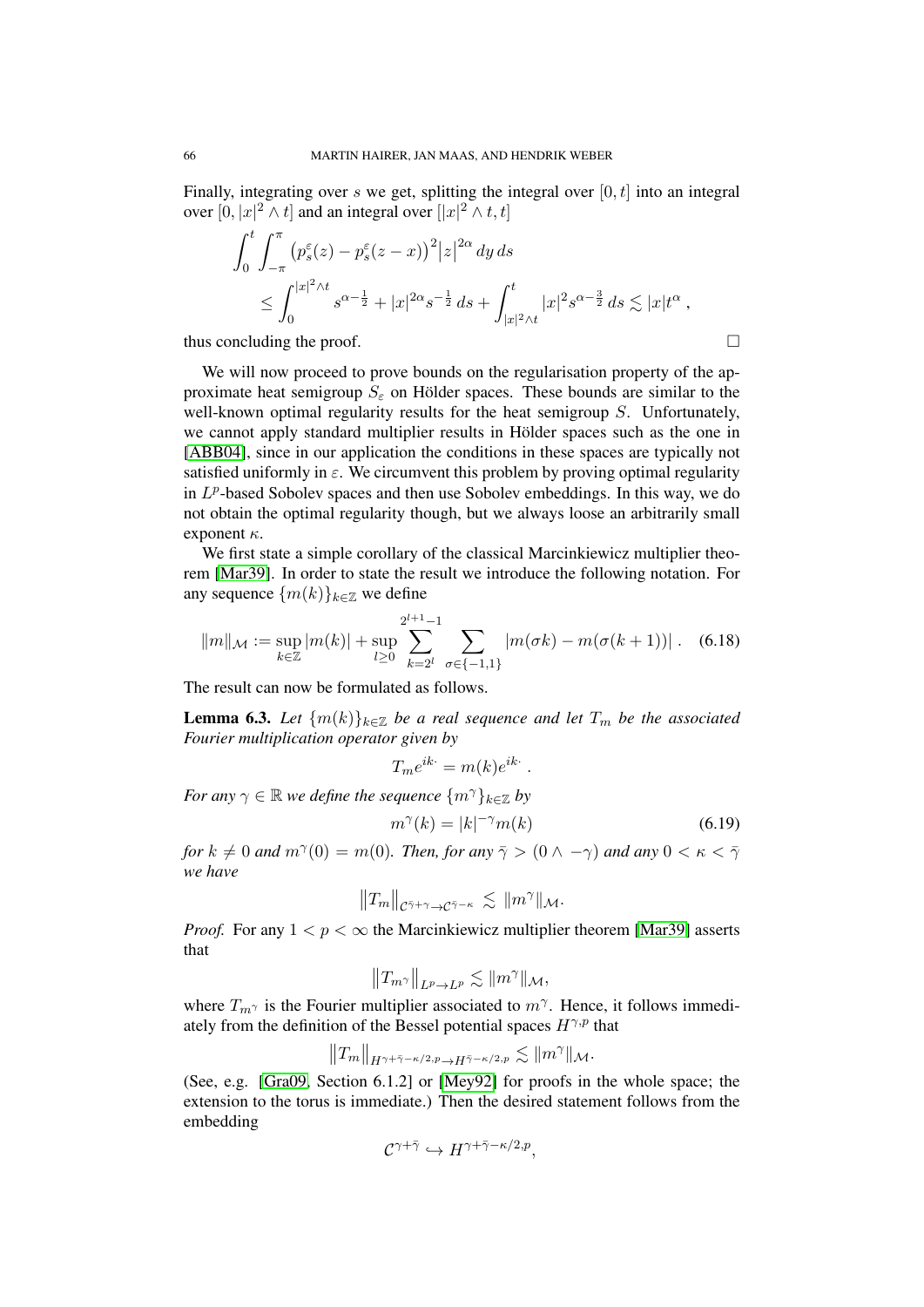and the Sobolev embedding

$$
H^{\bar{\gamma}-\kappa/2,p} \hookrightarrow \mathcal{C}^{\bar{\gamma}-\kappa},
$$

which holds as soon as p is sufficiently large.  $\square$ 

With this result in hand we are now ready to derive the bounds on  $S_{\varepsilon}$ . Throughout the following lemmas we will use the notation

<span id="page-66-3"></span>
$$
m_{\varepsilon,t}(k) = e^{-k^2 f(\varepsilon k)t}.\tag{6.20}
$$

In this notation Assumption [1.2](#page-3-3) implies that

<span id="page-66-2"></span><span id="page-66-1"></span>
$$
\sup_{\varepsilon,t>0} \|m_{\varepsilon,t}\|_{\text{BV}} < \infty. \tag{6.21}
$$

This is because  $m_{\varepsilon,t}(k) = b_{t/\varepsilon^2}(\varepsilon k)$ , and the BV-norm is invariant under reparametrisations.

<span id="page-66-0"></span>**Lemma 6.4.** *For any*  $\gamma$ ,  $\bar{\gamma} \geq 0$  *and for any*  $t > 0$  *we have* 

$$
\sup_{\varepsilon \in (0,1)} \|S_{\varepsilon}(t)\|_{\mathcal{C}^{\bar{\gamma}} \to \mathcal{C}^{\bar{\gamma}+\gamma-\kappa}} \lesssim t^{-\frac{\gamma}{2}}.
$$
\n(6.22)

*Proof.* We have for any  $k \in \mathbb{Z}^*$  that

$$
|k|^\gamma m_{\varepsilon,t}(k) = |k|^\gamma e^{-k^2 f(\varepsilon k)t} \lesssim t^{-\frac{\gamma}{2}} \sup_{x \in \mathbb{R}} |x|^\gamma e^{-x^2 c_f} \lesssim t^{-\frac{\gamma}{2}}.
$$

To bound the BV norm of  $|k|^{\gamma} m_{\varepsilon,t}$  we write

$$
\sum_{k \in \mathbb{Z} \setminus \{0,1\}} \left| \ |k+1|^{\gamma} m_{\varepsilon,t}(k+1) - |k|^{\gamma} m_{\varepsilon,t}(k) \ \right|
$$
\n
$$
\leq \sum_{k \in \mathbb{Z} \setminus \{0,1\}} \left| \ |k+1|^{\gamma} - |k|^{\gamma} \right| m_{\varepsilon,t}(k) + \sum_{k \in \mathbb{Z} \setminus \{0,1\}} |k|^{\gamma} |m_{\varepsilon,t}(k+1) - m_{\varepsilon,t}(k)|.
$$

To bound the first term we use the fact that  $\left| \, |k+1|^\gamma - |k|^\gamma \right| \lesssim |k|^{\gamma-1}$  to obtain

$$
\sum_{k\in\mathbb{Z}\backslash\{0,1\}}\big|\,|k+1|^\gamma-|k|^\gamma\big|m_{\varepsilon,t}(k)\lesssim \sum_{k\in\mathbb{Z}\backslash\{0,1\}}|k|^{\gamma-1}e^{-k^2t c_f}\lesssim t^{-\frac{\gamma}{2}}.
$$

To bound the second term we use the same argument as above in [\(6.9\)](#page-62-0) to show that

$$
|t^{\frac{1}{2}}k|^{\gamma} \lesssim \left(e^{-k^2 f(\varepsilon k)t/2} + e^{-(k-1)^2 f(\varepsilon(k-1))t/2}\right)^{-1}.
$$
 (6.23)

This bound then implies that

$$
\sum_{k \in \mathbb{Z} \setminus \{0,1\}} |k|^\gamma |m_{\varepsilon,t}(k+1) - m_{\varepsilon,t}(k)|
$$
  
\$\lesssim t^{\frac{\gamma}{2}} \sum\_{k \in \mathbb{Z} \setminus \{0,1\}} |m\_{\varepsilon,t/2}(k+1) - m\_{\varepsilon,t/2}(k)| \lesssim t^{\frac{\gamma}{2}},

where in the last inequality we have made use of  $(6.21)$ . Then Lemma [6.3](#page-65-0) implies the desired bound  $(6.22)$ 

<span id="page-66-5"></span>**Lemma 6.5.** *For any*  $\gamma \in [0, 1]$ *, for*  $\bar{\gamma} \ge 0$ *, and for*  $\kappa > 0$  *we have* 

<span id="page-66-4"></span>
$$
\sup_{t \in [0,T]} \|S(t) - S_{\varepsilon}(t)\|_{\mathcal{C}^{\bar{\gamma}+\gamma} \to \mathcal{C}^{\bar{\gamma}-\kappa}} \lesssim \varepsilon^{\gamma} . \tag{6.24}
$$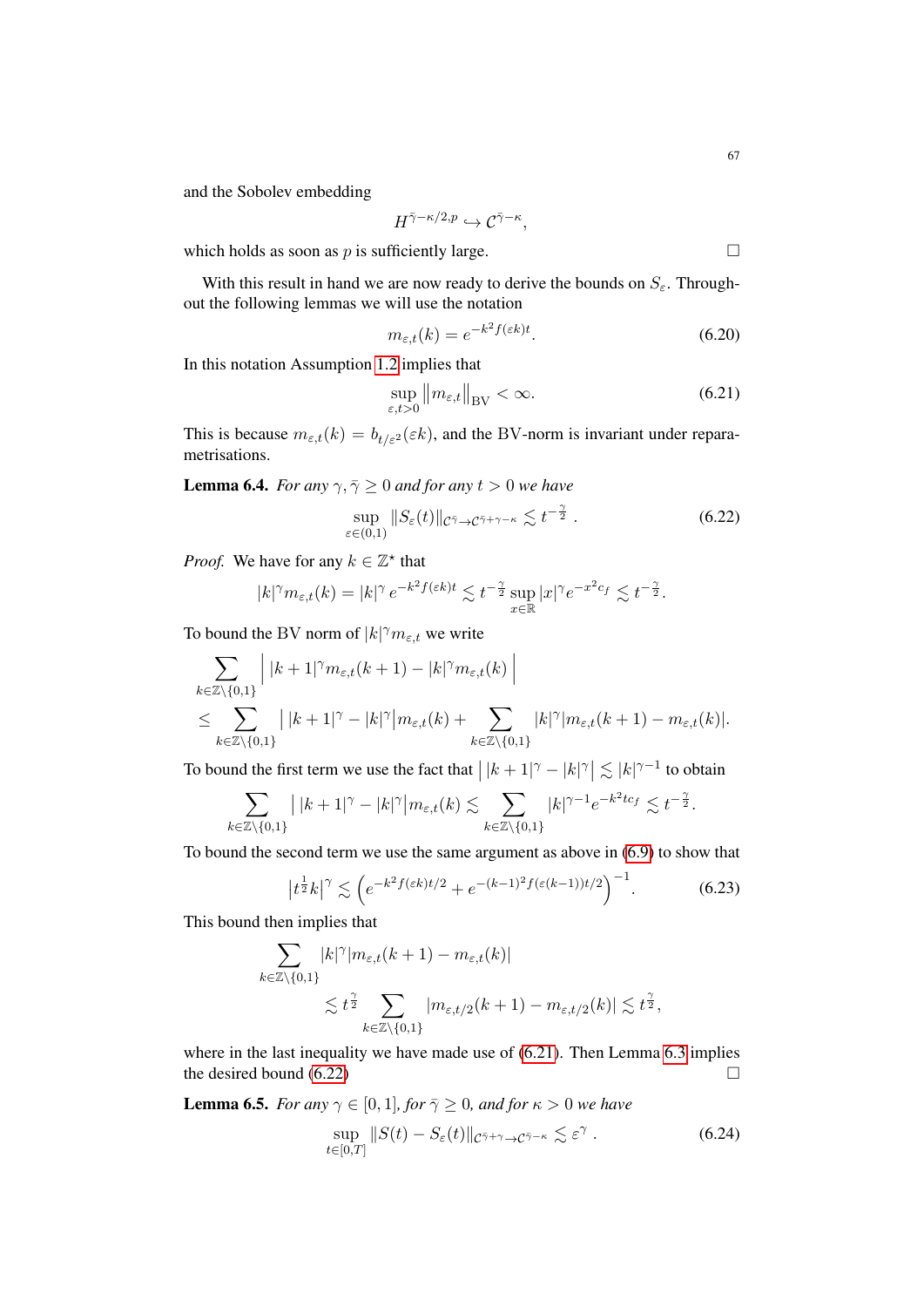*Proof.* As a shorthand, we use the notations

$$
\delta_{\varepsilon} m_t := m_{\varepsilon,t} - m_t \; , \qquad \delta_{\varepsilon} m_t^\gamma := m_{\varepsilon,t}^\gamma - m_t^\gamma \; ,
$$

where  $m_{\varepsilon,t}$  is defined in [\(6.20\)](#page-66-3) and  $m_{\varepsilon,t}^{\gamma}(k) := |k|^{-\gamma} m_{\varepsilon,t}$  and  $m_t^{\gamma}$  $t^{\gamma} := |k|^{-\gamma} m_t$  as in [\(6.19\)](#page-65-1). The bound follows from [6.3](#page-65-0) as soon as we have established the estimate

<span id="page-67-0"></span>
$$
\left\|\delta_{\varepsilon}m_t^{\gamma}\right\|_{\mathcal{M}}\lesssim \varepsilon^{\gamma}.
$$

Observe that  $\delta_{\varepsilon} m_t^{\gamma}$  $t<sub>t</sub><sup>\gamma</sup>(0) = 0$ , so that from now on we will only deal with  $k \neq 0$ . By symmetry it suffices to consider the positive Fourier modes, hence, to simplify notation, we will neglect the terms with  $\sigma = -1$  in the definition of  $\|\cdot\|_{\mathcal{M}}$ .

In order to establish [\(6.25\)](#page-67-0) we start by showing that

<span id="page-67-2"></span><span id="page-67-1"></span>
$$
\sup_{k \in \mathbb{Z}} \left| \delta_{\varepsilon} m_t^{\gamma}(k) \right| \lesssim \varepsilon^{\gamma}.
$$
\n(6.26)

Recall that according to Assumption [1.1](#page-3-0) f is differentiable on  $(-\delta, \delta)$  with bounded derivatives. Therefore, if  $0 < |\varepsilon k| \leq \delta$  we can write

$$
\left| \delta_{\varepsilon} m_t^{\gamma}(k) \right| = \frac{1}{|k|^{\gamma}} \left[ e^{-tk^2 f(\varepsilon k)} - e^{-tk^2} \right]
$$
  

$$
\lesssim \frac{1}{|k|^{\gamma}} e^{-c_f tk^2} tk^2 |f(\varepsilon k) - 1| \lesssim \frac{1}{|k|^{\gamma}} |\varepsilon k| \lesssim \varepsilon^{\gamma}.
$$
 (6.27)

Here we have made use of the fact that the function  $x \mapsto x \exp \left( -c_{f}x \right)$  is bounded on  $[0, \infty)$  as well as of the boundedness of  $f'$  on  $(-\delta, \delta)$ .

If  $|\varepsilon k| \ge \delta$  the bound [\(6.26\)](#page-67-1) can be established simply by writing

<span id="page-67-3"></span>
$$
\left|\delta_{\varepsilon}m_{t}^{\gamma}(k)\right|\lesssim|k|^{-\gamma}\lesssim\varepsilon^{\gamma}.\tag{6.28}
$$

The bounds on the BV-norms of the Paley-Littlewood blocks

$$
\sum_{k=2^l}^{2^{l+1}-1} \left| \delta_{\varepsilon} m_t^{\gamma}(k) - \delta_{\varepsilon} m_t^{\gamma}(k+1) \right|
$$

require more thought. Actually, we can always write using the inequality  $|fg|_{BV} \leq$  $|f|_{\mathcal{C}^{0}}|g|_{\mathrm{BV}}+|g|_{\mathcal{C}^{0}}|f|_{\mathrm{BV}}$ 

$$
\sum_{k=2^{l}}^{2^{l+1}-1} |\delta_{\varepsilon} m_{t}^{\gamma}(k) - \delta_{\varepsilon} m_{t}^{\gamma}(k+1)| \leq \frac{1}{2^{l\gamma}} \sum_{k=2^{l}}^{2^{l+1}-1} |\delta_{\varepsilon} m_{t}(k) - \delta_{\varepsilon} m_{t}(k+1)| + \frac{1}{2^{l\gamma}} \sup_{k \in [2^{l}, 2^{l+1}]} |\delta_{\varepsilon} m_{t}(k)|.
$$
 (6.29)

The second summand can be bounded as in [\(6.27\)](#page-67-2) and [\(6.28\)](#page-67-3). We get

<span id="page-67-5"></span><span id="page-67-4"></span>
$$
\frac{1}{2^{l\gamma}} \sup_{k \in [2^l, 2^{l+1}]} |\delta_{\varepsilon} m_t(k)| \lesssim \varepsilon^{\gamma}.
$$
 (6.30)

For the first term on the right-hand side of [\(6.29\)](#page-67-4) we distinguish between different cases.

We first consider the case where  $\varepsilon 2^{l+1} \geq \delta$ . In this case the  $m_{\varepsilon,t}(k)$  for  $k \in [2^l, 2^{l+1}]$  are not good approximations to the  $m_t(k)$ . Hence we bound the difference by the sum

$$
\left| \delta_{\varepsilon} m_t(k) - \delta_{\varepsilon} m_t(k+1) \right| \leq \left| m_{\varepsilon,t}(k) - m_{\varepsilon,t}(k+1) \right| + \left| m_t(k) - m_t(k+1) \right| . \tag{6.31}
$$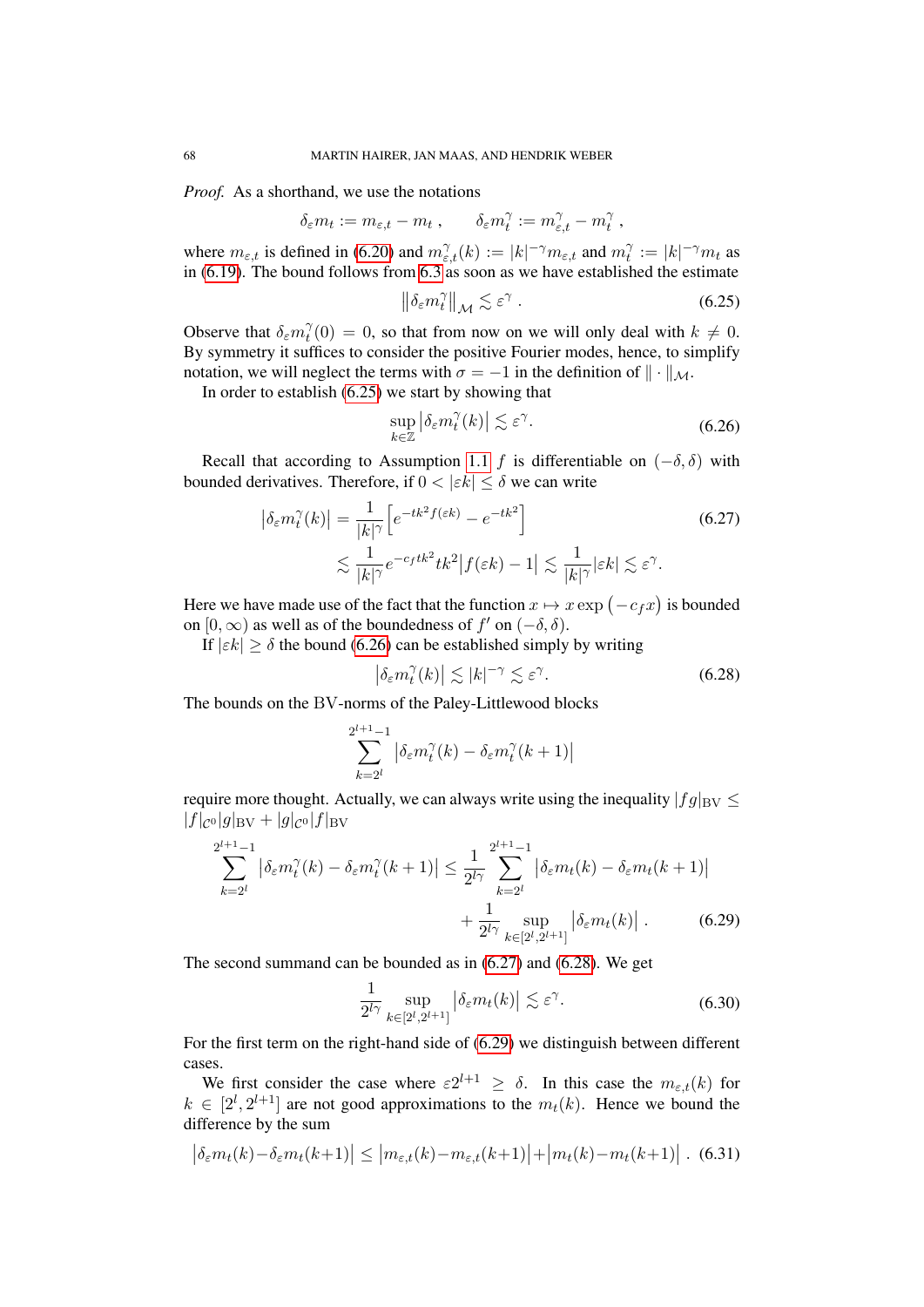Then we get using Assumption [1.2](#page-3-3) on the boundedness of the BV norm of  $m_{\varepsilon,t}$ 

<span id="page-68-0"></span>
$$
\frac{1}{2^{l\gamma}}\sum_{k=2^l}^{2^{l+1}-1} \left| m_{\varepsilon,t}(k) - m_{\varepsilon,t}(k+1) \right| \lesssim \frac{1}{2^{l\gamma}} \lesssim \varepsilon^{\gamma}.
$$
 (6.32)

The second term on the right-hand side of [\(6.31\)](#page-67-5) can be bounded in the same way.

Secondly, we consider the case  $\varepsilon 2^{l+1} < \delta$ . In order to treat this case, we claim that for any non-negative numbers  $g_{ij}$  with  $i, j \in \{0, 1\}$ , we have

$$
|e^{-g_{00}} - e^{-g_{01}} - e^{-g_{10}} + e^{-g_{11}}| \le e^{-m} \Big[ |g_{00} - g_{01} - g_{10} + g_{11}| \qquad (6.33)
$$

$$
+ \Big( |g_{00} - g_{01}| + |g_{10} - g_{11}| \Big) \Big( |g_{00} - g_{10}| + |g_{01} - g_{11}| \Big) \Big],
$$

where  $m = \min g_{ij}$ . To see this, set

 $g(\lambda, \mu) = (1 - \lambda)(1 - \mu)g_{00} + (1 - \lambda)\mu g_{01} + \lambda(1 - \mu)g_{10} + \lambda \mu g_{11}$ and note that the left-hand side of [\(6.33\)](#page-68-0) can be written as

$$
\left| \int_0^1 \int_0^1 \partial_\lambda \partial_\mu \exp(-g(\lambda, \mu)) d\lambda d\mu \right|
$$
  
\$\leq \left| \int\_0^1 \int\_0^1 \left[ |\partial\_\lambda \partial\_\mu g(\lambda, \mu)| + |\partial\_\lambda g(\lambda, \mu)| |\partial\_\mu g(\lambda, \mu)| \right] \exp(-g(\lambda, \mu)) d\lambda d\mu \right].

The estimate [\(6.33\)](#page-68-0) follows using the inequalities

$$
\partial_{\lambda} \partial_{\mu} g(\lambda, \mu) = g_{00} - g_{01} - g_{10} + g_{11} ,
$$
  
\n
$$
\partial_{\lambda} g(\lambda, \mu) \le |g_{00} - g_{10}| + |g_{01} - g_{11}| ,
$$
  
\n
$$
\partial_{\mu} g(\lambda, \mu) \le |g_{00} - g_{01}| + |g_{10} - g_{11}| ,
$$
  
\n
$$
g(\lambda, \mu) \ge m .
$$

Applying this estimate to  $g_{0i} = (k+i)^2 t$  and  $g_{1i} = (k+i)^2 t f(\varepsilon(k+i))$ , we infer that

$$
\frac{1}{2^{l\gamma}}\sum_{k=2^l}^{2^{l+1}-1} \left|\delta_{\varepsilon}m_t(k) - \delta_{\varepsilon}m_t(k+1)\right| \le \frac{1}{2^{l\gamma}}\sum_{k=2^l}^{2^{l+1}-1} e^{-c_ftk^2} \left(B_{\varepsilon,t}(k) + C_{\varepsilon,t}(k)\right)
$$
\n(6.34)

where

$$
B_{\varepsilon,t}(k) = \left| tk^2 \big(f(\varepsilon k) - 1\big) - t(k+1)^2 \big(f(\varepsilon (k+1)) - 1\big)\right| \lesssim t\varepsilon k^2,
$$

and, taking into account that  $\varepsilon k \lesssim 1$ ,

$$
C_{\varepsilon,t}(k) = \left[ \left| t k^2 - t(k+1)^2 \right| + \left| t k^2 f(\varepsilon k) - t(k+1)^2 f(\varepsilon (k+1)) \right| \right]
$$
  
 
$$
\times \left[ \left| t k^2 (f(\varepsilon k) - 1) \right| + t(k+1)^2 \left| f(\varepsilon (k+1)) - 1 \right| \right]
$$
  
 
$$
\lesssim (tk) \cdot (t \varepsilon k^3) = t^2 \varepsilon k^4.
$$

Using these bounds, together with the fact that  $M = \sup_{x \geq 0} \{xe^{-x}, x^2e^{-x}\} < \infty$ , we infer that

$$
\frac{1}{2^{l\gamma}}\sum_{k=2^l}^{2^{l+1}-1} \left|\delta_{\varepsilon}m_t(k)-\delta_{\varepsilon}m_t(k+1)\right| \lesssim \frac{M}{2^{l\gamma}}\sum_{k=2^l}^{2^{l+1}-1} \varepsilon \lesssim 2^{l(1-\gamma)}\varepsilon \lesssim \varepsilon^{\gamma} .
$$

This finishes the proof of  $(6.25)$  and hence of  $(6.24)$ .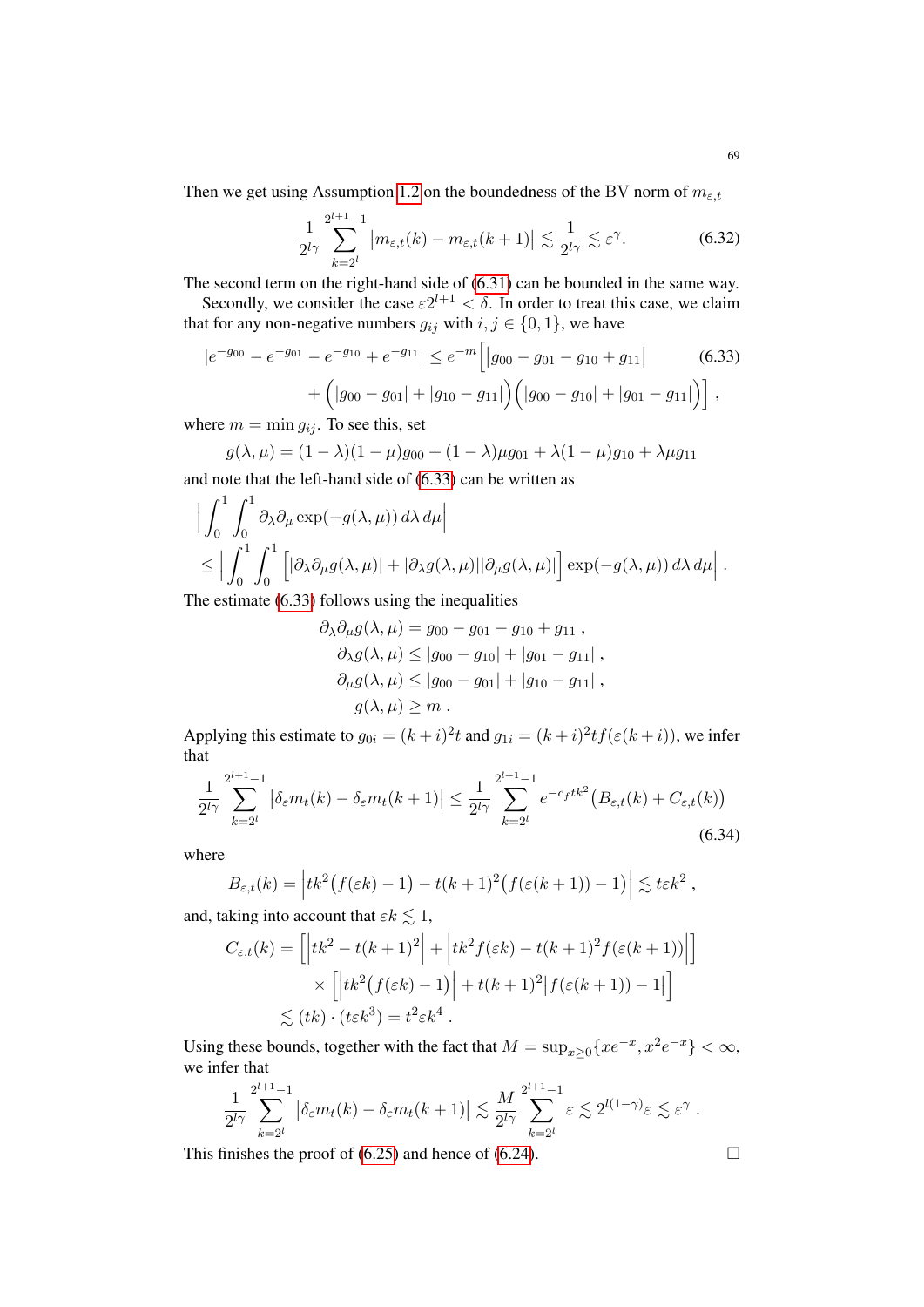The following result is now an immediate consequence.

<span id="page-69-0"></span>**Corollary 6.6.** *Let*  $\lambda \in [0, 1]$  *and*  $\alpha \leq \gamma + \lambda$ *. For*  $\kappa > 0$  *sufficiently small,* 

<span id="page-69-1"></span>
$$
|S(t) - S_{\varepsilon}(t)|_{\mathcal{C}^{\alpha} \to \mathcal{C}^{\gamma}} \lesssim t^{-\frac{1}{2}(\gamma - \alpha + \lambda + \kappa)} \varepsilon^{\lambda} \ . \tag{6.35}
$$

*Proof.* This follows from the decomposition

$$
S(t) - S_{\varepsilon}(t) = (S(t/2) - S_{\varepsilon}(t/2))(S(t/2) + S_{\varepsilon}(t/2)),
$$

and Lemma [6.4](#page-66-0) and Lemma [6.5.](#page-66-5)

The next result concerns the time regularity of solutions to the approximated heat equation. Recall that the approximated heat semigroup  $S_{\varepsilon}$  is not strongly continuous at 0 and we cannot expect convergence to zero of  $\left|S_{\varepsilon}(t) - \text{Id}\right|_{\mathcal{C}^{\gamma} \to \mathcal{C}^{0}}$  as  $t \rightarrow 0$ . However, the following result states that the approximating semigroup has nice time continuity properties for times  $t \geq s$  with a blowup if  $s \leq \varepsilon^2$ .

<span id="page-69-2"></span>**Lemma 6.7.** *Let*  $\overline{\gamma} \ge 0$  *and*  $\gamma \in [0, 2]$ *. Then, for all*  $t \ge s > 0$  *we have* 

$$
|S_{\varepsilon}(t)-S_{\varepsilon}(s)|_{\mathcal{C}^{\bar{\gamma}+\gamma+\kappa}\to\mathcal{C}^{\bar{\gamma}}}\lesssim \left(1+\varepsilon^{\gamma}s^{-\frac{\gamma}{2}}\right)|t-s|^{\frac{\gamma}{2}}\;.
$$

*Proof.* As above we write

$$
m_{\varepsilon,t}^{\gamma}(k) = k^{-\gamma} \exp(-tk^2 f(\varepsilon k)), \qquad m_{\varepsilon,t}(k) = \exp(-tk^2 f(\varepsilon k)).
$$

Lemma [6.3](#page-65-0) implies the desired result as soon as we have established that

$$
\left| m_{\varepsilon,t}^\gamma - m_{\varepsilon,s}^\gamma \right|_{\mathcal{M}} \lesssim \left( 1 + \varepsilon^\gamma s^{-\frac{\gamma}{2}} \right) (t-s)^{\frac{\gamma}{2}},
$$

where the norm  $|\cdot|_{\mathcal{M}}$  has been defined in [\(6.18\)](#page-65-2). By symmetry it suffices to consider the Fourier coefficients with  $k > 0$ , i.e. the terms with  $\sigma = 1$ . Throughout the calculations we will write

<span id="page-69-3"></span>
$$
\delta_{s,t} m_{\varepsilon}^{\gamma}(k) := m_{\varepsilon,t}^{\gamma}(k) - m_{\varepsilon,s}^{\gamma}(k) ,
$$

and similarly for  $\delta_{s,t} m_{\varepsilon}$ .

In order to bound the supremum of the  $\delta_{s,t} m_{\varepsilon}^{\gamma}$  we write for any  $k \in \mathbb{Z}^*$ 

$$
|\delta_{s,t}m_{\varepsilon}^{\gamma}(k)| = k^{-\gamma} e^{-sk^2 f(\varepsilon k)} \left(1 - e^{-(t-s)k^2 f(\varepsilon k)}\right)
$$
  

$$
\lesssim (t-s)^{\frac{\gamma}{2}} e^{-sk^2 f(\varepsilon k)} f(\varepsilon k)^{\frac{\gamma}{2}}
$$

If  $|\varepsilon k| \leq \delta$  Assumption [1.1](#page-3-0) implies that f is bounded and hence the whole expression is bounded by  $|t - s|^{\frac{\gamma}{2}}$  up to a constant. If  $|\varepsilon k| > \delta$  we can write

$$
(t-s)^{\frac{\gamma}{2}}e^{-sk^2f(\varepsilon k)}f(\varepsilon k)^{\frac{\gamma}{2}} \lesssim (t-s)^{\frac{\gamma}{2}}e^{-\frac{s}{\varepsilon^2}\delta^2f(\varepsilon k)}f(\varepsilon k)^{\frac{\gamma}{2}} \lesssim (t-s)^{\frac{\gamma}{2}}\varepsilon^{\gamma}s^{-\frac{\gamma}{2}}\sup_{x\in\mathbb{R}}e^{-\delta^2|x|}|x|^{\frac{\gamma}{2}} \lesssim (t-s)^{\frac{\gamma}{2}}.
$$
\n(6.36)

It remains to bound the Paley-Littlewood blocks. We start with the case 0 <  $\varepsilon 2^{l+1} \leq \delta$ . On  $[-\delta, \delta]$  the function f is  $\mathcal{C}^1$  by assumption. In this case we will show that

$$
\sum_{k=2^l}^{2^{l+1}-1} \left| \delta_{s,t} m_{\varepsilon}^{\gamma}(k) - \delta_{s,t} m_{\varepsilon}^{\gamma}(k+1) \right| \lesssim |t-s|^{\gamma/2} . \tag{6.37}
$$

We start by writing

$$
\sum_{k=2^l}^{2^{l+1}-1} \left| \delta_{s,t} m_{\varepsilon}^{\gamma}(k) - \delta_{s,t} m_{\varepsilon}^{\gamma}(k+1) \right| \leq \int_{2^l}^{2^{l+1}} \left| \partial_x \delta_{s,t} m_{\varepsilon}^{\gamma}(x) \right| dx
$$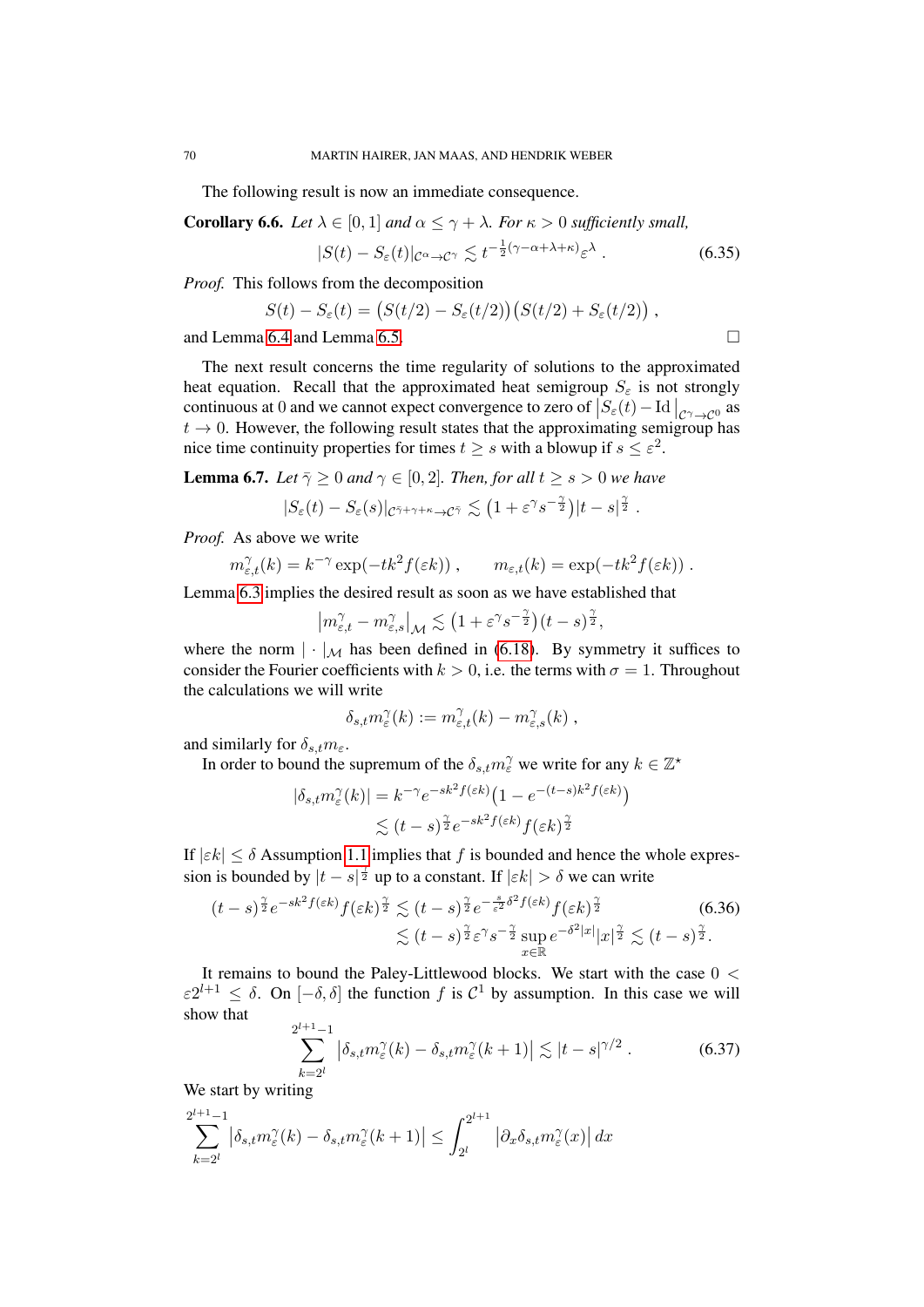$$
\leq \int_{2^l}^{2^{l+1}} \left| \left[ \varepsilon(t-s)x^{2-\gamma} f'(\varepsilon x) + 2x^{1-\gamma}(t-s)f(\varepsilon x) \right] e^{-tx^2 f(\varepsilon x)} \right| dx
$$
  
+ 
$$
\int_{2^l}^{2^{l+1}} \left| \frac{\varepsilon s x^3 f'(\varepsilon x) + 2s x^2 f(\varepsilon x) + \gamma}{x^{1+\gamma}} \right| \left( e^{-sx^2 f(\varepsilon x)} - e^{-tx^2 f(\varepsilon x)} \right) dx
$$
  

$$
\lesssim |t-s| \int_{2^l}^{2^{l+1}} x^{1-\gamma} e^{-tx^2 f(\varepsilon x)} dx
$$
  
+ 
$$
\int_{2^l}^{2^{l+1}} \frac{s x^2 + 1}{x^{1+\gamma}} \left( e^{-sx^2 f(\varepsilon x)} - e^{-tx^2 f(\varepsilon x)} \right) dx.
$$
 (6.38)

For the first term, we use the boundedness of f on  $[-\delta, \delta]$  as well as the lower bound  $f \geq c_f$ , so that

$$
|t-s|\int_{2^l}^{2^{l+1}} \left|x^{1-\gamma}e^{-tx^2f(\varepsilon x)}\right| dx \leq |t-s|^{\frac{\gamma}{2}}\int_{|t-s|^{1/2}2^l}^{|t-s|^{1/2}2^{l+1}} z^{1-\gamma}\,e^{-z^2c_f}\,dz
$$
  

$$
\lesssim |t-s|^{\frac{\gamma}{2}},
$$

as required, where we used the fact that  $|t - s| \leq t$ . We break the second term in two components. For the first one, we have

$$
\int_{2^{l}}^{2^{l+1}} \frac{sx^{2}}{x^{1+\gamma}} \left(e^{-sx^{2}f(\varepsilon x)} - e^{-tx^{2}f(\varepsilon x)}\right) dx
$$
  

$$
\lesssim \int_{2^{l}}^{2^{l+1}} s x^{1-\gamma} e^{-sx^{2}c_{f}} \left|1 - e^{-(t-s)x^{2}f(\varepsilon x)}\right| dx
$$
  

$$
\lesssim \int_{2^{l}}^{2^{l+1}} s x^{1-\gamma} e^{-sx^{2}c_{f}} \left|(t-s) x^{2}f(\varepsilon x)\right|^{2} dx
$$
  

$$
\lesssim (t-s)^{\frac{\gamma}{2}} \int_{0}^{\infty} z e^{-2z^{2}c_{f}} dz \lesssim (t-s)^{\frac{\gamma}{2}}.
$$

For the remaining term, we obtain

$$
\int_{2^l}^{2^{l+1}} \frac{1}{x^{1+\gamma}} \left(e^{-sx^2 f(\varepsilon x)} - e^{-tx^2 f(\varepsilon x)}\right) dx
$$
  
\$\lesssim \int\_{2^l}^{2^{l+1}} \frac{1}{x^{1+\gamma}} |1 - e^{-(t-s)x^2 f(\varepsilon x)}| dx \lesssim \int\_{2^l}^{2^{l+1}} \frac{1 \wedge |t-s|x^2}{x^{1+\gamma}} dx  
\$\lesssim (t-s)^{\frac{\gamma}{2}} \int\_0^\infty \frac{1 \wedge z^2}{z^{1+\gamma}} dz \lesssim (t-s)^{\frac{\gamma}{2}}.

Let us now treat the case  $\delta \leq \varepsilon 2^{l+1}$ . In this case we will establish

$$
\sum_{k=2^l}^{2^{l+1}-1} \left| \delta_{s,t} m_{\varepsilon}^{\gamma}(k) - \delta_{s,t} m_{\varepsilon}^{\gamma}(k+1) \right| \lesssim \varepsilon^{\gamma} s^{-\frac{\gamma}{2}} |t-s|^{\gamma/2} . \tag{6.39}
$$

Since  $\delta_{s,t} m_\varepsilon^\gamma(x) = x^{-\gamma} \delta_{s,t} m_\varepsilon(x)$ , we obtain

$$
\sum_{k=2^l}^{2^{l+1}-1} |\delta_{s,t} m_\varepsilon^\gamma(k) - \delta_{s,t} m_\varepsilon^\gamma(k+1)| \leq \frac{1}{2^{l\gamma}} \sum_{k=2^l}^{2^{l+1}-1} |\delta_{s,t} m_\varepsilon(k) - \delta_{s,t} m_\varepsilon(k+1)|
$$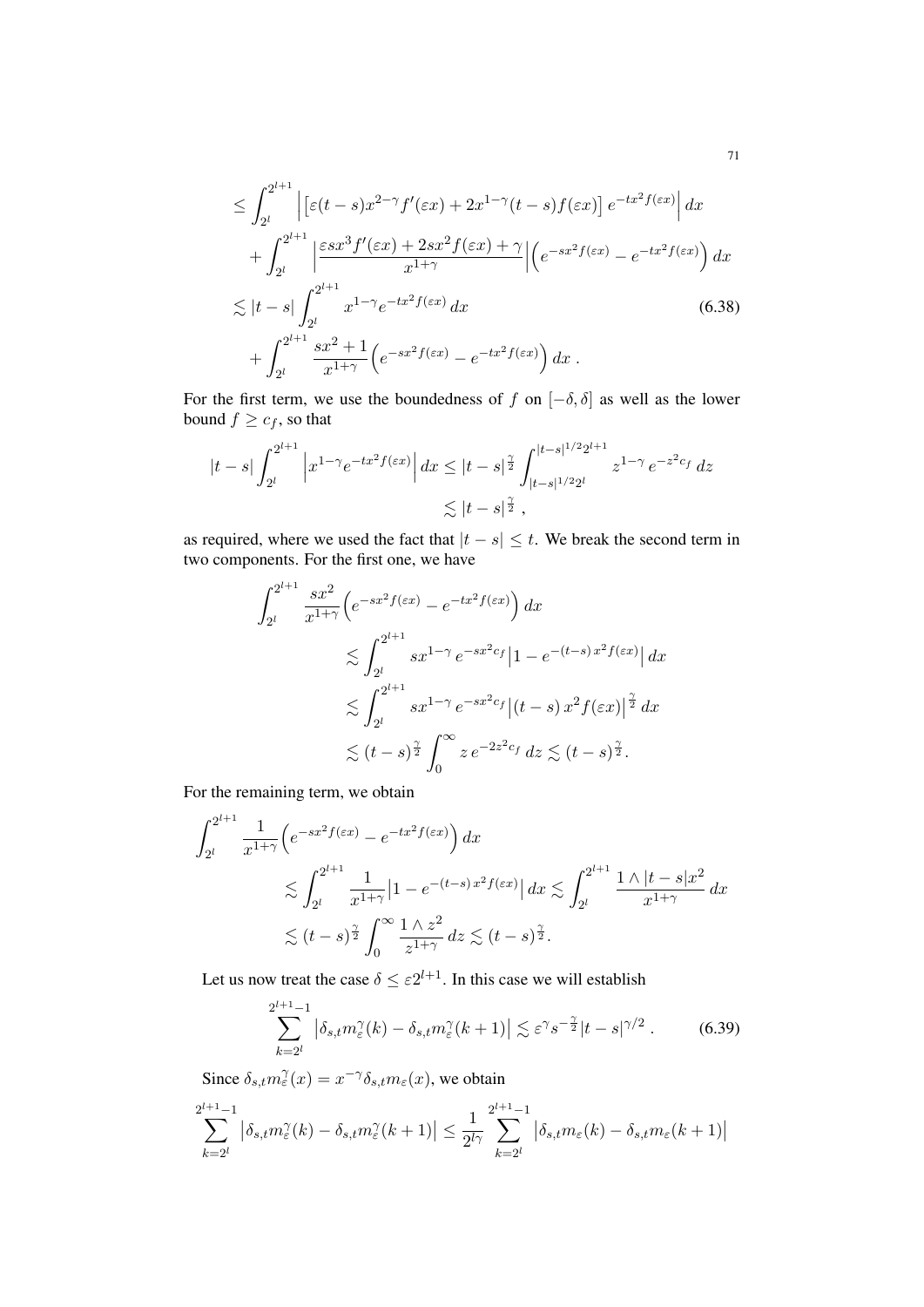$$
+\frac{1}{2^{l\gamma}}\sup_{k\in[2^l,2^{l+1}]} \left|\delta_{s,t}m_{\varepsilon}(k)\right|.
$$
 (6.40)

The second term in this expression can be bounded by

$$
\frac{1}{2^{l\gamma}} \sup_{k \in [2^l, 2^{l+1}]} \left| \delta_{s,t} m_{\varepsilon}(k) \right| \lesssim \frac{1}{2^{l\gamma}} \sup_{k \in [2^l, 2^{l+1}]} \exp(-sk^2 f(\varepsilon k)) |t - s|^{\frac{\gamma}{2}} k^{\gamma} f(\varepsilon k)^{\frac{\gamma}{2}} \lesssim |t - s|^{\frac{\gamma}{2}} \sup_{k \in [2^l, 2^{l+1}]} e^{-sk^2 f(\varepsilon k)} f(\varepsilon k)^{\frac{\gamma}{2}}.
$$

As above in [\(6.36\)](#page-69-3) using the fact that  $k \geq \frac{1}{2}$  $\frac{1}{2}\delta$  this expression can be bounded by  $\varepsilon^{\gamma} s^{-\frac{\gamma}{2}} |t-s|^{\frac{\gamma}{2}}$  up to a constant.

It remains to bound the terms

$$
\frac{1}{2^{l\gamma}}\sum_{k=2^l}^{2^{l+1}-1} \left| \delta_{s,t} m_\varepsilon(k) - \delta_{s,t} m_\varepsilon(k+1) \right| \le \frac{1}{2^{l\gamma}} |\delta_{s,t} m_\varepsilon|_{\text{BV}}.
$$
 (6.41)

For this, it turns out to be sufficient to show that for any  $\lambda_1 < \lambda_2$  we have the bound

<span id="page-71-1"></span><span id="page-71-0"></span>
$$
\left|G_{\lambda_1,\lambda_2}\right|_{\rm BV} \lesssim \frac{\lambda_2-\lambda_1}{\lambda_1} \,,\tag{6.42}
$$

where

$$
G_{\lambda_1,\lambda_2}(x) := \exp\left(-\lambda_1 x^2 f(x)\right) - \exp\left(-\lambda_2 x^2 f(x)\right).
$$

Assuming that we have established [\(6.42\)](#page-71-0), we can rewrite  $\delta_{s,t} m_{\varepsilon}$  as

$$
\delta_{s,t} m_\varepsilon(x) = G_{\frac{s}{\varepsilon^2},\frac{t}{\varepsilon^2}}(\varepsilon x) \; .
$$

Then [\(6.42\)](#page-71-0) implies the bound

$$
|\delta_{s,t} m_{\varepsilon}(x)|_{\text{BV}} \lesssim \frac{|t-s|}{s} .
$$

On the other hand, Assumption [1.2](#page-3-3) immediately implies that  $|\delta_{s,t}m_{\epsilon}(x)|_{BV}\lesssim 1$ , so that  $|\delta_{s,t}m_{\varepsilon}(x)|_{BV}\lesssim |t-s|^{\frac{\gamma}{2}}s^{-\frac{\gamma}{2}}$ . Plugging this back into [\(6.41\)](#page-71-1) and using the fact that  $\varepsilon 2^l \ge \delta/2$ , we immediately obtain the required bound.

It remains to show [\(6.42\)](#page-71-0).For any  $\hat{x}, c > 0$  we set  $A_c(\hat{x}) = e^{-\hat{x}} - e^{-(1+c)\hat{x}}$ . then for  $\hat{x} < \hat{y}$  we observe the bound

$$
|A_c(\hat{x}) - A_c(\hat{y})| = \int_{\hat{x}}^{\hat{y}} e^{-z} - (1+c)e^{-(1+c)z} dz \lesssim c \int_{\hat{x}}^{\hat{y}} e^{-\frac{z}{2}} dz
$$
  
=  $c|e^{-\frac{\hat{x}}{2}} - e^{-\frac{\hat{y}}{2}}|.$ 

Applying the observation for  $\hat{x} := \lambda_1 x^2 f(x)$  and for  $c := \frac{\lambda_2 - \lambda_1}{\lambda_1}$  we see that the BV-norm of  $G_{\lambda_1,\lambda_2}$  is bounded by  $\frac{\lambda_2-\lambda_1}{\lambda_1}$  times the BV-norm of  $\exp(-\frac{\lambda_1}{2}x^2f(x))$ . This on the other hand is bounded uniformly in  $\lambda_1$  by Assumption [1.2,](#page-3-3) so that we have established  $(6.42)$ .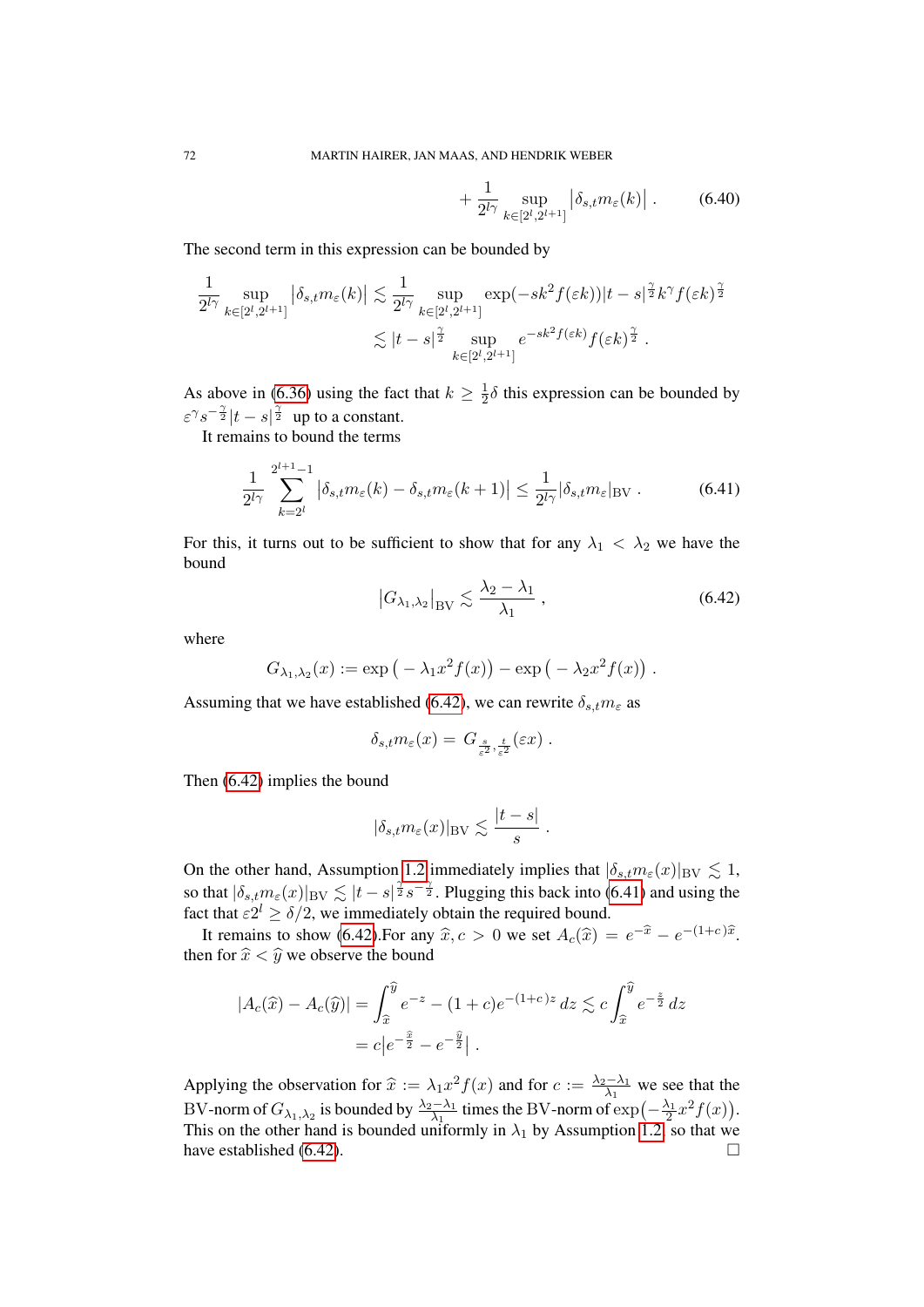In this appendix we briefly summarise the definition and the properties of rough integrals we use. We refer the reader to [\[LQ02,](#page-78-0) [Gub04,](#page-77-0) [LCL07,](#page-78-1) [HW13,](#page-78-2) [FV10\]](#page-77-1) for a more complete account of rough path theory.

As above for  $X \in C^0$  we will always use the notation  $\delta X(x, y) := X(y)$  –  $X(x)$ . For  $R \in \mathcal{B}^0$  we will write  $\delta R(x, y, z) := R(x, z) - R(x, y) - R(y, z)$ . See [\[Gub04,](#page-77-0) [GT10\]](#page-77-2) for a discussion of the algebraic properties of these operators.

We want to define integrals of the type

<span id="page-72-0"></span>
$$
\int_{x}^{y} Y(z) \otimes dZ(z) \tag{A.1}
$$

for functions  $Y, Z \in \mathcal{C}^{\alpha}$  for some  $\alpha \in (0, 1)$ . If  $\alpha > \frac{1}{2}$  such integrals can be defined as limits of Riemann-sums of type

$$
\sum_{i} Y(x_i) \otimes \delta Z(x_i, x_{i+1}). \tag{A.2}
$$

This yields the Young integral.

If  $\alpha \leq \frac{1}{2}$  $\frac{1}{2}$  Riemann sums of type [\(A.2\)](#page-72-0) will in general fail to converge. The idea is then to define a better approximation with the help of additional data. To this end we introduce the following definitions.

**Definition A.1.** An  $\alpha$ -rough path consists of two functions  $X \in C^{\alpha}(\mathbb{R}^n)$  and  $\mathbf{X} \in$  $B^{2\alpha}(\mathbb{R}^n \otimes \mathbb{R}^n)$  satisfying the relation

$$
\mathbf{X}(x,z) - \mathbf{X}(x,y) - \mathbf{X}(y,z) = \delta X(x,y) \otimes \delta X(y,z) \tag{A.3}
$$

*for all* x, y, z*. An* α*-rough path* (X, X) *is called* geometric *if in addition for every* x, y the symmetric part  $\mathbf{X}^+(x,y) = \frac{1}{2}(\mathbf{X}(x,y) + \mathbf{X}(x,y)^T$  of  $\mathbf{X}(x,y)$  satisfies

$$
\mathbf{X}^+(x,y) = \frac{1}{2}\delta X(x,y) \otimes \delta X(x,y).
$$

Following [\[Gub04\]](#page-77-0) we also define:

**Definition A.2.** Let X be in  $C^{\alpha}$  A pair  $(Y, Y')$  with  $Y \in C^{\alpha}$  and  $Y' \in C^{\alpha}(\mathcal{L}(\mathbb{R}^n))$ *is said to be* controlled *by* X *if for all* x, y

<span id="page-72-1"></span>
$$
\delta Y(x,y) = Y'(x)\,\delta X(x,y) + \mathcal{R}_Y(x,y),\tag{A.4}
$$

*with a remainder*  $R_Y \in \mathcal{B}^{2\alpha}$ .

Note that  $(A.4)$  is a linear condition. So for a given X the space of paths that are controlled by  $X$  is a vector space.

*Remark* A.3*.* In general the decomposition [\(A.4\)](#page-72-1) need not be unique, but in all of the situations we will encounter there is a natural choice of  $Y'$ , which will be called the *rough path derivative* of Y .

If Y, Z are controlled by X and there is a choice of X turning  $(X, X)$  into a rough path, we construct the rough integral integral  $\int Y dZ$  as the limit of the second order approximations

<span id="page-72-2"></span>
$$
\sum_{i} Y(x_i) \otimes (Z(x_{i+1}) - Z(x_i)) + Y'(x_i) \mathbf{X}(x_i, x_{i+1}) Z'(x_i)^T.
$$
 (A.5)

If  $\alpha > \frac{1}{3}$ , it turns out that these approximations converge: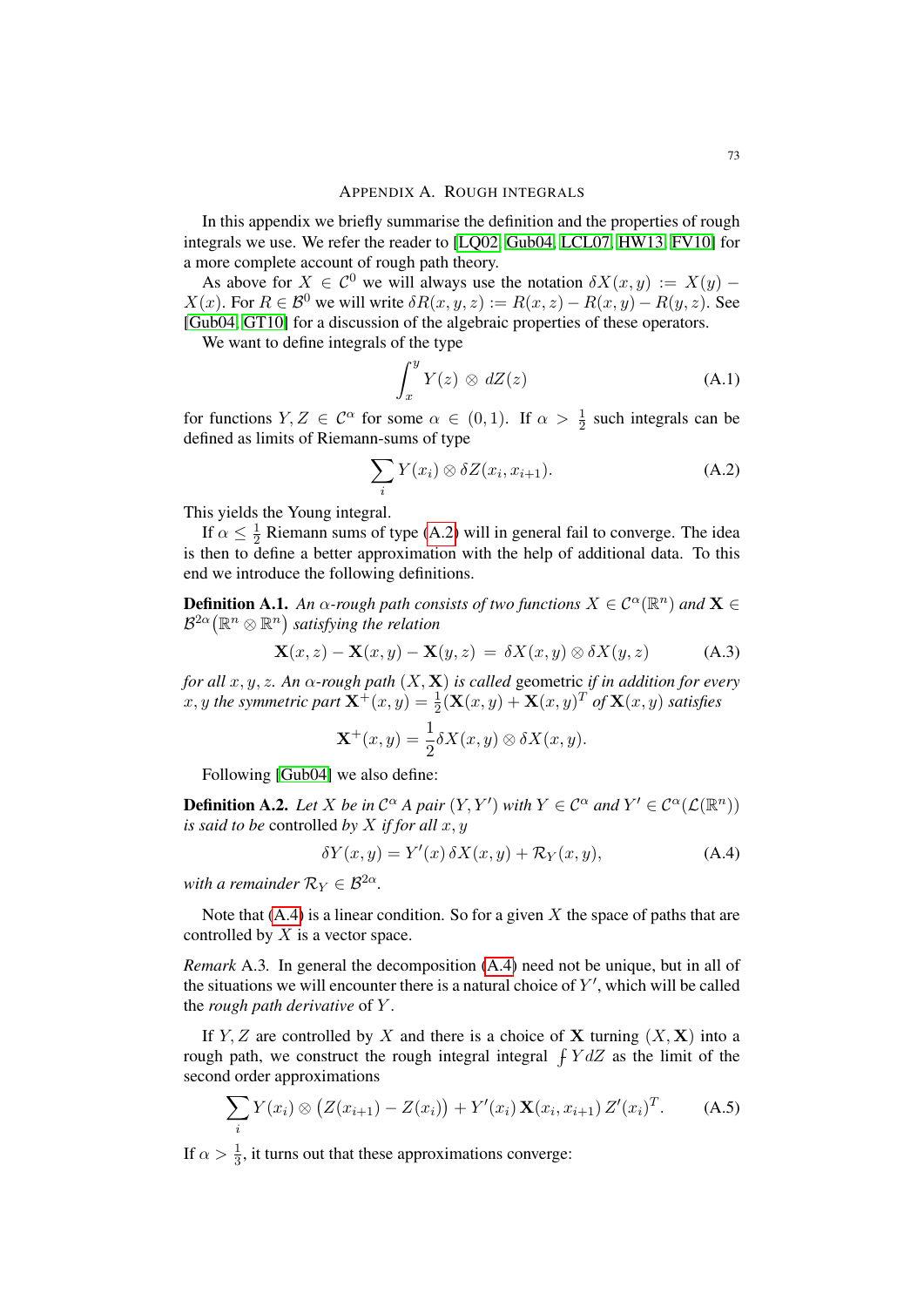**Lemma A.4** ([\[Gub04,](#page-77-0) Thm 1 and Cor. 2]). *Let*  $\alpha > \frac{1}{3}$ . *Suppose*  $(X, \mathbf{X})$  *is an*  $\alpha$ *rough path and* Y, Z *are controlled by* X*. Then the Riemann-sums defined in [\(A.5\)](#page-72-2) converge as the mesh of the partition goes to zero. We call the limit* rough integral *and denote it by*  $\int Y(x) \otimes dZ(x)$ *.* 

The mapping  $(Y, Z) \mapsto \int Y \otimes dZ$  is bilinear and we have the following bound:

$$
\int_x^y Y(z) \otimes dZ(z) = Y(x) \otimes \delta Z(x, y) + Y'(x) \mathbf{X}(x, y) Z'(x)^T + Q(x, y),
$$
\n(A.6)

*where the remainder satisfies*

$$
|Q|_{3\alpha} \lesssim |\mathcal{R}_Y|_{2\alpha}|Z|_{\alpha} + |Y'|_{\mathcal{C}^0}|X|_{\alpha}|\mathcal{R}_Z|_{2\alpha}
$$
  
+ 
$$
|\mathbf{X}|_{2\alpha} (|Y'|_{\alpha}|Z'|_{\mathcal{C}^0} + |Y'|_{\mathcal{C}^0}|Z'|_{\alpha}) + |X|_{\alpha}^2 |Y'|_{\mathcal{C}^0}|Z|_{\alpha}.
$$
 (A.7)

The rough integral also possesses continuity properties with respect to different rough paths. We refer the reader to [\[Gub04\]](#page-77-0) for more details. The reason for using the notation  $\int$  instead of  $\int$  is to keep a reminder of the fact that this is really an abuse of notation since  $\int \tilde{Y} dZ$  also depends on the choices of  $Y'$ ,  $Z'$ , and **X**.

## APPENDIX B. REGULARITY RESULTS

We first quote a variation on a classical regularity statement due to Garsia, Ro-demich and Rumsey [\[GRR71\]](#page-77-3). For  $R \in \mathcal{B}^0$  we will use the notation

$$
|\delta R|_{[x,y]} := \sup_{x \le z_1 < z_2 < z_3 \le y} |\delta R(z_1, z_2, z_3)| \,,
$$

where  $\delta R(z_1, z_2, z_3) := R(z_1, z_3) - R(z_1, z_2) - R(z_2, z_3)$ . The following result is a special case of [\[Gub04,](#page-77-0) Lemma 4] applied to the functions  $\psi(u) = u^p$  and  $p(x) = x^{\alpha+2/p}.$ 

<span id="page-73-1"></span>**Lemma B.1.** *Let*  $\alpha \geq 0$  *and*  $p \geq 1$ *. For*  $R \in \mathcal{B}^0$  *we have* 

$$
|R|_{\alpha} \lesssim \left( \int_{[-\pi,\pi]^2} \frac{|R(x,y)|^p}{|x-y|^{\alpha p+2}} \, dx \, dy \right)^{1/p} + \sup_{x < y} \frac{|\delta R|_{[x,y]}}{|x-y|^{\alpha}} \, .
$$

In the special case where  $R(x, y) = f(y) - f(x)$  for some function f, the second term vanishes and one recovers a version of the Sobolev embedding theorem.

We will now proceed to extend this statement to derive bounds on functions that depend on several variables. We will use the abbreviated notation

$$
||F||_{\mathcal{C}^{\alpha_1}_{T}(\mathcal{C}^{\alpha}_2)} := ||F||_{\mathcal{C}^{\alpha_1}([0,T],\mathcal{C}^{\alpha_2}[-\pi,\pi])},
$$

and similarly for  $\|R\|_{\mathcal{C}^{\alpha_1}_{T}(\mathcal{B}^{\alpha}_2)}$ .

**Lemma B.2.** *Let*  $\alpha_1, \alpha_2 > 0$ , *let*  $\gamma_1, \gamma_2 \in [0, 1]$  *and let*  $p \ge 1$  *be such that* 

<span id="page-73-2"></span>
$$
\alpha_1 < \gamma_1 \lambda_1 - \frac{1}{p}, \quad \alpha_2 < \gamma_2 \lambda_2 - \frac{1}{p} \tag{B.1}
$$

<span id="page-73-0"></span>*for some*  $\lambda_1, \lambda_2 > 0, \lambda_3 > 0$  *with*  $\lambda_1 + \lambda_2 + \lambda_3 = 1$ *.* 

(1) Let F be a random function in  $C([0, T], C[-\pi, \pi])$  satisfying

$$
\sup_{x \in [-\pi,\pi]} \mathbb{E} |F(t,x) - F(s,x)|^p \le U_1^p |t - s|^{\gamma_1 p} ,\tag{B.2a}
$$

$$
\sup_{t \in [0,T]} \mathbb{E} |F(t,x) - F(t,y)|^p \le U_2^p |x - y|^{\gamma_2 p}, \tag{B.2b}
$$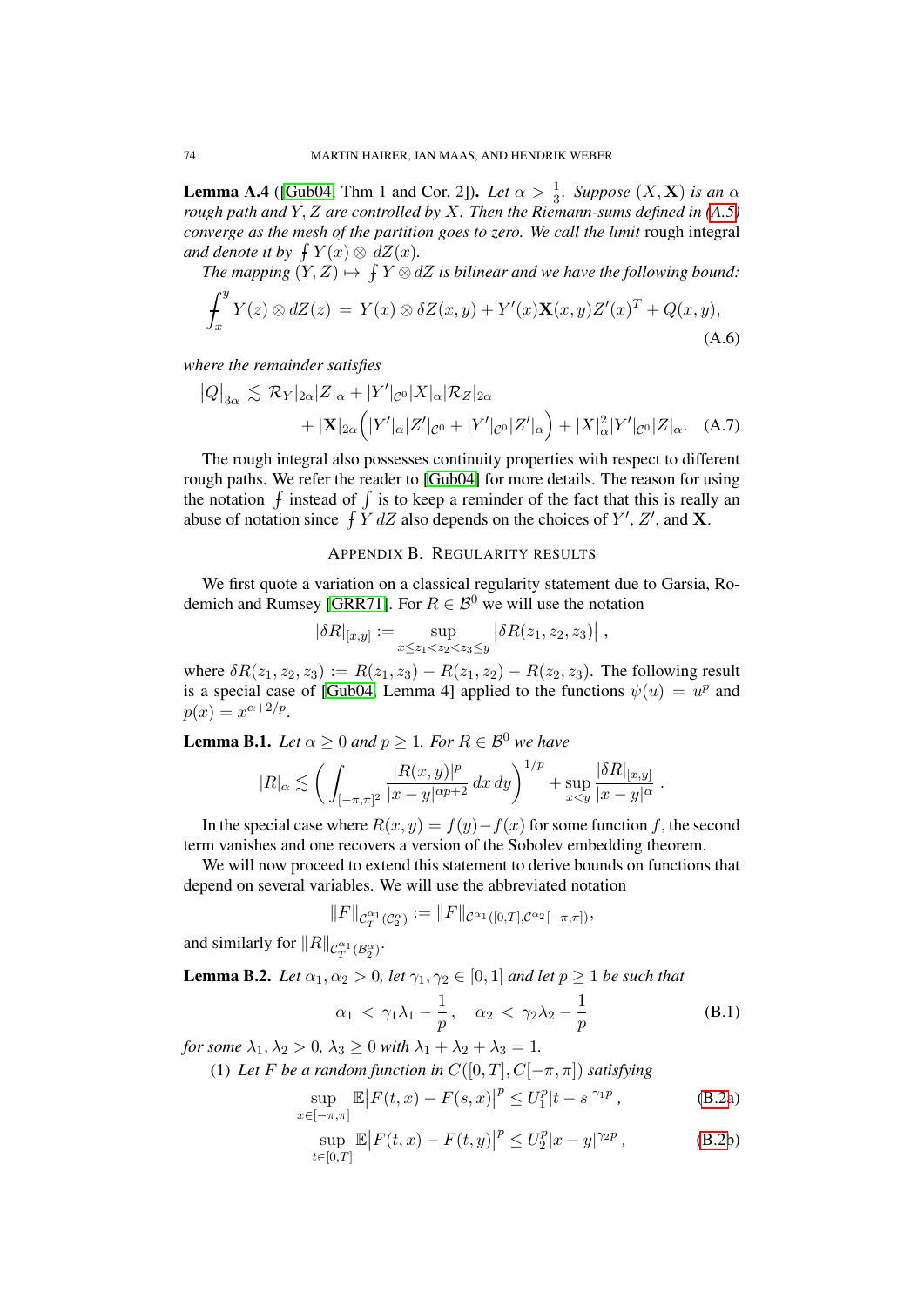$$
\sup_{\substack{x \in [-\pi,\pi] \\ t \in [0,T]}} \mathbb{E} |F(t,x)|^p \le U_3^p.
$$
\n(B.2c)

*Then we have*

$$
\mathbb{E}||F||_{\mathcal{C}_T^{\alpha_1}(\mathcal{C}^{\alpha_2})}^p \lesssim \left( (U_1^{\lambda_1} + U_3^{\lambda_1})(U_2^{\lambda_2} + U_3^{\lambda_2})U_3^{\lambda_3} \right)^p. \tag{B.3}
$$

<span id="page-74-0"></span>(2) *Similarly, let* R *be a random function in*  $C([0, T], \mathcal{B}^0[-\pi, \pi])$  *satisfying* 

$$
\sup_{x,y \in [-\pi,\pi]} \mathbb{E} |R(t,x,y) - R(s;x,y)|^p \le U_1^p |t-s|^{\gamma_1 p} ,\tag{B.4a}
$$

$$
\sup_{t \in [0,T]} \mathbb{E} |R(t; x, y)|^p \le U_2^p |x - y|^{\gamma_2 p}, \quad \text{(B.4b)}
$$

<span id="page-74-4"></span>
$$
\sup_{t \in [0,T]} \mathbb{E} |\delta R(t)|_{[x,y]}^p \le U_2^p |x-y|^{\gamma_2 p} ,\tag{B.4c}
$$

$$
\sup_{\substack{x,y \in [-\pi,\pi] \\ t \in [0,T]}} \mathbb{E} |R(t;x,y)|^p \le U_3^p.
$$
 (B.4d)

*Then we have*

$$
\mathbb{E}||R||_{\mathcal{C}_T^{\alpha_1}(\mathcal{B}^{\alpha_2})}^p \lesssim \left( (U_1^{\lambda_1} + U_3^{\lambda_1})(U_2^{\lambda_2} + U_3^{\lambda_2})U_3^{\lambda_3} \right)^p. \tag{B.5}
$$

*Proof.* Let us start by proving [\(B.3\)](#page-74-1). To this end for fixed  $0 \le s < t \le T$  we introduce the notation

<span id="page-74-3"></span><span id="page-74-2"></span>
$$
F_{s,t}(x) = F(t,x) - F(s,x).
$$

We have to bound the quantity

$$
\mathbb{E}||F||_{\mathcal{C}_T^{\alpha_1}(\mathcal{C}^{\alpha_2})}^p \lesssim \mathbb{E}\bigg(\sup_{0\leq s
$$

To this end for fixed  $s, t$  we can write

$$
\mathbb{E}\big|F_{s,t}\big|_{\mathcal{C}^{\alpha_2}}^p \lesssim \mathbb{E}\bigg(\sup_{x \neq y \in [-\pi,\pi]} \frac{\big|F_{s,t}(y) - F_{s,t}(x)\big|}{|x - y|^{\alpha_2}}\bigg)^p + \mathbb{E}\big|F_{s,t}(0)\big|^p. \tag{B.7}
$$

For the first term we get using the Garsia-Rodemich-Rumsey Lemma [B.1,](#page-73-1)

<span id="page-74-5"></span>
$$
\mathbb{E}\left(\sup_{x,y\in[-\pi,\pi]} \frac{|F_{s,t}(y) - F_{s,t}(x)|}{|x - y|^{\alpha_2}}\right)^p \n\lesssim \mathbb{E}\left[\int_{[-\pi,\pi]^2} \frac{|F_{s,t}(x) - F_{s,t}(y)|^p}{|x - y|^{\alpha_2 p + 2}} dx dy\right] \n= \int_{[-\pi,\pi]^2} \frac{1}{|x - y|^{\alpha_2 p + 2}} \mathbb{E}\left(F_{s,t}(x) - F_{s,t}(y)\right)^p dx dy.
$$
\n(B.8)

<span id="page-74-1"></span>75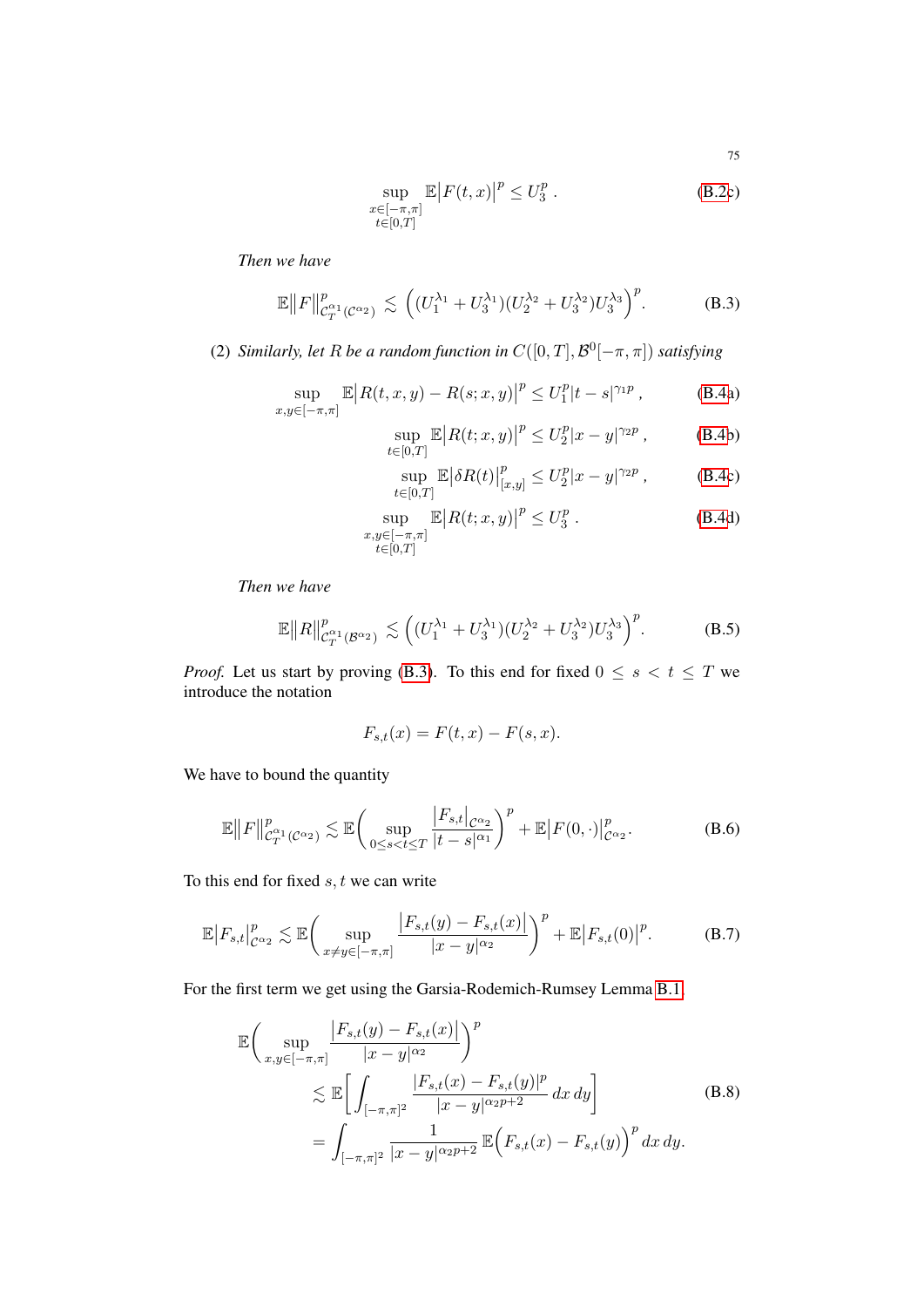Using Hölder inequality the expectation in the last integral can be bounded by

$$
\mathbb{E}|F_{s,t}(x) - F_{s,t}(y)|^p \lesssim \sup_{z \in \{x,y\}} (\mathbb{E}|F(t,z) - F(s,z)|^p)^{\lambda_1} \times \sup_{r \in \{s,t\}} (\mathbb{E}|F(r,x) - F(r,y)|^p)^{\lambda_2} \times \sup_{z \in \{x,y\}} (\mathbb{E}|F(r,z)|^p)^{\lambda_3} \times \sup_{\substack{z \in \{x,y\} \\ r \in \{s,t\}}} (\mathbb{E}|F(r,z)|^p)^{\lambda_3} \le (U_1^p|t-s|^{p\gamma_1})^{\lambda_1} (U_2^p|x-y|^{p\gamma_2})^{\lambda_2} (U_3^p)^{\lambda_3}.
$$
\n(B.9)

Here in the last step we have made use of the bounds [\(B.2a\)](#page-3-0), [\(B.2b\)](#page-3-1), and [\(B.2c\)](#page-3-2). Similarly, according to the assumption [\(B.2a\)](#page-3-0) and [\(B.2c\)](#page-3-2) we get for the second term on the right-hand side of [\(B.7\)](#page-74-2)

<span id="page-75-2"></span><span id="page-75-0"></span>
$$
\mathbb{E}\big|F_{s,t}(0)\big|^p \lesssim \left(U_1^p\,|t-s|^{p\gamma_1}\right)^{\lambda_1} \left(U_3^p\right)^{\lambda_2+\lambda_3}.\tag{B.10}
$$

Therefore, we get

$$
\mathbb{E}\big|F_{s,t}\big|_{\mathcal{C}^{\alpha_2}}^p \lesssim \left(U_1^{\lambda_1} U_3^{\lambda_3} |t-s|^{\gamma_1 \lambda_1}\right)^p \times \left(U_3^{p\lambda_2} + U_2^{p\lambda_2}\right)_{[-\pi,\pi]^2} \frac{|x-y|^{p\gamma_2 \lambda_2}}{|x-y|^{\alpha_2 p+2}} dx dy\Big).
$$
 (B.11)

The integral appearing in [\(B.11\)](#page-75-0) is finite if and only if  $\alpha_2$  satisfies the condition given in [\(B.1\)](#page-73-2). So in that case we get

<span id="page-75-1"></span>
$$
\mathbb{E}\big|F_{s,t}\big|_{C_{12}}^p \lesssim (U_1^{\lambda_1} U_3^{\lambda_3}|t-s|^{\gamma_1\lambda_1})^p (U_2^{\lambda_2} + U_3^{\lambda_2})^p. \tag{B.12}
$$

Then, to get uniform bounds in s, t we apply the Garsia-Rodemich-Rumsey Lemma to the first term on the right-hand side of [\(B.6\)](#page-74-3)

$$
\mathbb{E}\bigg(\sup_{0\leq s,t\leq T} \frac{|F_{s,t}|_{\mathcal{C}^{\alpha_2}}}{|t-s|^{\alpha_1}}\bigg)^p \lesssim \int_{[0,T]^2} \frac{\mathbb{E}|F_{s,t}|_{\mathcal{C}^{\alpha_2}}^p}{|t-s|^{\alpha_1 p+2}} ds dt \qquad (B.13)
$$
  

$$
\lesssim (U_1^{\lambda_1} U_3^{\lambda_3})^p (U_2^{\lambda_2} + U_3^{\lambda_2})^p \int_{[0,T]^2} \frac{|t-s|^{\gamma_1 \lambda_1 p}}{|t-s|^{\alpha_1 p+2}} ds dt.
$$

The integral appearing on the right-hand side of [\(B.13\)](#page-75-1) is finite if and only if  $\alpha_1$ satisfies the condition [\(B.1\)](#page-73-2). Then we get

$$
\mathbb{E}\Big(\sup_{0\leq s,t\leq T}\frac{\left|F_{s,t}\right|_{\mathcal{C}^{\alpha_2}}}{|t-s|^{\alpha_1}}\Big)^p\lesssim (U_1^{\lambda_1}U_3^{\lambda_3})^p(U_2^{\lambda_2}+U_3^{\lambda_2})^p.
$$

Finally, to conclude it only remains to bound the term  $\mathbb{E}|F(0, \cdot)|$ p  $\int_{\alpha_2}^p$  on the righthand side of [\(B.6\)](#page-74-3). This can be done by observing that

$$
\mathbb{E}|F(0,\cdot)|_{\mathcal{C}^{\alpha_2}}^p \lesssim \mathbb{E}|F(0,0)|^p
$$
  
+ 
$$
\int_{[-\pi,\pi]^2} \frac{1}{|x-y|^{\alpha_2 p+2}} \mathbb{E}|F(0,x) - F(0,y)|^p dx dy
$$
  

$$
\lesssim U_3^p + U_3^{(\lambda_1 + \lambda_3)p} U_2^{\lambda_2 p} \lesssim U_3^{(\lambda_1 + \lambda_3)p} (U_2^{\lambda_2} + U_3^{\lambda_2})^p.
$$

This finishes the proof of [\(B.3\)](#page-74-1).

The proof of [\(B.5\)](#page-74-4) is very similar and we only sketch it. As above we will use the notation

$$
R_{s,t}(x,y) = R(t;x,y) - R(s;x,y).
$$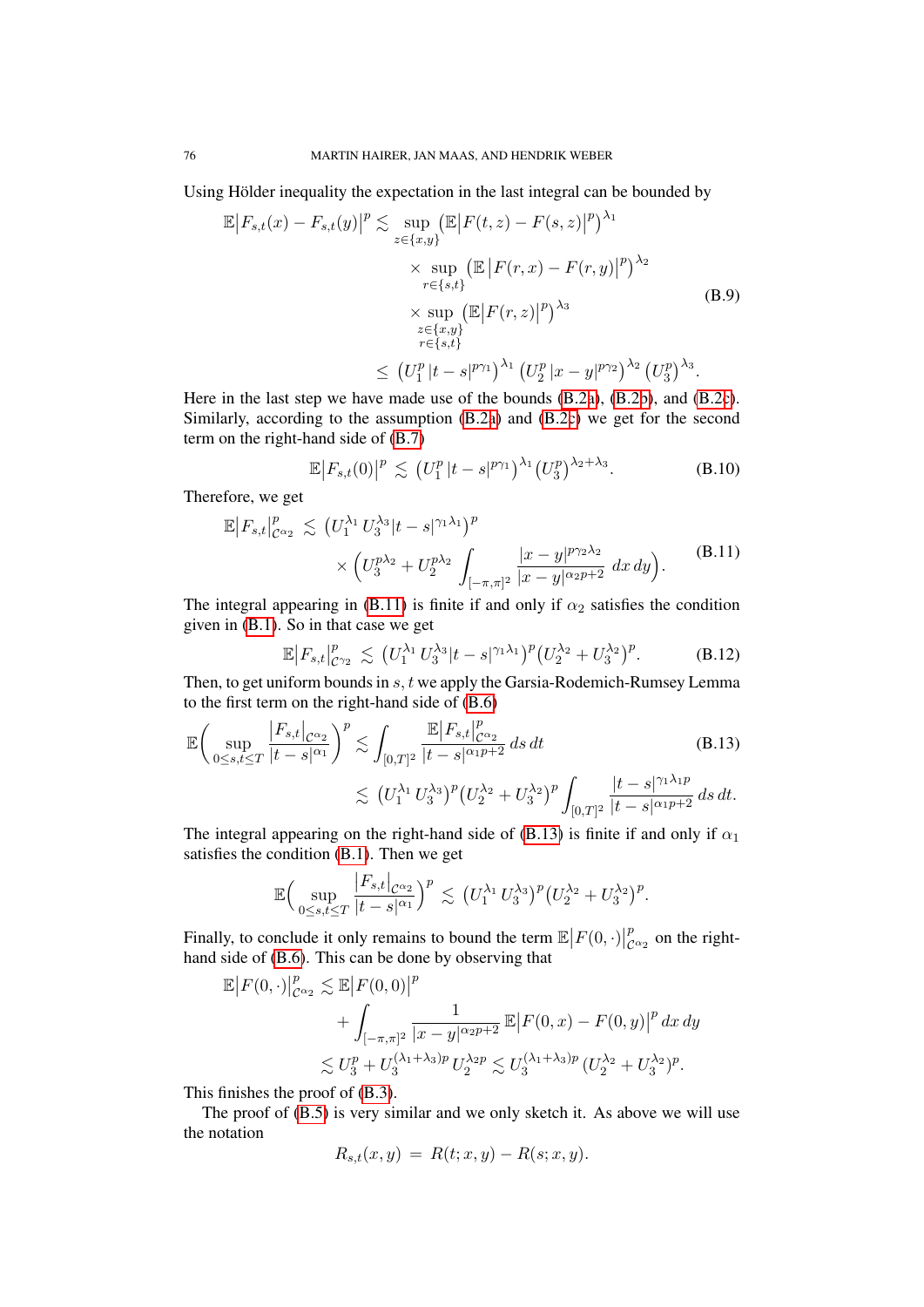Similarly to [\(B.6\)](#page-74-3) we need to derive a bound on

$$
\mathbb{E}||R||_{\mathcal{C}_T^{\alpha_1}(\mathcal{B}^{\alpha_2})}^p \lesssim \mathbb{E}\Big(\sup_{0\leq s
$$

For fixed s, t we get using Gubinelli's version of the Garsia-Rodemich-Rumsey inequality [B.1](#page-73-1)

<span id="page-76-1"></span>
$$
\mathbb{E}|R_{s,t}|_{\alpha_2}^p \lesssim \int_{[-\pi,\pi]^2} \frac{\mathbb{E}\big[|R_{s,t}(x,y)|^p + |\delta R_{s,t}|_{[x,y]}^p\big]}{|x-y|^{\alpha_2 p + 2}} \, dx \, dy \,. \tag{B.15}
$$

The difference with respect to the case of  $F$  is the appearance of the extra term  $|\delta R|_{x,y}$ . On the other side there is no lower order term in the  $\mathcal{B}^{\alpha_2}$  norm. Then using Hölder inequality and the bounds  $(B.4a)$ ,  $(B.4b)$ ,  $(B.4c)$  and  $(B.4d)$ , and then the integrability condition [\(B.1\)](#page-73-2) in the same way as in [\(B.8\)](#page-74-5) and [\(B.9\)](#page-75-2), the expectation in the right-hand side of [\(B.15\)](#page-76-0) can be bounded by

<span id="page-76-0"></span>
$$
(U_1^p |t-s|^{p\gamma_1})^{\lambda_1} (U_2^p |x-y|^{p\gamma_2})^{\lambda_2} (U_3^p)^{\lambda_3}.
$$

Plugging this back in [\(B.14\)](#page-76-1) we get as in [\(B.13\)](#page-75-1),

$$
\mathbb{E}\bigg(\sup_{0\leq s  
$\lesssim (U_1^{\lambda_1} U_3^{\lambda_3})^p \cdot (U_2^{\lambda_2} + U_3^{\lambda_2})^p \int_{[0,T]^2} \frac{|t-s|^{\gamma_1\lambda_1 p}}{|t-s|^{\alpha_1 p+2}} ds dt$  
$\lesssim (U_1^{\lambda_1} U_3^{\lambda_3})^p \cdot (U_2^{\lambda_2} + U_3^{\lambda_2})^p.\bigg]
$$

Then applying Lemma [B.1](#page-73-1) once more we can bound the second term appearing on the right-hand side of [\(B.14\)](#page-76-1) by

$$
\mathbb{E}\big|R(0;\cdot,\cdot)\big|_{\alpha_2}^p\big|\lesssim (U_2^{\lambda_2}U_3^{\lambda_1+\lambda_3})^p.
$$

This finishes the proof of  $(B.5)$ .

In a similar spirit is the following Banach space-valued version of Kolmogorov's continuity criterion, which is slightly more convenient in some cases.

**Lemma B.3.** *Let*  $(\varphi(t))_{t\in[0,T]}$  *be a Banach space-valued random field having the property that for any*  $q \in (2, \infty)$  *there exists a constant*  $K_q > 0$  *such that* 

<span id="page-76-2"></span>
$$
\left(\mathbb{E} \|\varphi(t)\|^q\right)^{\frac{1}{q}} \le K_q \left(\mathbb{E} \|\varphi(t)\|^2\right)^{\frac{1}{2}},
$$
\n
$$
\left(\mathbb{E} \|\varphi(s) - \varphi(t)\|^q\right)^{\frac{1}{q}} \le K_q \left(\mathbb{E} \|\varphi(s) - \varphi(t)\|^2\right)^{\frac{1}{2}},
$$
\n(B.16)

*for all*  $s, t \in [0, T]$ *. Furthermore, suppose that the estimate* 

$$
\mathbb{E} \|\varphi(s) - \varphi(t)\|^2 \le K_0 |s - t|^\delta
$$

*holds for some*  $K_0$ ,  $\delta > 0$  *and all*  $s, t \in [0, T]$ *. Then, for every*  $p > 0$  *there exists* C > 0 *such that*

$$
\mathbb{E} \sup_{t \in [0,T]} \|\varphi(t)\|^p \le C\big(K_0 + \mathbb{E} \|\varphi(0)\|^2\big)^{\frac{p}{2}}.
$$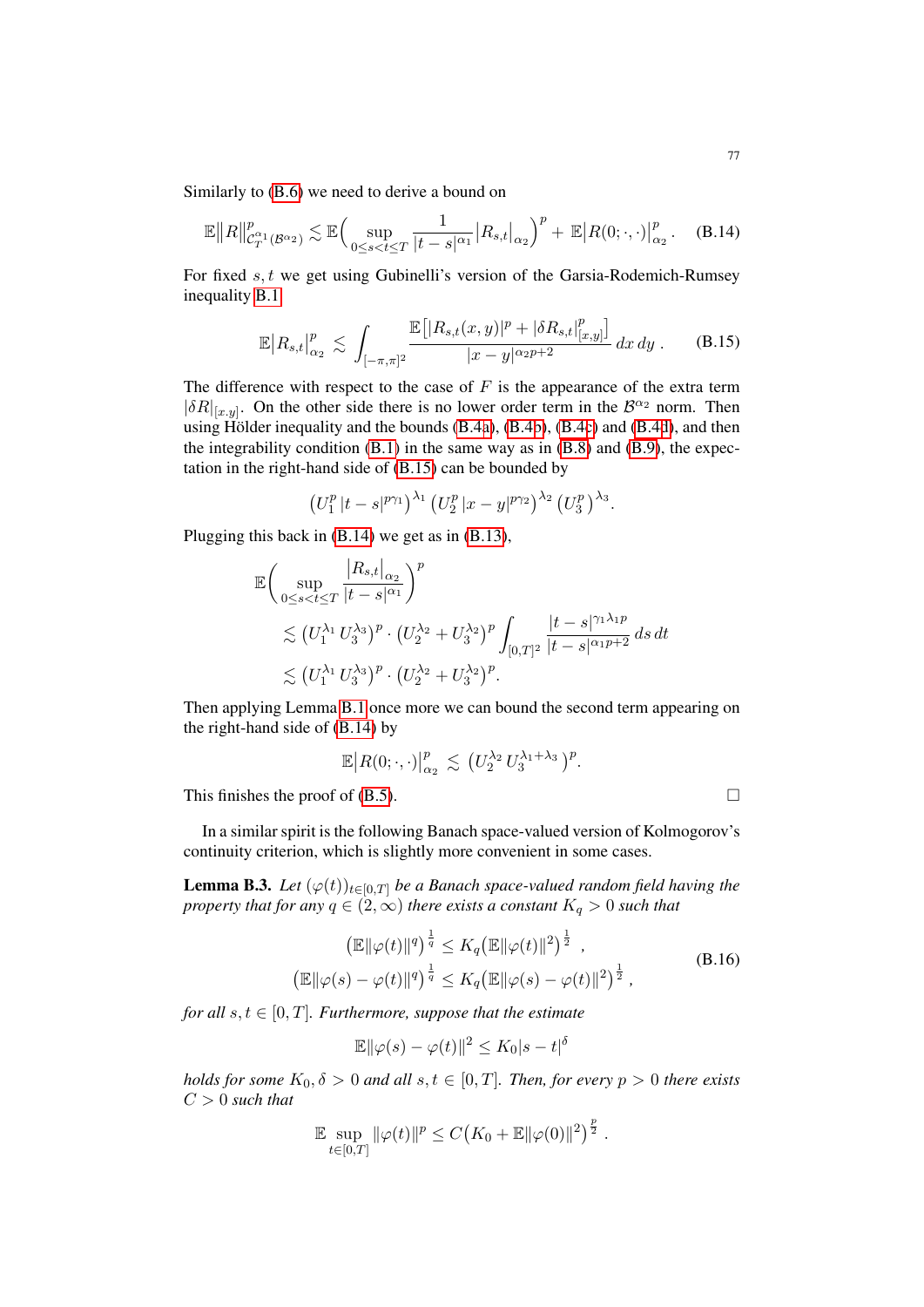The conditions [\(B.16\)](#page-76-2) are satisfied for random fields taking values in a fixed Gaussian chaos, as follows from the following well-known result, which is a consequence of the hypercontractivity of the Ornstein-Uhlenbeck semigroup due to Nelson [\[Nel73\]](#page-78-3). In order to formulate the result, we introduce some notation.

Let  $(\Omega, \mathcal{F}, \mathbb{P})$  be a probability space, let H be a separable Hilbert space, and let  $\iota: H \to L^2(\Omega)$  be an isometry with the property that  $\iota(h)$  is centered Gaussian for all  $h \in H$ . For a separable Banach space E, the E-valued Gaussian chaos of order  $m \geq 0$  is defined as

$$
\mathcal{H}_m(E) := \overline{\mathrm{lin}\{H_m(\iota(h)) \otimes x \,:\, \|h\| = 1, \, x \in E\}}\,,
$$

where  $H_m$  is the Hermite polynomial of degree m and the closure is taken in  $L^2(\Omega, \mathbb{P}; E)$ . We set  $\mathcal{H}_{\leq m}(E) := \bigcup_{\ell=0}^m \mathcal{H}_{\ell}(E)$ . More information on Banach space-valued Gaussian chaos can be found in [\[FV10,](#page-77-1) [KW92,](#page-78-4) [Maa10\]](#page-78-5).

**Lemma B.4.** *Let*  $1 \leq p < \infty$  *and*  $m \geq 0$ *. For all*  $F \in \mathcal{H}_{\leq m}(E)$  *we have* 

 $||F||_{L^p(\Omega,\mathbb{P};E)} \eqsim ||F||_{L^2(\Omega,\mathbb{P};E)}$ .

## **REFERENCES**

- [ABB04] W. ARENDT, C. BATTY, and S. BU. Fourier multipliers for Hölder continuous functions and maximal regularity. *Studia Math.* 160, no. 1, (2004), 23–51.
- [AG06] A. ALABERT and I. GYÖNGY. On numerical approximation of stochastic Burgers' equation. In *From stochastic calculus to mathematical finance*, 1–15. Springer, Berlin, 2006.
- [Ass11] S. ASSING. A rigorous equation for the Cole-Hopf solution of the conservative KPZ dynamics. *ArXiv 1109.2886* (2011).
- [BG97] L. BERTINI and G. GIACOMIN. Stochastic Burgers and KPZ equations from particle systems. *Comm. Math. Phys.* 183, no. 3, (1997), 571–607.
- [Cor11] I. CORWIN. The Kardar-Parisi-Zhang equation and universality class. *ArXiv 1106.1596* (2011). [arXiv:1106.1596.](http://arxiv.org/abs/1106.1596)
- [Deb11] A. DEBUSSCHE. Weak approximation of stochastic partial differential equations: the nonlinear case. *Math. Comp.* 80, no. 273, (2011), 89–117.
- [DG01] A. M. DAVIE and J. G. GAINES. Convergence of numerical schemes for the solution of parabolic stochastic partial differential equations. *Math. Comp.* 70, no. 233, (2001), 121–134.
- [DPDT94] G. DA PRATO, A. DEBUSSCHE, and R. TEMAM. Stochastic Burgers' equation. *NoDEA Nonlinear Differential Equations Appl.* 1, no. 4, (1994), 389–402.
- [FGGR12] P. K. FRIZ, B. GESS, A. GULISASHVILI, and S. RIEDEL. Spatial rough path lifts of stochastic convolutions. *arXiv:1211.0046* (2012).
- <span id="page-77-1"></span>[FV10] P. K. FRIZ and N. B. VICTOIR. *Multidimensional stochastic processes as rough paths*, vol. 120 of *Cambridge Studies in Advanced Mathematics*. Cambridge University Press, Cambridge, 2010. Theory and applications.
- [GJ10] P. GONCALVES and M. JARA. Universality of KPZ equation. *ArXiv:1003.4478* (2010).
- [Gra09] L. GRAFAKOS. *Modern Fourier analysis*, vol. 250 of *Graduate Texts in Mathematics*. Springer, New York, second ed., 2009.
- <span id="page-77-3"></span>[GRR71] A. M. GARSIA, E. RODEMICH, and H. RUMSEY, JR. A real variable lemma and the continuity of paths of some Gaussian processes. *Indiana Univ. Math. J.* 20, (1970/1971), 565–578.
- <span id="page-77-2"></span>[GT10] M. GUBINELLI and S. TINDEL. Rough evolution equations. *Ann. Probab.* 38, no. 1, (2010), 1–75.
- <span id="page-77-0"></span>[Gub04] M. GUBINELLI. Controlling rough paths. *J. Funct. Anal.* 216, no. 1, (2004), 86–140.
- [Gyö98a] I. GYÖNGY. Existence and uniqueness results for semilinear stochastic partial differential equations. *Stochastic Process. Appl.* 73, no. 2, (1998), 271–299.
- [Gyö98b] I. GYÖNGY. Lattice approximations for stochastic quasi-linear parabolic partial differential equations driven by space-time white noise. I. *Potential Anal.* 9, no. 1, (1998), 1–25.